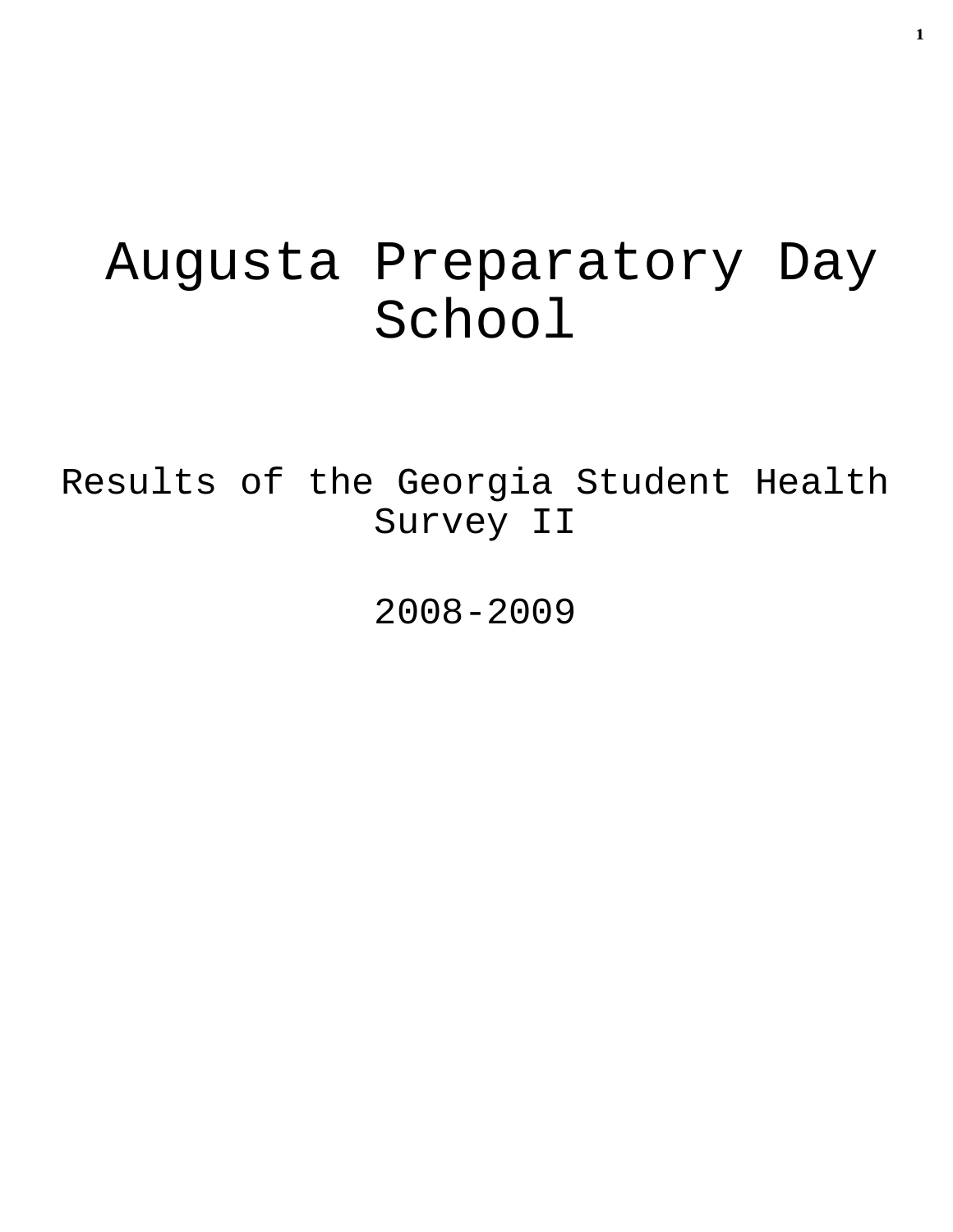### *Demographics* **2**

| Grade                     |    |  |  |  |  |
|---------------------------|----|--|--|--|--|
| Grade<br><b>Frequency</b> |    |  |  |  |  |
| $6\phantom{.}6$           | 47 |  |  |  |  |
| 8                         | 27 |  |  |  |  |
| 10                        | 29 |  |  |  |  |
| 12                        | 20 |  |  |  |  |

| <b>Frequency</b> | <b>Table of Gender by Grade</b> |             |              |             |             |       |  |  |
|------------------|---------------------------------|-------------|--------------|-------------|-------------|-------|--|--|
| <b>Col Pct</b>   |                                 |             | Grade(Grade) |             |             |       |  |  |
|                  | Gender(Gender)                  | 6           | 8            | 10          | 12          | Total |  |  |
|                  | <b>Female</b>                   | 26<br>55.32 | 11<br>40.74  | 16<br>55.17 | 14<br>70.00 | 67    |  |  |
|                  | <b>Male</b>                     | 21<br>44.68 | 16<br>59.26  | 13<br>44.83 | 6<br>30.00  | 56    |  |  |
|                  | <b>Total</b>                    | 47          | 27           | 29          | 20          | 123   |  |  |

| <b>Frequency</b> | <b>Table of Ethnicity by Grade</b> |              |                       |             |             |                |
|------------------|------------------------------------|--------------|-----------------------|-------------|-------------|----------------|
| <b>Col Pct</b>   |                                    | Grade(Grade) |                       |             |             |                |
|                  | <b>Ethnicity</b> (Ethnicity)       | 6            | 8                     | 10          | 12          | <b>Total</b>   |
|                  | <b>Black</b>                       | 2.13         | $\mathcal{L}$<br>0.00 | 0<br>0.00   | ∩<br>0.00   |                |
|                  | White                              | 40<br>85.11  | 25<br>92.59           | 27<br>93.10 | 19<br>95.00 | 111            |
|                  | <b>Asian</b>                       | 2.13         | 3.70                  | 3.45        | 5.00        | $\overline{4}$ |
|                  | <b>Other</b>                       | 5<br>10.64   | 3.70                  | 3.45        | 0<br>0.00   | 7              |
|                  | <b>Total</b>                       | 47           | 27                    | 29          | 20          | 123            |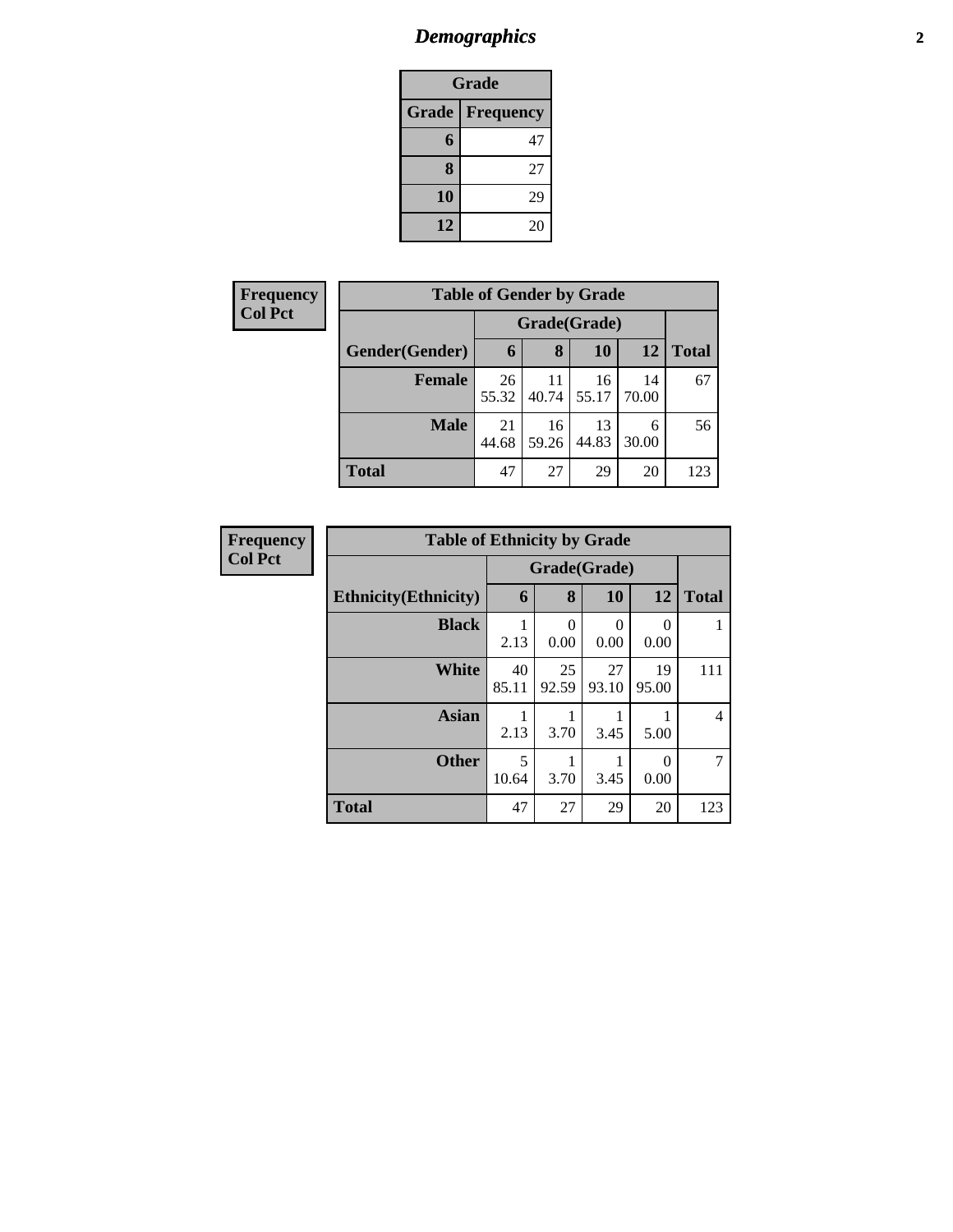#### *Title IV, Part A, Schedule A* **3** *Goal 1: Ensure that all schools are drug-free Baseline Data: Year 2008-2009 Prevalence of Drug Use*

| <b>Frequency</b><br><b>Col Pct</b> | <b>Table of AlcoholAlt by Grade</b> |              |              |             |             |              |  |  |
|------------------------------------|-------------------------------------|--------------|--------------|-------------|-------------|--------------|--|--|
|                                    | AlcoholAlt(Alcohol                  |              | Grade(Grade) |             |             |              |  |  |
|                                    | use, past 30 days)                  | 6            | 8            | 10          | 12          | <b>Total</b> |  |  |
|                                    | <b>Yes</b>                          | 0<br>0.00    | 3.70         | 4<br>13.79  | 35.00       | 12           |  |  |
|                                    | N <sub>0</sub>                      | 47<br>100.00 | 26<br>96.30  | 25<br>86.21 | 13<br>65.00 | 111          |  |  |
|                                    | Total                               | 47           | 27           | 29          | 20          | 123          |  |  |

| <b>Frequency</b> | <b>Table of TobaccoAny by Grade</b> |              |              |             |             |              |  |  |
|------------------|-------------------------------------|--------------|--------------|-------------|-------------|--------------|--|--|
| <b>Col Pct</b>   | TobaccoAny(Tobacco                  |              | Grade(Grade) |             |             |              |  |  |
|                  | use, past 30 days)                  | 6            | 8            | 10          | 12          | <b>Total</b> |  |  |
|                  | <b>Yes</b>                          | 0<br>0.00    | 3.70         | 2<br>6.90   | 5<br>25.00  | 8            |  |  |
|                  | No.                                 | 47<br>100.00 | 26<br>96.30  | 27<br>93.10 | 15<br>75.00 | 115          |  |  |
|                  | <b>Total</b>                        | 47           | 27           | 29          | 20          | 123          |  |  |

| Frequency<br><b>Col Pct</b> | <b>Table of MarijuanaAlt by Grade</b> |              |              |                       |             |              |  |  |
|-----------------------------|---------------------------------------|--------------|--------------|-----------------------|-------------|--------------|--|--|
|                             | MarijuanaAlt(Marijuana                | Grade(Grade) |              |                       |             |              |  |  |
|                             | use, past 30 days)                    | 6            | 8            | 10                    | 12          | <b>Total</b> |  |  |
|                             | <b>Yes</b>                            | 0.00         | 0.00         | $\mathcal{D}$<br>6.90 | 3<br>15.00  | 5            |  |  |
|                             | N <sub>0</sub>                        | 47<br>100.00 | 27<br>100.00 | 27<br>93.10           | 17<br>85.00 | 118          |  |  |
|                             | <b>Total</b>                          | 47           | 27           | 29                    | 20          | 123          |  |  |

| Frequency      | <b>Table of OtherDrugAny by Grade</b>  |             |              |             |             |              |
|----------------|----------------------------------------|-------------|--------------|-------------|-------------|--------------|
| <b>Col Pct</b> | <b>OtherDrugAny(Other</b><br>drug use, |             | Grade(Grade) |             |             |              |
|                | past 30 days)                          | 6           | 8            | 10          | 12          | <b>Total</b> |
|                | <b>Yes</b>                             | 2.13        | 3.70         | っ<br>6.90   | 3<br>15.00  |              |
|                | N <sub>o</sub>                         | 46<br>97.87 | 26<br>96.30  | 27<br>93.10 | 17<br>85.00 | 116          |
|                | <b>Total</b>                           | 47          | 27           | 29          | 20          | 123          |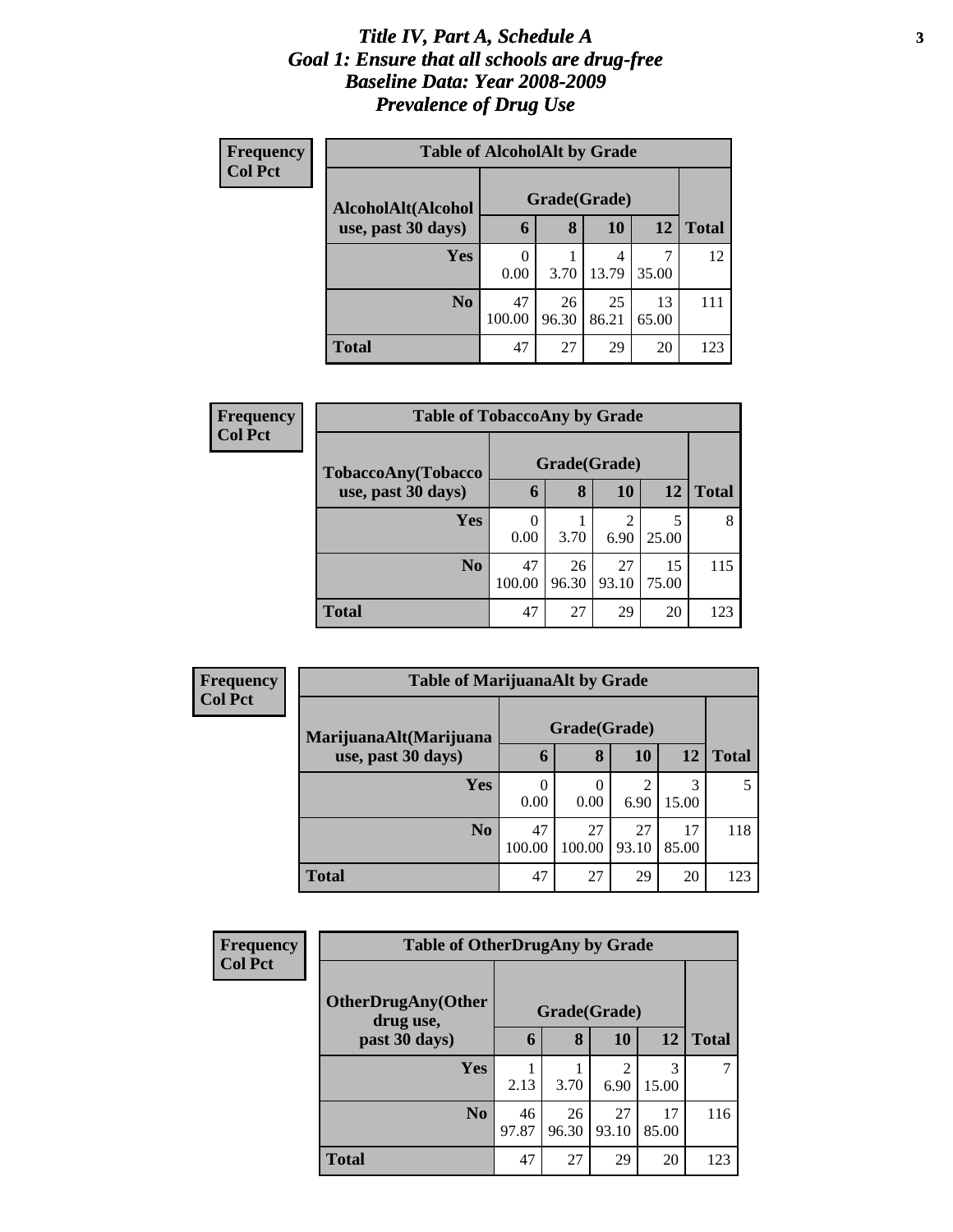#### *Average Age of Onset of Use* **4** *Results for "Average Age of Onset of Use" questions exclude students who said they did not use that substance*

| <b>Variable</b>    | Label                                                              | <b>Mean</b> |
|--------------------|--------------------------------------------------------------------|-------------|
| Alcoholinit2       | I started using alcohol when I was                                 | 13.72       |
| Cigarettesinit2    | I started smoking tobacco when I was                               | 14.40       |
| Smokelessinit2     | I started chewing tobacco when I was                               | 10.67       |
| Marijuanainit2     | I started using marijuana when I was                               | 13.63       |
| Cocaineinit2       | I started using cocaine when I was                                 | 8.00        |
| Inhalantsinit2     | I started using inhalants when I was                               | 8.00        |
| Steroidsinit2      | I started using steroids when I was                                | 8.00        |
| Ecstasyinit2       | I started using ecstasy when I was                                 | 8.00        |
| Methinit2          | I started using methamphetamines when I was                        | 8.00        |
| Hallucinogensinit2 | I started using hallucinogens when I was                           | 8.00        |
| Prescriptioninit2  | I started using prescription drugs not prescribed to me when I was | 12.50       |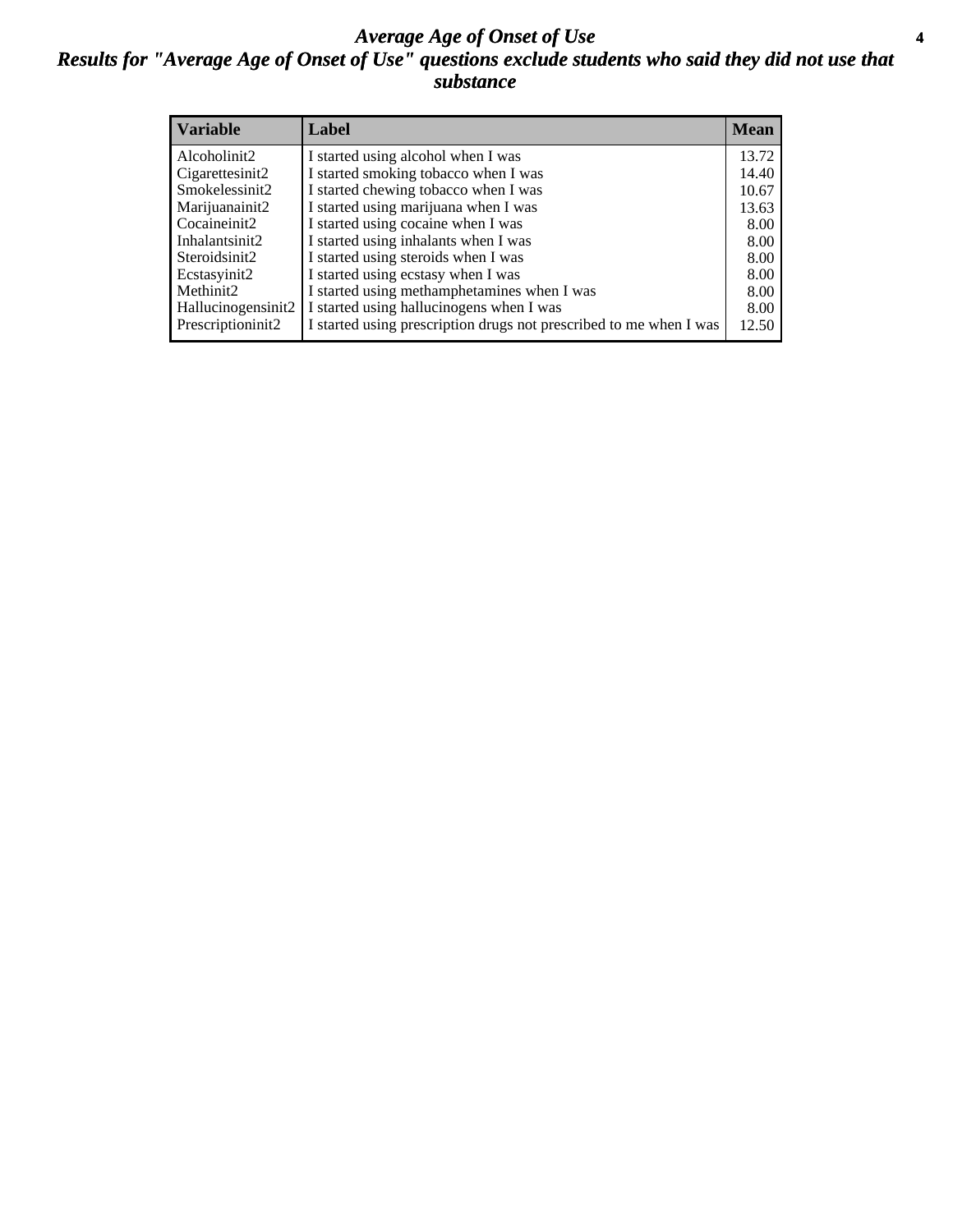### *Perception of Health Risk* **5**

| <b>Frequency</b> | <b>Table of Alcoholharmdich by Grade</b> |              |             |             |             |              |  |
|------------------|------------------------------------------|--------------|-------------|-------------|-------------|--------------|--|
| <b>Col Pct</b>   | Alcoholharmdich(I)<br>think alcohol is   | Grade(Grade) |             |             |             |              |  |
|                  | harmful)                                 | 6            | 8           | 10          | 12          | <b>Total</b> |  |
|                  | Yes                                      | 43<br>91.49  | 26<br>96.30 | 20<br>68.97 | 13<br>65.00 | 102          |  |
|                  | N <sub>0</sub>                           | 4<br>8.51    | 3.70        | 9<br>31.03  | 35.00       | 21           |  |
|                  | <b>Total</b>                             | 47           | 27          | 29          | 20          | 123          |  |

| <b>Frequency</b> | <b>Table of Tobaccoharmdich by Grade</b> |             |              |              |              |                |  |  |
|------------------|------------------------------------------|-------------|--------------|--------------|--------------|----------------|--|--|
| <b>Col Pct</b>   | Tobaccoharmdich(I<br>think tobacco is    |             | Grade(Grade) |              |              |                |  |  |
|                  | harmful)                                 | 6           | 8            | 10           | 12           | <b>Total</b>   |  |  |
|                  | <b>Yes</b>                               | 45<br>95.74 | 27<br>100.00 | 29<br>100.00 | 20<br>100.00 | 121            |  |  |
|                  | N <sub>0</sub>                           | 4.26        | 0.00         | 0.00         | 0.00         | $\overline{2}$ |  |  |
|                  | <b>Total</b>                             | 47          | 27           | 29           | 20           | 123            |  |  |

| Frequency      | <b>Table of Marijuanaharmdich by Grade</b> |             |              |             |             |              |
|----------------|--------------------------------------------|-------------|--------------|-------------|-------------|--------------|
| <b>Col Pct</b> | Marijuanaharmdich(I<br>think marijuana is  |             | Grade(Grade) |             |             |              |
|                | harmful)                                   | 6           | 8            | 10          | <b>12</b>   | <b>Total</b> |
|                | <b>Yes</b>                                 | 45<br>95.74 | 25<br>92.59  | 25<br>86.21 | 12<br>60.00 | 107          |
|                | N <sub>o</sub>                             | 2<br>4.26   | 7.41         | 4<br>13.79  | 8<br>40.00  | 16           |
|                | <b>Total</b>                               | 47          | 27           | 29          | 20          | 123          |

| <b>Frequency</b> | <b>Table of Otherdrugharmdich by Grade</b>   |                        |              |              |              |                |  |
|------------------|----------------------------------------------|------------------------|--------------|--------------|--------------|----------------|--|
| <b>Col Pct</b>   | Otherdrugharmdich(I<br>think other drugs are |                        |              | Grade(Grade) |              |                |  |
|                  | harmful)                                     | 6                      | 8            | 10           | <b>12</b>    | <b>Total</b>   |  |
|                  | <b>Yes</b>                                   | 45<br>95.74            | 27<br>100.00 | 29<br>100.00 | 20<br>100.00 | 121            |  |
|                  | N <sub>0</sub>                               | $\overline{2}$<br>4.26 | 0<br>0.00    | 0<br>0.00    | 0.00         | $\overline{2}$ |  |
|                  | <b>Total</b>                                 | 47                     | 27           | 29           | 20           | 123            |  |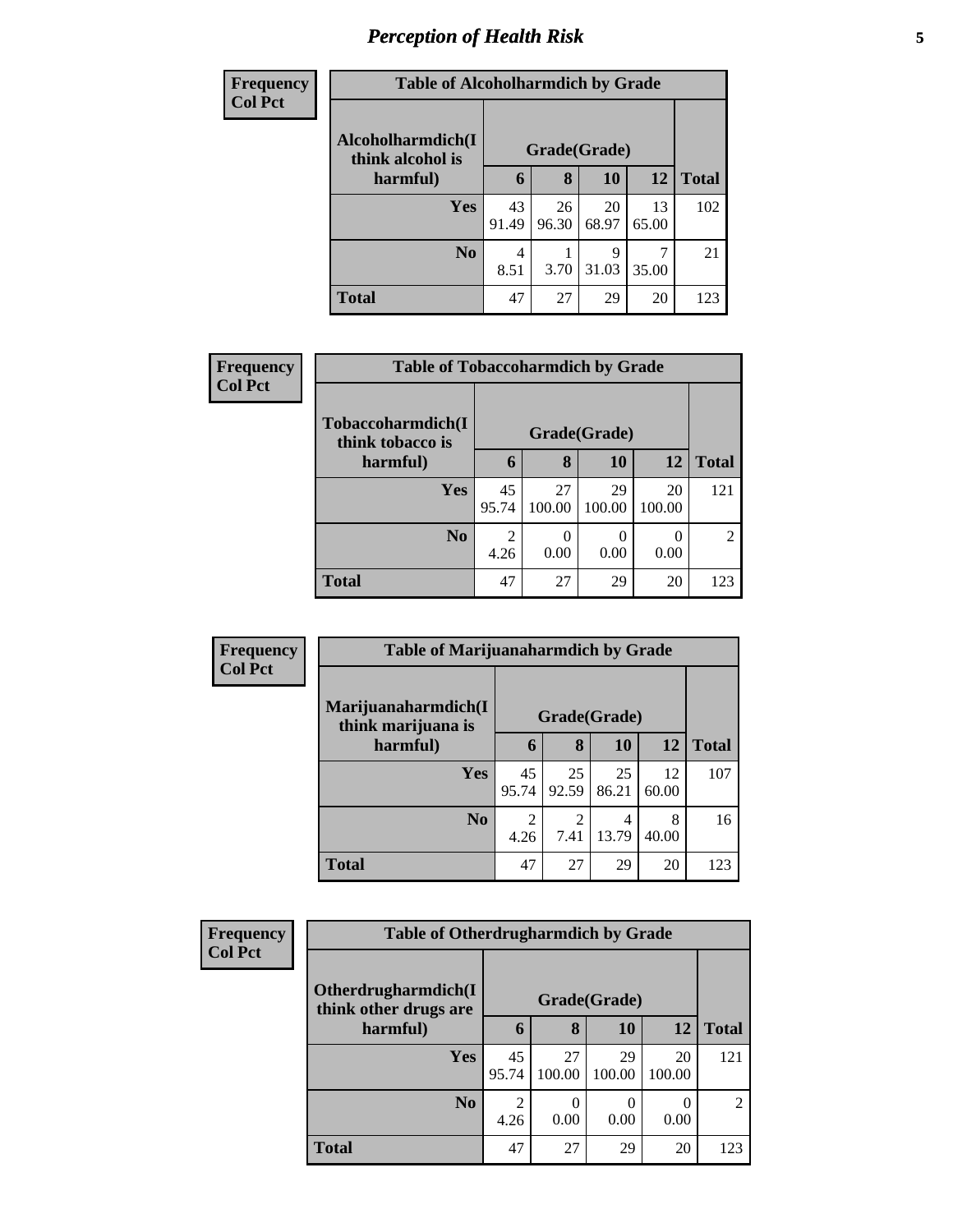### *Social Disapproval* **6**

| <b>Frequency</b> | <b>Table of Alcoholpeerdich by Grade</b>                    |             |             |              |             |              |
|------------------|-------------------------------------------------------------|-------------|-------------|--------------|-------------|--------------|
| <b>Col Pct</b>   |                                                             |             |             |              |             |              |
|                  | Alcoholpeerdich(My<br>friends would<br>disapprove if I used |             |             | Grade(Grade) |             |              |
|                  | alcohol)                                                    | 6           | 8           | <b>10</b>    | 12          | <b>Total</b> |
|                  | Yes                                                         | 43<br>91.49 | 24<br>88.89 | 12<br>41.38  | 3<br>15.00  | 82           |
|                  | N <sub>0</sub>                                              | 4<br>8.51   | 3<br>11.11  | 17<br>58.62  | 17<br>85.00 | 41           |
|                  | <b>Total</b>                                                | 47          | 27          | 29           | 20          | 123          |

| <b>Frequency</b> | <b>Table of Tobaccopeerdich by Grade</b>                    |                        |             |              |             |              |
|------------------|-------------------------------------------------------------|------------------------|-------------|--------------|-------------|--------------|
| <b>Col Pct</b>   | Tobaccopeerdich(My<br>friends would<br>disapprove if I used |                        |             | Grade(Grade) |             |              |
|                  | tobacco)                                                    | 6                      | 8           | 10           | 12          | <b>Total</b> |
|                  | <b>Yes</b>                                                  | 45<br>95.74            | 24<br>88.89 | 21<br>72.41  | 35.00       | 97           |
|                  | No                                                          | $\overline{2}$<br>4.26 | 3<br>11.11  | 8<br>27.59   | 13<br>65.00 | 26           |
|                  | <b>Total</b>                                                | 47                     | 27          | 29           | 20          | 123          |

| Frequency      | <b>Table of Marijuanapeerdich by Grade</b>                    |                        |             |              |             |              |
|----------------|---------------------------------------------------------------|------------------------|-------------|--------------|-------------|--------------|
| <b>Col Pct</b> | Marijuanapeerdich(My<br>friends would<br>disapprove if I used |                        |             | Grade(Grade) |             |              |
|                | marijuana)                                                    | 6                      | 8           | 10           | <b>12</b>   | <b>Total</b> |
|                | <b>Yes</b>                                                    | 45<br>95.74            | 24<br>88.89 | 21<br>72.41  | Q<br>45.00  | 99           |
|                | N <sub>0</sub>                                                | $\mathfrak{D}$<br>4.26 | 3<br>11.11  | 8<br>27.59   | 11<br>55.00 | 24           |
|                | <b>Total</b>                                                  | 47                     | 27          | 29           | 20          | 123          |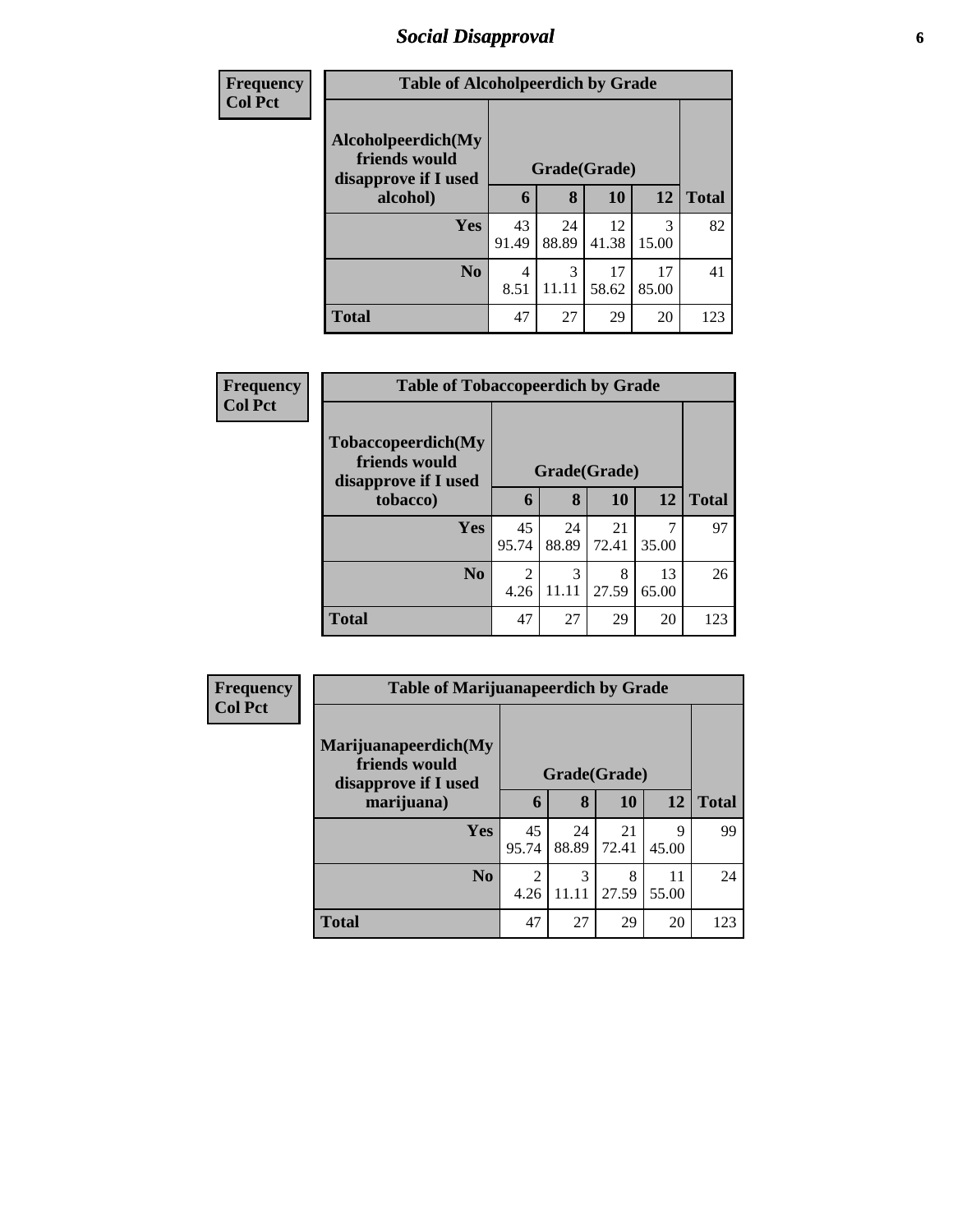### *Social Disapproval* **7**

| <b>Frequency</b> | <b>Table of Otherdrugpeerdich by Grade</b>                    |                        |                        |             |             |              |
|------------------|---------------------------------------------------------------|------------------------|------------------------|-------------|-------------|--------------|
| <b>Col Pct</b>   | Otherdrugpeerdich(My<br>friends would<br>disapprove if I used | Grade(Grade)           |                        |             |             |              |
|                  | other drugs)                                                  | 6                      | 8                      | <b>10</b>   | <b>12</b>   | <b>Total</b> |
|                  | Yes                                                           | 45<br>95.74            | 25<br>92.59            | 23<br>79.31 | 17<br>85.00 | 110          |
|                  | N <sub>0</sub>                                                | $\overline{2}$<br>4.26 | $\overline{2}$<br>7.41 | 6<br>20.69  | 3<br>15.00  | 13           |
|                  | <b>Total</b>                                                  | 47                     | 27                     | 29          | 20          | 123          |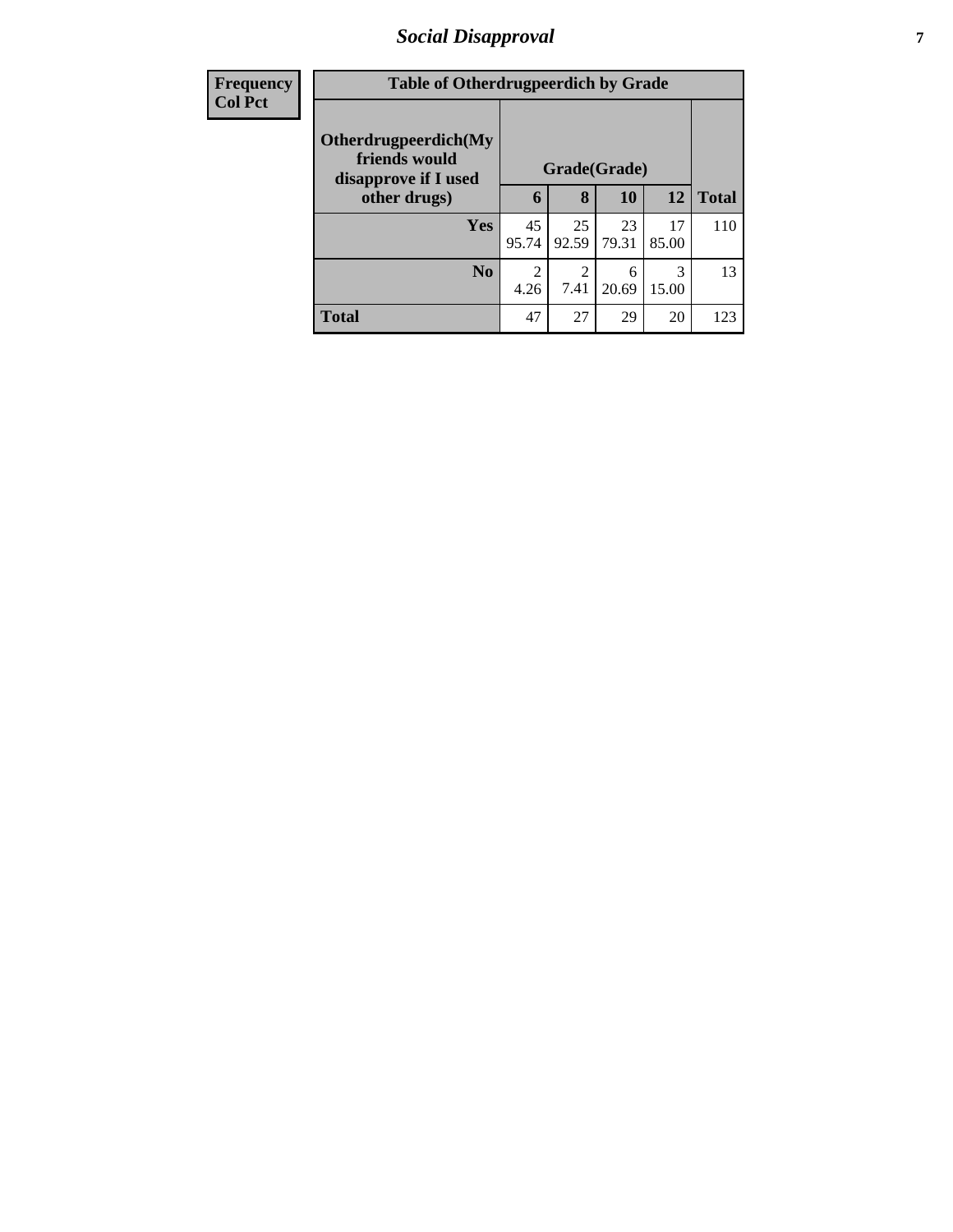#### Title IV, Part A, Schedule A **8** *Goal 2: To help ensure that all schools are safe and disciplined Baseline Data: Year 2008-2009 Student Involvement in Gang Activity*

| Frequency      | <b>Table of Gangself by Grade</b>                                                                 |              |                   |                        |                  |                |  |  |
|----------------|---------------------------------------------------------------------------------------------------|--------------|-------------------|------------------------|------------------|----------------|--|--|
| <b>Col Pct</b> | Gangself(I<br>have<br>participated<br>in illegal<br>gang<br>activities in<br>the past 30<br>days) | 6            | Grade(Grade)<br>8 | 10                     | 12               | <b>Total</b>   |  |  |
|                | <b>Yes</b>                                                                                        | 0<br>0.00    | $\theta$<br>0.00  | $\mathfrak{D}$<br>6.90 | $\theta$<br>0.00 | $\overline{2}$ |  |  |
|                | N <sub>0</sub>                                                                                    | 47<br>100.00 | 27<br>100.00      | 27<br>93.10            | 20<br>100.00     | 121            |  |  |
|                | <b>Total</b>                                                                                      | 47           | 27                | 29                     | 20               | 123            |  |  |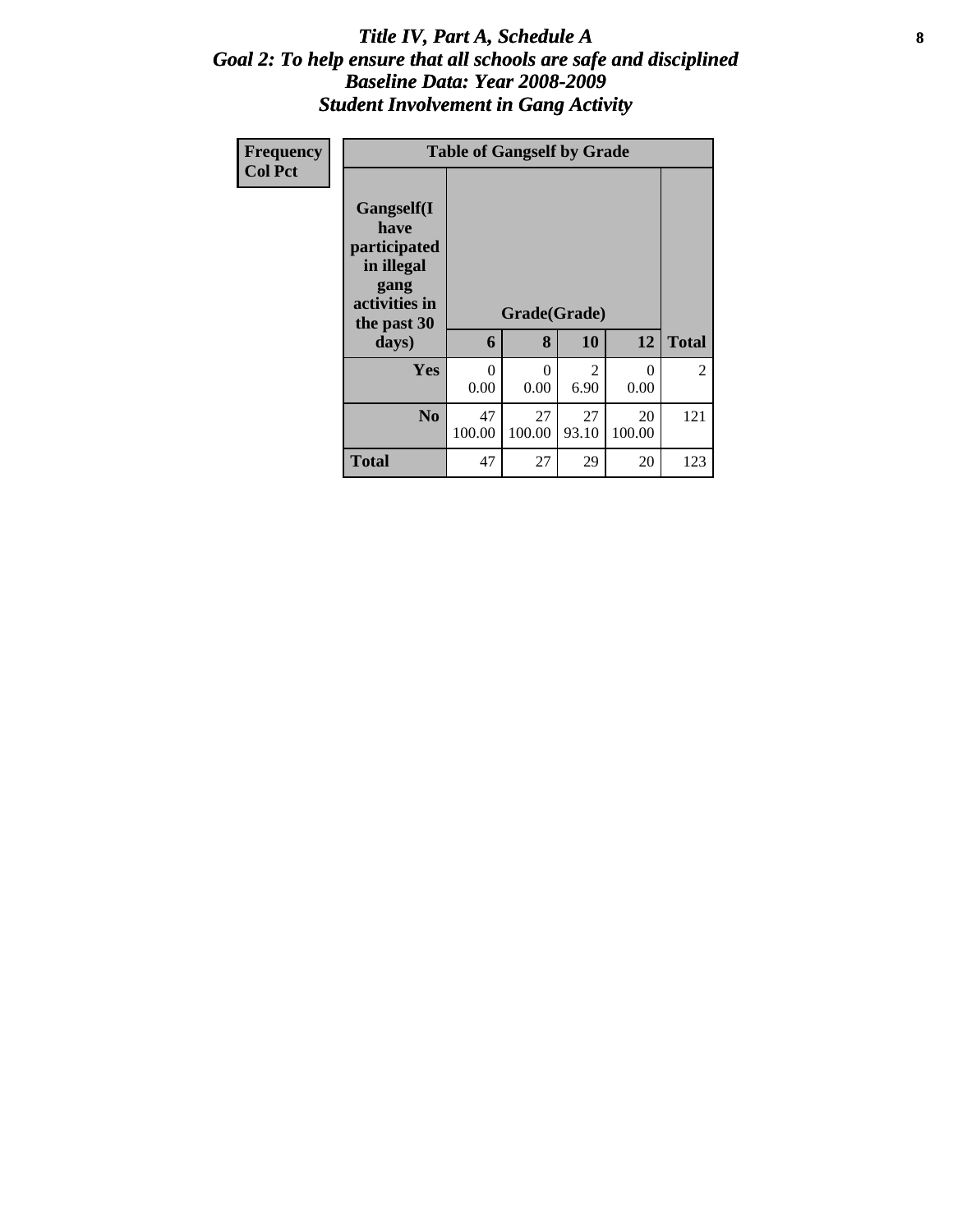### *Student Perception of School Safety* **9**

| <b>Frequency</b> | <b>Table of Grade by Safeschool</b> |                                                        |                          |                                    |              |  |  |
|------------------|-------------------------------------|--------------------------------------------------------|--------------------------|------------------------------------|--------------|--|--|
| <b>Row Pct</b>   |                                     | Safeschool (School is a place at<br>which I feel safe) |                          |                                    |              |  |  |
|                  | Grade(Grade)                        | <b>Strongly</b><br>Agree                               | <b>Somewhat</b><br>Agree | <b>Strongly</b><br><b>Disagree</b> | <b>Total</b> |  |  |
|                  | 6                                   | 36<br>76.60                                            | 11<br>23.40              | $\theta$<br>0.00                   | 47           |  |  |
|                  | 8                                   | 16<br>59.26                                            | 10<br>37.04              | 3.70                               | 27           |  |  |
|                  | 10                                  | 11<br>37.93                                            | 18<br>62.07              | 0<br>0.00                          | 29           |  |  |
|                  | 12                                  | 14<br>70.00                                            | 5<br>25.00               | 5.00                               | 20           |  |  |
|                  | <b>Total</b>                        | 77                                                     | 44                       | $\overline{2}$                     | 123          |  |  |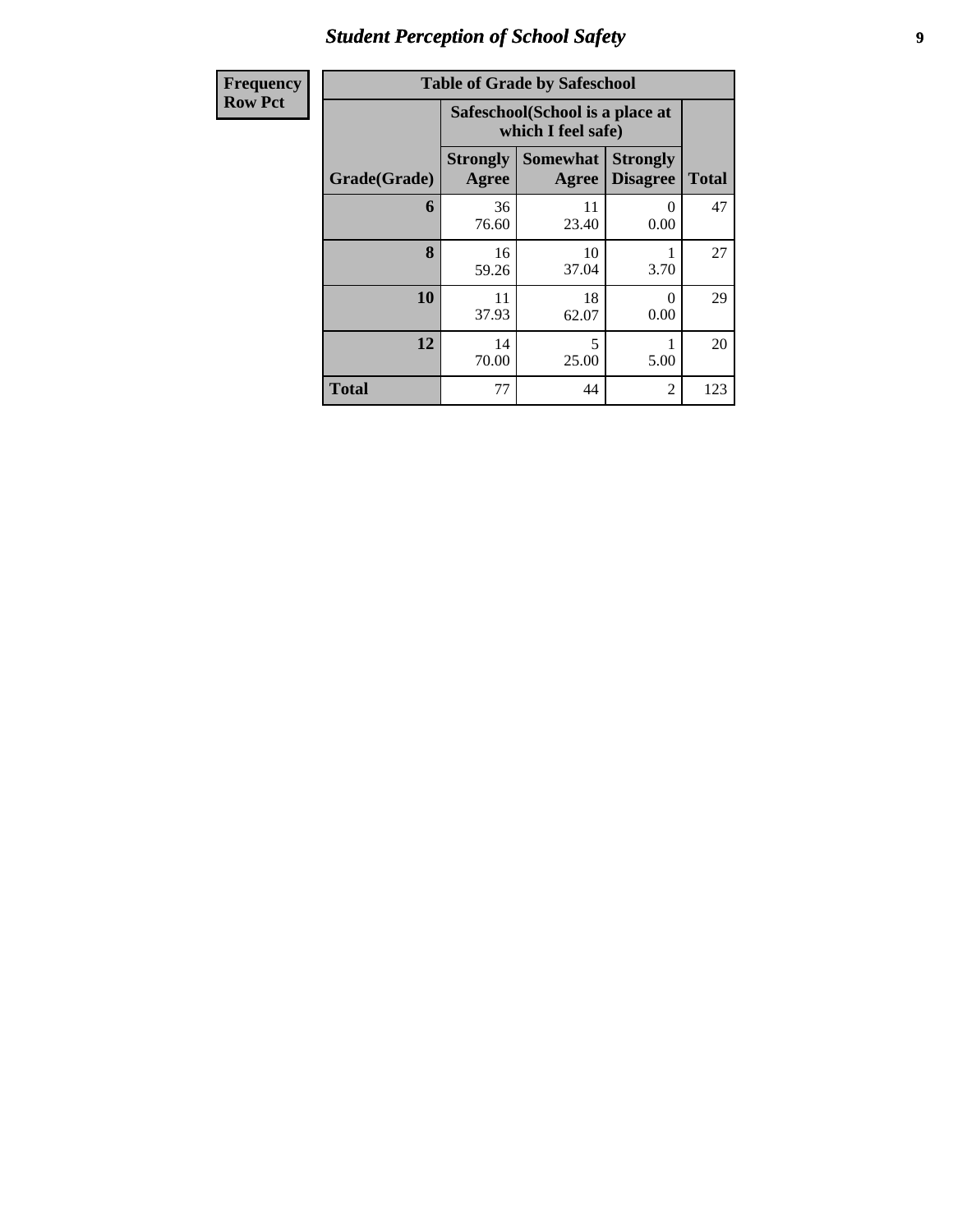#### *Students Who Have Been Bullied* **10**

# $Row$

| <b>Table of Grade by Bullied</b> |
|----------------------------------|
|                                  |

| <b>Frequency</b> | <b>Table of Grade by Bullied</b>                                              |              |                                |                   |                        |                        |                   |              |  |
|------------------|-------------------------------------------------------------------------------|--------------|--------------------------------|-------------------|------------------------|------------------------|-------------------|--------------|--|
| <b>Row Pct</b>   | <b>Bullied</b> (I have been bullied by other<br>students in the past 30 days) |              |                                |                   |                        |                        |                   |              |  |
|                  | <b>Grade</b> (Grade) Days                                                     | $\mathbf{0}$ | 1 or<br>$\mathfrak{D}$<br>days | 3 to<br>5<br>days | 10<br>to<br>19<br>days | 20<br>to<br>29<br>days | All<br>30<br>days | <b>Total</b> |  |
|                  | 6                                                                             | 46<br>97.87  | $\Omega$<br>0.00               | 1<br>2.13         | $\Omega$<br>0.00       | $\Omega$<br>0.00       | $\Omega$<br>0.00  | 47           |  |
|                  | 8                                                                             | 25<br>92.59  | 1<br>3.70                      | $\Omega$<br>0.00  | $\Omega$<br>0.00       | $\Omega$<br>0.00       | 3.70              | 27           |  |
|                  | 10                                                                            | 26<br>89.66  | 1<br>3.45                      | $\Omega$<br>0.00  | $\Omega$<br>0.00       | 2<br>6.90              | $\Omega$<br>0.00  | 29           |  |
|                  | 12                                                                            | 19<br>95.00  | $\Omega$<br>0.00               | $\Omega$<br>0.00  | 5.00                   | $\Omega$<br>0.00       | $\Omega$<br>0.00  | 20           |  |
|                  | Total                                                                         | 116          | $\mathfrak{D}$                 | 1                 | 1                      | $\overline{2}$         | 1                 | 123          |  |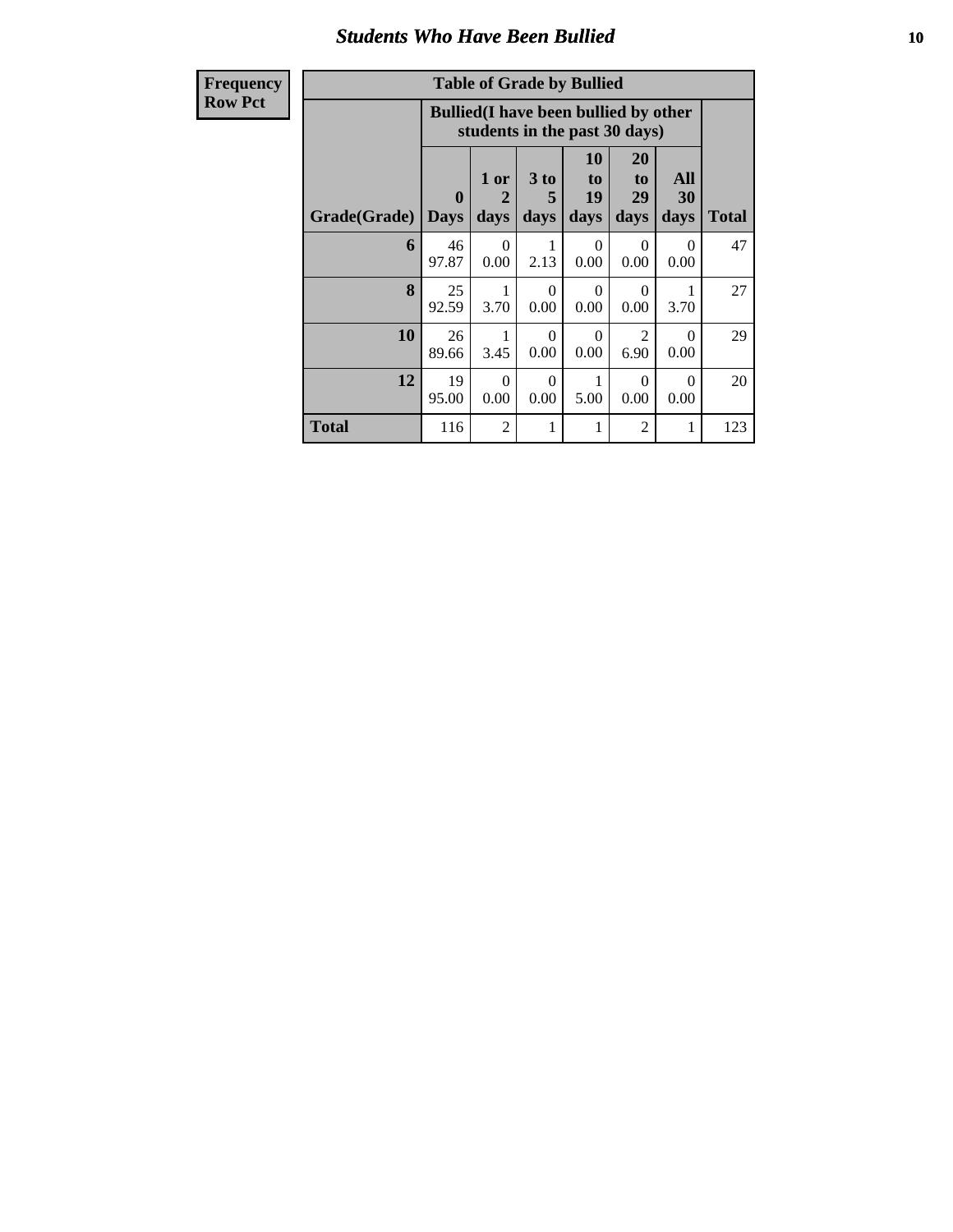#### *School Climate* **11**

| Frequency      | <b>Table of SchoolClimate1 by Grade</b> |             |              |                                     |             |              |  |  |
|----------------|-----------------------------------------|-------------|--------------|-------------------------------------|-------------|--------------|--|--|
| <b>Col Pct</b> | SchoolClimate1(I                        |             | Grade(Grade) |                                     |             |              |  |  |
|                | like school)                            | 6           | 8            | 10                                  | 12          | <b>Total</b> |  |  |
|                | <b>Strongly Agree</b>                   | 15<br>31.91 | 4<br>14.81   | 6<br>20.69                          | 8<br>40.00  | 33           |  |  |
|                | <b>Somewhat Agree</b>                   | 28<br>59.57 | 20<br>74.07  | 16<br>55.17                         | 11<br>55.00 | 75           |  |  |
|                | <b>Somewhat Disagree</b>                | 3<br>6.38   | 2<br>7.41    | 5<br>17.24                          | 5.00        | 11           |  |  |
|                | <b>Strongly Disagree</b>                | 2.13        | 3.70         | $\mathcal{D}_{\mathcal{L}}$<br>6.90 | 0<br>0.00   | 4            |  |  |
|                | <b>Total</b>                            | 47          | 27           | 29                                  | 20          | 123          |  |  |

| Frequency      | <b>Table of SchoolClimate2 by Grade</b>           |             |                   |             |             |              |
|----------------|---------------------------------------------------|-------------|-------------------|-------------|-------------|--------------|
| <b>Col Pct</b> | SchoolClimate2(I<br>feel successful at<br>school) | 6           | Grade(Grade)<br>8 | 10          | 12          | <b>Total</b> |
|                | <b>Strongly Agree</b>                             | 23<br>48.94 | 10<br>37.04       | 8<br>27.59  | 8<br>40.00  | 49           |
|                | <b>Somewhat Agree</b>                             | 20<br>42.55 | 16<br>59.26       | 14<br>48.28 | 11<br>55.00 | 61           |
|                | <b>Somewhat Disagree</b>                          | 4<br>8.51   | 3.70              | 6<br>20.69  | 5.00        | 12           |
|                | <b>Strongly Disagree</b>                          | 0<br>0.00   | 0<br>0.00         | 3.45        | 0.00        |              |
|                | Total                                             | 47          | 27                | 29          | 20          | 123          |

| <b>Frequency</b> | <b>Table of SchoolClimate3 by Grade</b>               |             |                  |                  |             |                |
|------------------|-------------------------------------------------------|-------------|------------------|------------------|-------------|----------------|
| <b>Col Pct</b>   | SchoolClimate3(My<br>school has high<br>standards for |             |                  | Grade(Grade)     |             |                |
|                  | achievement)                                          | 6           | 8                | <b>10</b>        | 12          | <b>Total</b>   |
|                  | <b>Strongly Agree</b>                                 | 42<br>89.36 | 24<br>88.89      | 24<br>82.76      | 14<br>70.00 | 104            |
|                  | <b>Somewhat Agree</b>                                 | 4<br>8.51   | 3<br>11.11       | 5<br>17.24       | 5<br>25.00  | 17             |
|                  | <b>Somewhat Disagree</b>                              | 2.13        | $\Omega$<br>0.00 | $\Omega$<br>0.00 | 5.00        | $\mathfrak{D}$ |
|                  | <b>Total</b>                                          | 47          | 27               | 29               | 20          | 123            |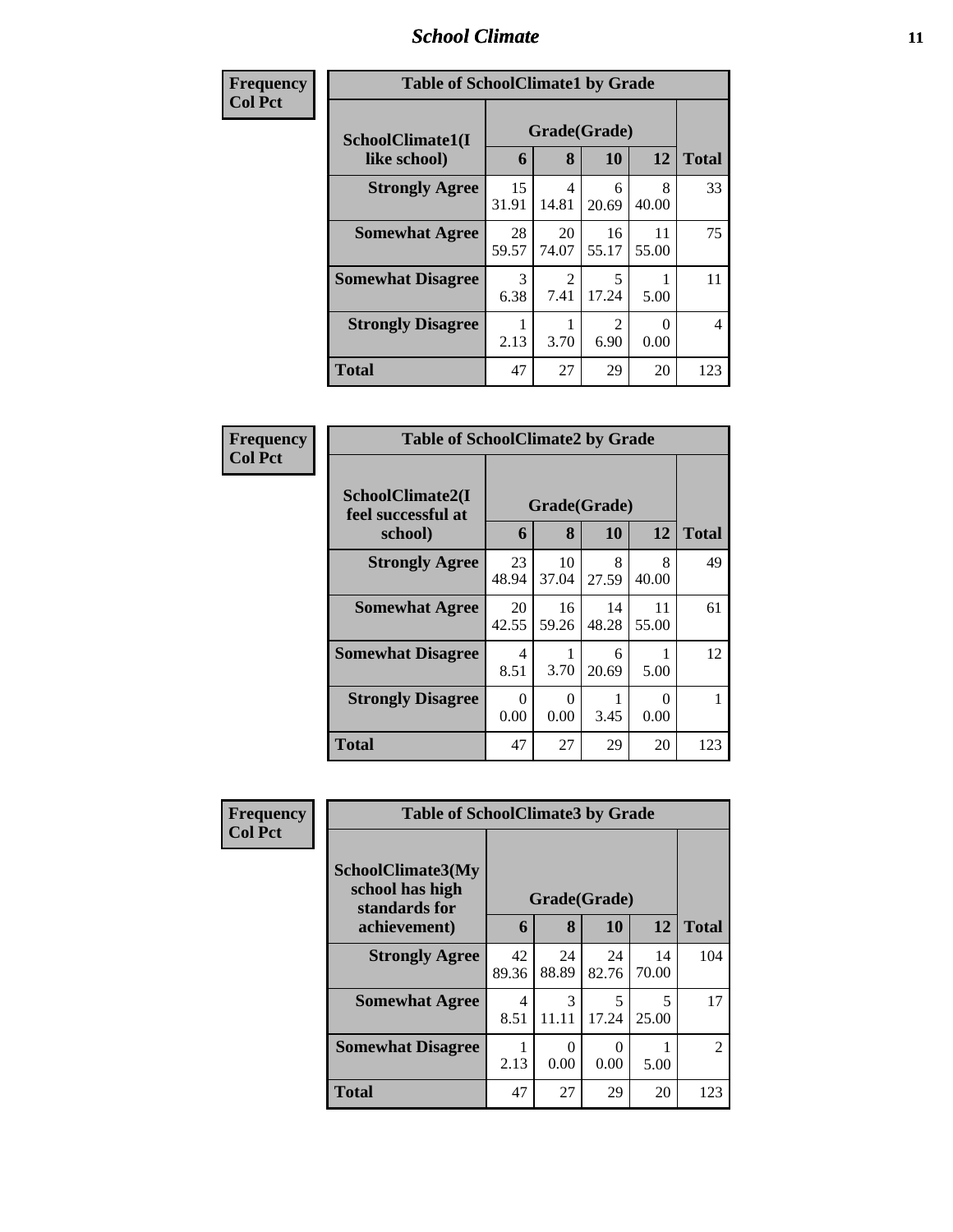### *School Climate* **12**

| Frequency      | <b>Table of SchoolClimate4 by Grade</b>                              |             |                   |                  |             |                |
|----------------|----------------------------------------------------------------------|-------------|-------------------|------------------|-------------|----------------|
| <b>Col Pct</b> | <b>SchoolClimate4(My</b><br>school sets clear<br>rules for behavior) | 6           | Grade(Grade)<br>8 | <b>10</b>        | 12          | <b>Total</b>   |
|                | <b>Strongly Agree</b>                                                | 44<br>93.62 | 23<br>85.19       | 22<br>75.86      | 7<br>35.00  | 96             |
|                | <b>Somewhat Agree</b>                                                | 3<br>6.38   | 3<br>11.11        | 7<br>24.14       | 11<br>55.00 | 24             |
|                | <b>Somewhat Disagree</b>                                             | 0<br>0.00   | 3.70              | $\theta$<br>0.00 | 5.00        | $\overline{2}$ |
|                | <b>Strongly Disagree</b>                                             | 0<br>0.00   | 0<br>0.00         | $\theta$<br>0.00 | 5.00        |                |
|                | <b>Total</b>                                                         | 47          | 27                | 29               | 20          | 123            |

| Frequency      | <b>Table of SchoolClimate5 by Grade</b>                   |                  |              |             |                         |              |  |
|----------------|-----------------------------------------------------------|------------------|--------------|-------------|-------------------------|--------------|--|
| <b>Col Pct</b> | SchoolClimate5(I<br>know what to do in<br>an emergency at |                  | Grade(Grade) |             |                         |              |  |
|                | school)                                                   | 6                | 8            | 10          | 12                      | <b>Total</b> |  |
|                | <b>Strongly Agree</b>                                     | 29<br>61.70      | 4<br>14.81   | 11<br>37.93 | 10<br>50.00             | 54           |  |
|                | <b>Somewhat Agree</b>                                     | 16<br>34.04      | 21<br>77.78  | 12<br>41.38 | 8<br>40.00              | 57           |  |
|                | <b>Somewhat Disagree</b>                                  | 2<br>4.26        | 3.70         | 4<br>13.79  | $\mathfrak{D}$<br>10.00 | 9            |  |
|                | <b>Strongly Disagree</b>                                  | $\Omega$<br>0.00 | 3.70         | 2<br>6.90   | 0<br>0.00               | 3            |  |
|                | Total                                                     | 47               | 27           | 29          | 20                      | 123          |  |

| Frequency      | <b>Table of SchoolClimate6 by Grade</b>                  |                   |             |                                     |            |                             |  |
|----------------|----------------------------------------------------------|-------------------|-------------|-------------------------------------|------------|-----------------------------|--|
| <b>Col Pct</b> | <b>SchoolClimate6(Teachers</b><br>treat me with respect) | Grade(Grade)<br>6 | <b>12</b>   | <b>Total</b>                        |            |                             |  |
|                | <b>Strongly Agree</b>                                    | 38<br>80.85       | 9<br>33.33  | 9<br>31.03                          | 8<br>40.00 | 64                          |  |
|                | <b>Somewhat Agree</b>                                    | 9<br>19.15        | 15<br>55.56 | 16<br>55.17                         | 9<br>45.00 | 49                          |  |
|                | <b>Somewhat Disagree</b>                                 | 0<br>0.00         | 3<br>11.11  | 6.90                                | 3<br>15.00 | 8                           |  |
|                | <b>Strongly Disagree</b>                                 | 0<br>0.00         | 0<br>0.00   | $\mathcal{D}_{\mathcal{A}}$<br>6.90 | 0<br>0.00  | $\mathcal{D}_{\mathcal{L}}$ |  |
|                | <b>Total</b>                                             | 47                | 27          | 29                                  | 20         | 123                         |  |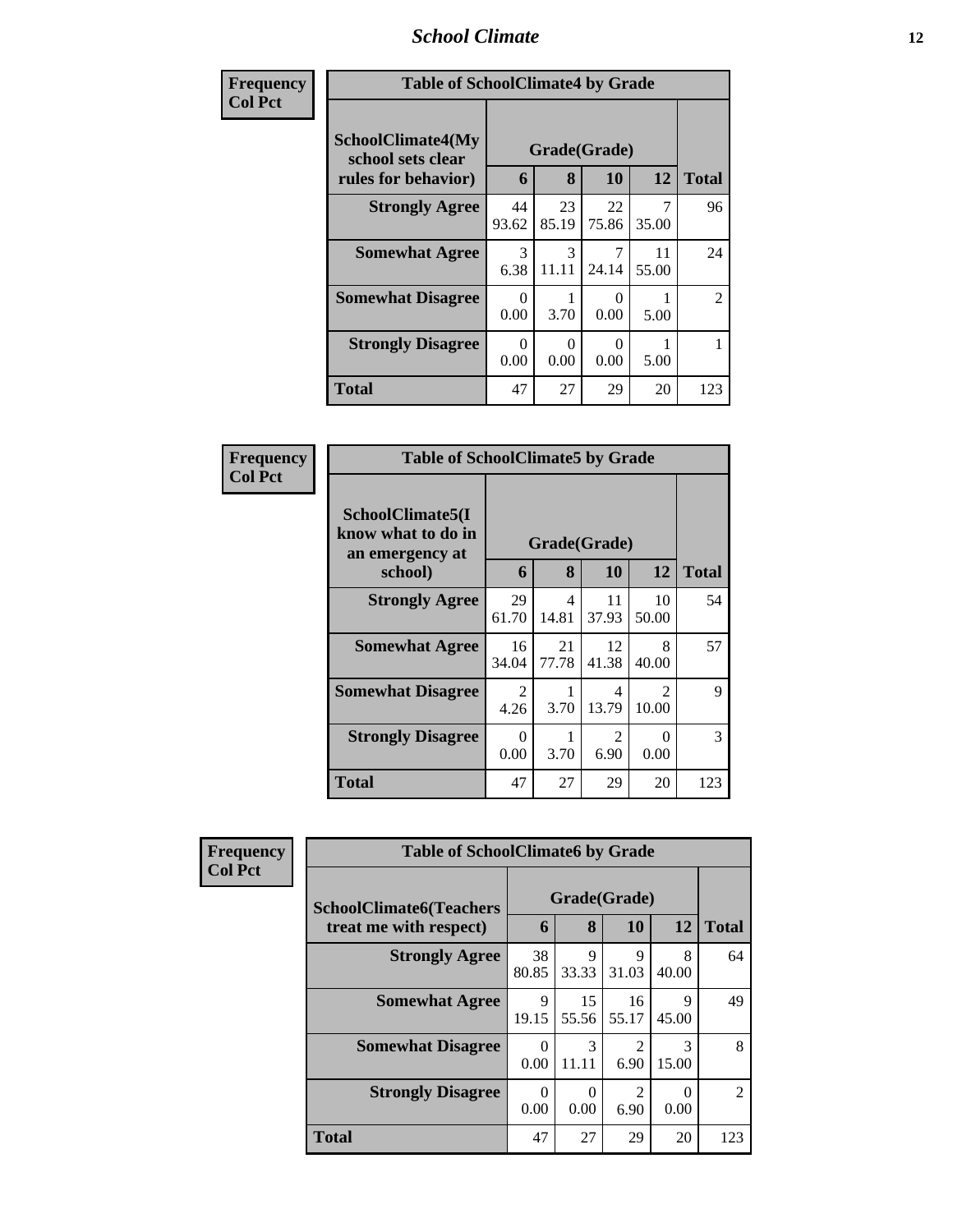#### *School Climate* **13**

| <b>Frequency</b> |
|------------------|
| <b>Col Pct</b>   |

n

| ncy | <b>Table of SchoolClimate7 by Grade</b>                                       |                        |                   |             |             |              |
|-----|-------------------------------------------------------------------------------|------------------------|-------------------|-------------|-------------|--------------|
|     | <b>SchoolClimate7(Behaviors</b><br>in my class allow the<br>teacher to teach) | 6                      | Grade(Grade)<br>8 | 10          | 12          | <b>Total</b> |
|     | <b>Strongly Agree</b>                                                         | 28<br>59.57            | 25.93             | 7<br>24.14  | 8<br>40.00  | 50           |
|     | <b>Somewhat Agree</b>                                                         | 17<br>36.17            | 13<br>48.15       | 17<br>58.62 | 11<br>55.00 | 58           |
|     | <b>Somewhat Disagree</b>                                                      | $\mathfrak{D}$<br>4.26 | 25.93             | 4<br>13.79  | 5.00        | 14           |
|     | <b>Strongly Disagree</b>                                                      | $\Omega$<br>0.00       | 0<br>0.00         | 3.45        | 0.00        |              |
|     | <b>Total</b>                                                                  | 47                     | 27                | 29          | 20          | 123          |

| Frequency      | <b>Table of SchoolClimate8 by Grade</b>                                 |                  |                         |              |                  |              |
|----------------|-------------------------------------------------------------------------|------------------|-------------------------|--------------|------------------|--------------|
| <b>Col Pct</b> | <b>SchoolClimate8(Students</b><br>are frequently<br>recognized for good |                  |                         | Grade(Grade) |                  |              |
|                | behavior)                                                               | 6                | 8                       | 10           | 12               | <b>Total</b> |
|                | <b>Strongly Agree</b>                                                   | 12<br>25.53      | $\overline{4}$<br>14.81 | 3<br>10.34   | 6<br>30.00       | 25           |
|                | <b>Somewhat Agree</b>                                                   | 30<br>63.83      | 16<br>59.26             | 11<br>37.93  | 10<br>50.00      | 67           |
|                | <b>Somewhat Disagree</b>                                                | 5<br>10.64       | 6<br>22.22              | 11<br>37.93  | 4<br>20.00       | 26           |
|                | <b>Strongly Disagree</b>                                                | $\Omega$<br>0.00 | 3.70                    | 4<br>13.79   | $\Omega$<br>0.00 | 5            |
|                | <b>Total</b>                                                            | 47               | 27                      | 29           | 20               | 123          |

| Frequency<br><b>Col Pct</b> | <b>Table of SchoolClimate9 by Grade</b>                            |             |              |                        |             |              |  |
|-----------------------------|--------------------------------------------------------------------|-------------|--------------|------------------------|-------------|--------------|--|
|                             | SchoolClimate9(School<br>counselor would be<br>helpful if I needed |             | Grade(Grade) |                        |             |              |  |
|                             | assistance)                                                        | 6           | 8            | 10                     | 12          | <b>Total</b> |  |
|                             | <b>Strongly Agree</b>                                              | 41<br>87.23 | 10<br>37.04  | 14<br>48.28            | 16<br>80.00 | 81           |  |
|                             | <b>Somewhat Agree</b>                                              | 4<br>8.51   | 8<br>29.63   | 12<br>41.38            | 4<br>20.00  | 28           |  |
|                             | <b>Somewhat Disagree</b>                                           | 2.13        | 5<br>18.52   | $\overline{2}$<br>6.90 | 0<br>0.00   | 8            |  |
|                             | <b>Strongly Disagree</b>                                           | 2.13        | 4<br>14.81   | 3.45                   | 0<br>0.00   | 6            |  |
|                             | <b>Total</b>                                                       | 47          | 27           | 29                     | 20          | 123          |  |

٦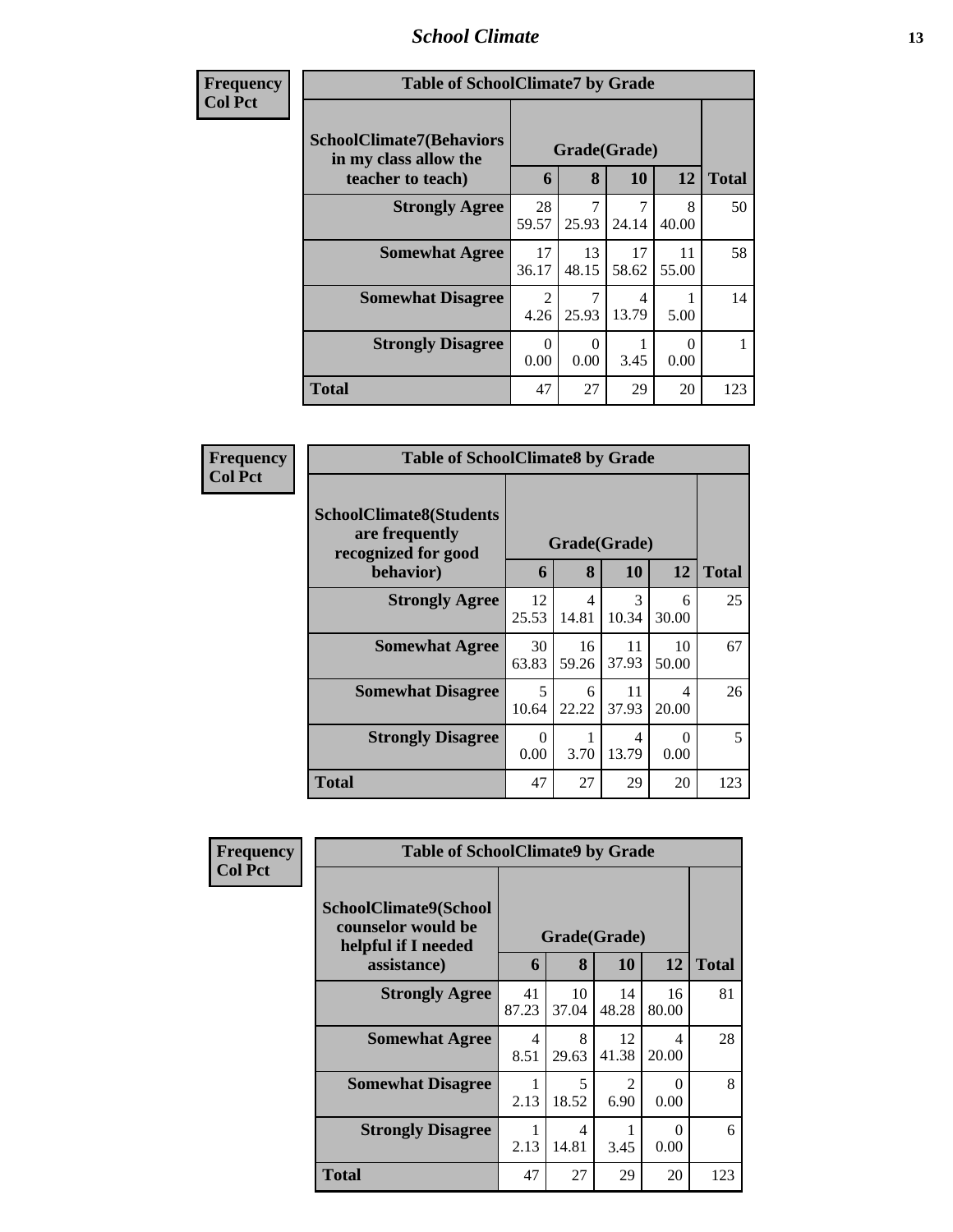### *Reasons for Dropping Out* **14**

| <b>Frequency</b> | <b>Table of Dropoutreason by Grade</b>                                   |                    |                        |                    |                                               |              |
|------------------|--------------------------------------------------------------------------|--------------------|------------------------|--------------------|-----------------------------------------------|--------------|
| <b>Col Pct</b>   | Dropoutreason(If<br>I dropped out the<br>reason would<br>most likely be) | 6                  | 8                      | Grade(Grade)<br>10 | 12                                            | <b>Total</b> |
|                  | Won't Drop out                                                           | 39                 | 13                     | 17                 | 14                                            | 83           |
|                  | <b>Bored</b>                                                             | 82.98<br>0<br>0.00 | 48.15<br>6<br>22.22    | 58.62<br>0<br>0.00 | 70.00<br>$\mathcal{D}_{\mathcal{L}}$<br>10.00 | 8            |
|                  | <b>Family Reasons</b>                                                    | 6<br>12.77         | $\overline{2}$<br>7.41 | 2<br>6.90          | $\mathfrak{D}$<br>10.00                       | 12           |
|                  | <b>Other</b>                                                             | 2<br>4.26          | 6<br>22.22             | 10<br>34.48        | $\mathfrak{D}$<br>10.00                       | 20           |
|                  | Total                                                                    | 47                 | 27                     | 29                 | 20                                            | 123          |

| <b>Frequency</b><br><b>Col Pct</b> |                                                             | <b>Table of Dropout by Grade</b> |              |             |             |              |  |  |
|------------------------------------|-------------------------------------------------------------|----------------------------------|--------------|-------------|-------------|--------------|--|--|
|                                    | Dropout(I<br>have<br>thought<br>about<br>dropping<br>out of |                                  | Grade(Grade) |             |             |              |  |  |
|                                    | school)                                                     | 6                                | 8            | 10          | 12          | <b>Total</b> |  |  |
|                                    | Yes                                                         | 2<br>4.26                        | 5<br>18.52   | 11<br>37.93 | 2<br>10.00  | 20           |  |  |
|                                    | N <sub>0</sub>                                              | 45<br>95.74                      | 22<br>81.48  | 18<br>62.07 | 18<br>90.00 | 103          |  |  |
|                                    | <b>Total</b>                                                | 47                               | 27           | 29          | 20          | 123          |  |  |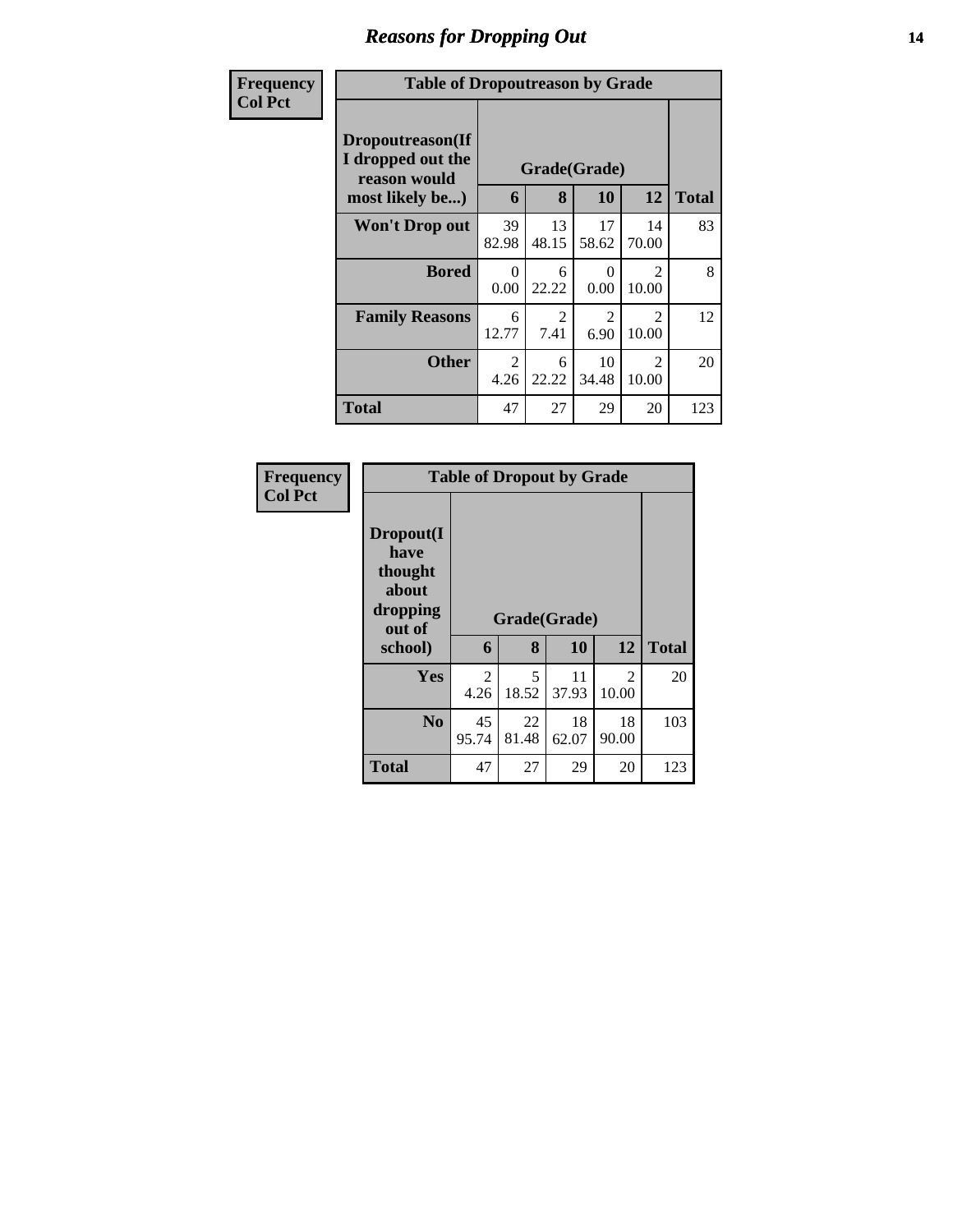*School Safety* **15**

| <b>Frequency</b><br><b>Col Pct</b> |                                                                                                   | <b>Table of Gangself by Grade</b> |                   |             |                  |                |  |  |  |
|------------------------------------|---------------------------------------------------------------------------------------------------|-----------------------------------|-------------------|-------------|------------------|----------------|--|--|--|
|                                    | Gangself(I<br>have<br>participated<br>in illegal<br>gang<br>activities in<br>the past 30<br>days) | 6                                 | Grade(Grade)<br>8 | 10          | 12               | <b>Total</b>   |  |  |  |
|                                    | <b>Yes</b>                                                                                        | 0<br>0.00                         | $\Omega$<br>0.00  | 2<br>6.90   | $\theta$<br>0.00 | $\mathfrak{D}$ |  |  |  |
|                                    | N <sub>o</sub>                                                                                    | 47<br>100.00                      | 27<br>100.00      | 27<br>93.10 | 20<br>100.00     | 121            |  |  |  |
|                                    | <b>Total</b>                                                                                      | 47                                | 27                | 29          | 20               | 123            |  |  |  |

| Frequency<br><b>Col Pct</b> |                                                                                                                       | <b>Table of Gangpeers by Grade</b> |             |              |                         |              |  |  |  |
|-----------------------------|-----------------------------------------------------------------------------------------------------------------------|------------------------------------|-------------|--------------|-------------------------|--------------|--|--|--|
|                             | <b>Gangpeers</b> (I<br>have friends<br>who have<br>participated<br>in illegal<br>gang<br>activities in<br>the past 30 |                                    |             | Grade(Grade) |                         |              |  |  |  |
|                             | days)                                                                                                                 | 6                                  | 8           | 10           | 12                      | <b>Total</b> |  |  |  |
|                             | Yes                                                                                                                   | 0<br>0.00                          | 3<br>11.11  | 2<br>6.90    | $\mathfrak{D}$<br>10.00 | 7            |  |  |  |
|                             | N <sub>0</sub>                                                                                                        | 47<br>100.00                       | 24<br>88.89 | 27<br>93.10  | 18<br>90.00             | 116          |  |  |  |
|                             | <b>Total</b>                                                                                                          | 47                                 | 27          | 29           | 20                      | 123          |  |  |  |

| Frequency<br><b>Col Pct</b> |                                                                     | <b>Table of Pickedon by Grade</b>   |              |             |                                      |              |  |
|-----------------------------|---------------------------------------------------------------------|-------------------------------------|--------------|-------------|--------------------------------------|--------------|--|
|                             | <b>Pickedon</b> (I have<br>been picked on or<br>teased at school in |                                     | Grade(Grade) |             |                                      |              |  |
|                             | the past 30 days)                                                   |                                     | 8            | 10          | 12                                   | <b>Total</b> |  |
|                             | <b>Strongly Agree</b>                                               | $\mathcal{D}_{\mathcal{L}}$<br>4.26 | 3.70         | 3<br>10.34  | 5.00                                 |              |  |
|                             | <b>Somewhat Agree</b>                                               | 11<br>23.40                         | 4<br>14.81   | 6<br>20.69  | $\mathcal{D}_{\mathcal{L}}$<br>10.00 | 23           |  |
|                             | <b>Somewhat Disagree</b>                                            | 11<br>23.40                         | 7<br>25.93   | 10<br>34.48 | 4<br>20.00                           | 32           |  |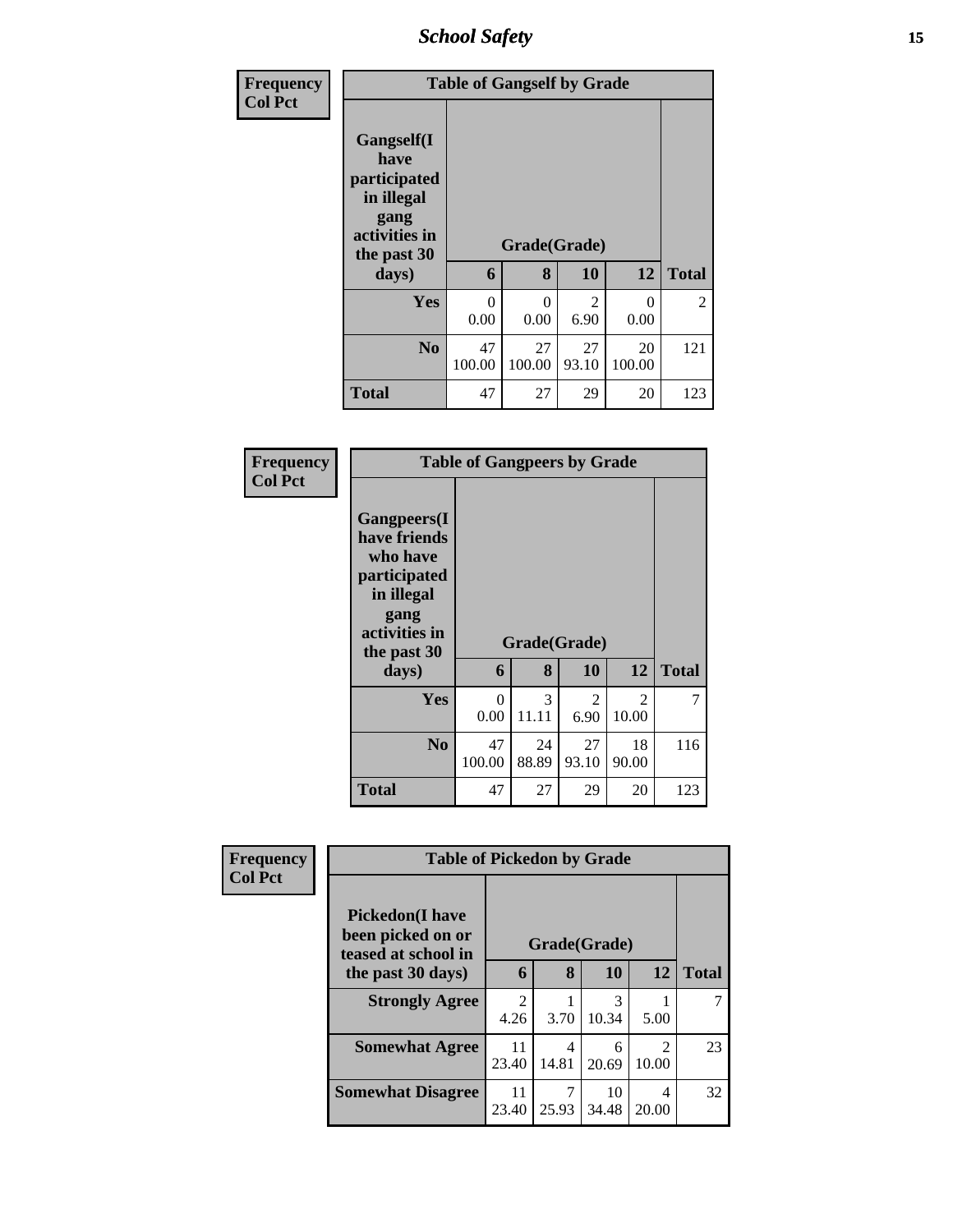## *School Safety* **16**

| <b>Frequency</b> | <b>Table of Pickedon by Grade</b>                                   |              |             |             |             |              |  |
|------------------|---------------------------------------------------------------------|--------------|-------------|-------------|-------------|--------------|--|
| <b>Col Pct</b>   | <b>Pickedon</b> (I have<br>been picked on or<br>teased at school in | Grade(Grade) |             |             |             |              |  |
|                  | the past 30 days)                                                   | 6            | 8           | 10          | 12          | <b>Total</b> |  |
|                  | <b>Strongly Disagree</b>                                            | 23<br>48.94  | 15<br>55.56 | 10<br>34.48 | 13<br>65.00 | 61           |  |
|                  | Total                                                               | 47           | 27          | 29          | 20          | 123          |  |

| <b>Frequency</b> | <b>Table of Safeschool by Grade</b> |                  |              |             |             |                |  |
|------------------|-------------------------------------|------------------|--------------|-------------|-------------|----------------|--|
| <b>Col Pct</b>   | Safeschool(School<br>is a place at  |                  | Grade(Grade) |             |             |                |  |
|                  | which I feel safe)                  | 6                | 8            | 10          | 12          | <b>Total</b>   |  |
|                  | <b>Strongly Agree</b>               | 36<br>76.60      | 16<br>59.26  | 11<br>37.93 | 14<br>70.00 | 77             |  |
|                  | <b>Somewhat Agree</b>               | 11<br>23.40      | 10<br>37.04  | 18<br>62.07 | 5<br>25.00  | 44             |  |
|                  | <b>Strongly Disagree</b>            | $\Omega$<br>0.00 | 3.70         | ∩<br>0.00   | 5.00        | $\overline{2}$ |  |
|                  | <b>Total</b>                        | 47               | 27           | 29          | 20          | 123            |  |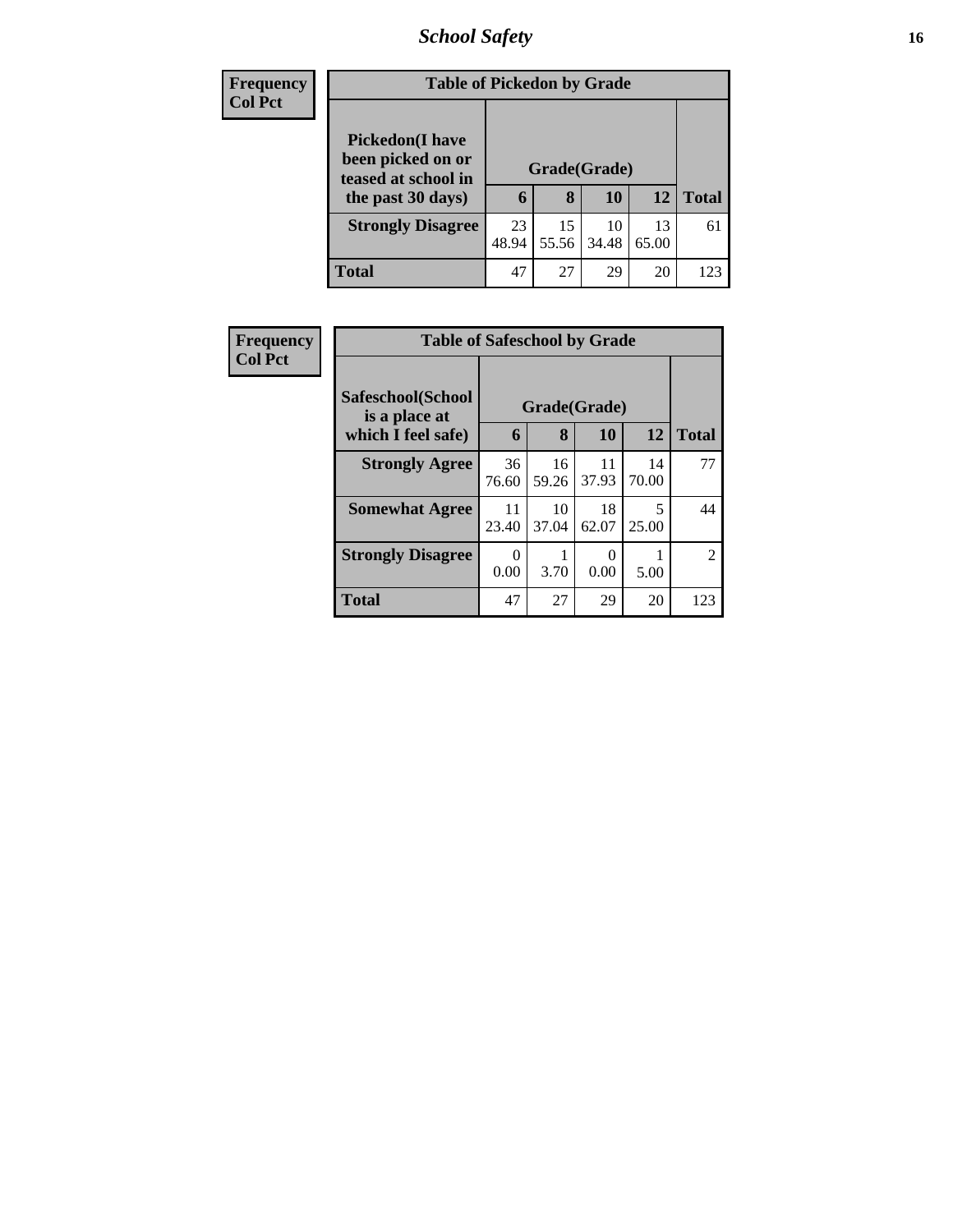*School Safety* **17**

| <b>Frequency</b> | <b>Table of Grade by Bullied</b> |                                                                               |                                |                   |                        |                        |                   |              |  |  |
|------------------|----------------------------------|-------------------------------------------------------------------------------|--------------------------------|-------------------|------------------------|------------------------|-------------------|--------------|--|--|
| <b>Row Pct</b>   |                                  | <b>Bullied</b> (I have been bullied by other<br>students in the past 30 days) |                                |                   |                        |                        |                   |              |  |  |
|                  | Grade(Grade)                     | $\mathbf{0}$<br><b>Days</b>                                                   | $1$ or<br>$\mathbf{2}$<br>days | 3 to<br>5<br>days | 10<br>to<br>19<br>days | 20<br>to<br>29<br>days | All<br>30<br>days | <b>Total</b> |  |  |
|                  | 6                                | 46<br>97.87                                                                   | $\Omega$<br>0.00               | 1<br>2.13         | $\Omega$<br>0.00       | $\Omega$<br>0.00       | $\Omega$<br>0.00  | 47           |  |  |
|                  | 8                                | 25<br>92.59                                                                   | 1<br>3.70                      | $\Omega$<br>0.00  | $\Omega$<br>0.00       | $\Omega$<br>0.00       | 1<br>3.70         | 27           |  |  |
|                  | 10                               | 26<br>89.66                                                                   | 3.45                           | $\Omega$<br>0.00  | $\Omega$<br>0.00       | $\overline{2}$<br>6.90 | 0<br>0.00         | 29           |  |  |
|                  | 12                               | 19<br>95.00                                                                   | $\Omega$<br>0.00               | $\Omega$<br>0.00  | 1<br>5.00              | $\Omega$<br>0.00       | $\Omega$<br>0.00  | 20           |  |  |
|                  | <b>Total</b>                     | 116                                                                           | $\overline{c}$                 | 1                 | 1                      | $\overline{2}$         | 1                 | 123          |  |  |

| Frequency      | <b>Table of Grade by Bulliedothers</b> |                                                                   |                  |              |  |  |
|----------------|----------------------------------------|-------------------------------------------------------------------|------------------|--------------|--|--|
| <b>Row Pct</b> |                                        | <b>Bulliedothers</b> (I<br>bullied others in<br>the past 30 days) |                  |              |  |  |
|                | Grade(Grade)                           | 0 Days                                                            | 10 to<br>19 days | <b>Total</b> |  |  |
|                | 6                                      | 47<br>100.00                                                      | 0<br>0.00        | 47           |  |  |
|                | 8                                      | 27<br>100.00                                                      | 0<br>0.00        | 27           |  |  |
|                | 10                                     | 29<br>100.00                                                      | 0<br>0.00        | 29           |  |  |
|                | 12                                     | 19<br>95.00                                                       | 5.00             | 20           |  |  |
|                | <b>Total</b>                           | 122                                                               | 1                | 123          |  |  |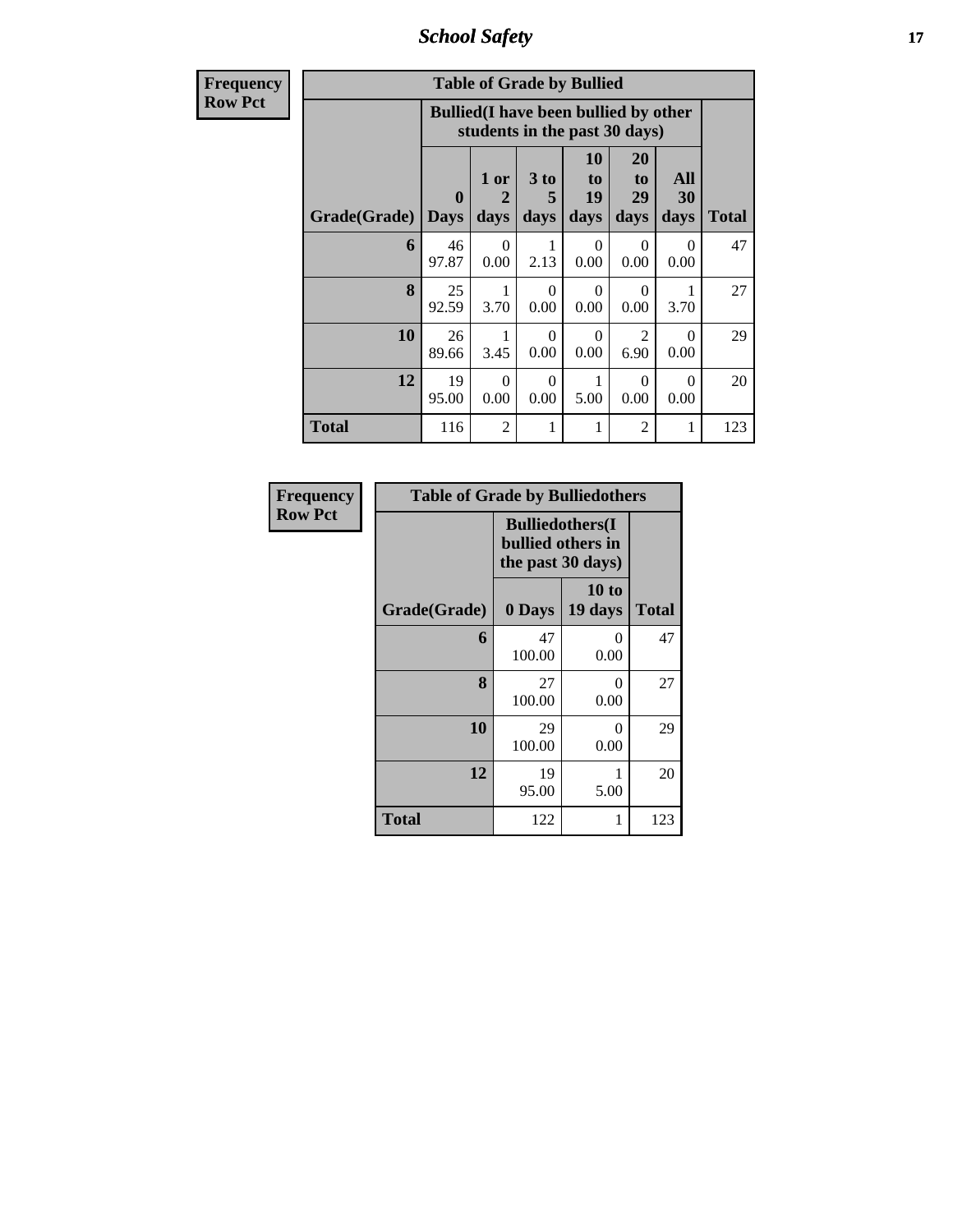*School Safety* **18**

| <b>Frequency</b> | <b>Table of Grade by Weaponschool</b> |                                                                                    |              |  |
|------------------|---------------------------------------|------------------------------------------------------------------------------------|--------------|--|
| <b>Row Pct</b>   |                                       | <b>Weaponschool</b> (I<br>brought a<br>weapon to<br>school in the<br>past 30 days) |              |  |
|                  | Grade(Grade)                          | 0 Days                                                                             | <b>Total</b> |  |
|                  | 6                                     | 47<br>100.00                                                                       | 47           |  |
|                  | 8                                     | 27<br>100.00                                                                       | 27           |  |
|                  | 10                                    | 29<br>100.00                                                                       | 29           |  |
|                  | 12                                    | 20<br>100.00                                                                       | 20           |  |
|                  | <b>Total</b>                          | 123                                                                                | 123          |  |

| Frequency      | <b>Table of Grade by Absentunsafe</b> |                                                                                             |              |  |
|----------------|---------------------------------------|---------------------------------------------------------------------------------------------|--------------|--|
| <b>Row Pct</b> |                                       | Absentunsafe(I<br>have missed<br>school because<br>I felt unsafe in<br>the past 30<br>days) |              |  |
|                | Grade(Grade)                          | 0 Days                                                                                      | <b>Total</b> |  |
|                | 6                                     | 47<br>100.00                                                                                | 47           |  |
|                | 8                                     | 27<br>100.00                                                                                | 27           |  |
|                | 10                                    | 29<br>100.00                                                                                | 29           |  |
|                | 12                                    | 20<br>100.00                                                                                | 20           |  |
|                | <b>Total</b>                          | 123                                                                                         | 123          |  |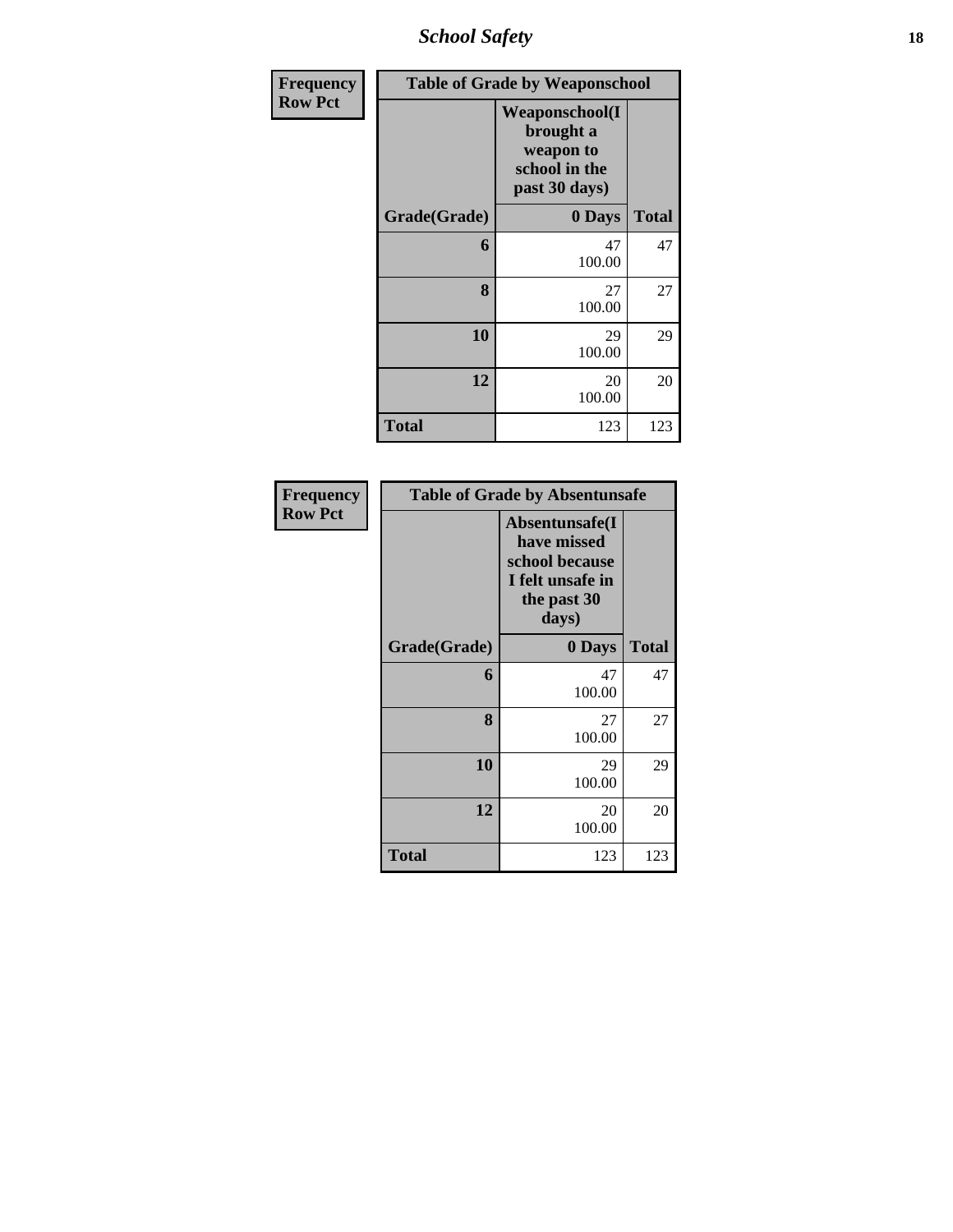### *Drug Use During Last 30 Days* **19**

### **Row Pct**

| <b>Frequency</b> |              | <b>Table of Grade by Alcohol</b> |                                       |                  |                         |                 |              |  |
|------------------|--------------|----------------------------------|---------------------------------------|------------------|-------------------------|-----------------|--------------|--|
| <b>Row Pct</b>   |              |                                  | Alcohol(Alcohol use,<br>past 30 days) |                  |                         |                 |              |  |
|                  | Grade(Grade) | <b>Did</b><br>not<br><b>use</b>  | $1-2$<br>days                         | $3 - 5$<br>days  | $6 - 9$<br>days         | $10-19$<br>days | <b>Total</b> |  |
|                  | 6            | 47<br>100.00                     | $\Omega$<br>0.00                      | $\Omega$<br>0.00 | $\Omega$<br>0.00        | 0<br>0.00       | 47           |  |
|                  | 8            | 26<br>96.30                      | $\Omega$<br>0.00                      | $\Omega$<br>0.00 | 3.70                    | 0<br>0.00       | 27           |  |
|                  | 10           | 25<br>86.21                      | $\overline{2}$<br>6.90                | 3.45             | $\Omega$<br>0.00        | 3.45            | 29           |  |
|                  | 12           | 13<br>65.00                      | 4<br>20.00                            | $\Omega$<br>0.00 | $\mathfrak{D}$<br>10.00 | 5.00            | 20           |  |
|                  | <b>Total</b> | 111                              | 6                                     | 1                | 3                       | $\overline{2}$  | 123          |  |

**Frequency Row Pct**

| <b>Table of Grade by Cigarettes</b> |                                 |                                                   |                  |                         |               |                         |              |  |
|-------------------------------------|---------------------------------|---------------------------------------------------|------------------|-------------------------|---------------|-------------------------|--------------|--|
|                                     |                                 | Cigarettes (Smoking tobacco use,<br>past 30 days) |                  |                         |               |                         |              |  |
| Grade(Grade)                        | <b>Did</b><br>not<br><b>use</b> | $1 - 2$<br>days                                   | $3 - 5$<br>days  | $10-19$<br>days         | 20-29<br>days | <b>Every</b><br>day     | <b>Total</b> |  |
| 6                                   | 47<br>100.00                    | 0<br>0.00                                         | 0<br>0.00        | 0<br>0.00               | 0<br>0.00     | 0<br>0.00               | 47           |  |
| 8                                   | 26<br>96.30                     | $\Omega$<br>0.00                                  | 1<br>3.70        | 0<br>0.00               | 0<br>0.00     | 0<br>0.00               | 27           |  |
| 10                                  | 27<br>93.10                     | 3.45                                              | 0<br>0.00        | $\Omega$<br>0.00        | 1<br>3.45     | $\Omega$<br>0.00        | 29           |  |
| 12                                  | 15<br>75.00                     | 1<br>5.00                                         | $\Omega$<br>0.00 | $\overline{2}$<br>10.00 | 0<br>0.00     | $\mathfrak{D}$<br>10.00 | 20           |  |
| <b>Total</b>                        | 115                             | $\overline{c}$                                    | 1                | $\overline{2}$          | 1             | $\overline{c}$          | 123          |  |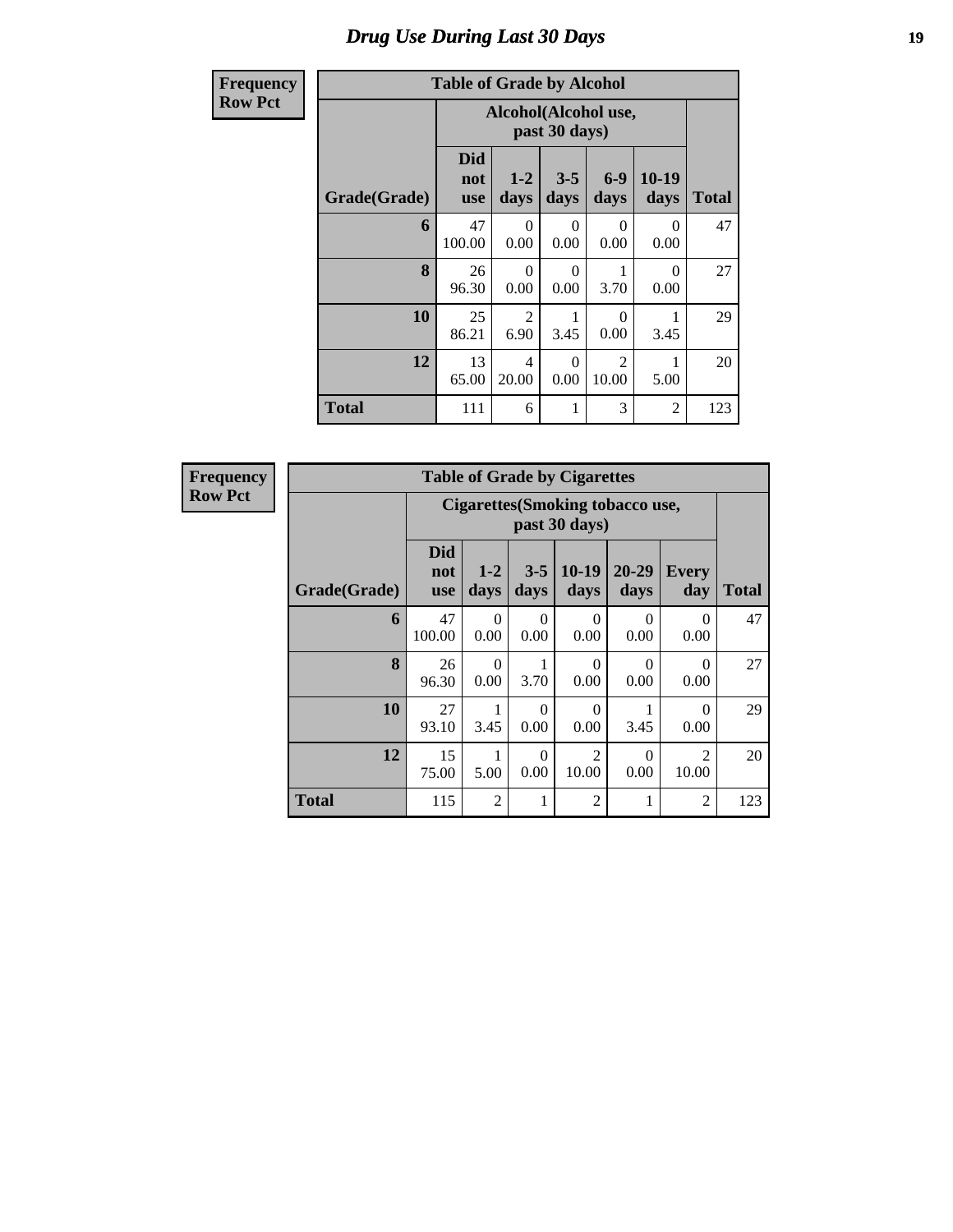### *Drug Use During Last 30 Days* 20

| Frequency      | <b>Table of Grade by Smokeless</b> |                                                           |               |                 |              |  |  |  |
|----------------|------------------------------------|-----------------------------------------------------------|---------------|-----------------|--------------|--|--|--|
| <b>Row Pct</b> |                                    | <b>Smokeless(Chewing</b><br>tobacco use,<br>past 30 days) |               |                 |              |  |  |  |
|                | Grade(Grade)                       | <b>Did</b><br>not<br><b>use</b>                           | $1-2$<br>days | $10-19$<br>days | <b>Total</b> |  |  |  |
|                | 6                                  | 47<br>100.00                                              | 0<br>0.00     | 0<br>0.00       | 47           |  |  |  |
|                | 8                                  | 27<br>100.00                                              | 0<br>0.00     | 0<br>0.00       | 27           |  |  |  |
|                | 10                                 | 27<br>93.10                                               | 3.45          | 3.45            | 29           |  |  |  |
|                | 12                                 | 19<br>95.00                                               | 5.00          | 0<br>0.00       | 20           |  |  |  |
|                | <b>Total</b>                       | 120                                                       | 2             | 1               | 123          |  |  |  |

| <b>Frequency</b> |              | <b>Table of Grade by Marijuana</b> |                  |                         |                           |                   |              |
|------------------|--------------|------------------------------------|------------------|-------------------------|---------------------------|-------------------|--------------|
| <b>Row Pct</b>   |              |                                    |                  | past 30 days)           | Marijuana (Marijuana use, |                   |              |
|                  | Grade(Grade) | <b>Did</b><br>not<br><b>use</b>    | $1 - 2$<br>days  | $6-9$<br>days           | $10-19$<br>days           | $20 - 29$<br>days | <b>Total</b> |
|                  | 6            | 47<br>100.00                       | $\Omega$<br>0.00 | $\theta$<br>0.00        | 0<br>0.00                 | 0<br>0.00         | 47           |
|                  | $\mathbf{8}$ | 27<br>100.00                       | $\Omega$<br>0.00 | $\Omega$<br>0.00        | 0<br>0.00                 | 0<br>0.00         | 27           |
|                  | 10           | 27<br>93.10                        | 3.45             | $\Omega$<br>0.00        | 0<br>0.00                 | 3.45              | 29           |
|                  | 12           | 17<br>85.00                        | $\Omega$<br>0.00 | $\overline{2}$<br>10.00 | 5.00                      | 0<br>0.00         | 20           |
|                  | <b>Total</b> | 118                                | 1                | $\overline{2}$          | 1                         | 1                 | 123          |

| Frequency      |              | <b>Table of Grade by Cocaine</b>                 |              |
|----------------|--------------|--------------------------------------------------|--------------|
| <b>Row Pct</b> |              | <b>Cocaine</b> (Cocaine<br>use,<br>past 30 days) |              |
|                | Grade(Grade) | Did not use                                      | <b>Total</b> |
|                | 6            | 47<br>100.00                                     | 47           |
|                | 8            | 27<br>100.00                                     | 27           |
|                | 10           | 29<br>100.00                                     | 29           |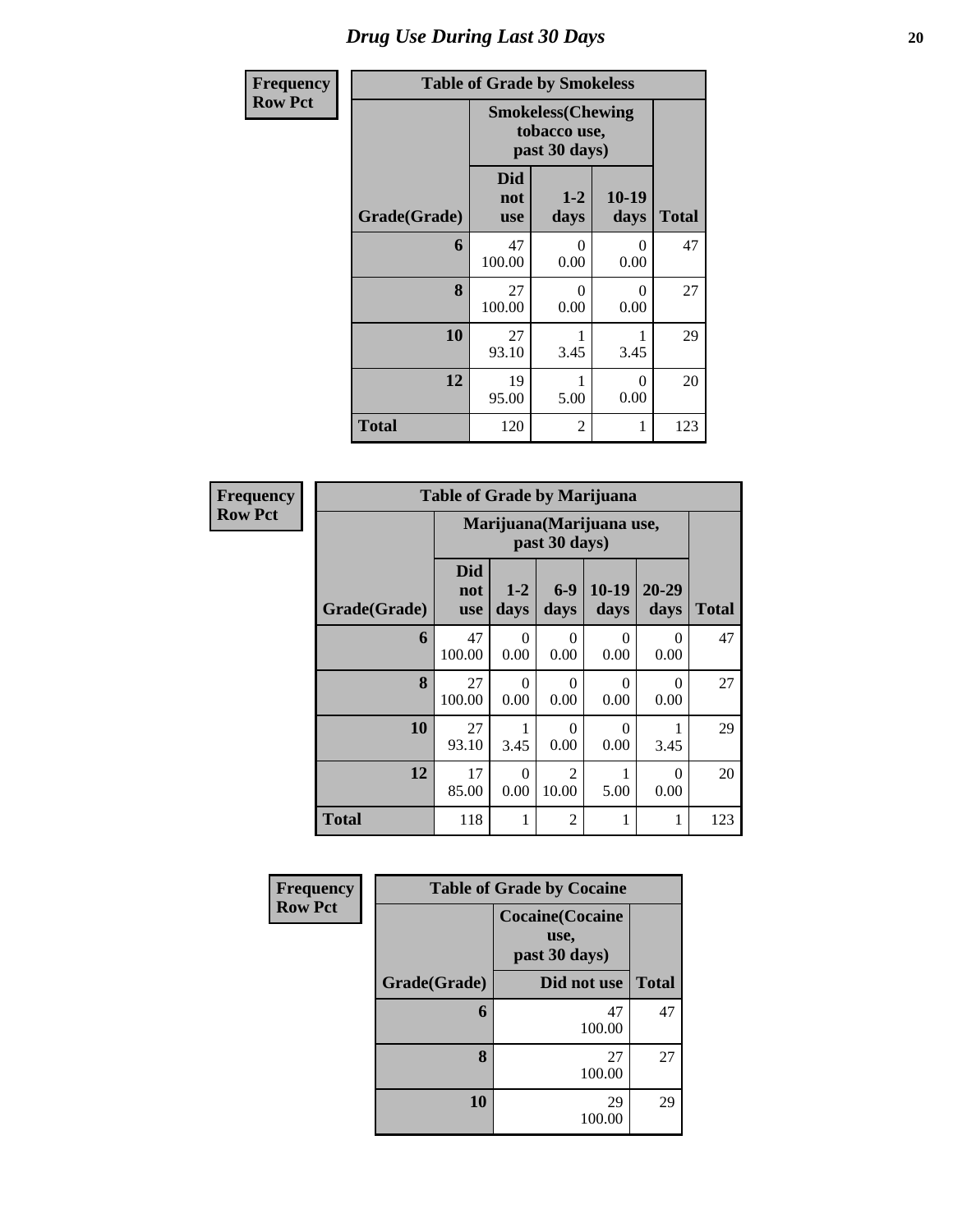| <b>Frequency</b> | <b>Table of Grade by Cocaine</b> |                                                  |              |  |  |  |
|------------------|----------------------------------|--------------------------------------------------|--------------|--|--|--|
| <b>Row Pct</b>   |                                  | <b>Cocaine</b> (Cocaine<br>use,<br>past 30 days) |              |  |  |  |
|                  | Grade(Grade)                     | Did not use                                      | <b>Total</b> |  |  |  |
|                  | 12                               | 20<br>100.00                                     | 20           |  |  |  |
|                  | Total                            | 123                                              | 123          |  |  |  |

| Frequency      |              | <b>Table of Grade by Inhalants</b>               |           |              |
|----------------|--------------|--------------------------------------------------|-----------|--------------|
| <b>Row Pct</b> |              | <b>Inhalants</b> (Inhalant<br>use, past 30 days) |           |              |
|                | Grade(Grade) | Did not<br><b>use</b>                            | 6-9 days  | <b>Total</b> |
|                | 6            | 47<br>100.00                                     | 0<br>0.00 | 47           |
|                | 8            | 27<br>100.00                                     | 0<br>0.00 | 27           |
|                | 10           | 28<br>96.55                                      | 3.45      | 29           |
|                | 12           | 20<br>100.00                                     | 0<br>0.00 | 20           |
|                | <b>Total</b> | 122                                              | 1         | 123          |

| Frequency      | <b>Table of Grade by Steroids</b> |                                                |                           |              |  |  |
|----------------|-----------------------------------|------------------------------------------------|---------------------------|--------------|--|--|
| <b>Row Pct</b> |                                   | <b>Steroids</b> (Steroid<br>use, past 30 days) |                           |              |  |  |
|                | Grade(Grade)                      | Did not<br><b>use</b>                          | $6-9$<br>days             | <b>Total</b> |  |  |
|                | 6                                 | 47<br>100.00                                   | $\mathbf{\Omega}$<br>0.00 | 47           |  |  |
|                | 8                                 | 27<br>100.00                                   | 0<br>0.00                 | 27           |  |  |
|                | 10                                | 28<br>96.55                                    | 3.45                      | 29           |  |  |
|                | 12                                | 20<br>100.00                                   | 0<br>0.00                 | 20           |  |  |
|                | <b>Total</b>                      | 122                                            |                           | 123          |  |  |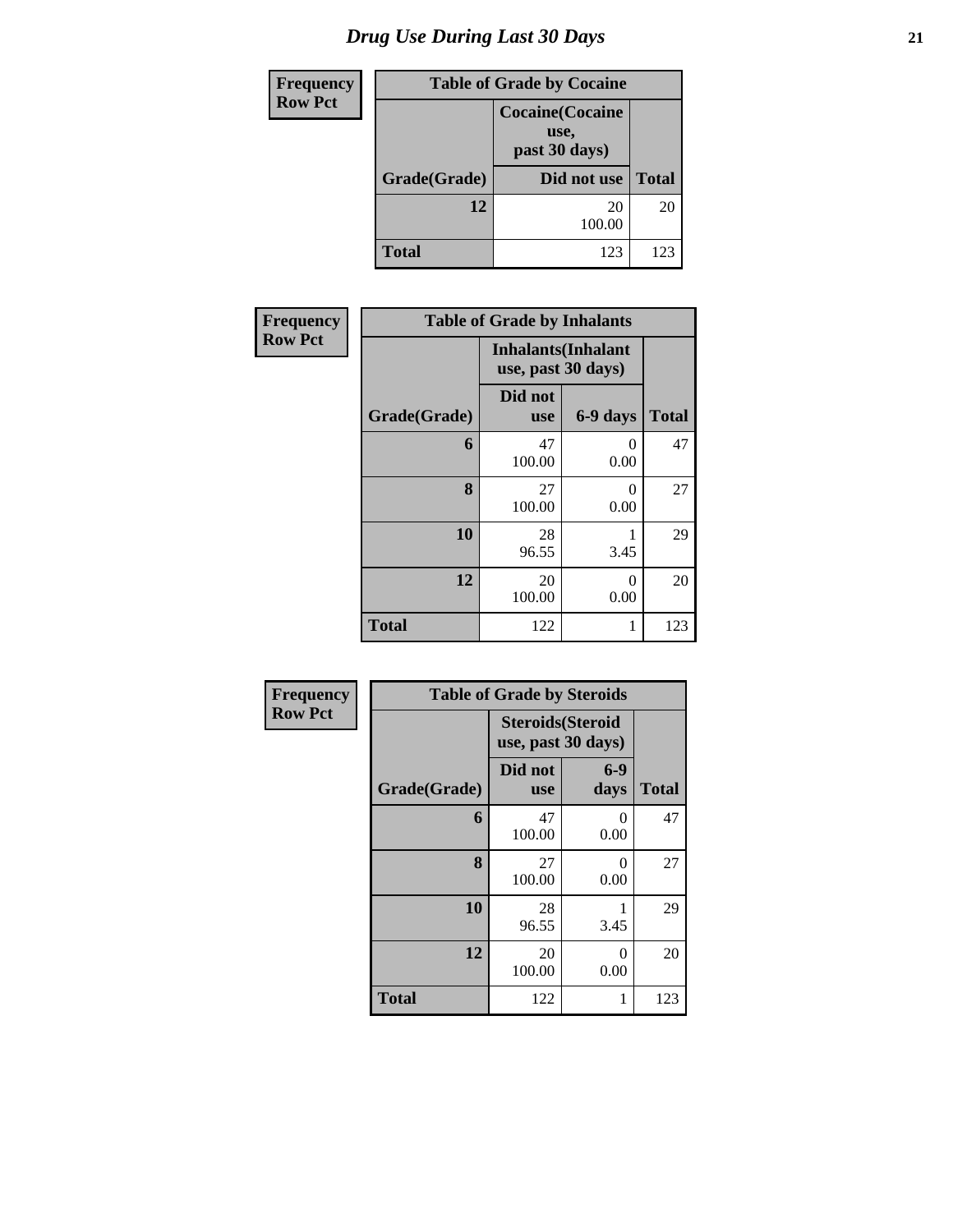| Frequency      |              | <b>Table of Grade by Ecstasy</b> |                                       |                     |              |  |  |  |
|----------------|--------------|----------------------------------|---------------------------------------|---------------------|--------------|--|--|--|
| <b>Row Pct</b> |              |                                  | Ecstasy(Ecstasy use,<br>past 30 days) |                     |              |  |  |  |
|                | Grade(Grade) | <b>Did</b><br>not<br><b>use</b>  | $6-9$<br>days                         | <b>Every</b><br>day | <b>Total</b> |  |  |  |
|                | 6            | 47<br>100.00                     | 0<br>0.00                             | $\Omega$<br>0.00    | 47           |  |  |  |
|                | 8            | 27<br>100.00                     | 0<br>0.00                             | $\Omega$<br>0.00    | 27           |  |  |  |
|                | 10           | 28<br>96.55                      | 3.45                                  | $\Omega$<br>0.00    | 29           |  |  |  |
|                | 12           | 19<br>95.00                      | 0<br>0.00                             | 1<br>5.00           | 20           |  |  |  |
|                | <b>Total</b> | 121                              |                                       | 1                   | 123          |  |  |  |

| <b>Frequency</b> | <b>Table of Grade by Meth</b> |              |                                                    |              |  |  |
|------------------|-------------------------------|--------------|----------------------------------------------------|--------------|--|--|
| <b>Row Pct</b>   |                               |              | <b>Meth</b> (Methamphetamine<br>use, past 30 days) |              |  |  |
|                  | Grade(Grade)                  | Did not use  | 6-9 days                                           | <b>Total</b> |  |  |
|                  | 6                             | 47<br>100.00 | 0<br>0.00                                          | 47           |  |  |
|                  | 8                             | 27<br>100.00 | $\Omega$<br>0.00                                   | 27           |  |  |
|                  | 10                            | 28<br>96.55  | 3.45                                               | 29           |  |  |
|                  | 12                            | 20<br>100.00 | $\Omega$<br>0.00                                   | 20           |  |  |
|                  | <b>Total</b>                  | 122          | 1                                                  | 123          |  |  |

| Frequency      |              | <b>Table of Grade by Hallucinogens</b> |                                                   |              |  |  |  |  |
|----------------|--------------|----------------------------------------|---------------------------------------------------|--------------|--|--|--|--|
| <b>Row Pct</b> |              |                                        | Hallucinogens (Hallucinogen<br>use, past 30 days) |              |  |  |  |  |
|                | Grade(Grade) | Did not use                            | $3-5$ days                                        | <b>Total</b> |  |  |  |  |
|                | 6            | 47<br>100.00                           | 0.00                                              | 47           |  |  |  |  |
|                | 8            | 27<br>100.00                           | $\Omega$<br>0.00                                  | 27           |  |  |  |  |
|                | 10           | 28<br>96.55                            | 3.45                                              | 29           |  |  |  |  |
|                | 12           | 20<br>100.00                           | 0<br>0.00                                         | 20           |  |  |  |  |
|                | <b>Total</b> | 122                                    |                                                   | 123          |  |  |  |  |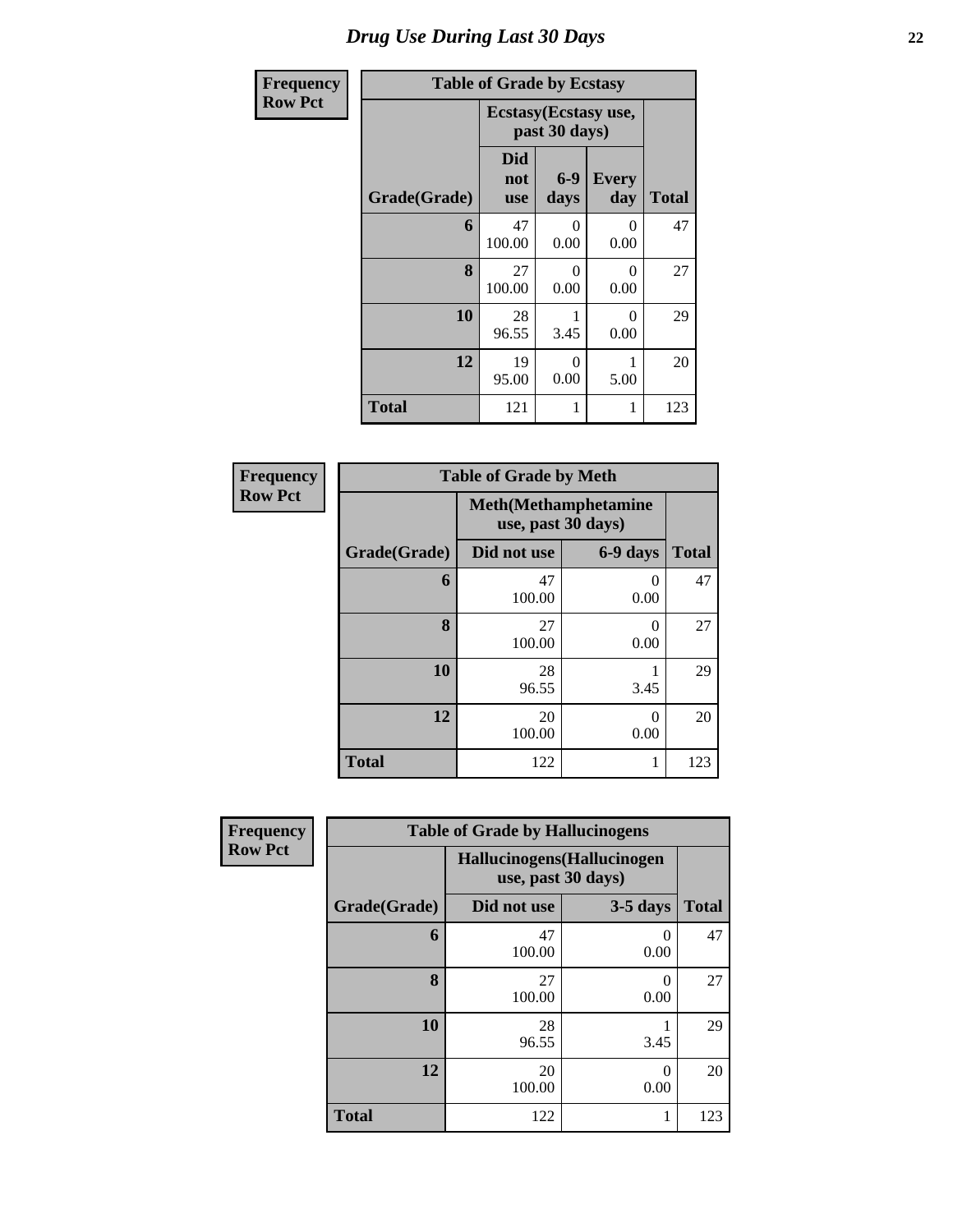### *Drug Use During Last 30 Days* **23**

| <b>Frequency</b> |              | <b>Table of Grade by Prescription</b>                            |               |                  |                     |              |
|------------------|--------------|------------------------------------------------------------------|---------------|------------------|---------------------|--------------|
| <b>Row Pct</b>   |              | <b>Prescription</b> (Prescription<br>drugs not prescribed to me, |               |                  |                     |              |
|                  | Grade(Grade) | <b>Did</b><br>not<br><b>use</b>                                  | $1-2$<br>days | $3 - 5$<br>days  | <b>Every</b><br>day | <b>Total</b> |
|                  | 6            | 46<br>97.87                                                      | 0<br>0.00     | $\Omega$<br>0.00 | 2.13                | 47           |
|                  | 8            | 26<br>96.30                                                      | 3.70          | $\Omega$<br>0.00 | $\Omega$<br>0.00    | 27           |
|                  | 10           | 27<br>93.10                                                      | 0<br>0.00     | 3.45             | 3.45                | 29           |
|                  | 12           | 18<br>90.00                                                      | 5.00          | 5.00             | $\Omega$<br>0.00    | 20           |
|                  | <b>Total</b> | 117                                                              | 2             | 2                | $\overline{2}$      | 123          |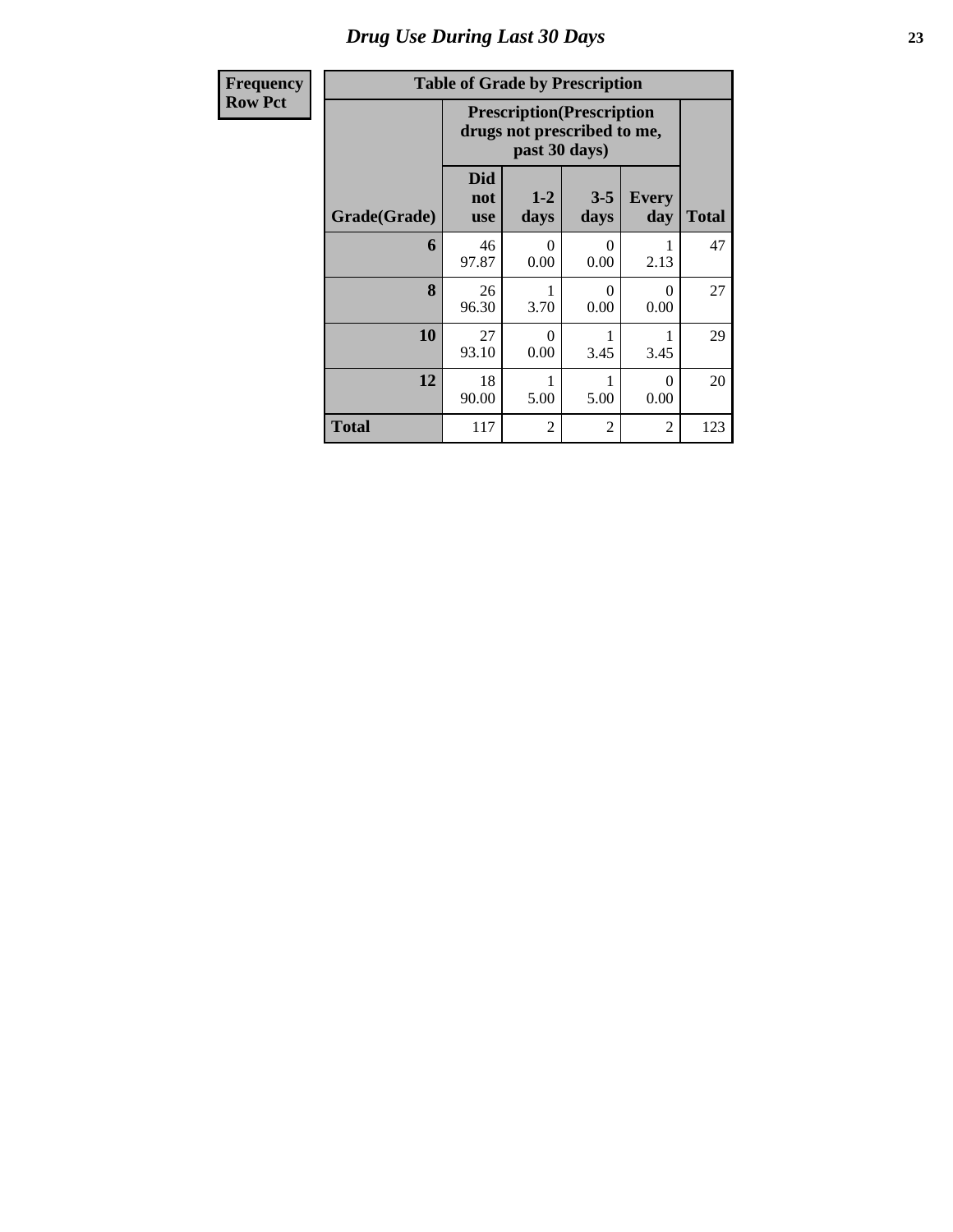#### **Frequen Col Pct**

| icy | <b>Table of Alcoholease by Grade</b>      |                  |                               |             |             |              |  |  |  |
|-----|-------------------------------------------|------------------|-------------------------------|-------------|-------------|--------------|--|--|--|
|     | Alcoholease(It is<br>easy to get alcohol) | 6                | Grade(Grade)<br>12<br>8<br>10 |             |             |              |  |  |  |
|     |                                           |                  |                               |             |             | <b>Total</b> |  |  |  |
|     | <b>Strongly Agree</b>                     | $\Omega$<br>0.00 | 8<br>29.63                    | 12<br>41.38 | 6<br>30.00  | 26           |  |  |  |
|     | <b>Somewhat Agree</b>                     | 5<br>10.64       | 6<br>22.22                    | 10<br>34.48 | 10<br>50.00 | 31           |  |  |  |
|     | <b>Somewhat Disagree</b>                  | 10<br>21.28      | 2<br>7.41                     | 4<br>13.79  | 5.00        | 17           |  |  |  |
|     | <b>Strongly Disagree</b>                  | 32<br>68.09      | 11<br>40.74                   | 3<br>10.34  | 3<br>15.00  | 49           |  |  |  |
|     | <b>Total</b>                              | 47               | 27                            | 29          | 20          | 123          |  |  |  |

| Frequency      | <b>Table of Cigarettesease by Grade</b>                 |                  |                                   |             |                           |              |
|----------------|---------------------------------------------------------|------------------|-----------------------------------|-------------|---------------------------|--------------|
| <b>Col Pct</b> | Cigarettesease(It is<br>easy to get smoking<br>tobacco) | 6                | Grade(Grade)<br>8                 | 10          | 12                        | <b>Total</b> |
|                | <b>Strongly Agree</b>                                   | $\Omega$<br>0.00 | 5<br>18.52                        | 6<br>20.69  | 12<br>60.00               | 23           |
|                | <b>Somewhat Agree</b>                                   | 6<br>12.77       | 4<br>14.81                        | 10<br>34.48 | 4<br>20.00                | 24           |
|                | <b>Somewhat Disagree</b>                                | 4<br>8.51        | $\overline{\phantom{0}}$<br>18.52 | 7<br>24.14  | $\mathbf{\Omega}$<br>0.00 | 16           |
|                | <b>Strongly Disagree</b>                                | 37<br>78.72      | 13<br>48.15                       | 6<br>20.69  | 4<br>20.00                | 60           |
|                | Total                                                   | 47               | 27                                | 29          | 20                        | 123          |

| <b>Frequency</b> | <b>Table of Smokelessease by Grade</b>                         |                                  |                        |                        |                                      |              |
|------------------|----------------------------------------------------------------|----------------------------------|------------------------|------------------------|--------------------------------------|--------------|
| <b>Col Pct</b>   | <b>Smokelessease</b> (It is<br>easy to get chewing<br>tobacco) | 6                                | Grade(Grade)<br>8      | <b>10</b>              | 12                                   | <b>Total</b> |
|                  | <b>Strongly Agree</b>                                          | $\overline{2}$<br>4.26           | $\mathfrak{D}$<br>7.41 | $\mathcal{R}$<br>10.34 | 10<br>50.00                          | 17           |
|                  | <b>Somewhat Agree</b>                                          | 4<br>8.51                        | $\mathcal{R}$<br>11.11 | 10<br>34.48            | 4<br>20.00                           | 21           |
|                  | <b>Somewhat Disagree</b>                                       | $\overline{\mathcal{A}}$<br>8.51 | 25.93                  | 8<br>27.59             | $\mathcal{D}_{\mathcal{A}}$<br>10.00 | 21           |
|                  | <b>Strongly Disagree</b>                                       | 37<br>78.72                      | 15<br>55.56            | 8<br>27.59             | 4<br>20.00                           | 64           |
|                  | <b>Total</b>                                                   | 47                               | 27                     | 29                     | 20                                   | 123          |

٦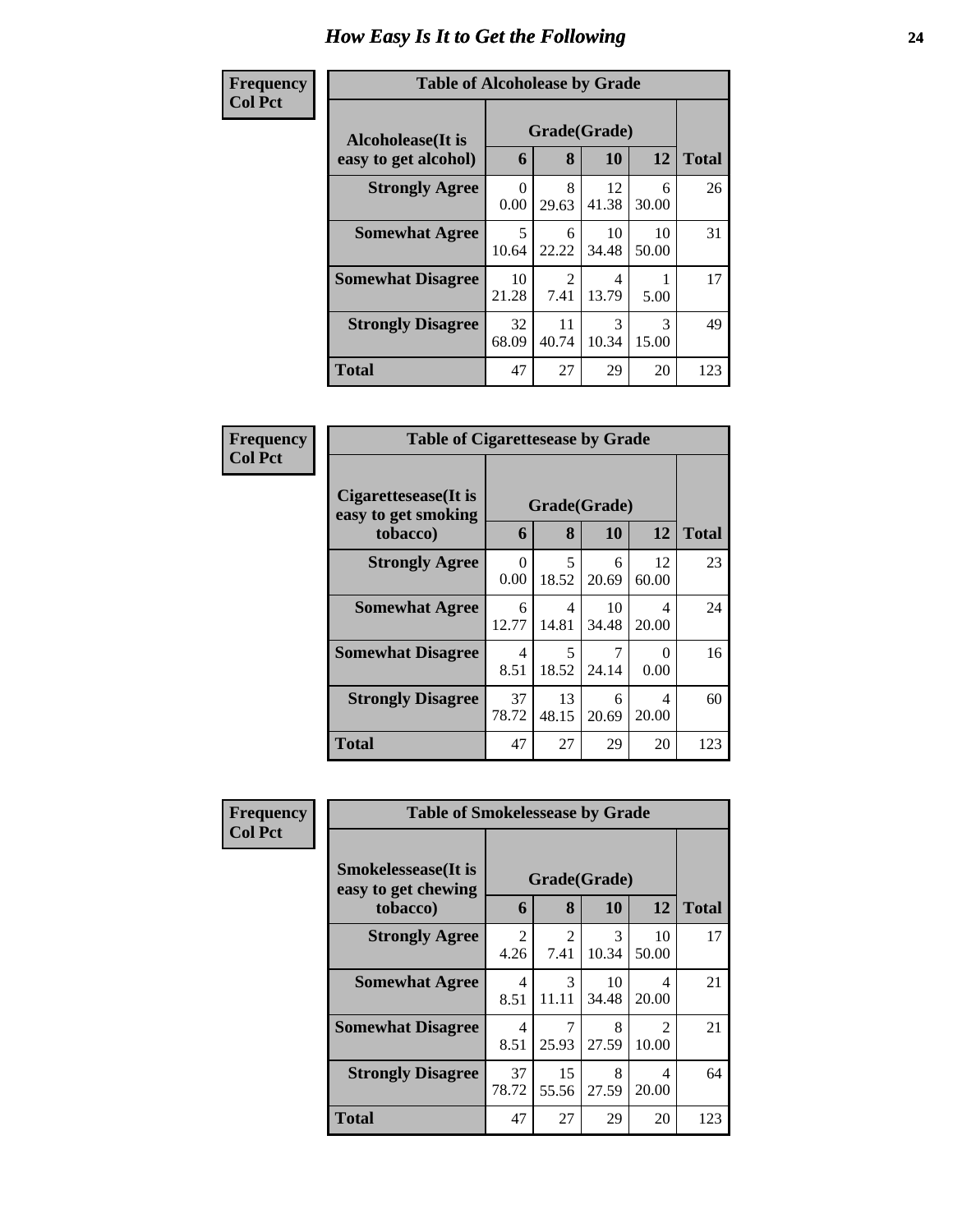| Frequency<br><b>Col Pct</b> | <b>Table of Marijuanaease by Grade</b>           |                                     |             |                           |                                   |              |
|-----------------------------|--------------------------------------------------|-------------------------------------|-------------|---------------------------|-----------------------------------|--------------|
|                             | Marijuanaease(It is<br>easy to get<br>marijuana) | 6                                   | 8           | Grade(Grade)<br><b>10</b> | 12                                | <b>Total</b> |
|                             | <b>Strongly Agree</b>                            | 0<br>0.00                           | 3.70        | 3.45                      | 6<br>30.00                        | 8            |
|                             | <b>Somewhat Agree</b>                            | ∩<br>0.00                           | 3<br>11.11  | 4<br>13.79                | 4<br>20.00                        | 11           |
|                             | <b>Somewhat Disagree</b>                         | $\mathcal{D}_{\mathcal{L}}$<br>4.26 | 5<br>18.52  | 9<br>31.03                | $\overline{\phantom{1}}$<br>25.00 | 21           |
|                             | <b>Strongly Disagree</b>                         | 45<br>95.74                         | 18<br>66.67 | 15<br>51.72               | $\overline{\phantom{1}}$<br>25.00 | 83           |
|                             | Total                                            | 47                                  | 27          | 29                        | 20                                | 123          |

| Frequency      | <b>Table of Cocaineease by Grade</b>              |             |                        |             |            |       |
|----------------|---------------------------------------------------|-------------|------------------------|-------------|------------|-------|
| <b>Col Pct</b> | <b>Cocaineease</b> (It is<br>easy to get cocaine) | 6           | Grade(Grade)<br>8      | 10          | 12         | Total |
|                | <b>Somewhat Agree</b>                             | 0<br>0.00   | $\mathfrak{D}$<br>7.41 | 5<br>17.24  | 4<br>20.00 | 11    |
|                | <b>Somewhat Disagree</b>                          | 2<br>4.26   | 6<br>22.22             | 6<br>20.69  | 8<br>40.00 | 22    |
|                | <b>Strongly Disagree</b>                          | 45<br>95.74 | 19<br>70.37            | 18<br>62.07 | 8<br>40.00 | 90    |
|                | <b>Total</b>                                      | 47          | 27                     | 29          | 20         | 123   |

| <b>Frequency</b> | <b>Table of Inhalantsease by Grade</b>           |                        |                   |             |                        |              |
|------------------|--------------------------------------------------|------------------------|-------------------|-------------|------------------------|--------------|
| <b>Col Pct</b>   | Inhalantsease(It is<br>easy to get<br>inhalants) | 6                      | Grade(Grade)<br>8 | <b>10</b>   | 12                     | <b>Total</b> |
|                  | <b>Strongly Agree</b>                            | 3<br>6.38              | 7<br>25.93        | 12<br>41.38 | 5<br>25.00             | 27           |
|                  | <b>Somewhat Agree</b>                            | $\mathfrak{D}$<br>4.26 | 0<br>0.00         | 6<br>20.69  | 7<br>35.00             | 15           |
|                  | <b>Somewhat Disagree</b>                         | 6<br>12.77             | 4<br>14.81        | 4<br>13.79  | $\mathcal{R}$<br>15.00 | 17           |
|                  | <b>Strongly Disagree</b>                         | 36<br>76.60            | 16<br>59.26       | 7<br>24.14  | 5<br>25.00             | 64           |
|                  | <b>Total</b>                                     | 47                     | 27                | 29          | 20                     | 123          |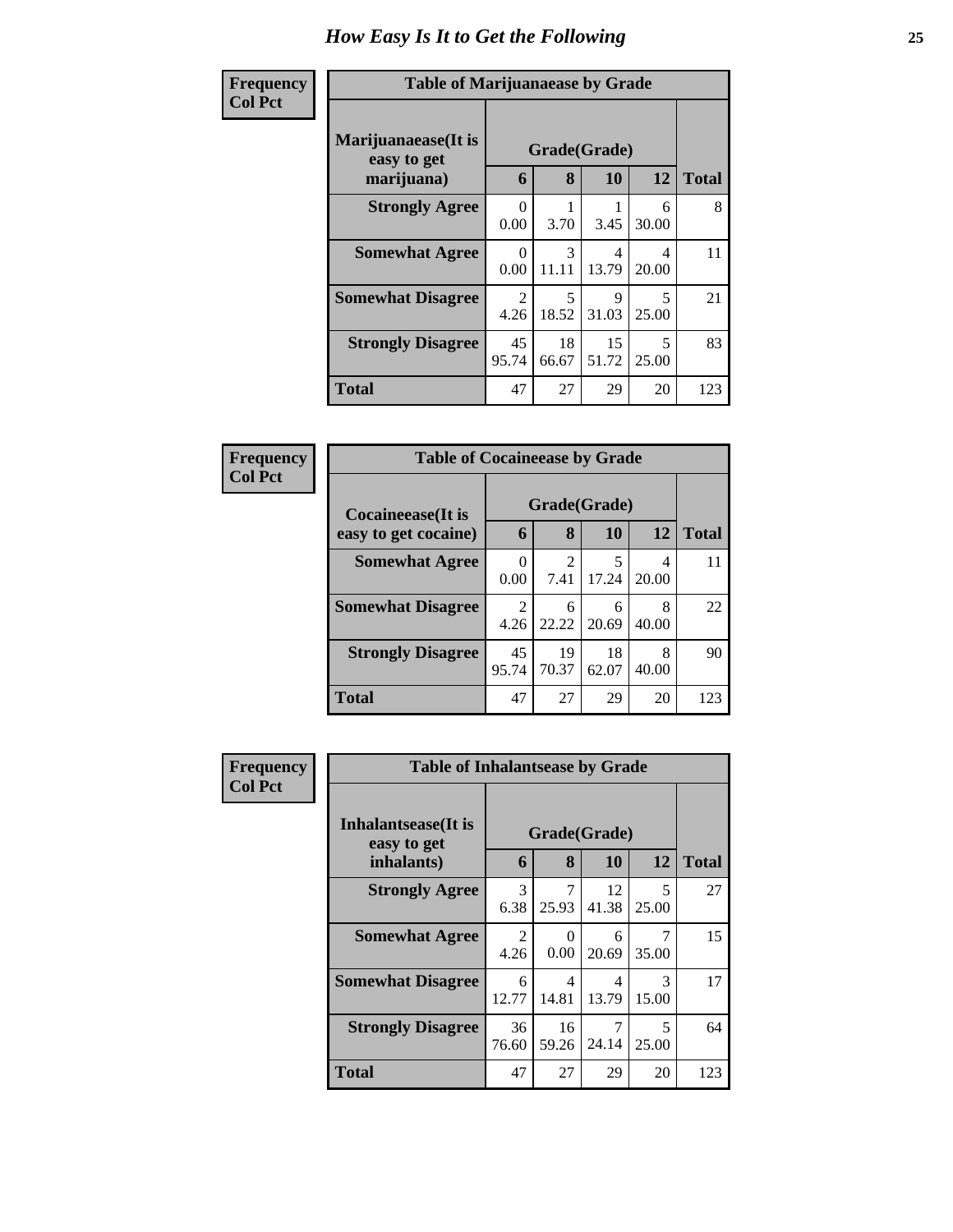| <b>Frequency</b> | <b>Table of Steroidsease by Grade</b> |                        |                        |                  |             |              |
|------------------|---------------------------------------|------------------------|------------------------|------------------|-------------|--------------|
| <b>Col Pct</b>   | <b>Steroidsease</b> (It is            |                        | Grade(Grade)           |                  |             |              |
|                  | easy to get steroids)                 | 6                      | 8                      | 10               | 12          | <b>Total</b> |
|                  | <b>Strongly Agree</b>                 | 0<br>0.00              | 3.70                   | $\Omega$<br>0.00 | 0.00        |              |
|                  | <b>Somewhat Agree</b>                 | 3<br>6.38              | $\mathcal{F}$<br>11.11 | 5<br>17.24       | 4<br>20.00  | 15           |
|                  | <b>Somewhat Disagree</b>              | $\mathfrak{D}$<br>4.26 | 3<br>11.11             | 11<br>37.93      | 10<br>50.00 | 26           |
|                  | <b>Strongly Disagree</b>              | 42<br>89.36            | 20<br>74.07            | 13<br>44.83      | 6<br>30.00  | 81           |
|                  | <b>Total</b>                          | 47                     | 27                     | 29               | 20          | 123          |

| Frequency      | <b>Table of Ecstasyease by Grade</b>              |                  |                        |                    |                  |              |
|----------------|---------------------------------------------------|------------------|------------------------|--------------------|------------------|--------------|
| <b>Col Pct</b> | <b>Ecstasyease</b> (It is<br>easy to get ecstasy) | 6                | 8                      | Grade(Grade)<br>10 | 12               | <b>Total</b> |
|                | <b>Strongly Agree</b>                             | $\Omega$<br>0.00 | 3.70                   | 0<br>0.00          | $\Omega$<br>0.00 |              |
|                | <b>Somewhat Agree</b>                             | 0<br>0.00        | $\mathcal{R}$<br>11.11 | 3.45               | 5<br>25.00       | 9            |
|                | <b>Somewhat Disagree</b>                          | 3<br>6.38        | 4<br>14.81             | 9<br>31.03         | 35.00            | 23           |
|                | <b>Strongly Disagree</b>                          | 44<br>93.62      | 19<br>70.37            | 19<br>65.52        | 8<br>40.00       | 90           |
|                | Total                                             | 47               | 27                     | 29                 | 20               | 123          |

| Frequency      | <b>Table of Methease by Grade</b>                          |                  |                        |                           |                  |              |
|----------------|------------------------------------------------------------|------------------|------------------------|---------------------------|------------------|--------------|
| <b>Col Pct</b> | <b>Methease</b> (It is easy<br>to get<br>methamphetamines) | 6                | 8                      | Grade(Grade)<br><b>10</b> | <b>12</b>        | <b>Total</b> |
|                | <b>Strongly Agree</b>                                      | $\Omega$<br>0.00 | $\mathfrak{D}$<br>7.41 | $\Omega$<br>0.00          | $\Omega$<br>0.00 | 2            |
|                | <b>Somewhat Agree</b>                                      | 2<br>4.26        | 5<br>18.52             | 4<br>13.79                | 5.00             | 12           |
|                | <b>Somewhat Disagree</b>                                   | 2<br>4.26        | 5<br>18.52             | 5<br>17.24                | 5<br>25.00       | 17           |
|                | <b>Strongly Disagree</b>                                   | 43<br>91.49      | 15<br>55.56            | 20<br>68.97               | 14<br>70.00      | 92           |
|                | <b>Total</b>                                               | 47               | 27                     | 29                        | 20               | 123          |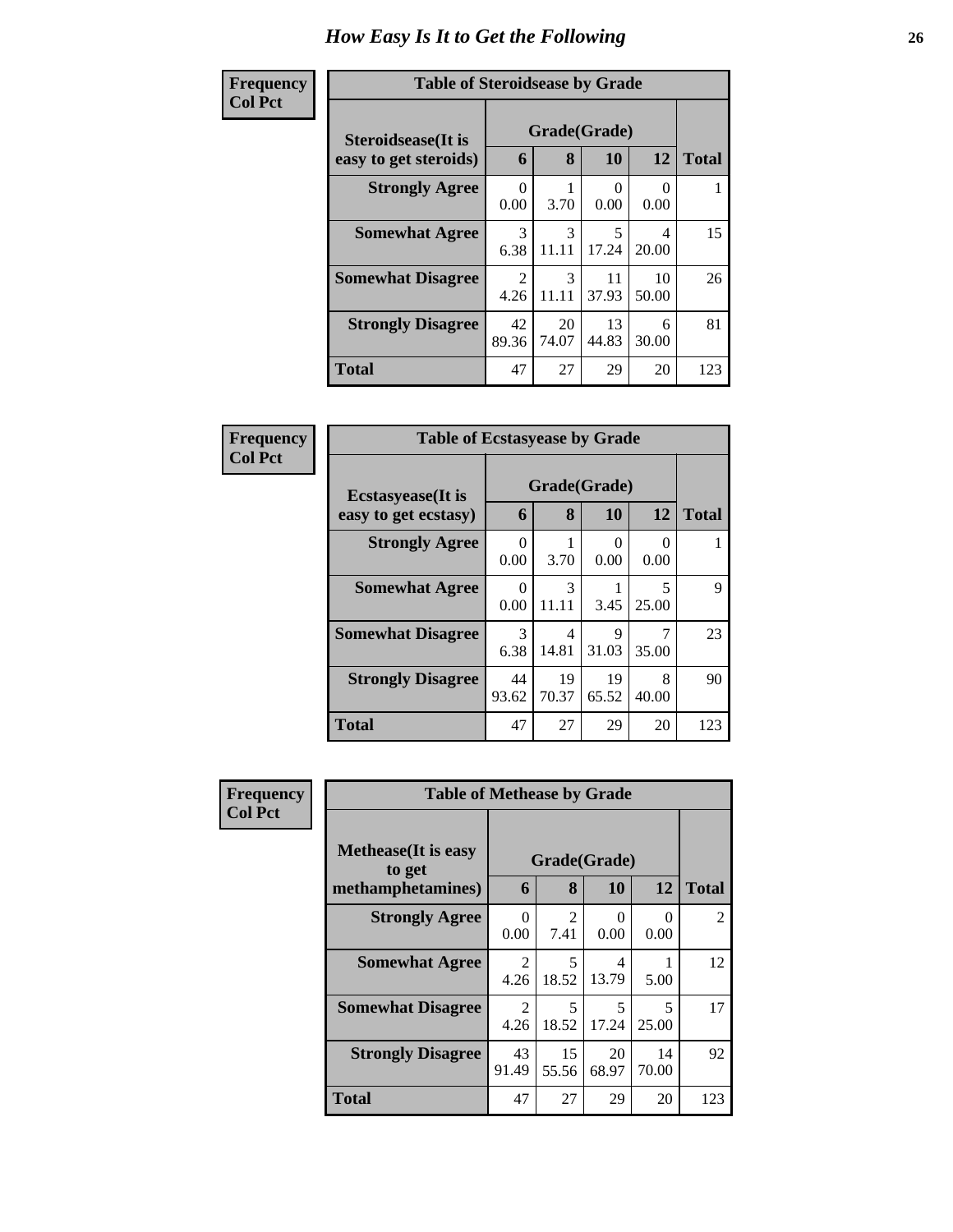| Frequency      | <b>Table of Hallucinogensease by Grade</b>                |                  |                        |             |             |              |
|----------------|-----------------------------------------------------------|------------------|------------------------|-------------|-------------|--------------|
| <b>Col Pct</b> | Hallucinogensease(It)<br>is easy to get<br>hallucinogens) | 6                | Grade(Grade)<br>8      | <b>10</b>   | 12          | <b>Total</b> |
|                | <b>Strongly Agree</b>                                     | $\Omega$<br>0.00 | 0<br>0.00              | 3.45        | 0<br>0.00   |              |
|                | <b>Somewhat Agree</b>                                     | $\Omega$<br>0.00 | $\mathcal{R}$<br>11.11 | 4<br>13.79  | 4<br>20.00  | 11           |
|                | <b>Somewhat Disagree</b>                                  | 3<br>6.38        | 6<br>22.22             | 6<br>20.69  | 5<br>25.00  | 20           |
|                | <b>Strongly Disagree</b>                                  | 44<br>93.62      | 18<br>66.67            | 18<br>62.07 | 11<br>55.00 | 91           |
|                | <b>Total</b>                                              | 47               | 27                     | 29          | 20          | 123          |

| Frequency      | <b>Table of Prescriptionease by Grade</b>                                                |                  |              |             |            |              |
|----------------|------------------------------------------------------------------------------------------|------------------|--------------|-------------|------------|--------------|
| <b>Col Pct</b> | <b>Prescriptionease</b> (It<br>is easy to get<br>prescription drugs<br>not prescribed to |                  | Grade(Grade) |             |            |              |
|                | me)                                                                                      | 6                | 8            | <b>10</b>   | 12         | <b>Total</b> |
|                | <b>Strongly Agree</b>                                                                    | $\Omega$<br>0.00 | 8<br>29.63   | 8<br>27.59  | 8<br>40.00 | 24           |
|                | <b>Somewhat Agree</b>                                                                    | 6<br>12.77       | 6<br>22.22   | 12<br>41.38 | 4<br>20.00 | 28           |
|                | <b>Somewhat Disagree</b>                                                                 | 8<br>17.02       | 2<br>7.41    | 7<br>24.14  | 4<br>20.00 | 21           |
|                | <b>Strongly Disagree</b>                                                                 | 33<br>70.21      | 11<br>40.74  | 2<br>6.90   | 4<br>20.00 | 50           |
|                | Total                                                                                    | 47               | 27           | 29          | 20         | 123          |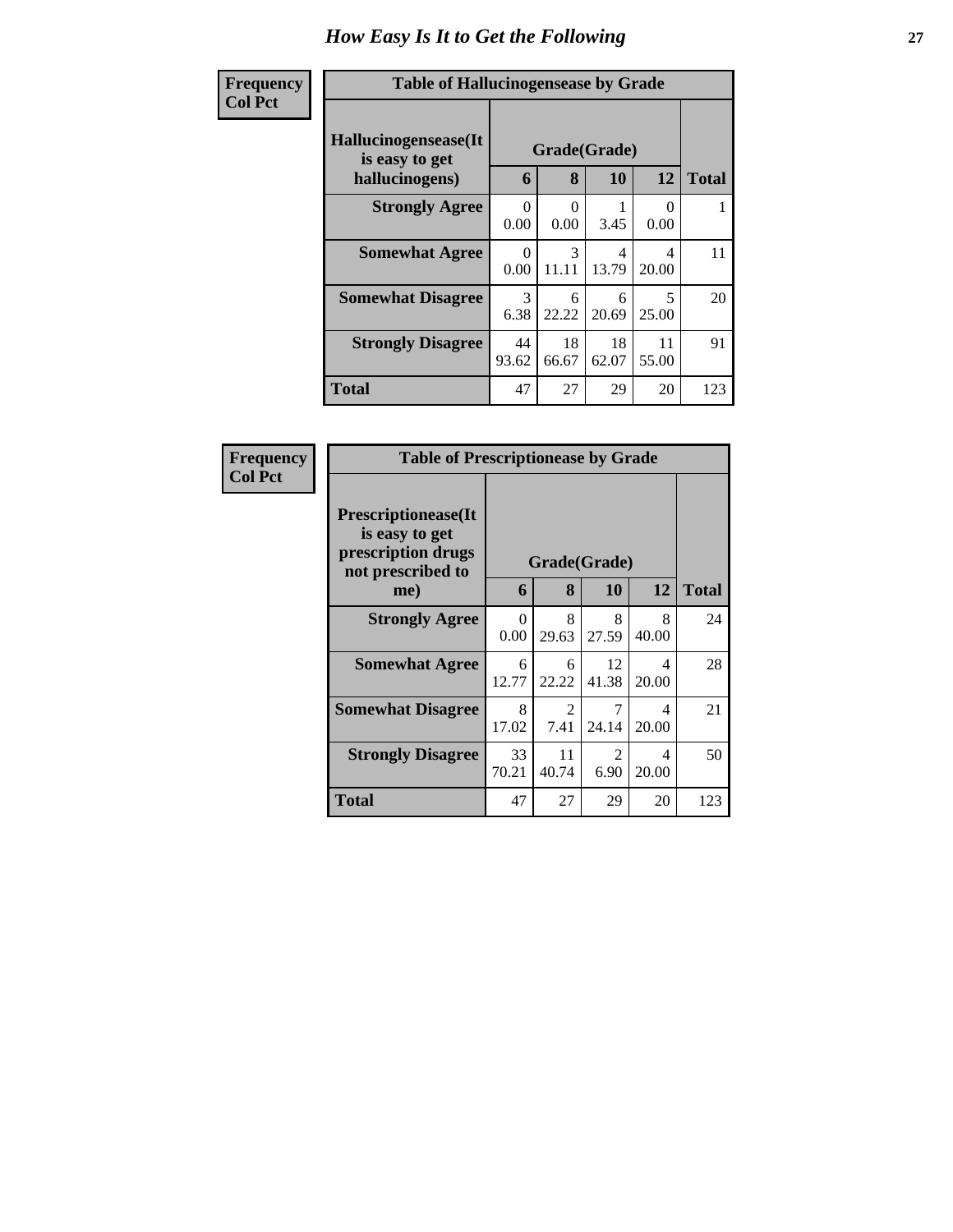#### *Age at Onset of Use* **28** *Results for "Age at Onset of Use" questions exclude students who said they did not use that substance*

| Frequency      |              | <b>Table of Grade by Alcoholinit</b> |                                                     |                  |                         |                  |                          |              |  |
|----------------|--------------|--------------------------------------|-----------------------------------------------------|------------------|-------------------------|------------------|--------------------------|--------------|--|
| <b>Row Pct</b> |              |                                      | Alcoholinit (I started using alcohol when I<br>was) |                  |                         |                  |                          |              |  |
|                | Grade(Grade) | 8 or<br>younger                      | 12                                                  | 13               | 14                      | 15               | <b>16</b>                | <b>Total</b> |  |
|                | 6            | $\theta$                             | $\Omega$                                            | $\Omega$         | $\Omega$                | $\Omega$         | 0                        | $\Omega$     |  |
|                | 8            | $\Omega$<br>0.00                     | 100.00                                              | $\Omega$<br>0.00 | $\Omega$<br>0.00        | $\Omega$<br>0.00 | $\Omega$<br>0.00         |              |  |
|                | 10           | 16.67                                | 1<br>16.67                                          | 1<br>16.67       | $\overline{2}$<br>33.33 | 16.67            | $\left( \right)$<br>0.00 | 6            |  |
|                | 12           | $\Omega$<br>0.00                     | 3<br>27.27                                          | $\Omega$<br>0.00 | $\overline{2}$<br>18.18 | 9.09             | 5<br>45.45               | 11           |  |
|                | <b>Total</b> | 1                                    | 5                                                   | 1                | $\overline{4}$          | $\overline{2}$   | 5                        | 18           |  |
|                |              |                                      | <b>Frequency Missing = 105</b>                      |                  |                         |                  |                          |              |  |

**Frequency Row Pct**

| <b>Table of Grade by Cigarettesinit</b> |                  |                                                                            |                                |                  |                  |                  |                  |                |  |
|-----------------------------------------|------------------|----------------------------------------------------------------------------|--------------------------------|------------------|------------------|------------------|------------------|----------------|--|
|                                         |                  | Cigarettesinit(I started smoking tobacco when I<br>was)                    |                                |                  |                  |                  |                  |                |  |
| Grade(Grade)                            | 8 or<br>younger  | <b>18 or</b><br>12<br>15<br><b>16</b><br>14<br>17<br>older<br><b>Total</b> |                                |                  |                  |                  |                  |                |  |
| 6                                       | $\Omega$         | $\Omega$                                                                   | $\Omega$                       | $\Omega$         | $\Omega$         | $\Omega$         | $\Omega$         | 0              |  |
| 8                                       | $\Omega$<br>0.00 | $\Omega$<br>0.00                                                           | 100.00                         | $\Omega$<br>0.00 | $\Omega$<br>0.00 | $\Omega$<br>0.00 | $\Omega$<br>0.00 |                |  |
| 10                                      | 50.00            | 50.00                                                                      | 0<br>0.00                      | $\Omega$<br>0.00 | 0<br>0.00        | $\Omega$<br>0.00 | $\Omega$<br>0.00 | $\overline{2}$ |  |
| 12                                      | $\Omega$<br>0.00 | 14.29                                                                      | $\Omega$<br>0.00               | 14.29            | 3<br>42.86       | 14.29            | 14.29            | $\mathcal{I}$  |  |
| <b>Total</b>                            | 1                | $\overline{2}$                                                             |                                |                  | 3                |                  | 1                | 10             |  |
|                                         |                  |                                                                            | <b>Frequency Missing = 113</b> |                  |                  |                  |                  |                |  |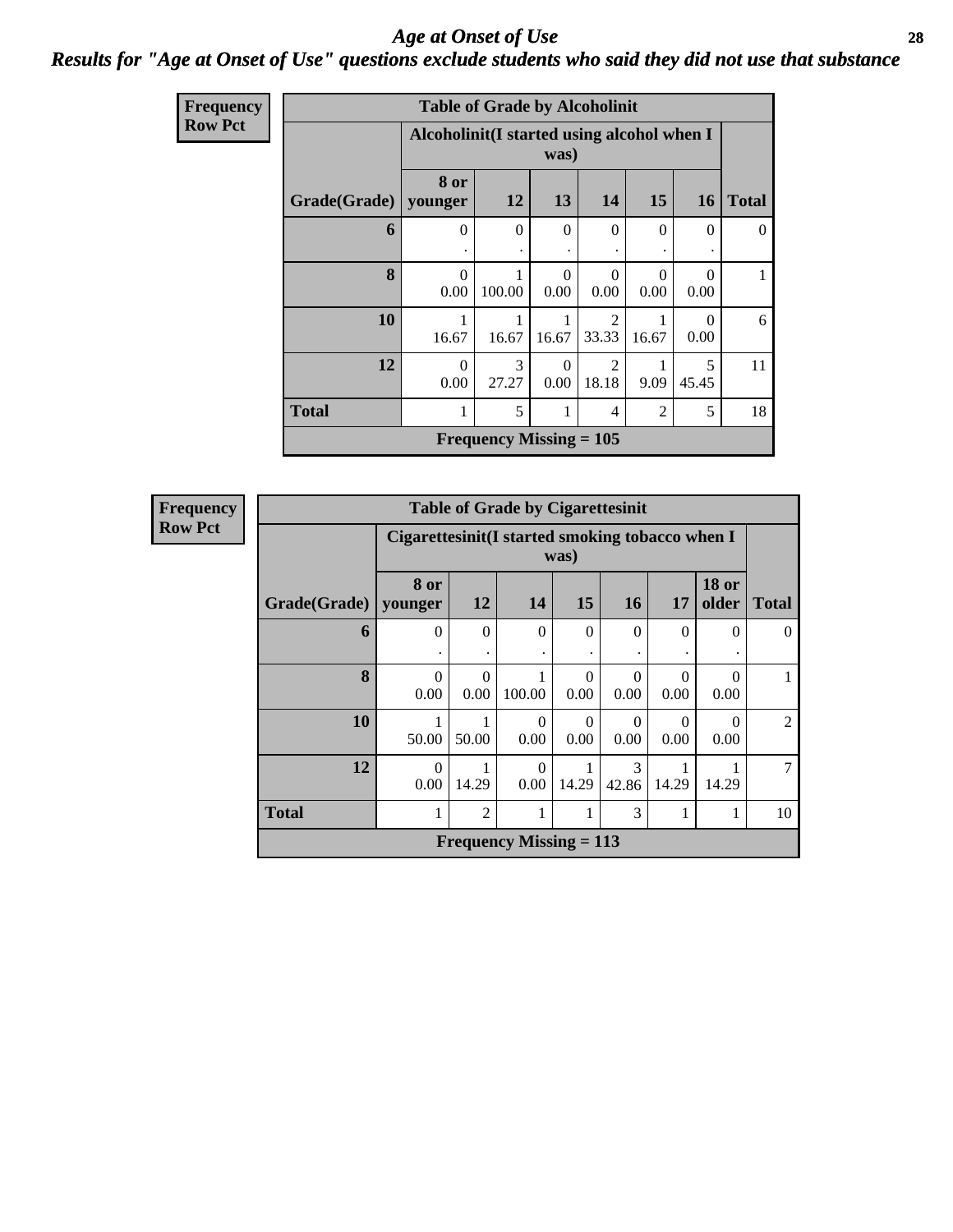*Results for "Age at Onset of Use" questions exclude students who said they did not use that substance*

| Frequency      | <b>Table of Grade by Smokelessinit</b> |                                                              |            |                |  |  |  |
|----------------|----------------------------------------|--------------------------------------------------------------|------------|----------------|--|--|--|
| <b>Row Pct</b> |                                        | Smokelessinit(I<br>started chewing<br>tobacco when I<br>was) |            |                |  |  |  |
|                | Grade(Grade)                           | 8 or<br>younger                                              | 12         | <b>Total</b>   |  |  |  |
|                | 6                                      | 0                                                            | 0          | $\overline{0}$ |  |  |  |
|                | 8                                      | 0                                                            | $\theta$   | $\overline{0}$ |  |  |  |
|                | 10                                     | 50.00                                                        | 1<br>50.00 | $\overline{2}$ |  |  |  |
|                | 12                                     | $\Omega$<br>0.00                                             | 100.00     | 1              |  |  |  |
|                | <b>Total</b>                           | 1                                                            | 2          | 3              |  |  |  |
|                |                                        | <b>Frequency Missing = <math>120</math></b>                  |            |                |  |  |  |

| Frequency      | <b>Table of Grade by Marijuanainit</b> |                                                           |                  |                         |                         |                |  |  |  |
|----------------|----------------------------------------|-----------------------------------------------------------|------------------|-------------------------|-------------------------|----------------|--|--|--|
| <b>Row Pct</b> |                                        | Marijuanainit(I started<br>using marijuana when I<br>was) |                  |                         |                         |                |  |  |  |
|                | Grade(Grade)                           | 8 or<br>younger                                           | 13               | 14                      | <b>16</b>               | <b>Total</b>   |  |  |  |
|                | 6                                      | $\theta$                                                  | $\Omega$         | $\theta$                | $\Omega$                | $\Omega$       |  |  |  |
|                | 8                                      | 0<br>0.00                                                 | $\Omega$<br>0.00 | 100.00                  | 0<br>0.00               |                |  |  |  |
|                | 10                                     | 1<br>50.00                                                | 0<br>0.00        | 50.00                   | $\Omega$<br>0.00        | $\overline{2}$ |  |  |  |
|                | 12                                     | 0<br>0.00                                                 | 20.00            | $\mathfrak{D}$<br>40.00 | $\mathfrak{D}$<br>40.00 | 5              |  |  |  |
|                | <b>Total</b>                           | 1                                                         |                  | 4                       | $\overline{2}$          | 8              |  |  |  |
|                |                                        | <b>Frequency Missing = 115</b>                            |                  |                         |                         |                |  |  |  |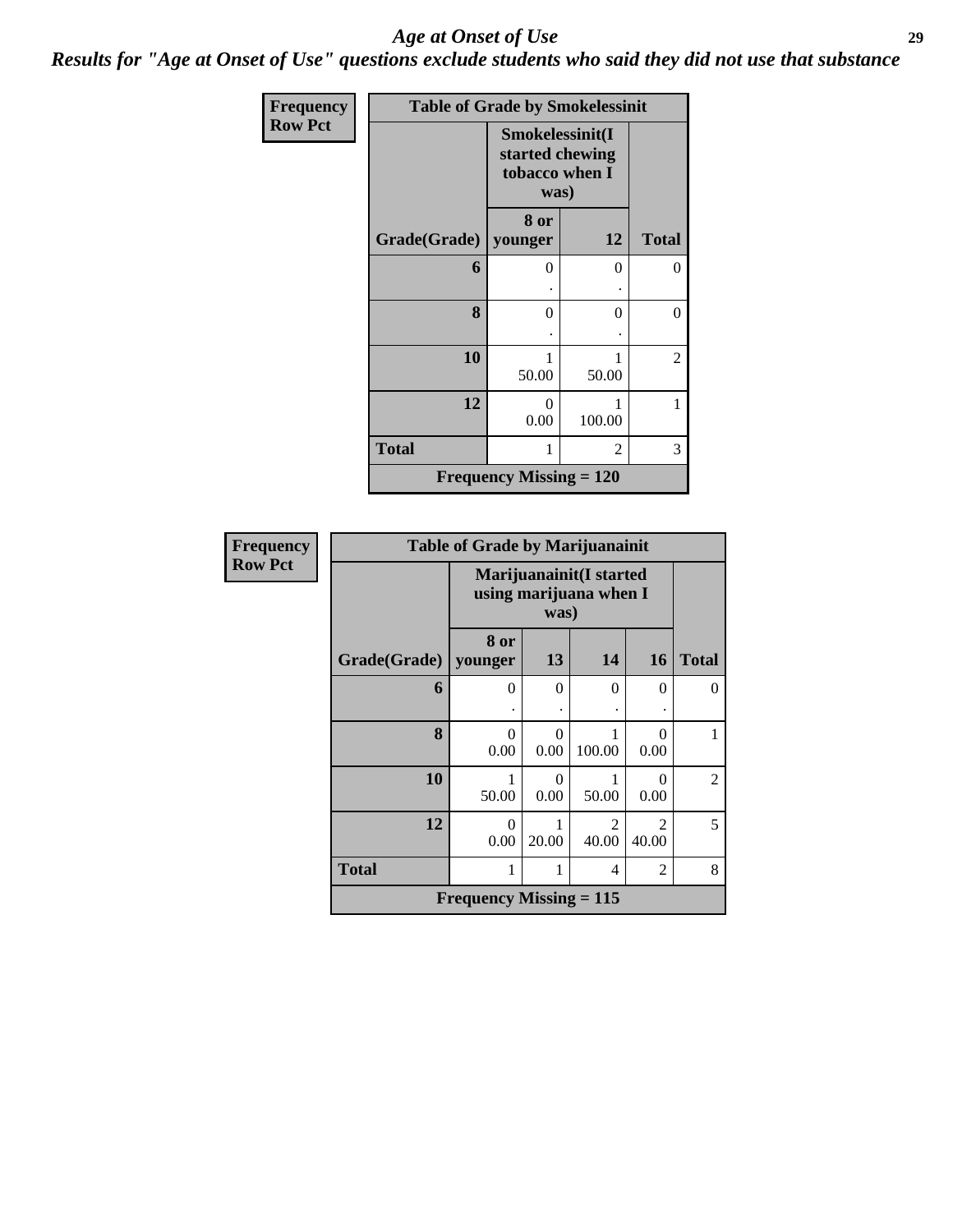*Results for "Age at Onset of Use" questions exclude students who said they did not use that substance*

| Frequency      |              | <b>Table of Grade by Cocaineinit</b>                     |              |
|----------------|--------------|----------------------------------------------------------|--------------|
| <b>Row Pct</b> |              | Cocaineinit(I<br>started using<br>cocaine<br>when I was) |              |
|                | Grade(Grade) | 8 or younger                                             | <b>Total</b> |
|                | 6            | 0                                                        | 0            |
|                |              |                                                          |              |
|                | 8            | 0                                                        | 0            |
|                |              |                                                          |              |
|                | 10           | 1<br>100.00                                              | 1            |
|                | 12           | 0                                                        | 0            |
|                |              |                                                          |              |
|                | <b>Total</b> | 1                                                        |              |
|                |              | <b>Frequency Missing = 122</b>                           |              |

| <b>Frequency</b> | <b>Table of Grade by Inhalantsinit</b> |                                                                     |                |  |  |
|------------------|----------------------------------------|---------------------------------------------------------------------|----------------|--|--|
| <b>Row Pct</b>   |                                        | Inhalantsinit(I<br>started using<br><i>inhalants</i><br>when I was) |                |  |  |
|                  | Grade(Grade)                           | 8 or younger                                                        | <b>Total</b>   |  |  |
|                  | 6                                      | $\mathbf{\Omega}$                                                   | 0              |  |  |
|                  | 8                                      | 0                                                                   | $\overline{0}$ |  |  |
|                  | 10                                     | 100.00                                                              | 1              |  |  |
|                  | 12                                     | 0                                                                   | 0              |  |  |
|                  | <b>Total</b>                           |                                                                     | 1              |  |  |
|                  |                                        | <b>Frequency Missing = 122</b>                                      |                |  |  |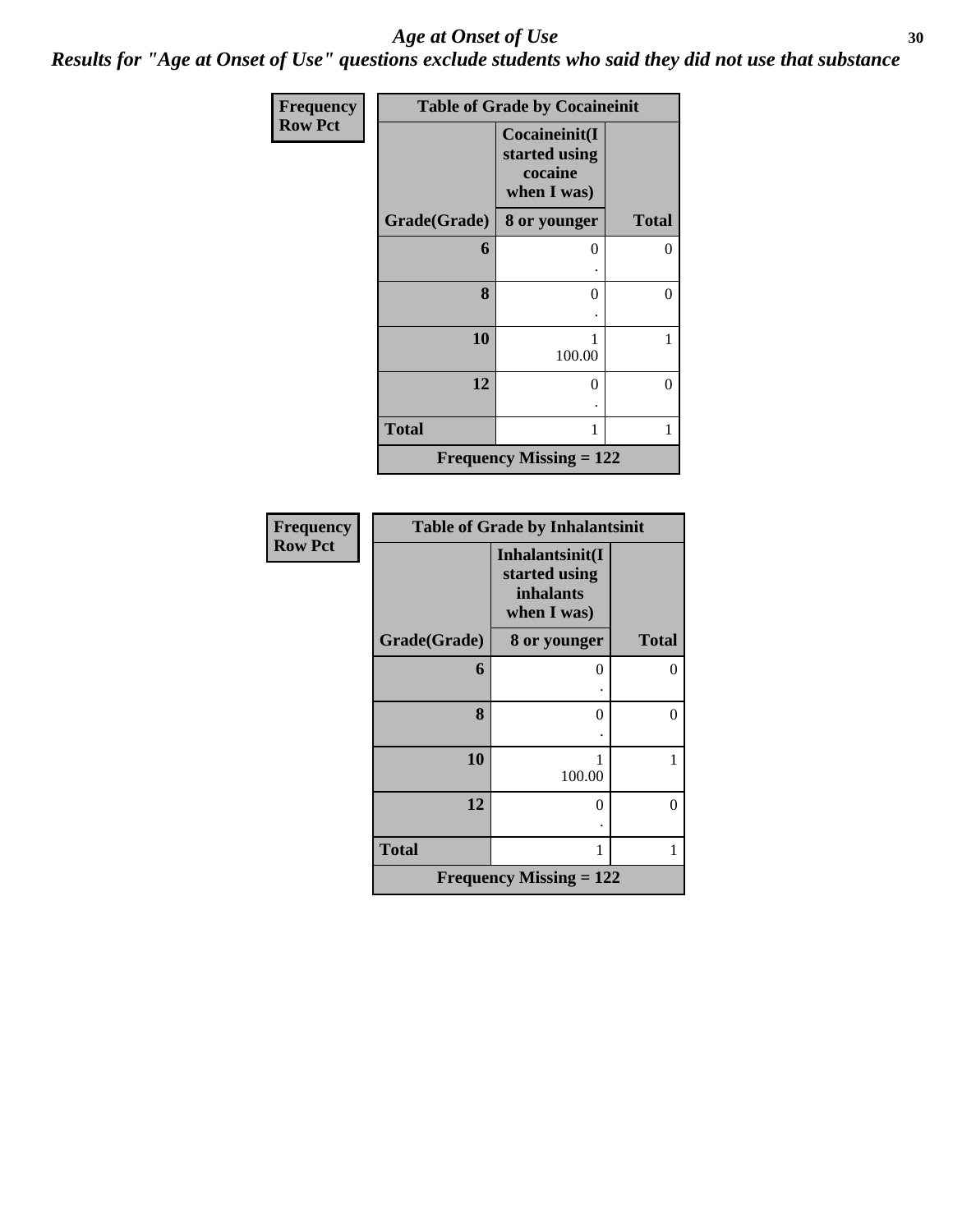*Results for "Age at Onset of Use" questions exclude students who said they did not use that substance*

| Frequency      |              | <b>Table of Grade by Steroidsinit</b>                      |              |
|----------------|--------------|------------------------------------------------------------|--------------|
| <b>Row Pct</b> |              | Steroidsinit(I<br>started using<br>steroids<br>when I was) |              |
|                | Grade(Grade) | 8 or younger                                               | <b>Total</b> |
|                | 6            | 0                                                          | 0            |
|                |              |                                                            |              |
|                | 8            | 0                                                          | 0            |
|                |              |                                                            |              |
|                | 10           | 1<br>100.00                                                | 1            |
|                | 12           | 0                                                          | 0            |
|                | <b>Total</b> | 1                                                          | 1            |
|                |              | <b>Frequency Missing = 122</b>                             |              |

| Frequency      |              | <b>Table of Grade by Ecstasyinit</b>                        |                |
|----------------|--------------|-------------------------------------------------------------|----------------|
| <b>Row Pct</b> |              | Ecstasyinit(I<br>started<br>using<br>ecstasy<br>when I was) |                |
|                |              | 8 or                                                        |                |
|                | Grade(Grade) | younger                                                     | <b>Total</b>   |
|                | 6            | $\theta$                                                    | $\theta$       |
|                |              |                                                             |                |
|                | 8            | $\theta$                                                    | 0              |
|                |              |                                                             |                |
|                | 10           | 2<br>100.00                                                 | $\overline{c}$ |
|                | 12           | 1<br>100.00                                                 | 1              |
|                | <b>Total</b> | 3                                                           | 3              |
|                |              | <b>Frequency Missing = 120</b>                              |                |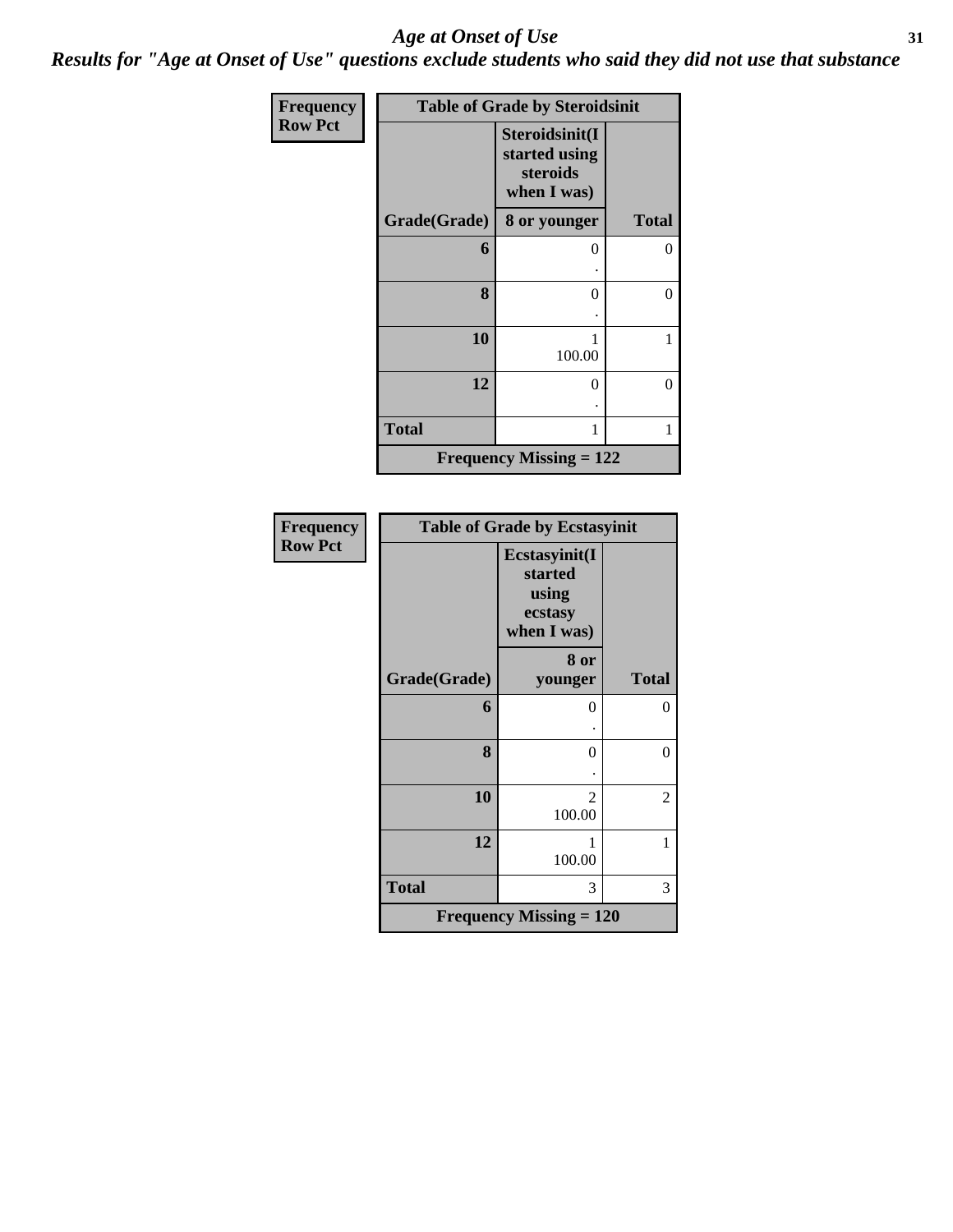*Results for "Age at Onset of Use" questions exclude students who said they did not use that substance*

| Frequency      |              | <b>Table of Grade by Methinit</b>                                     |              |
|----------------|--------------|-----------------------------------------------------------------------|--------------|
| <b>Row Pct</b> |              | <b>Methinit(I started</b><br>using<br>methamphetamines<br>when I was) |              |
|                | Grade(Grade) | 8 or younger                                                          | <b>Total</b> |
|                | 6            | 0                                                                     | 0            |
|                | 8            | 0                                                                     | $\theta$     |
|                | 10           | 1<br>100.00                                                           | 1            |
|                | 12           | $\theta$                                                              | $\theta$     |
|                | <b>Total</b> | 1                                                                     | 1            |
|                |              | <b>Frequency Missing = 122</b>                                        |              |

| Frequency      | <b>Table of Grade by Hallucinogensinit</b> |                                                                      |                   |  |  |  |
|----------------|--------------------------------------------|----------------------------------------------------------------------|-------------------|--|--|--|
| <b>Row Pct</b> |                                            | Hallucinogensinit(I<br>started using<br>hallucinogens<br>when I was) |                   |  |  |  |
|                | Grade(Grade)                               | 8 or younger                                                         | <b>Total</b>      |  |  |  |
|                | 6                                          | 0                                                                    |                   |  |  |  |
|                | 8                                          | 0                                                                    | $\mathbf{\Omega}$ |  |  |  |
|                | 10                                         | 100.00                                                               |                   |  |  |  |
|                | 12                                         | 0                                                                    | $\mathbf{\Omega}$ |  |  |  |
|                | <b>Total</b>                               | 1                                                                    |                   |  |  |  |
|                |                                            | <b>Frequency Missing = 122</b>                                       |                   |  |  |  |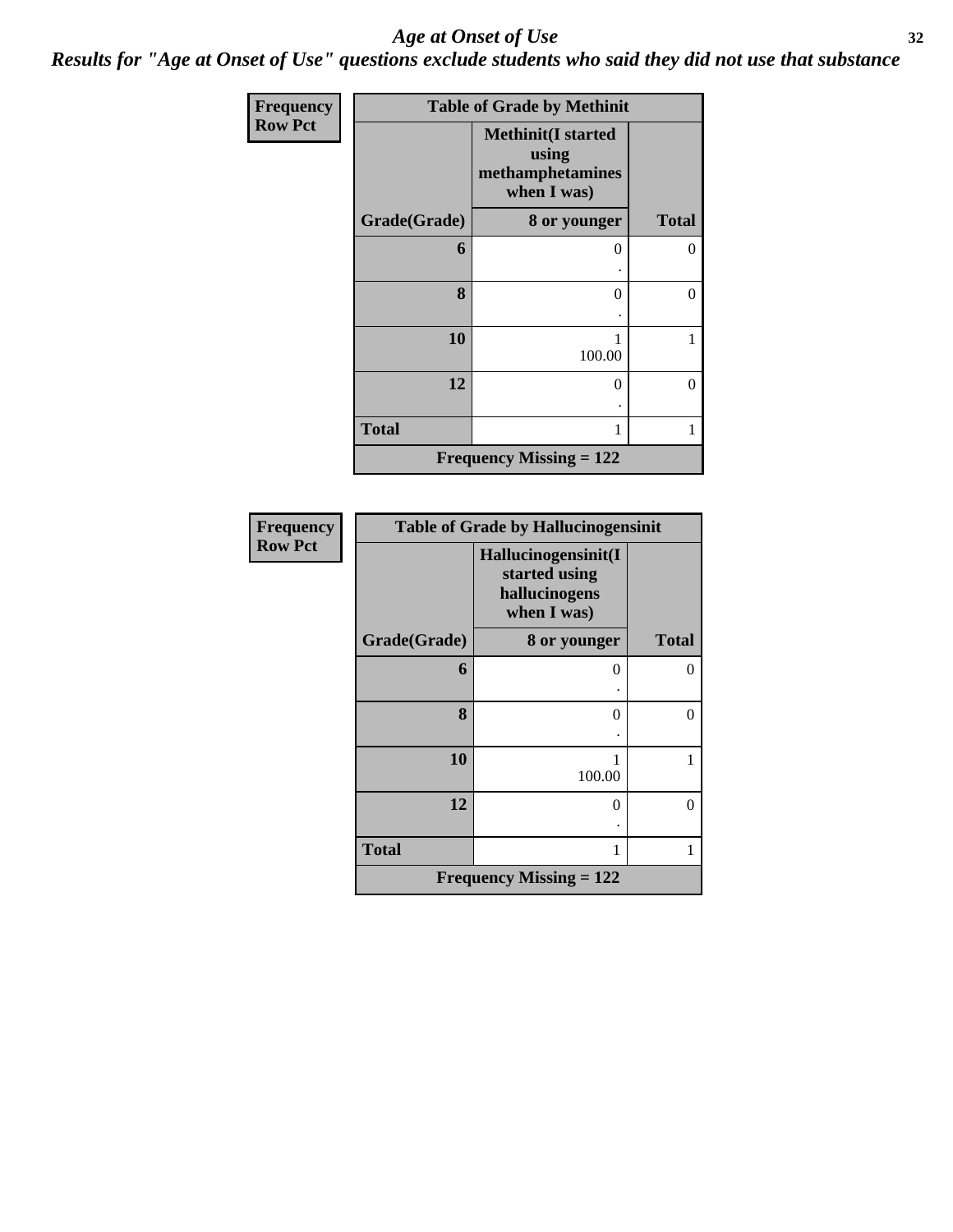*Results for "Age at Onset of Use" questions exclude students who said they did not use that substance*

| Frequency      |              | <b>Table of Grade by Prescriptioninit</b>                                                     |                  |                  |                  |                |
|----------------|--------------|-----------------------------------------------------------------------------------------------|------------------|------------------|------------------|----------------|
| <b>Row Pct</b> |              | <b>Prescriptioninit (I started</b><br>using prescription drugs not<br>prescribed to me when I |                  |                  |                  |                |
|                | Grade(Grade) | 8 or<br>younger                                                                               | 13               | 15               | 16               | <b>Total</b>   |
|                | 6            | 100.00                                                                                        | $\theta$<br>0.00 | $\Omega$<br>0.00 | 0<br>0.00        |                |
|                | 8            | 0<br>0.00                                                                                     | 1<br>100.00      | 0<br>0.00        | $\Omega$<br>0.00 | 1              |
|                | 10           | 1<br>50.00                                                                                    | $\Omega$<br>0.00 | 50.00            | $\Omega$<br>0.00 | $\overline{2}$ |
|                | 12           | 0<br>0.00                                                                                     | $\Omega$<br>0.00 | 50.00            | 50.00            | $\overline{2}$ |
|                | <b>Total</b> | $\overline{2}$                                                                                | 1                | 2                | 1                | 6              |
|                |              | Frequency Missing $= 117$                                                                     |                  |                  |                  |                |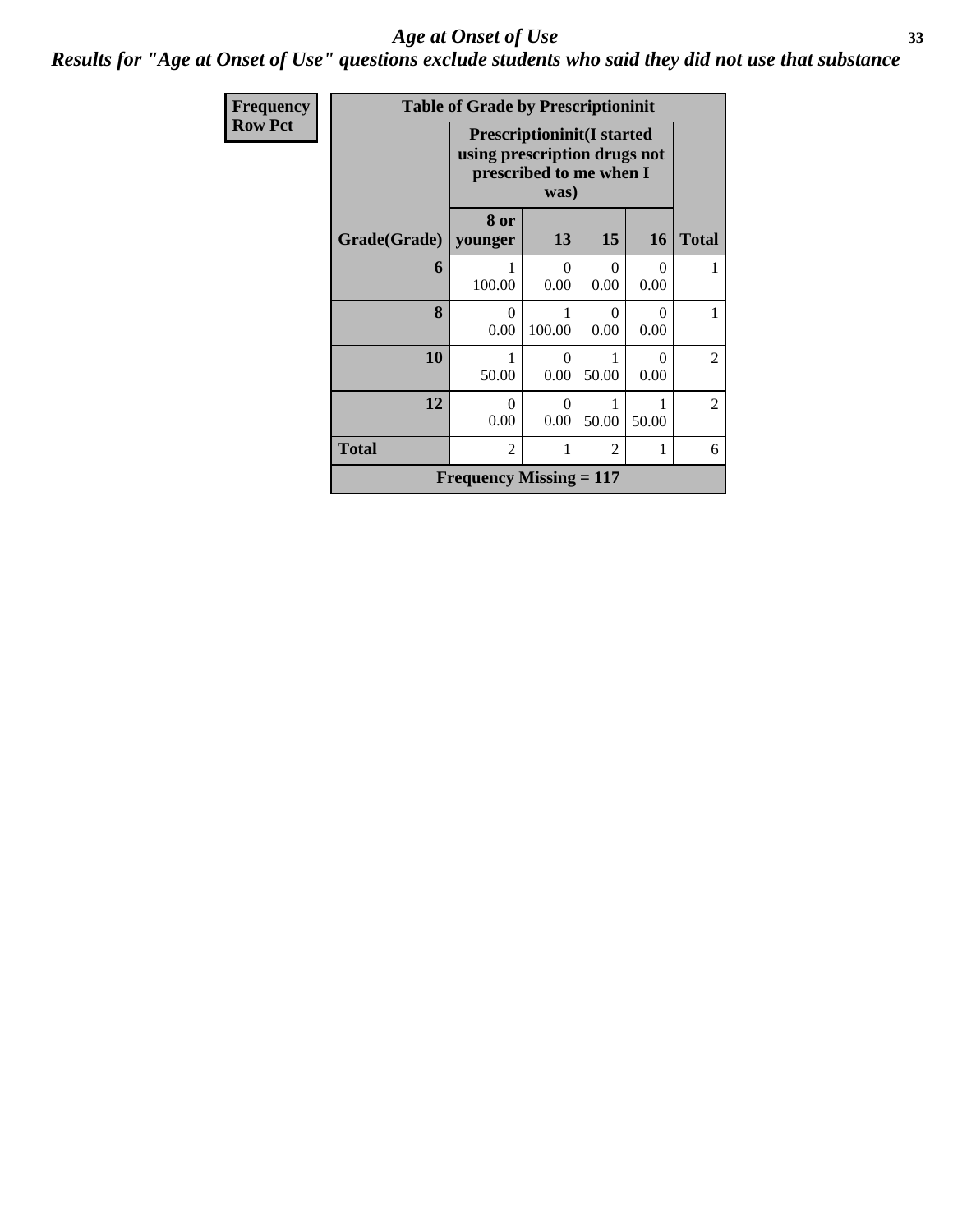### *Perception of Harmfulness* **34**

| Frequency      | <b>Table of Alcoholharm by Grade</b>          |                                     |                   |             |            |              |
|----------------|-----------------------------------------------|-------------------------------------|-------------------|-------------|------------|--------------|
| <b>Col Pct</b> | Alcoholharm(I<br>think alcohol is<br>harmful) | 6                                   | Grade(Grade)<br>8 | 10          | 12         | <b>Total</b> |
|                | <b>Strongly Agree</b>                         | 34<br>72.34                         | 10<br>37.04       | 10<br>34.48 | 5<br>25.00 | 59           |
|                | <b>Somewhat Agree</b>                         | 9<br>19.15                          | 16<br>59.26       | 10<br>34.48 | 8<br>40.00 | 43           |
|                | <b>Somewhat Disagree</b>                      | $\mathcal{D}_{\mathcal{A}}$<br>4.26 | 3.70              | 5<br>17.24  | 6<br>30.00 | 14           |
|                | <b>Strongly Disagree</b>                      | $\mathcal{D}_{\mathcal{L}}$<br>4.26 | 0<br>0.00         | 4<br>13.79  | 5.00       |              |
|                | Total                                         | 47                                  | 27                | 29          | 20         | 123          |

| Frequency<br>Col Pct |
|----------------------|
|                      |

| <b>Table of Cigarettesharm by Grade</b>         |              |             |             |             |               |  |  |  |
|-------------------------------------------------|--------------|-------------|-------------|-------------|---------------|--|--|--|
| Cigarettesharm(I<br>think smoking<br>tobacco is | Grade(Grade) |             |             |             |               |  |  |  |
| harmful)                                        | 6            | 8           | 10          | 12          | <b>Total</b>  |  |  |  |
| <b>Strongly Agree</b>                           | 43<br>91.49  | 23<br>85.19 | 25<br>86.21 | 13<br>65.00 | 104           |  |  |  |
| <b>Somewhat Agree</b>                           | 2<br>4.26    | 4<br>14.81  | 4<br>13.79  | 35.00       | 17            |  |  |  |
| <b>Strongly Disagree</b>                        | 2<br>4.26    | 0<br>0.00   | 0<br>0.00   | 0.00        | $\mathcal{L}$ |  |  |  |
| <b>Total</b>                                    | 47           | 27          | 29          | 20          | 123           |  |  |  |

| <b>Frequency</b> | <b>Table of Smokelessharm by Grade</b> |              |                        |             |             |              |
|------------------|----------------------------------------|--------------|------------------------|-------------|-------------|--------------|
| <b>Col Pct</b>   | Smokelessharm(I<br>think chewing       | Grade(Grade) |                        |             |             |              |
|                  | tobacco is harmful)                    | 6            | 8                      | 10          | 12          | <b>Total</b> |
|                  | <b>Strongly Agree</b>                  | 39<br>82.98  | 24<br>88.89            | 21<br>72.41 | 14<br>70.00 | 98           |
|                  | <b>Somewhat Agree</b>                  | 6<br>12.77   | $\mathcal{F}$<br>11.11 | 4<br>13.79  | 6<br>30.00  | 19           |
|                  | <b>Somewhat Disagree</b>               | 1<br>2.13    | $\Omega$<br>0.00       | 4<br>13.79  | 0<br>0.00   | 5            |
|                  | <b>Strongly Disagree</b>               | 1<br>2.13    | $\Omega$<br>0.00       | ∩<br>0.00   | 0<br>0.00   |              |
|                  | <b>Total</b>                           | 47           | 27                     | 29          | 20          | 123          |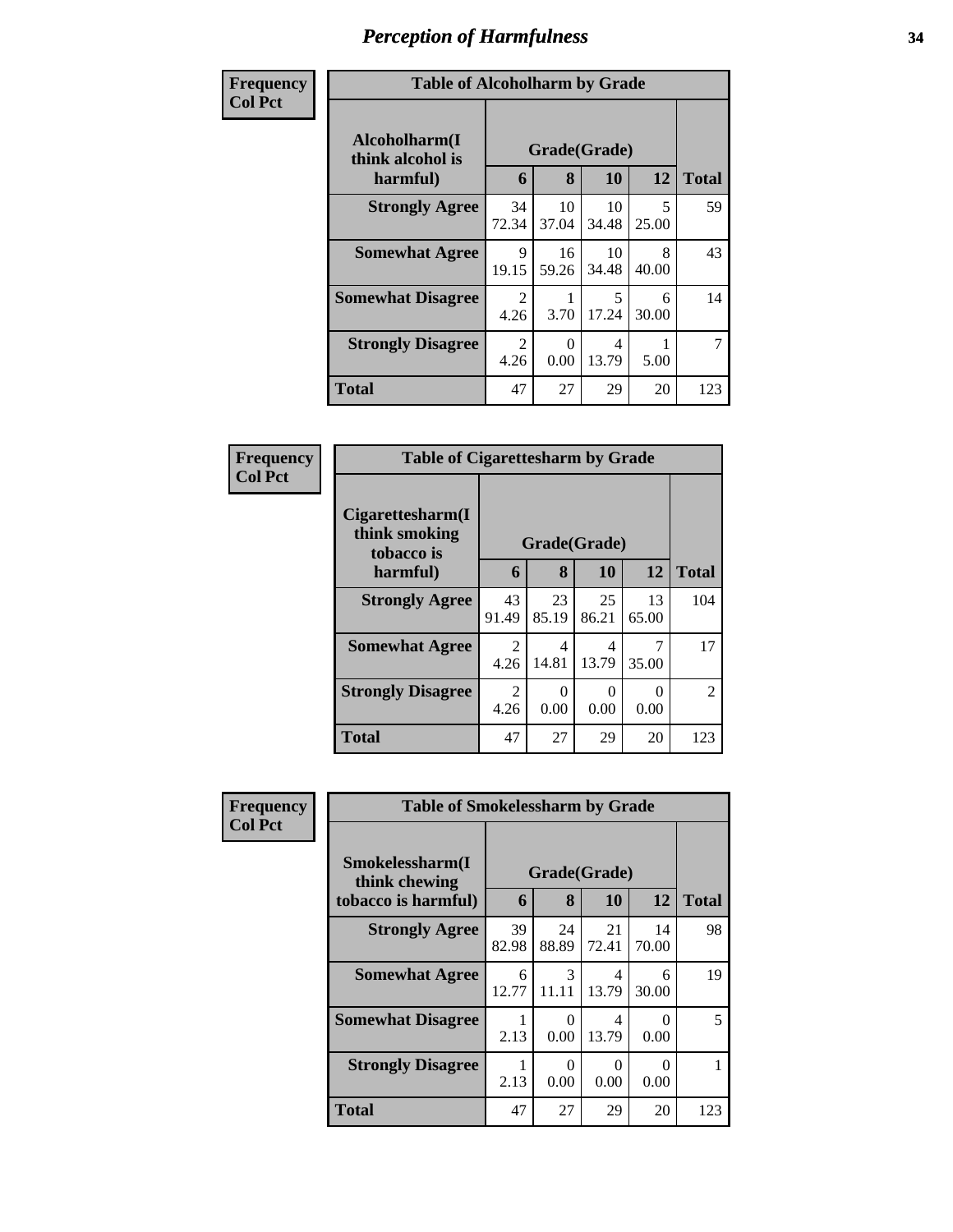### *Perception of Harmfulness* **35**

| Frequency      | <b>Table of Marijuanaharm by Grade</b>            |                        |                        |             |                                      |                |  |
|----------------|---------------------------------------------------|------------------------|------------------------|-------------|--------------------------------------|----------------|--|
| <b>Col Pct</b> | Marijuanaharm(I<br>think marijuana is<br>harmful) | 6                      | Grade(Grade)<br>8      | 10          | 12                                   | <b>Total</b>   |  |
|                | <b>Strongly Agree</b>                             | 44<br>93.62            | 20<br>74.07            | 21<br>72.41 | 8<br>40.00                           | 93             |  |
|                | <b>Somewhat Agree</b>                             | 2.13                   | 5<br>18.52             | 4<br>13.79  | 4<br>20.00                           | 14             |  |
|                | <b>Somewhat Disagree</b>                          | $\Omega$<br>0.00       | $\mathfrak{D}$<br>7.41 | 4<br>13.79  | 6<br>30.00                           | 12             |  |
|                | <b>Strongly Disagree</b>                          | $\mathfrak{D}$<br>4.26 | 0<br>0.00              | 0<br>0.00   | $\mathcal{D}_{\mathcal{L}}$<br>10.00 | $\overline{4}$ |  |
|                | <b>Total</b>                                      | 47                     | 27                     | 29          | 20                                   | 123            |  |

| Frequency      | <b>Table of Cocaineharm by Grade</b> |              |                                     |             |              |                |  |
|----------------|--------------------------------------|--------------|-------------------------------------|-------------|--------------|----------------|--|
| <b>Col Pct</b> | Cocaineharm(I<br>think cocaine is    | Grade(Grade) |                                     |             |              |                |  |
|                | harmful)                             | 6            | 8                                   | 10          | 12           | <b>Total</b>   |  |
|                | <b>Strongly Agree</b>                | 44<br>93.62  | 25<br>92.59                         | 28<br>96.55 | 20<br>100.00 | 117            |  |
|                | <b>Somewhat Agree</b>                | 2.13         | $\mathcal{D}_{\mathcal{A}}$<br>7.41 | 3.45        | 0<br>0.00    | 4              |  |
|                | <b>Strongly Disagree</b>             | 2<br>4.26    | 0.00                                | 0<br>0.00   | ∩<br>0.00    | $\overline{2}$ |  |
|                | <b>Total</b>                         | 47           | 27                                  | 29          | 20           | 123            |  |

| <b>Frequency</b> | <b>Table of Inhalantsharm by Grade</b>  |                        |             |             |                        |              |
|------------------|-----------------------------------------|------------------------|-------------|-------------|------------------------|--------------|
| <b>Col Pct</b>   | Inhalantsharm(I)<br>think inhalants are | Grade(Grade)           |             |             |                        |              |
|                  | harmful)                                | 6                      | 8           | 10          | 12                     | <b>Total</b> |
|                  | <b>Strongly Agree</b>                   | 42<br>89.36            | 22<br>81.48 | 25<br>86.21 | 18<br>90.00            | 107          |
|                  | <b>Somewhat Agree</b>                   | $\overline{2}$<br>4.26 | 5<br>18.52  | 4<br>13.79  | $\mathcal{D}$<br>10.00 | 13           |
|                  | <b>Somewhat Disagree</b>                | 2.13                   | 0<br>0.00   | 0<br>0.00   | 0<br>0.00              |              |
|                  | <b>Strongly Disagree</b>                | $\overline{2}$<br>4.26 | 0<br>0.00   | 0<br>0.00   | 0<br>0.00              | 2            |
|                  | <b>Total</b>                            | 47                     | 27          | 29          | 20                     | 123          |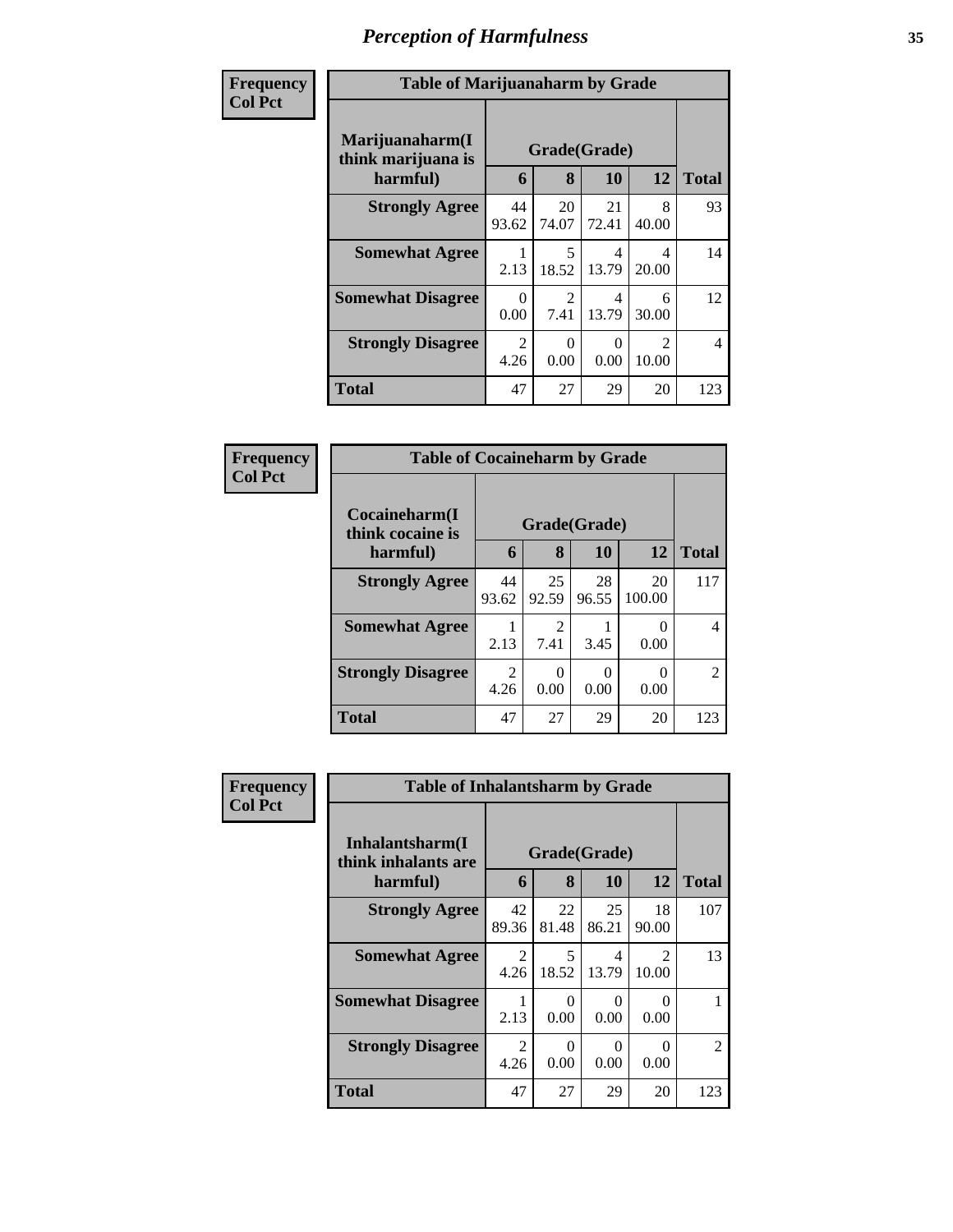### *Perception of Harmfulness* **36**

| Frequency      | <b>Table of Steroidsharm by Grade</b>            |                                   |                        |                        |             |                |  |
|----------------|--------------------------------------------------|-----------------------------------|------------------------|------------------------|-------------|----------------|--|
| <b>Col Pct</b> | Steroidsharm(I<br>think steroids are<br>harmful) | 6                                 | Grade(Grade)<br>8      | 10                     | 12          | <b>Total</b>   |  |
|                | <b>Strongly Agree</b>                            | 39<br>82.98                       | 24<br>88.89            | 21<br>72.41            | 19<br>95.00 | 103            |  |
|                | <b>Somewhat Agree</b>                            | $\overline{\phantom{0}}$<br>10.64 | $\mathcal{R}$<br>11.11 | 5<br>17.24             | 5.00        | 14             |  |
|                | <b>Somewhat Disagree</b>                         | 2.13                              | 0<br>0.00              | $\mathcal{R}$<br>10.34 | 0<br>0.00   | $\overline{4}$ |  |
|                | <b>Strongly Disagree</b>                         | $\mathfrak{D}$<br>4.26            | 0<br>0.00              | 0<br>0.00              | 0<br>0.00   | $\mathfrak{D}$ |  |
|                | Total                                            | 47                                | 27                     | 29                     | 20          | 123            |  |

| Frequency      | <b>Table of Ecstasyharm by Grade</b> |                        |              |             |             |              |
|----------------|--------------------------------------|------------------------|--------------|-------------|-------------|--------------|
| <b>Col Pct</b> | Ecstasyharm(I<br>think ecstasy is    |                        | Grade(Grade) |             |             |              |
|                | harmful)                             | 6                      | 8            | 10          | 12          | <b>Total</b> |
|                | <b>Strongly Agree</b>                | 42<br>89.36            | 24<br>88.89  | 25<br>86.21 | 19<br>95.00 | 110          |
|                | <b>Somewhat Agree</b>                | 3<br>6.38              | 3<br>11.11   | 4<br>13.79  | 0<br>0.00   | 10           |
|                | <b>Strongly Disagree</b>             | $\overline{2}$<br>4.26 | 0<br>0.00    | 0<br>0.00   | 5.00        | 3            |
|                | <b>Total</b>                         | 47                     | 27           | 29          | 20          | 123          |

| <b>Frequency</b> | <b>Table of Methharm by Grade</b>            |                        |                                     |             |              |                |
|------------------|----------------------------------------------|------------------------|-------------------------------------|-------------|--------------|----------------|
| <b>Col Pct</b>   | <b>Methharm</b> (I think<br>methamphetamines | Grade(Grade)           |                                     |             |              |                |
|                  | are harmful)                                 | 6                      | 8                                   | <b>10</b>   | 12           | <b>Total</b>   |
|                  | <b>Strongly Agree</b>                        | 44<br>93.62            | 25<br>92.59                         | 28<br>96.55 | 20<br>100.00 | 117            |
|                  | <b>Somewhat Agree</b>                        | 2.13                   | $\mathcal{D}_{\mathcal{L}}$<br>7.41 | 3.45        | 0.00         | $\overline{4}$ |
|                  | <b>Strongly Disagree</b>                     | $\mathfrak{D}$<br>4.26 | $\theta$<br>0.00                    | 0.00        | 0.00         | $\overline{2}$ |
|                  | <b>Total</b>                                 | 47                     | 27                                  | 29          | 20           | 123            |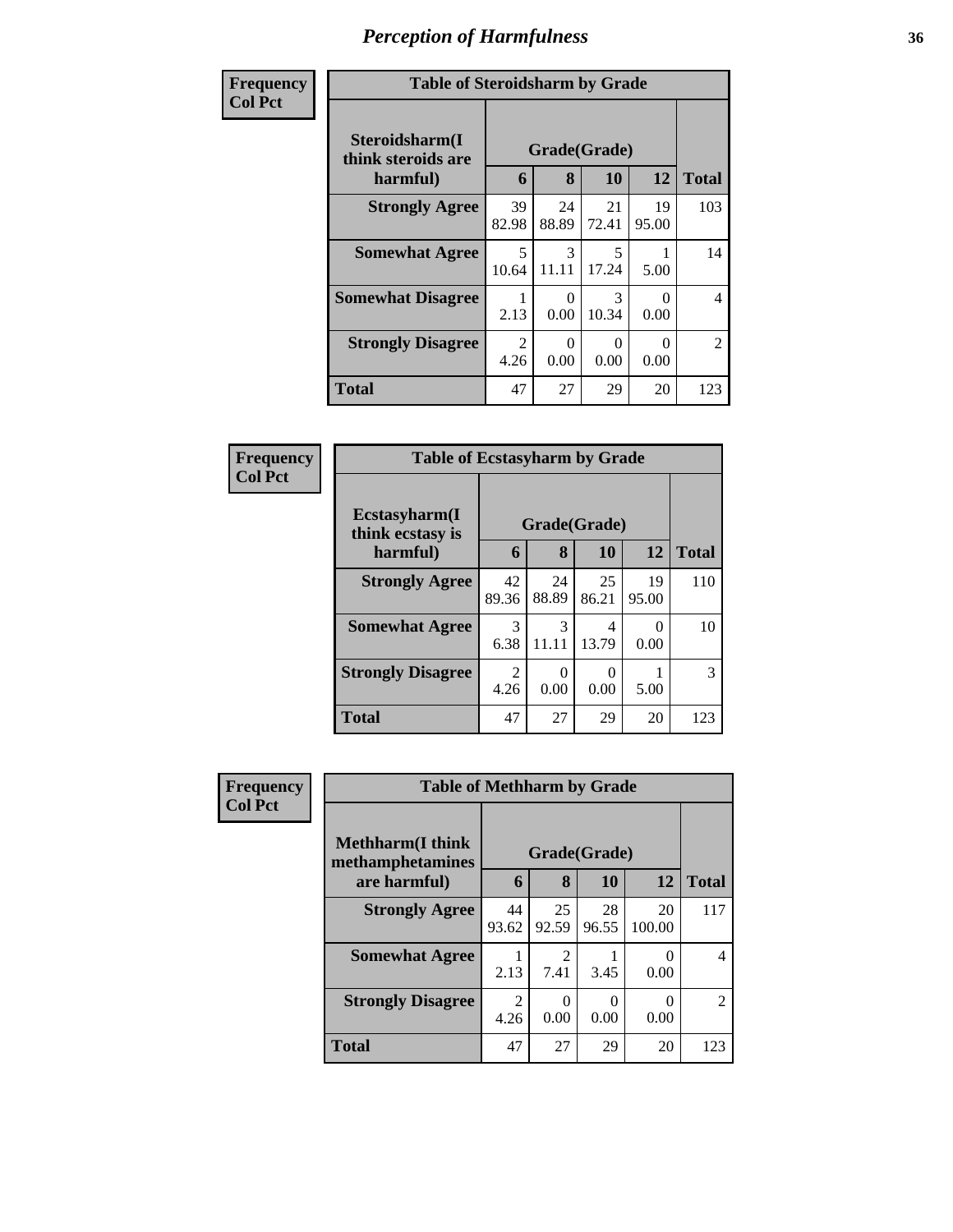# *Perception of Harmfulness* **37**

| Frequency      | <b>Table of Hallucinogensharm by Grade</b>                 |                        |                        |                        |                        |                |  |  |
|----------------|------------------------------------------------------------|------------------------|------------------------|------------------------|------------------------|----------------|--|--|
| <b>Col Pct</b> | Hallucinogensharm(I<br>think hallucinogens<br>are harmful) | Grade(Grade)<br>6      | 12                     | <b>Total</b>           |                        |                |  |  |
|                | <b>Strongly Agree</b>                                      | 44<br>93.62            | 24<br>88.89            | 26<br>89.66            | 17<br>85.00            | 111            |  |  |
|                | <b>Somewhat Agree</b>                                      | 2.13                   | $\mathcal{R}$<br>11.11 | $\mathcal{R}$<br>10.34 | 5.00                   | 8              |  |  |
|                | <b>Somewhat Disagree</b>                                   | $\Omega$<br>0.00       | ∩<br>0.00              | 0.00                   | $\mathcal{D}$<br>10.00 | $\overline{2}$ |  |  |
|                | <b>Strongly Disagree</b>                                   | $\overline{2}$<br>4.26 | ∩<br>0.00              | $\mathcal{O}$<br>0.00  | 0.00                   | $\overline{2}$ |  |  |
|                | <b>Total</b>                                               | 47                     | 27                     | 29                     | 20                     | 123            |  |  |

| Frequency      | <b>Table of Prescriptionharm by Grade</b>                                         |                        |              |             |             |                |
|----------------|-----------------------------------------------------------------------------------|------------------------|--------------|-------------|-------------|----------------|
| <b>Col Pct</b> | <b>Prescriptionharm(I)</b><br>think prescription<br>drugs not<br>prescribed to me |                        | Grade(Grade) |             |             |                |
|                | are harmful)                                                                      | 6                      | 8            | <b>10</b>   | 12          | <b>Total</b>   |
|                | <b>Strongly Agree</b>                                                             | 36<br>76.60            | 15<br>55.56  | 19<br>65.52 | 13<br>65.00 | 83             |
|                | <b>Somewhat Agree</b>                                                             | 7<br>14.89             | 12<br>44.44  | 9<br>31.03  | 3<br>15.00  | 31             |
|                | <b>Somewhat Disagree</b>                                                          | $\mathfrak{D}$<br>4.26 | 0<br>0.00    | 3.45        | 4<br>20.00  | 7              |
|                | <b>Strongly Disagree</b>                                                          | $\mathfrak{D}$<br>4.26 | 0<br>0.00    | 0<br>0.00   | 0<br>0.00   | $\overline{2}$ |
|                | Total                                                                             | 47                     | 27           | 29          | 20          | 123            |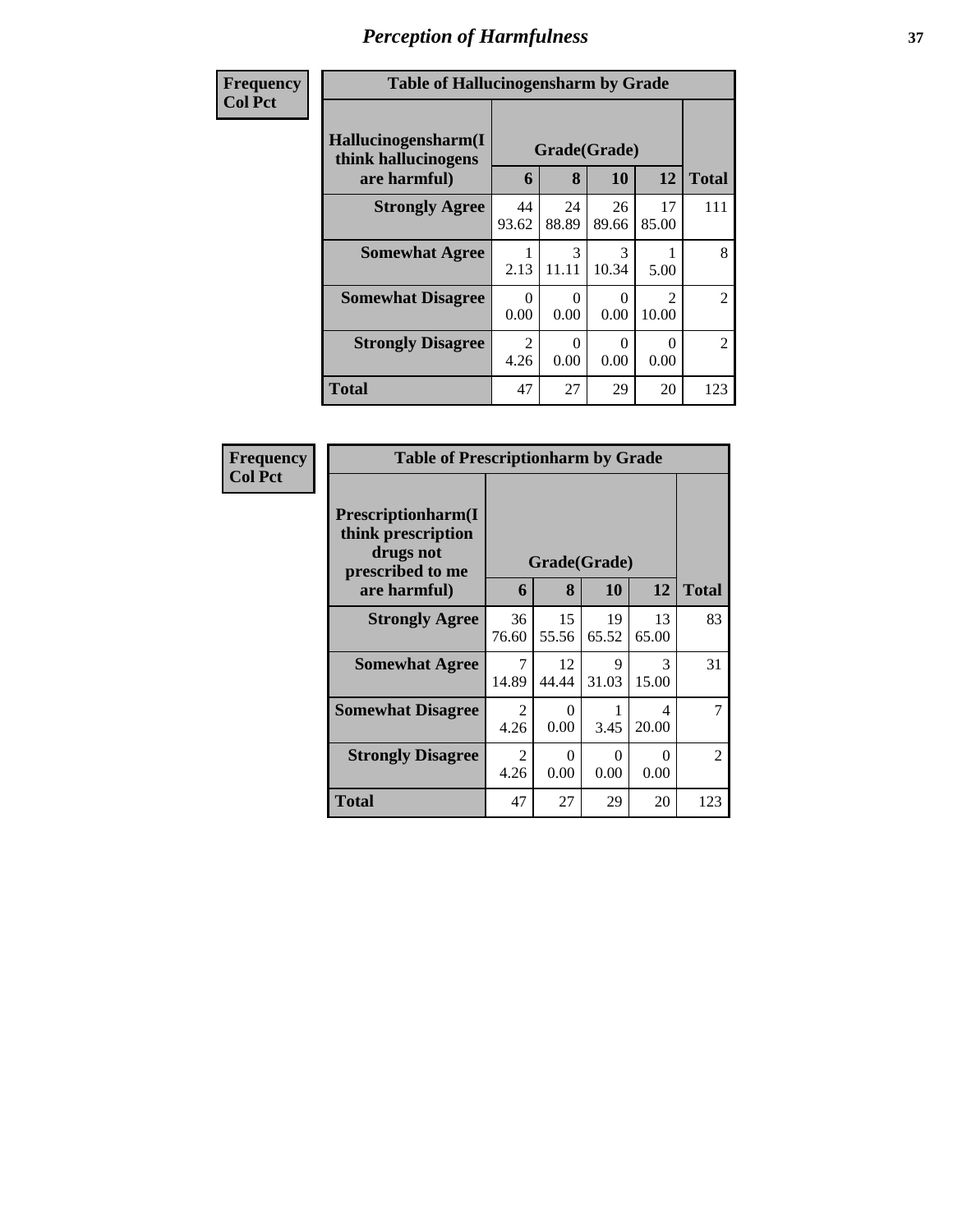# *Disapproval by Adults* **38**

| <b>Frequency</b> | <b>Table of Alcoholadult by Grade</b>              |                                  |                        |                        |             |                |
|------------------|----------------------------------------------------|----------------------------------|------------------------|------------------------|-------------|----------------|
| <b>Col Pct</b>   | <b>Alcoholadult</b> (Adults<br>would disapprove if | Grade(Grade)                     |                        |                        |             |                |
|                  | I used alcohol)                                    | 6                                | 8                      | 10                     | 12          | <b>Total</b>   |
|                  | <b>Strongly Agree</b>                              | 41<br>87.23                      | 17<br>62.96            | 14<br>48.28            | 11<br>55.00 | 83             |
|                  | <b>Somewhat Agree</b>                              | $\overline{\mathcal{A}}$<br>8.51 | 25.93                  | 7<br>24.14             | 4<br>20.00  | 22             |
|                  | <b>Somewhat Disagree</b>                           | 1<br>2.13                        | $\mathfrak{D}$<br>7.41 | 6<br>20.69             | 5<br>25.00  | 14             |
|                  | <b>Strongly Disagree</b>                           | 1<br>2.13                        | 3.70                   | $\mathfrak{D}$<br>6.90 | ∩<br>0.00   | $\overline{4}$ |
|                  | <b>Total</b>                                       | 47                               | 27                     | 29                     | 20          | 123            |

| Frequency<br><b>Col Pct</b> | <b>Table of Tobaccoadult by Grade</b>                                |             |                                                                                                                                                                         |                           |                                                                                                                                                                          |                |  |
|-----------------------------|----------------------------------------------------------------------|-------------|-------------------------------------------------------------------------------------------------------------------------------------------------------------------------|---------------------------|--------------------------------------------------------------------------------------------------------------------------------------------------------------------------|----------------|--|
|                             | <b>Tobaccoadult(Adults</b><br>would disapprove if<br>I used tobacco) | 6           | 8                                                                                                                                                                       | Grade(Grade)<br><b>10</b> | 12                                                                                                                                                                       | <b>Total</b>   |  |
|                             | <b>Strongly Agree</b>                                                | 43<br>91.49 | 24<br>88.89                                                                                                                                                             | 24<br>82.76               | 15<br>75.00                                                                                                                                                              | 106            |  |
|                             | <b>Somewhat Agree</b>                                                | 3<br>6.38   | $\mathcal{D}_{\mathcal{A}}^{\mathcal{A}}(\mathcal{A})=\mathcal{D}_{\mathcal{A}}^{\mathcal{A}}(\mathcal{A})\mathcal{D}_{\mathcal{A}}^{\mathcal{A}}(\mathcal{A})$<br>7.41 | $\mathfrak{D}$<br>6.90    | $\mathcal{D}_{\mathcal{A}}^{\mathcal{A}}(\mathcal{A})=\mathcal{D}_{\mathcal{A}}^{\mathcal{A}}(\mathcal{A})\mathcal{D}_{\mathcal{A}}^{\mathcal{A}}(\mathcal{A})$<br>10.00 | 9              |  |
|                             | <b>Somewhat Disagree</b>                                             | 0<br>0.00   | ∩<br>0.00                                                                                                                                                               | ∩<br>0.00                 | $\mathcal{D}_{\mathcal{A}}^{\mathcal{A}}(\mathcal{A})=\mathcal{D}_{\mathcal{A}}^{\mathcal{A}}(\mathcal{A})\mathcal{D}_{\mathcal{A}}^{\mathcal{A}}(\mathcal{A})$<br>10.00 | $\overline{2}$ |  |
|                             | <b>Strongly Disagree</b>                                             | 2.13        | 3.70                                                                                                                                                                    | 3<br>10.34                | 5.00                                                                                                                                                                     | 6              |  |
|                             | <b>Total</b>                                                         | 47          | 27                                                                                                                                                                      | 29                        | 20                                                                                                                                                                       | 123            |  |

| <b>Frequency</b> | <b>Table of Marijuanaadult by Grade</b>                        |                  |                  |                  |             |                          |
|------------------|----------------------------------------------------------------|------------------|------------------|------------------|-------------|--------------------------|
| <b>Col Pct</b>   | Marijuanaadult(Adults<br>Grade(Grade)<br>would disapprove if I |                  |                  |                  |             |                          |
|                  | used marijuana)                                                | 6                | 8                | 10               | <b>12</b>   | <b>Total</b>             |
|                  | <b>Strongly Agree</b>                                          | 46<br>97.87      | 26<br>96.30      | 25<br>86.21      | 16<br>80.00 | 113                      |
|                  | <b>Somewhat Agree</b>                                          | $\Omega$<br>0.00 | $\Omega$<br>0.00 | 3.45             | 3<br>15.00  | $\overline{\mathcal{A}}$ |
|                  | <b>Somewhat Disagree</b>                                       | 0<br>0.00        | 3.70             | $\Omega$<br>0.00 | 0<br>0.00   |                          |
|                  | <b>Strongly Disagree</b>                                       | 2.13             | $\Omega$<br>0.00 | 3<br>10.34       | 5.00        | 5                        |
|                  | <b>Total</b>                                                   | 47               | 27               | 29               | 20          | 123                      |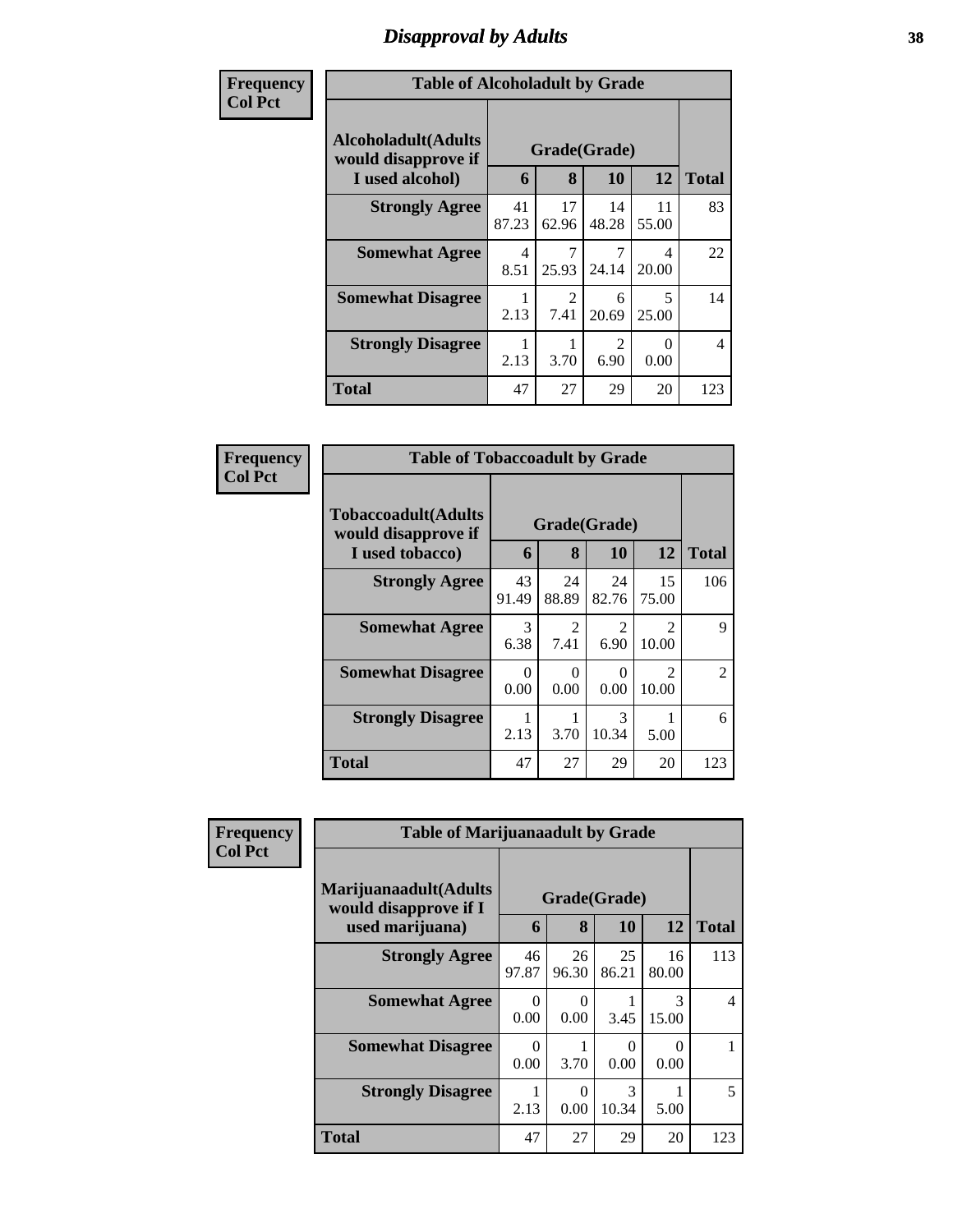## *Disapproval by Adults* **39**

| <b>Frequency</b> | <b>Table of Otherdrugadult by Grade</b>                                |             |                  |                        |              |                          |  |  |
|------------------|------------------------------------------------------------------------|-------------|------------------|------------------------|--------------|--------------------------|--|--|
| <b>Col Pct</b>   | <b>Otherdrugadult</b> (Adults<br>Grade(Grade)<br>would disapprove if I |             |                  |                        |              |                          |  |  |
|                  | used other drugs)                                                      | 6           | 8                | 10                     | 12           | <b>Total</b>             |  |  |
|                  | <b>Strongly Agree</b>                                                  | 46<br>97.87 | 26<br>96.30      | 24<br>82.76            | 20<br>100.00 | 116                      |  |  |
|                  | <b>Somewhat Agree</b>                                                  | 0<br>0.00   | $\Omega$<br>0.00 | 3.45                   | 0<br>0.00    |                          |  |  |
|                  | <b>Somewhat Disagree</b>                                               | 0<br>0.00   | $\Omega$<br>0.00 | $\mathfrak{D}$<br>6.90 | 0<br>0.00    | $\mathfrak{D}$           |  |  |
|                  | <b>Strongly Disagree</b>                                               | 2.13        | 3.70             | $\overline{2}$<br>6.90 | 0<br>0.00    | $\overline{\mathcal{A}}$ |  |  |
|                  | <b>Total</b>                                                           | 47          | 27               | 29                     | 20           | 123                      |  |  |
|                  |                                                                        |             |                  |                        |              |                          |  |  |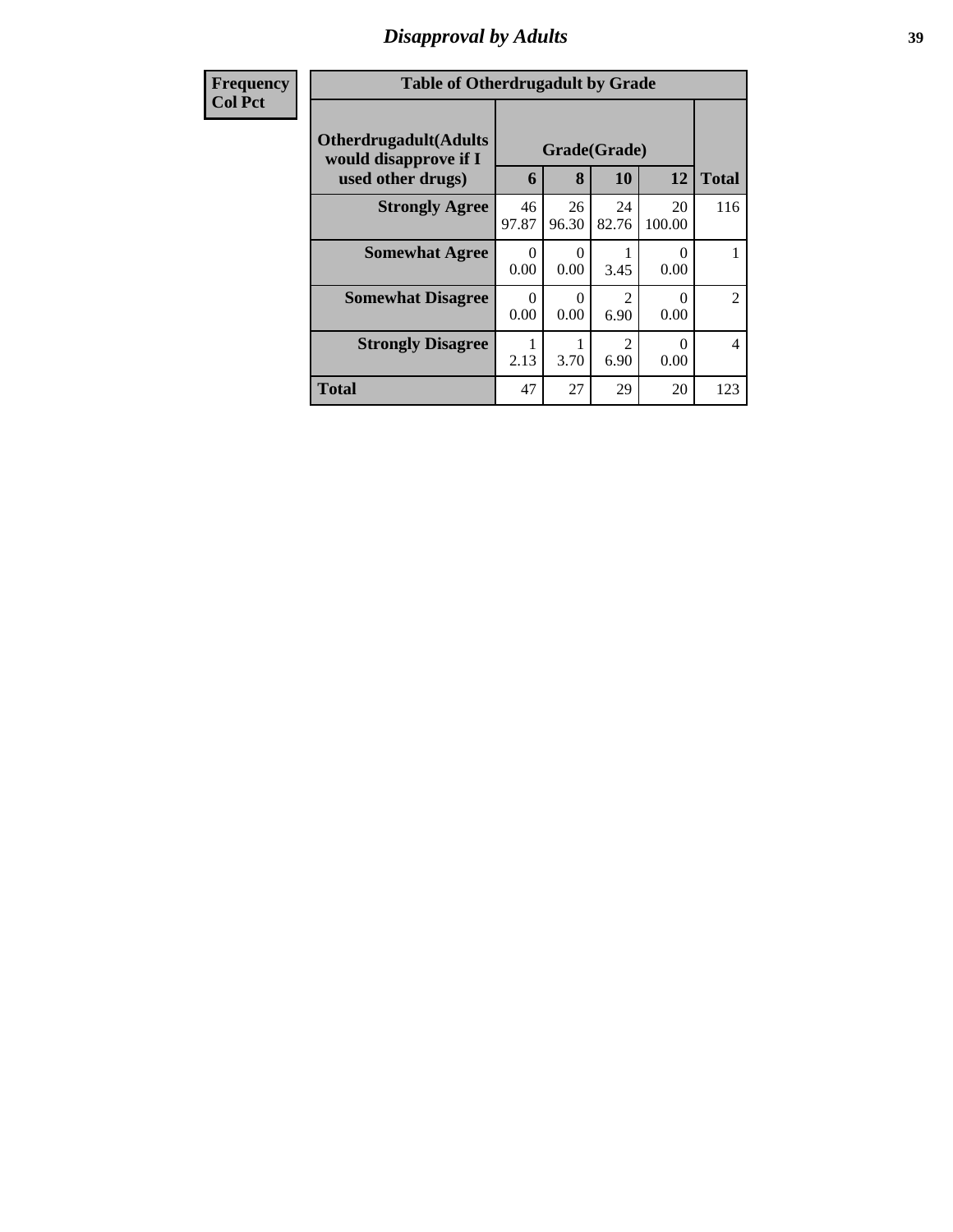## *Disapproval by Peers* **40**

| Frequency      | <b>Table of Alcoholpeer by Grade</b>                    |              |             |             |             |              |
|----------------|---------------------------------------------------------|--------------|-------------|-------------|-------------|--------------|
| <b>Col Pct</b> | Alcoholpeer(My<br>friends would<br>disapprove if I used | Grade(Grade) |             |             |             |              |
|                | alcohol)                                                | 6            | 8           | 10          | 12          | <b>Total</b> |
|                | <b>Strongly Agree</b>                                   | 39<br>82.98  | 18<br>66.67 | 6<br>20.69  | 5.00        | 64           |
|                | <b>Somewhat Agree</b>                                   | 4<br>8.51    | 6<br>22.22  | 6<br>20.69  | 2<br>10.00  | 18           |
|                | <b>Somewhat Disagree</b>                                | 2.13         | 2<br>7.41   | 14<br>48.28 | 7<br>35.00  | 24           |
|                | <b>Strongly Disagree</b>                                | 3<br>6.38    | 3.70        | 3<br>10.34  | 10<br>50.00 | 17           |
|                | Total                                                   | 47           | 27          | 29          | 20          | 123          |

| Frequency      | <b>Table of Tobaccopeer by Grade</b>                    |              |             |                                   |                        |              |
|----------------|---------------------------------------------------------|--------------|-------------|-----------------------------------|------------------------|--------------|
| <b>Col</b> Pct | Tobaccopeer(My<br>friends would<br>disapprove if I used | Grade(Grade) |             |                                   |                        |              |
|                | tobacco)                                                | 6            | 8           | 10                                | 12                     | <b>Total</b> |
|                | <b>Strongly Agree</b>                                   | 42<br>89.36  | 23<br>85.19 | 16<br>55.17                       | 4<br>20.00             | 85           |
|                | <b>Somewhat Agree</b>                                   | 3<br>6.38    | 3.70        | $\overline{\mathcal{L}}$<br>17.24 | $\mathcal{R}$<br>15.00 | 12           |
|                | <b>Somewhat Disagree</b>                                | 0<br>0.00    | 2<br>7.41   | 6<br>20.69                        | 8<br>40.00             | 16           |
|                | <b>Strongly Disagree</b>                                | 2<br>4.26    | 3.70        | $\mathfrak{D}$<br>6.90            | 5<br>25.00             | 10           |
|                | <b>Total</b>                                            | 47           | 27          | 29                                | 20                     | 123          |

| Frequency      |                                                           | <b>Table of Marijuanapeer by Grade</b> |              |             |            |              |  |  |
|----------------|-----------------------------------------------------------|----------------------------------------|--------------|-------------|------------|--------------|--|--|
| <b>Col Pct</b> | Marijuanapeer(My<br>friends would<br>disapprove if I used |                                        | Grade(Grade) |             |            |              |  |  |
|                | marijuana)                                                | 6                                      | 8            | 10          | 12         | <b>Total</b> |  |  |
|                | <b>Strongly Agree</b>                                     | 45<br>95.74                            | 23<br>85.19  | 18<br>62.07 | 4<br>20.00 | 90           |  |  |
|                | <b>Somewhat Agree</b>                                     | $\Omega$<br>0.00                       | 3.70         | 3<br>10.34  | 25.00      | 9            |  |  |
|                | <b>Somewhat Disagree</b>                                  | 0<br>0.00                              | 3<br>11.11   | 6<br>20.69  | 6<br>30.00 | 15           |  |  |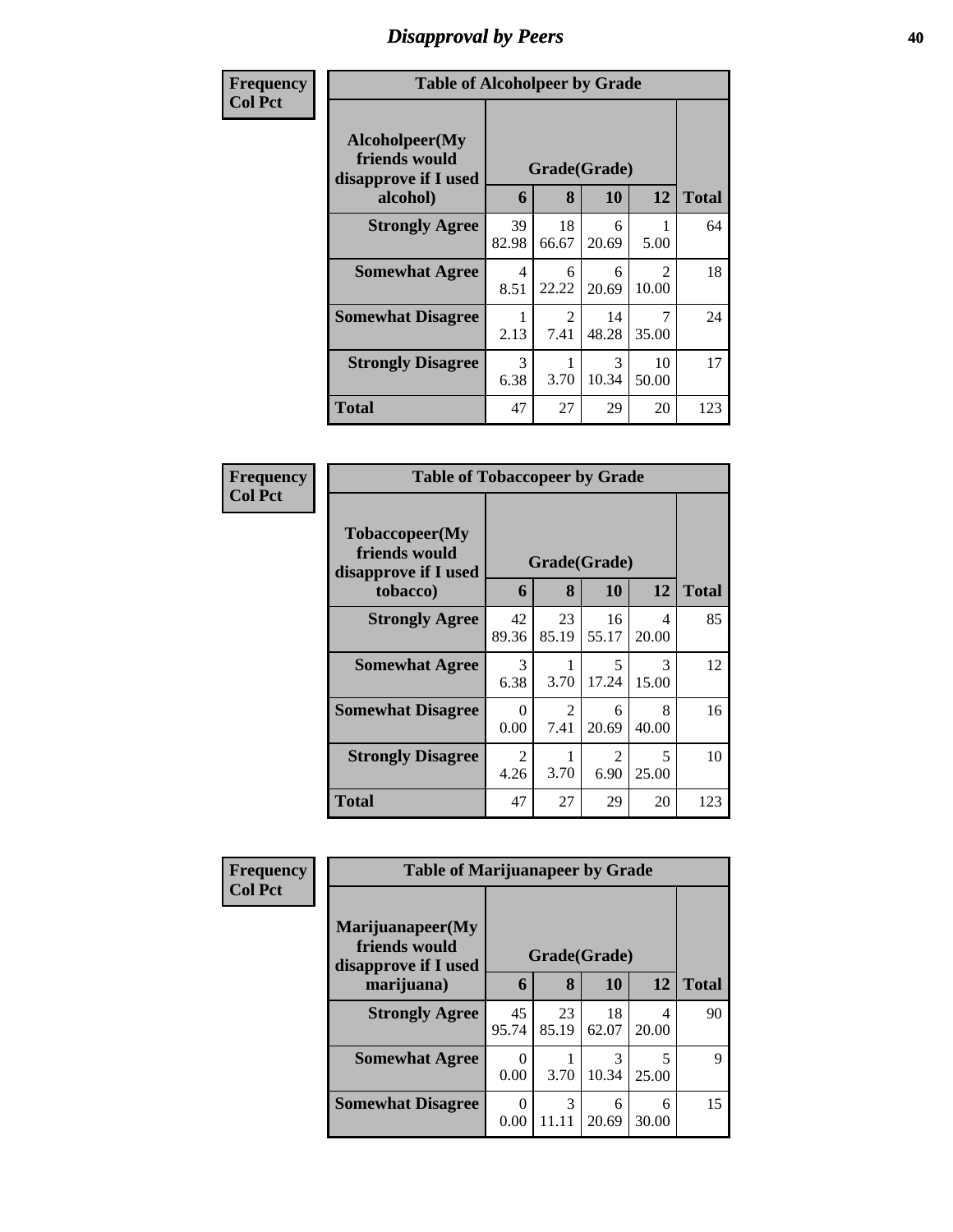# *Disapproval by Peers* **41**

| <b>Frequency</b> | <b>Table of Marijuanapeer by Grade</b>                                  |           |                   |           |       |              |
|------------------|-------------------------------------------------------------------------|-----------|-------------------|-----------|-------|--------------|
| <b>Col Pct</b>   | Marijuanapeer(My<br>friends would<br>disapprove if I used<br>marijuana) | 6         | Grade(Grade)<br>8 | 10        | 12    | <b>Total</b> |
|                  |                                                                         |           |                   |           |       |              |
|                  | <b>Strongly Disagree</b>                                                | 2<br>4.26 | 0.00              | 2<br>6.90 | 25.00 | q            |
|                  | <b>Total</b>                                                            | 47        | 27                | 29        | 20    | 123          |

| Frequency      | <b>Table of Otherdrugpeer by Grade</b>                                    |                  |                        |                        |                        |              |
|----------------|---------------------------------------------------------------------------|------------------|------------------------|------------------------|------------------------|--------------|
| <b>Col Pct</b> | Otherdrugpeer(My<br>friends would<br>disapprove if I used<br>other drugs) | 6                | Grade(Grade)<br>8      | <b>10</b>              | 12                     | <b>Total</b> |
|                | <b>Strongly Agree</b>                                                     | 45<br>95.74      | 23<br>85.19            | 21<br>72.41            | 8<br>40.00             | 97           |
|                | <b>Somewhat Agree</b>                                                     | 0<br>0.00        | $\mathfrak{D}$<br>7.41 | $\overline{2}$<br>6.90 | 9<br>45.00             | 13           |
|                | <b>Somewhat Disagree</b>                                                  | $\Omega$<br>0.00 | 3.70                   | 5<br>17.24             | 5.00                   | 7            |
|                | <b>Strongly Disagree</b>                                                  | 2<br>4.26        | 3.70                   | 3.45                   | $\mathcal{D}$<br>10.00 | 6            |
|                | Total                                                                     | 47               | 27                     | 29                     | 20                     | 123          |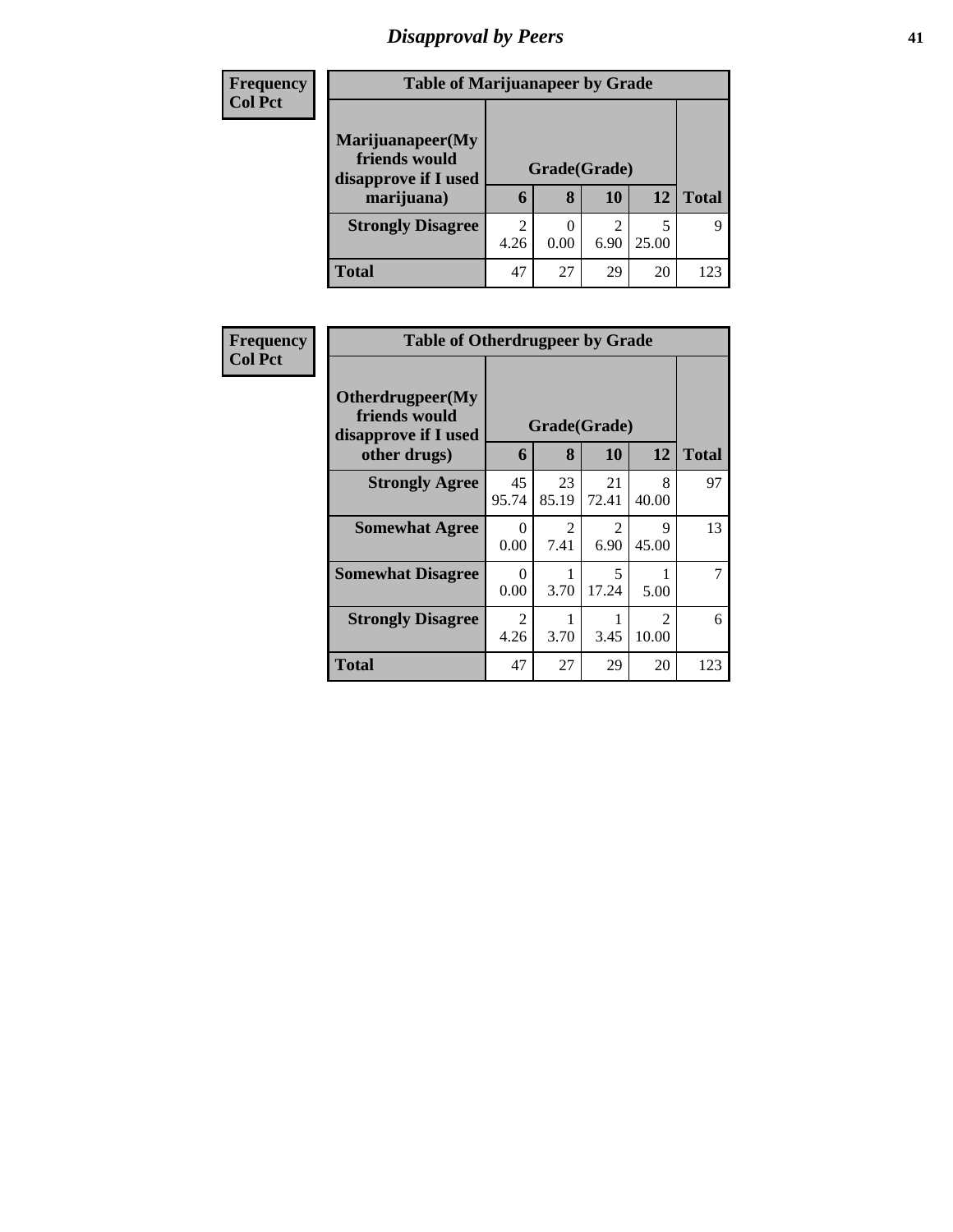| <b>Frequency</b> | <b>Table of Alcohollocation1 by Grade</b> |                  |             |             |             |              |  |  |
|------------------|-------------------------------------------|------------------|-------------|-------------|-------------|--------------|--|--|
| <b>Col Pct</b>   | <b>Alcohollocation1(Places</b>            | Grade(Grade)     |             |             |             |              |  |  |
|                  | <b>Friends Use Alcohol)</b>               | 6                | 8           | 10          | 12          | <b>Total</b> |  |  |
|                  |                                           | $\Omega$<br>0.00 | 3<br>11.11  | 10<br>34.48 | 17<br>85.00 | 30           |  |  |
|                  | Do Not Use                                | 47<br>100.00     | 24<br>88.89 | 19<br>65.52 | 3<br>15.00  | 93           |  |  |
|                  | <b>Total</b>                              | 47               | 27          | 29          | 20          | 123          |  |  |

| <b>Frequency</b> |                                | <b>Table of Alcohollocation2 by Grade</b> |                        |              |             |              |  |  |  |  |
|------------------|--------------------------------|-------------------------------------------|------------------------|--------------|-------------|--------------|--|--|--|--|
| <b>Col Pct</b>   | <b>Alcohollocation2(Places</b> |                                           |                        | Grade(Grade) |             |              |  |  |  |  |
|                  | <b>Friends Use Alcohol)</b>    | 6                                         | 8                      | <b>10</b>    | 12          | <b>Total</b> |  |  |  |  |
|                  |                                | 47<br>100.00                              | 25<br>92.59            | 19<br>65.52  | 35.00       | 98           |  |  |  |  |
|                  | Home                           | 0.00                                      | $\overline{c}$<br>7.41 | 10<br>34.48  | 13<br>65.00 | 25           |  |  |  |  |
|                  | <b>Total</b>                   | 47                                        | 27                     | 29           | 20          | 123          |  |  |  |  |

| <b>Frequency</b> | <b>Table of Alcohollocation3 by Grade</b> |              |                          |             |              |              |
|------------------|-------------------------------------------|--------------|--------------------------|-------------|--------------|--------------|
| <b>Col Pct</b>   | <b>Alcohollocation3(Places</b>            | Grade(Grade) |                          |             |              |              |
|                  | <b>Friends Use Alcohol)</b>               | 6            | 8                        | <b>10</b>   | 12           | <b>Total</b> |
|                  |                                           | 47<br>100.00 | 27<br>100.00             | 28<br>96.55 | 20<br>100.00 | 122          |
|                  | <b>School</b>                             | 0<br>0.00    | $\left( \right)$<br>0.00 | 3.45        | 0.00         |              |
|                  | <b>Total</b>                              | 47           | 27                       | 29          | 20           | 123          |

| <b>Frequency</b> |                                | <b>Table of Alcohollocation4 by Grade</b> |              |             |             |                |  |  |  |  |
|------------------|--------------------------------|-------------------------------------------|--------------|-------------|-------------|----------------|--|--|--|--|
| <b>Col Pct</b>   | <b>Alcohollocation4(Places</b> | Grade(Grade)                              |              |             |             |                |  |  |  |  |
|                  | <b>Friends Use Alcohol)</b>    | 6                                         | 8            | <b>10</b>   | 12          | <b>Total</b>   |  |  |  |  |
|                  |                                | 47<br>100.00                              | 27<br>100.00 | 27<br>93.10 | 18<br>90.00 | 119            |  |  |  |  |
|                  | Car                            | 0.00                                      | 0<br>0.00    | ာ<br>6.90   | 10.00       | $\overline{4}$ |  |  |  |  |
|                  | <b>Total</b>                   | 47                                        | 27           | 29          | 20          | 123            |  |  |  |  |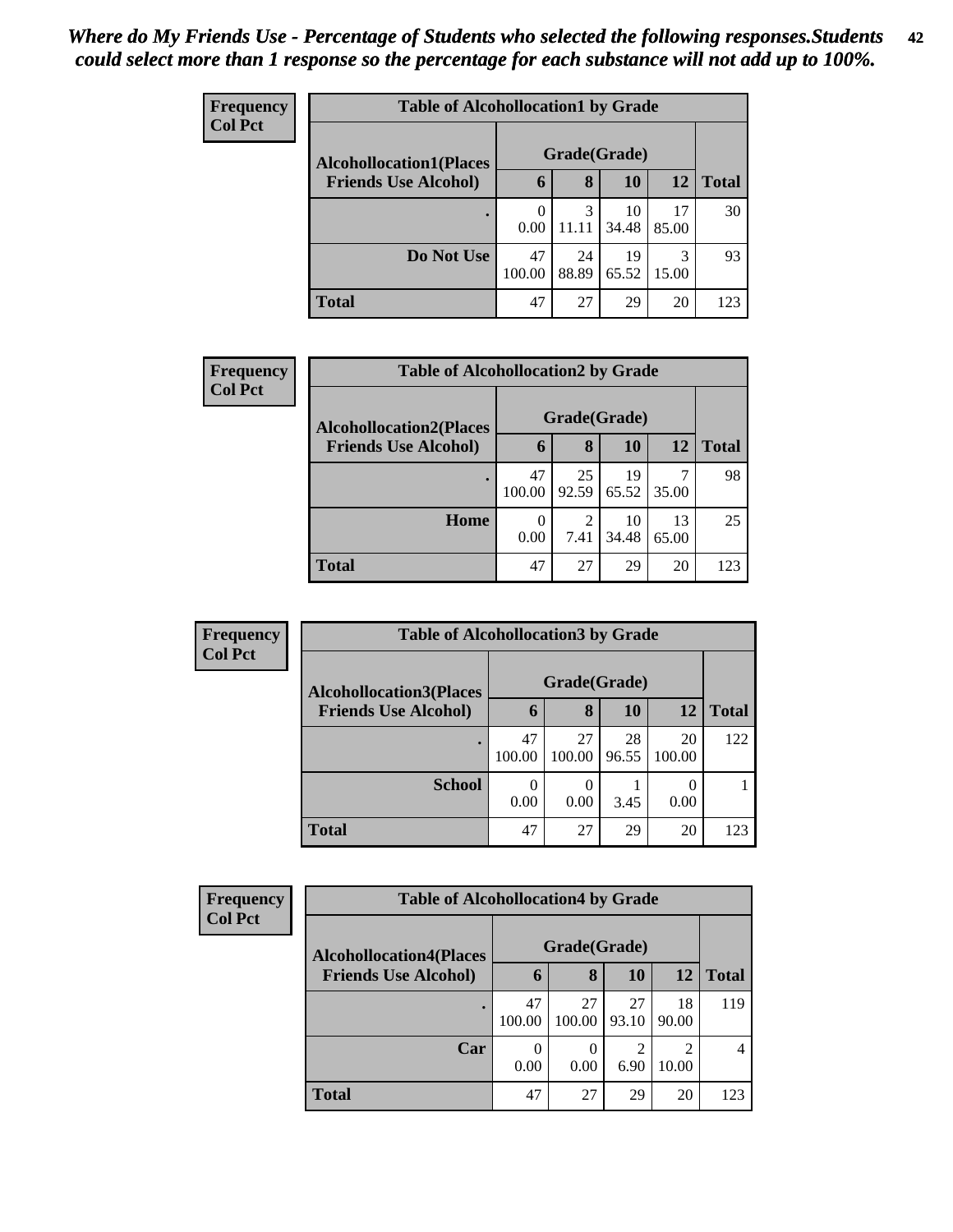| <b>Frequency</b> | <b>Table of Alcohollocation5 by Grade</b> |                  |             |             |             |              |  |  |
|------------------|-------------------------------------------|------------------|-------------|-------------|-------------|--------------|--|--|
| <b>Col Pct</b>   | <b>Alcohollocation5</b> (Places           | Grade(Grade)     |             |             |             |              |  |  |
|                  | <b>Friends Use Alcohol)</b>               | 6                | 8           | 10          | 12          | <b>Total</b> |  |  |
|                  |                                           | 47<br>100.00     | 24<br>88.89 | 20<br>68.97 | 3<br>15.00  | 94           |  |  |
|                  | <b>Friend's House</b>                     | $\theta$<br>0.00 | 3<br>11.11  | 9<br>31.03  | 17<br>85.00 | 29           |  |  |
|                  | <b>Total</b>                              | 47               | 27          | 29          | 20          | 123          |  |  |

| <b>Frequency</b> | <b>Table of Alcohollocation6 by Grade</b> |              |              |             |             |              |
|------------------|-------------------------------------------|--------------|--------------|-------------|-------------|--------------|
| <b>Col Pct</b>   | <b>Alcohollocation6(Places</b>            | Grade(Grade) |              |             |             |              |
|                  | <b>Friends Use Alcohol)</b>               | 6            | 8            | 10          | 12          | <b>Total</b> |
|                  |                                           | 47<br>100.00 | 27<br>100.00 | 25<br>86.21 | 10<br>50.00 | 109          |
|                  | <b>Other</b>                              | 0.00         | 0<br>0.00    | 4<br>13.79  | 10<br>50.00 | 14           |
|                  | <b>Total</b>                              | 47           | 27           | 29          | 20          | 123          |

| <b>Frequency</b> | <b>Table of Tobaccolocation1 by Grade</b> |              |             |                        |             |              |
|------------------|-------------------------------------------|--------------|-------------|------------------------|-------------|--------------|
| <b>Col Pct</b>   | <b>Tobaccolocation1(Places</b>            | Grade(Grade) |             |                        |             |              |
|                  | <b>Friends Use Tobacco)</b>               | 6            | 8           | <b>10</b>              | 12          | <b>Total</b> |
|                  |                                           | 0<br>0.00    | 3.70        | $\overline{c}$<br>6.90 | 14<br>70.00 | 17           |
|                  | Do Not Use                                | 47<br>100.00 | 26<br>96.30 | 27<br>93.10            | 6<br>30.00  | 106          |
|                  | <b>Total</b>                              | 47           | 27          | 29                     | 20          | 123          |

| <b>Frequency</b> | <b>Table of Tobaccolocation2 by Grade</b> |              |             |             |             |              |  |  |
|------------------|-------------------------------------------|--------------|-------------|-------------|-------------|--------------|--|--|
| <b>Col Pct</b>   | <b>Tobaccolocation2(Places</b>            | Grade(Grade) |             |             |             |              |  |  |
|                  | <b>Friends Use Tobacco)</b>               | $\mathbf b$  | 8           | 10          | 12          | <b>Total</b> |  |  |
|                  |                                           | 47<br>100.00 | 26<br>96.30 | 28<br>96.55 | 10<br>50.00 | 111          |  |  |
|                  | Home                                      | 0<br>0.00    | 3.70        | 3.45        | 10<br>50.00 | 12           |  |  |
|                  | <b>Total</b>                              | 47           | 27          | 29          | 20          | 123          |  |  |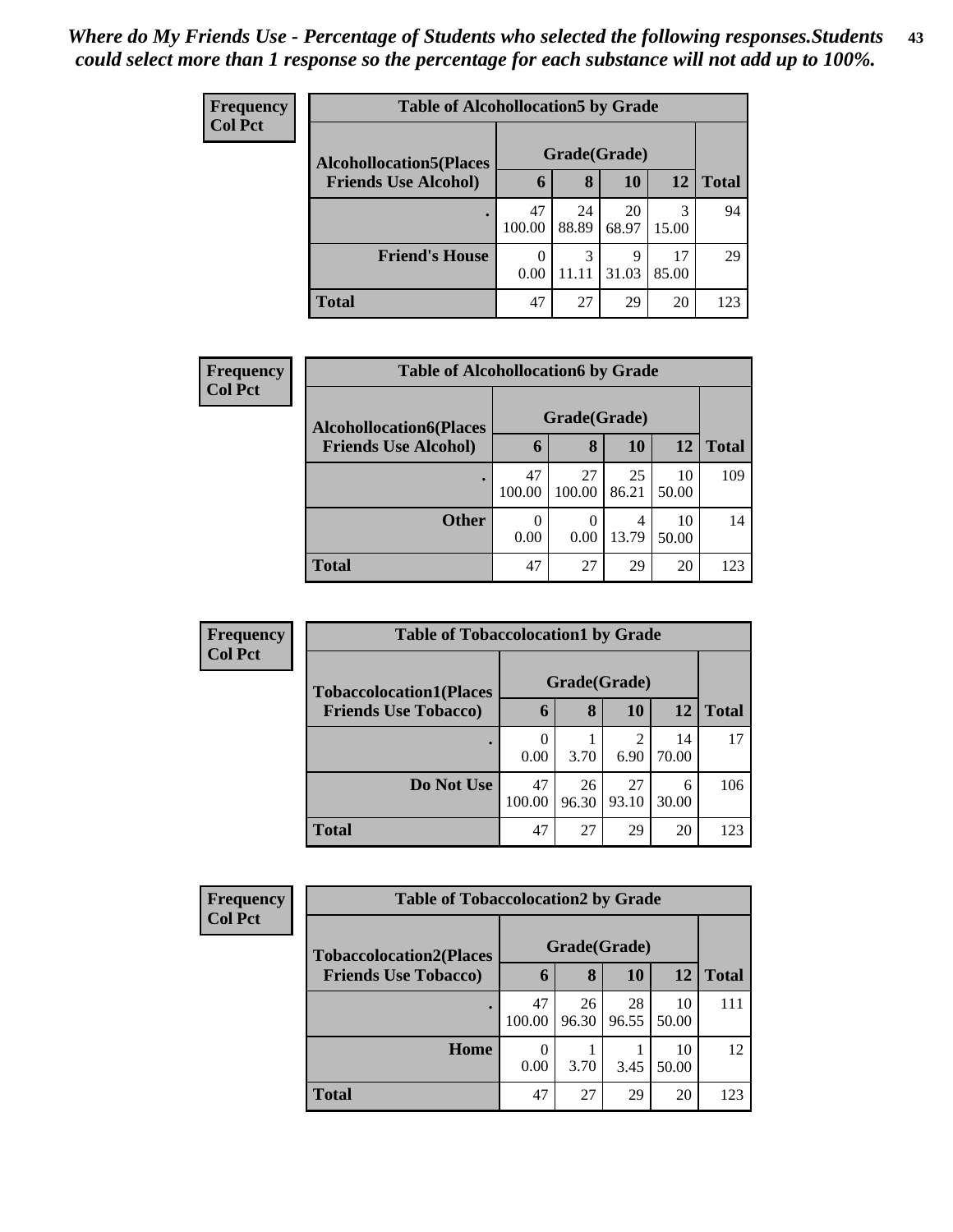| <b>Frequency</b> | <b>Table of Tobaccolocation 3 by Grade</b> |              |              |              |             |              |
|------------------|--------------------------------------------|--------------|--------------|--------------|-------------|--------------|
| <b>Col Pct</b>   | <b>Tobaccolocation3(Places</b>             | Grade(Grade) |              |              |             |              |
|                  | <b>Friends Use Tobacco)</b>                | O            | 8            | 10           | 12          | <b>Total</b> |
|                  |                                            | 47<br>100.00 | 27<br>100.00 | 29<br>100.00 | 17<br>85.00 | 120          |
|                  | <b>School</b>                              | 0<br>0.00    | 0.00         | 0.00         | 3<br>15.00  | 3            |
|                  | Total                                      | 47           | 27           | 29           | 20          | 123          |

| <b>Frequency</b> | <b>Table of Tobaccolocation4 by Grade</b>                     |              |                   |             |             |              |  |  |  |
|------------------|---------------------------------------------------------------|--------------|-------------------|-------------|-------------|--------------|--|--|--|
| <b>Col Pct</b>   | <b>Tobaccolocation4(Places</b><br><b>Friends Use Tobacco)</b> | 6            | Grade(Grade)<br>8 | 10          | <b>12</b>   | <b>Total</b> |  |  |  |
|                  |                                                               |              |                   |             |             |              |  |  |  |
|                  |                                                               | 47<br>100.00 | 27<br>100.00      | 28<br>96.55 | 10<br>50.00 | 112          |  |  |  |
|                  | Car                                                           | 0<br>0.00    | 0.00              | 3.45        | 10<br>50.00 | 11           |  |  |  |
|                  | <b>Total</b>                                                  | 47           | 27                | 29          | 20          | 123          |  |  |  |

| <b>Frequency</b> | <b>Table of Tobaccolocation5 by Grade</b> |              |              |             |             |              |
|------------------|-------------------------------------------|--------------|--------------|-------------|-------------|--------------|
| <b>Col Pct</b>   | <b>Tobaccolocation5(Places</b>            | Grade(Grade) |              |             |             |              |
|                  | <b>Friends Use Tobacco)</b>               | 6            | 8            | 10          | 12          | <b>Total</b> |
|                  |                                           | 47<br>100.00 | 27<br>100.00 | 27<br>93.10 | 8<br>40.00  | 109          |
|                  | <b>Friend's House</b>                     | 0<br>0.00    | 0.00         | 6.90        | 12<br>60.00 | 14           |
|                  | <b>Total</b>                              | 47           | 27           | 29          | 20          | 123          |

| <b>Frequency</b> | <b>Table of Tobaccolocation6 by Grade</b> |              |             |                        |             |              |  |
|------------------|-------------------------------------------|--------------|-------------|------------------------|-------------|--------------|--|
| <b>Col Pct</b>   | <b>Tobaccolocation6(Places</b>            | Grade(Grade) |             |                        |             |              |  |
|                  | <b>Friends Use Tobacco)</b>               | $\mathbf b$  | 8           | 10                     | 12          | <b>Total</b> |  |
|                  |                                           | 47<br>100.00 | 26<br>96.30 | 27<br>93.10            | 11<br>55.00 | 111          |  |
|                  | <b>Other</b>                              | 0<br>0.00    | 3.70        | $\overline{c}$<br>6.90 | 9<br>45.00  | 12           |  |
|                  | <b>Total</b>                              | 47           | 27          | 29                     | 20          | 123          |  |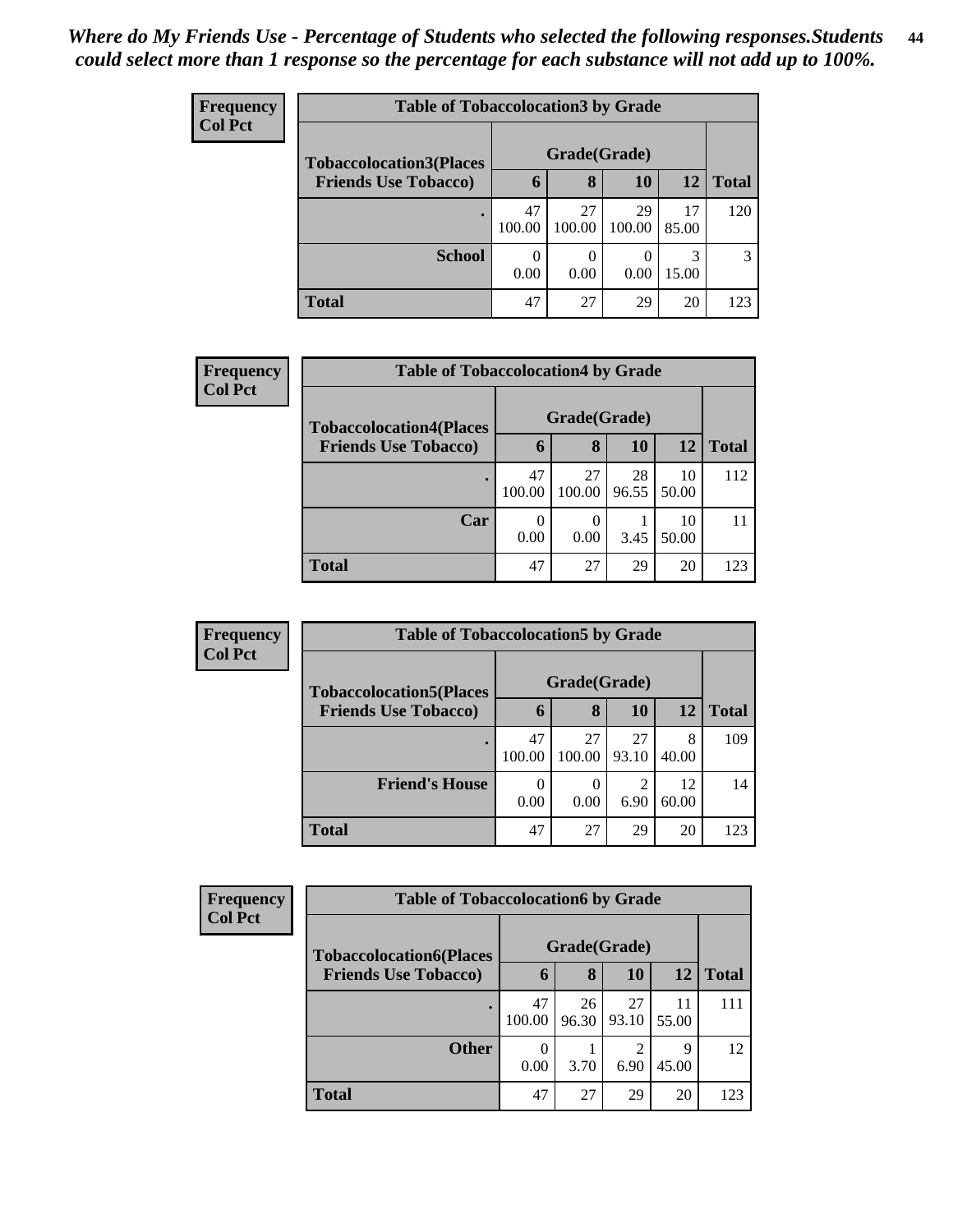| <b>Frequency</b> | <b>Table of Marijuanalocation1 by Grade</b> |              |             |             |             |              |  |  |
|------------------|---------------------------------------------|--------------|-------------|-------------|-------------|--------------|--|--|
| <b>Col Pct</b>   | <b>Marijuanalocation1(Places</b>            | Grade(Grade) |             |             |             |              |  |  |
|                  | <b>Friends Use Marijuana</b> )              | 6            | 8           | 10          | 12          | <b>Total</b> |  |  |
|                  |                                             | 0.00         | 3<br>11.11  | 3.45        | 11<br>55.00 | 15           |  |  |
|                  | Do Not Use                                  | 47<br>100.00 | 24<br>88.89 | 28<br>96.55 | 9<br>45.00  | 108          |  |  |
|                  | <b>Total</b>                                | 47           | 27          | 29          | 20          | 123          |  |  |

| <b>Frequency</b> | <b>Table of Marijuanalocation2 by Grade</b> |                          |              |             |             |              |  |  |  |
|------------------|---------------------------------------------|--------------------------|--------------|-------------|-------------|--------------|--|--|--|
| <b>Col Pct</b>   | <b>Marijuanalocation2(Places</b>            |                          | Grade(Grade) |             |             |              |  |  |  |
|                  | <b>Friends Use Marijuana</b> )              | 6                        | 8            | 10          | 12          | <b>Total</b> |  |  |  |
|                  | ٠                                           | 47<br>100.00             | 26<br>96.30  | 28<br>96.55 | 13<br>65.00 | 114          |  |  |  |
|                  | Home                                        | $\left( \right)$<br>0.00 | 3.70         | 3.45        | 35.00       | $\mathbf Q$  |  |  |  |
|                  | <b>Total</b>                                | 47                       | 27           | 29          | 20          | 123          |  |  |  |

| <b>Frequency</b> | <b>Table of Marijuanalocation3 by Grade</b> |              |             |              |                          |              |  |
|------------------|---------------------------------------------|--------------|-------------|--------------|--------------------------|--------------|--|
| <b>Col Pct</b>   | <b>Marijuanalocation3(Places</b>            | Grade(Grade) |             |              |                          |              |  |
|                  | <b>Friends Use Marijuana</b> )              | 6            | 8           | 10           | 12                       | <b>Total</b> |  |
|                  |                                             | 47<br>100.00 | 26<br>96.30 | 29<br>100.00 | 20<br>100.00             | 122          |  |
|                  | <b>School</b>                               | 0<br>0.00    | 3.70        | 0<br>0.00    | $\left( \right)$<br>0.00 |              |  |
|                  | Total                                       | 47           | 27          | 29           | 20                       | 123          |  |

| Frequency      | <b>Table of Marijuanalocation4 by Grade</b> |              |              |             |             |              |  |  |
|----------------|---------------------------------------------|--------------|--------------|-------------|-------------|--------------|--|--|
| <b>Col Pct</b> | <b>Marijuanalocation4(Places</b>            | Grade(Grade) |              |             |             |              |  |  |
|                | <b>Friends Use Marijuana</b> )              | $\mathbf b$  | 8            | 10          | 12          | <b>Total</b> |  |  |
|                |                                             | 47<br>100.00 | 27<br>100.00 | 28<br>96.55 | 13<br>65.00 | 115          |  |  |
|                | Car                                         | 0<br>0.00    | 0.00         | 3.45        | 35.00       | 8            |  |  |
|                | <b>Total</b>                                | 47           | 27           | 29          | 20          | 123          |  |  |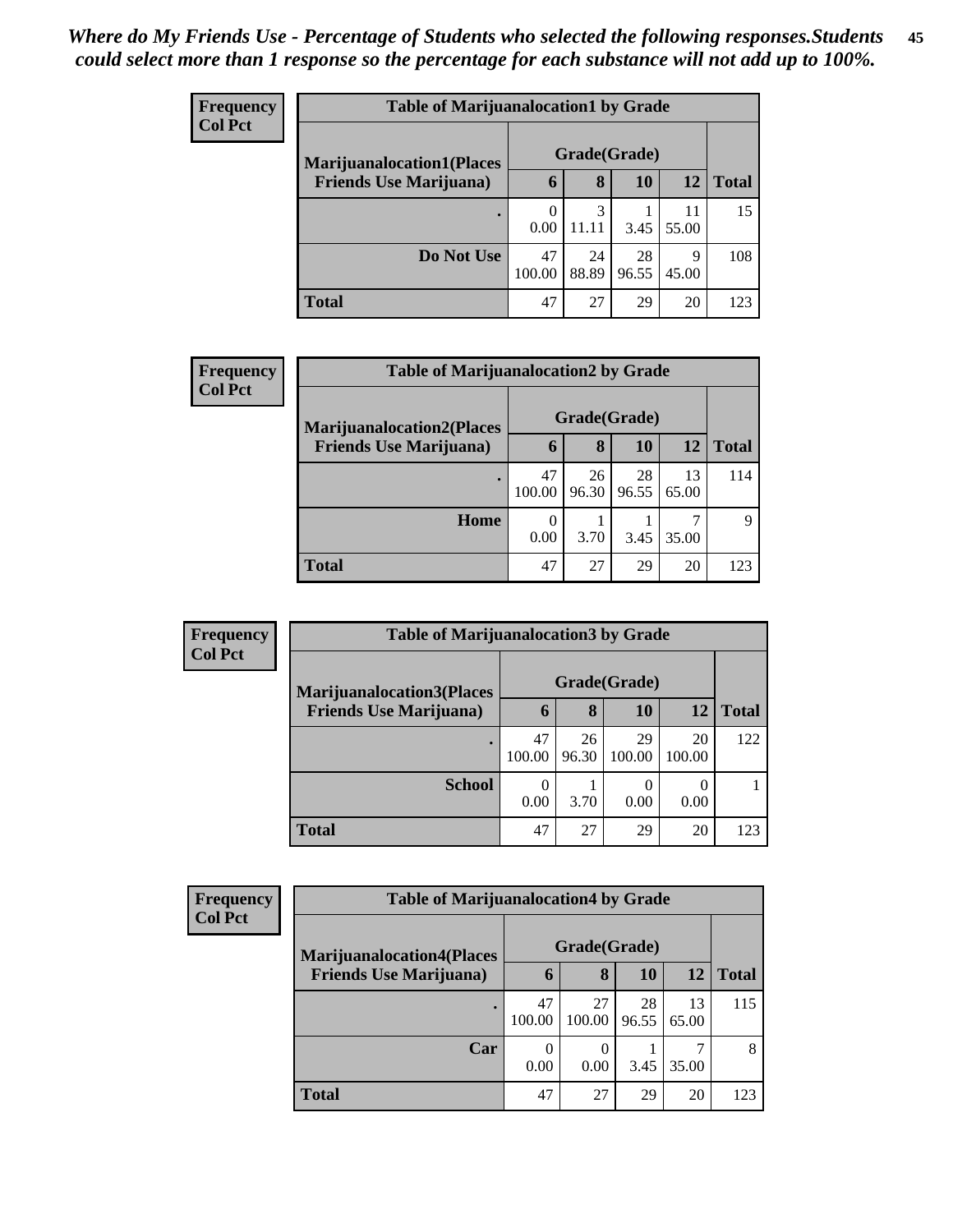| <b>Frequency</b> | <b>Table of Marijuanalocation5 by Grade</b> |                  |                        |             |             |              |  |  |
|------------------|---------------------------------------------|------------------|------------------------|-------------|-------------|--------------|--|--|
| <b>Col Pct</b>   | <b>Marijuanalocation5</b> (Places           | Grade(Grade)     |                        |             |             |              |  |  |
|                  | <b>Friends Use Marijuana</b> )              | 6                | 8                      | 10          | 12          | <b>Total</b> |  |  |
|                  |                                             | 47<br>100.00     | 25<br>92.59            | 27<br>93.10 | 9<br>45.00  | 108          |  |  |
|                  | <b>Friend's House</b>                       | $\Omega$<br>0.00 | $\mathfrak{D}$<br>7.41 | 2<br>6.90   | 11<br>55.00 | 15           |  |  |
|                  | <b>Total</b>                                | 47               | 27                     | 29          | 20          | 123          |  |  |

| <b>Frequency</b> | <b>Table of Marijuanalocation6 by Grade</b> |              |              |             |             |              |  |  |  |
|------------------|---------------------------------------------|--------------|--------------|-------------|-------------|--------------|--|--|--|
| <b>Col Pct</b>   | <b>Marijuanalocation6(Places</b>            |              | Grade(Grade) |             |             |              |  |  |  |
|                  | <b>Friends Use Marijuana</b> )              | 6            | 8            | <b>10</b>   | 12          | <b>Total</b> |  |  |  |
|                  |                                             | 47<br>100.00 | 25<br>92.59  | 28<br>96.55 | 15<br>75.00 | 115          |  |  |  |
|                  | <b>Other</b>                                | 0.00         | 7.41         | 3.45        | 25.00       | 8            |  |  |  |
|                  | <b>Total</b>                                | 47           | 27           | 29          | 20          | 123          |  |  |  |

| <b>Frequency</b> | <b>Table of Otherdruglocation1 by Grade</b>                          |              |             |             |             |              |  |
|------------------|----------------------------------------------------------------------|--------------|-------------|-------------|-------------|--------------|--|
| <b>Col Pct</b>   | <b>Otherdruglocation1(Places</b><br><b>Friends Use Other Illegal</b> | Grade(Grade) |             |             |             |              |  |
|                  | Drugs)                                                               | $\mathbf b$  | 8           | 10          | 12          | <b>Total</b> |  |
|                  |                                                                      | 0.00         | ◠<br>7.41   | 3.45        | 6<br>30.00  | 9            |  |
|                  | Do Not Use                                                           | 47<br>100.00 | 25<br>92.59 | 28<br>96.55 | 14<br>70.00 | 114          |  |
|                  | <b>Total</b>                                                         | 47           | 27          | 29          | 20          | 123          |  |

| uency | <b>Table of Otherdruglocation2 by Grade</b>                           |              |             |             |             |              |  |  |  |  |
|-------|-----------------------------------------------------------------------|--------------|-------------|-------------|-------------|--------------|--|--|--|--|
| Pct   | <b>Otherdruglocation2(Places)</b><br><b>Friends Use Other Illegal</b> | Grade(Grade) |             |             |             |              |  |  |  |  |
|       | Drugs)                                                                | 6            | 8           | 10          | 12          | <b>Total</b> |  |  |  |  |
|       |                                                                       | 47<br>100.00 | 26<br>96.30 | 28<br>96.55 | 14<br>70.00 | 115          |  |  |  |  |
|       | Home                                                                  | 0<br>0.00    | 3.70        | 3.45        | 6<br>30.00  | 8            |  |  |  |  |
|       | <b>Total</b>                                                          | 47           | 27          | 29          | 20          | 123          |  |  |  |  |

**Freq**  $Col$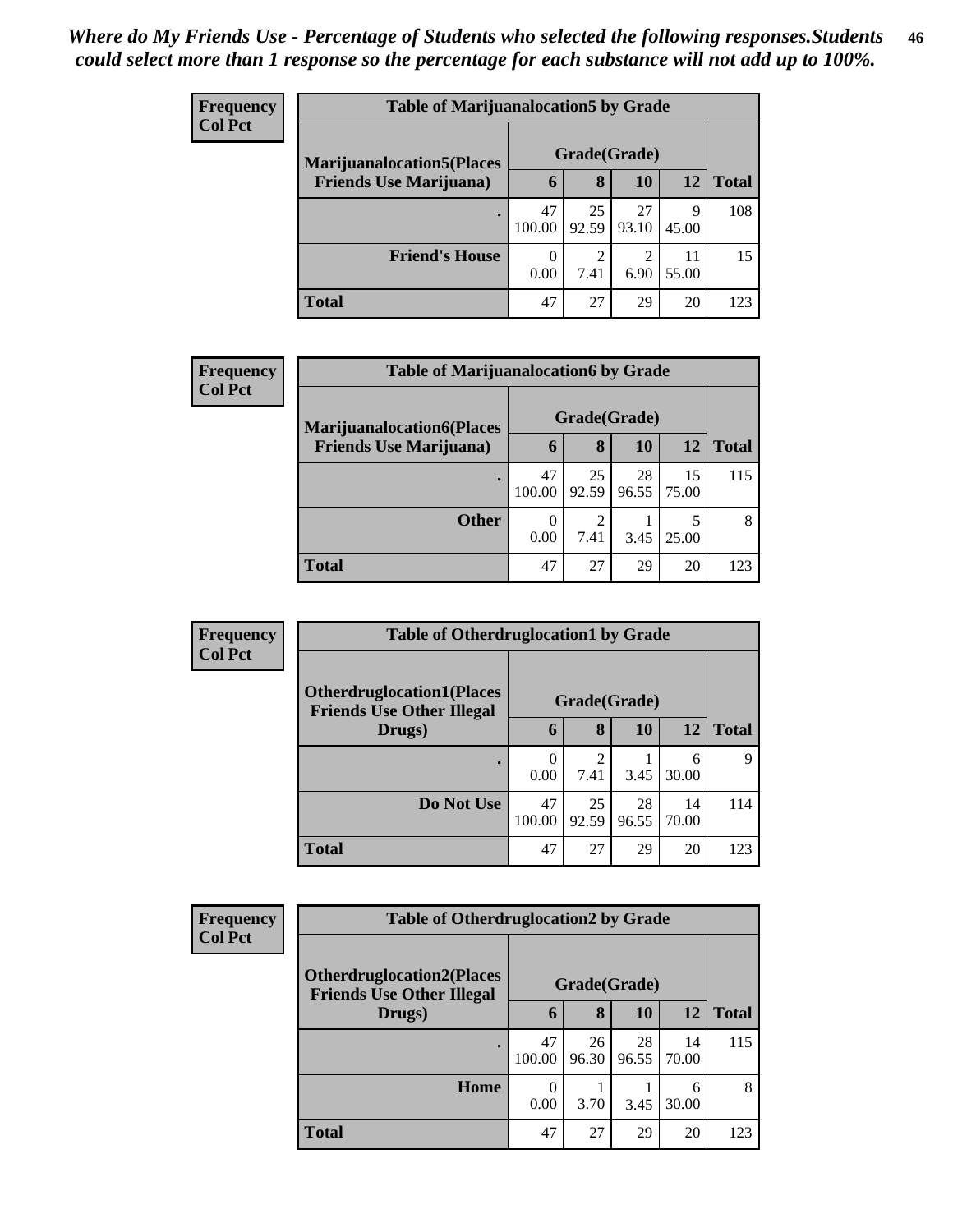| <b>Frequency</b> | <b>Table of Otherdruglocation 3 by Grade</b>                         |              |                  |              |             |              |  |  |  |
|------------------|----------------------------------------------------------------------|--------------|------------------|--------------|-------------|--------------|--|--|--|
| <b>Col Pct</b>   | <b>Otherdruglocation3(Places</b><br><b>Friends Use Other Illegal</b> | Grade(Grade) |                  |              |             |              |  |  |  |
|                  | Drugs)                                                               | $\mathbf b$  | 8                | <b>10</b>    | <b>12</b>   | <b>Total</b> |  |  |  |
|                  |                                                                      | 47<br>100.00 | 27<br>100.00     | 29<br>100.00 | 19<br>95.00 | 122          |  |  |  |
|                  | <b>School</b>                                                        | 0<br>0.00    | $\theta$<br>0.00 | 0.00         | 5.00        |              |  |  |  |
|                  | <b>Total</b>                                                         | 47           | 27               | 29           | 20          | 123          |  |  |  |

| <b>Frequency</b> |                                                                      | <b>Table of Otherdruglocation4 by Grade</b> |                          |             |             |              |  |  |  |
|------------------|----------------------------------------------------------------------|---------------------------------------------|--------------------------|-------------|-------------|--------------|--|--|--|
| <b>Col Pct</b>   | <b>Otherdruglocation4(Places</b><br><b>Friends Use Other Illegal</b> | Grade(Grade)                                |                          |             |             |              |  |  |  |
|                  | Drugs)                                                               | $\mathbf b$                                 | 8                        | 10          | 12          | <b>Total</b> |  |  |  |
|                  |                                                                      | 47<br>100.00                                | 27<br>100.00             | 28<br>96.55 | 18<br>90.00 | 120          |  |  |  |
|                  | Car                                                                  | $\Omega$<br>0.00                            | $\left( \right)$<br>0.00 | 3.45        | ി<br>10.00  | 3            |  |  |  |
|                  | <b>Total</b>                                                         | 47                                          | 27                       | 29          | 20          | 123          |  |  |  |

| Frequency<br><b>Col Pct</b> | <b>Table of Otherdruglocation5 by Grade</b>                           |                  |             |             |             |              |
|-----------------------------|-----------------------------------------------------------------------|------------------|-------------|-------------|-------------|--------------|
|                             | <b>Otherdruglocation5</b> (Places<br><b>Friends Use Other Illegal</b> | Grade(Grade)     |             |             |             |              |
|                             | Drugs)                                                                | 6                | 8           | 10          | 12          | <b>Total</b> |
|                             |                                                                       | 47<br>100.00     | 26<br>96.30 | 28<br>96.55 | 13<br>65.00 | 114          |
|                             | <b>Friend's House</b>                                                 | $\Omega$<br>0.00 | 3.70        | 3.45        | 35.00       | 9            |
|                             | <b>Total</b>                                                          | 47               | 27          | 29          | 20          | 123          |

| <b>Frequency</b> | <b>Table of Otherdruglocation6 by Grade</b>                           |                  |             |             |             |              |  |
|------------------|-----------------------------------------------------------------------|------------------|-------------|-------------|-------------|--------------|--|
| <b>Col Pct</b>   | <b>Otherdruglocation6(Places)</b><br><b>Friends Use Other Illegal</b> | Grade(Grade)     |             |             |             |              |  |
|                  | Drugs)                                                                | $\mathbf b$      | 8           | 10          | 12          | <b>Total</b> |  |
|                  |                                                                       | 47<br>100.00     | 26<br>96.30 | 27<br>93.10 | 17<br>85.00 | 117          |  |
|                  | <b>Other</b>                                                          | $\theta$<br>0.00 | 3.70        | 6.90        | 3<br>15.00  | 6            |  |
|                  | <b>Total</b>                                                          | 47               | 27          | 29          | 20          | 123          |  |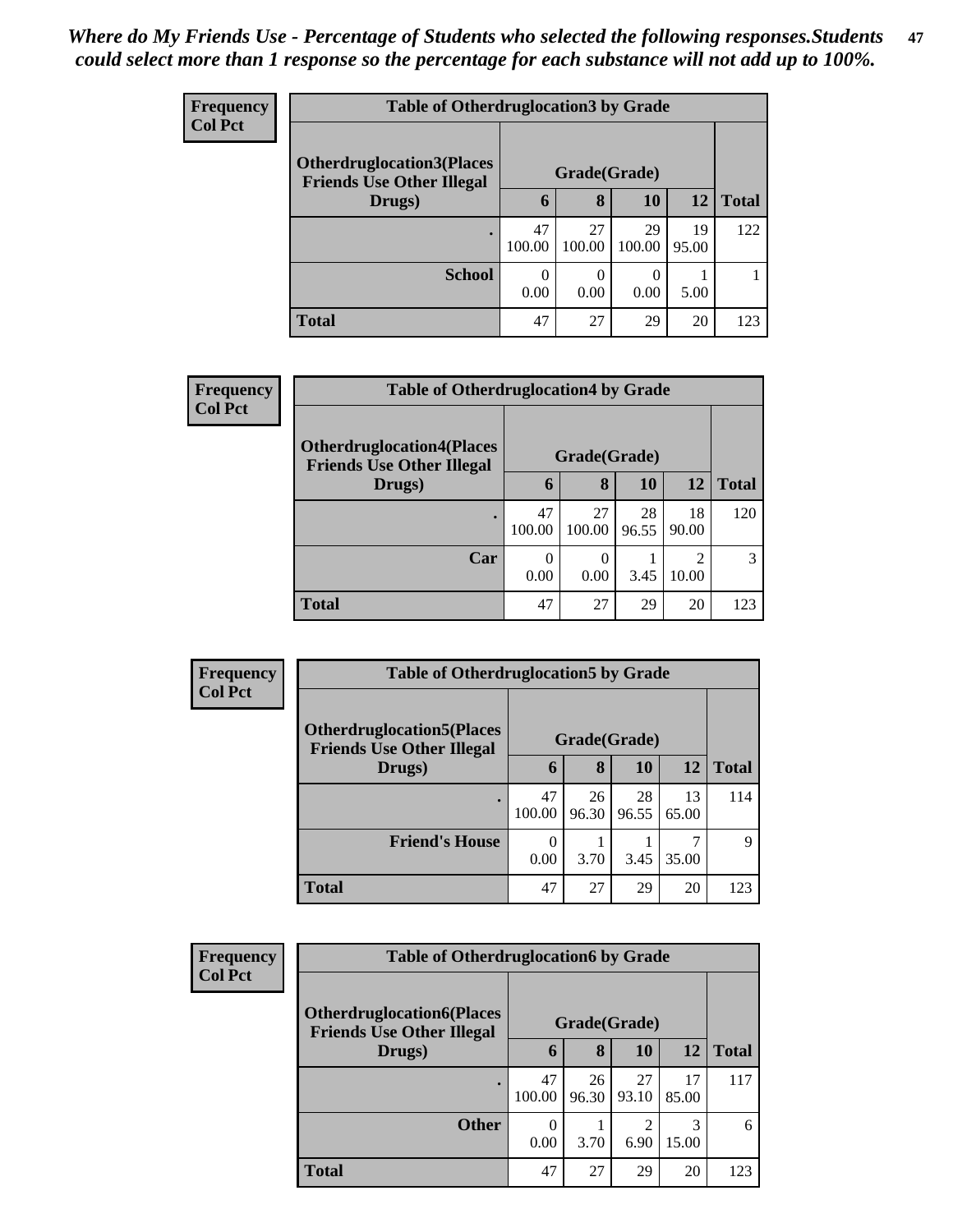| <b>Frequency</b> | <b>Table of Alcoholtime1 by Grade</b>           |              |             |              |             |              |  |  |  |
|------------------|-------------------------------------------------|--------------|-------------|--------------|-------------|--------------|--|--|--|
| <b>Col Pct</b>   | <b>Alcoholtime1(Times</b><br><b>Friends Use</b> |              |             | Grade(Grade) |             |              |  |  |  |
|                  | Alcohol)                                        | 6            | 8           | 10           | 12          | <b>Total</b> |  |  |  |
|                  | ٠                                               | 0<br>0.00    | 3<br>11.11  | 12<br>41.38  | 17<br>85.00 | 32           |  |  |  |
|                  | Do Not Use                                      | 47<br>100.00 | 24<br>88.89 | 17<br>58.62  | 3<br>15.00  | 91           |  |  |  |
|                  | <b>Total</b>                                    | 47           | 27          | 29           | 20          | 123          |  |  |  |

| <b>Frequency</b><br><b>Col Pct</b> | <b>Table of Alcoholtime2 by Grade</b>                       |              |              |              |              |              |  |  |
|------------------------------------|-------------------------------------------------------------|--------------|--------------|--------------|--------------|--------------|--|--|
|                                    | <b>Alcoholtime2(Times</b><br><b>Friends Use</b><br>Alcohol) |              |              |              |              |              |  |  |
|                                    |                                                             | 6            | 8            | 10           | 12           | <b>Total</b> |  |  |
|                                    |                                                             | 47<br>100.00 | 27<br>100.00 | 29<br>100.00 | 20<br>100.00 | 123          |  |  |
|                                    | <b>Total</b>                                                | 47           | 27           | 29           | 20           | 123          |  |  |

| <b>Frequency</b> | <b>Table of Alcoholtime3 by Grade</b>           |              |              |             |              |              |
|------------------|-------------------------------------------------|--------------|--------------|-------------|--------------|--------------|
| <b>Col Pct</b>   | <b>Alcoholtime3(Times</b><br><b>Friends Use</b> | Grade(Grade) |              |             |              |              |
|                  | Alcohol)                                        | 6            | 8            | <b>10</b>   | <b>12</b>    | <b>Total</b> |
|                  |                                                 | 47<br>100.00 | 27<br>100.00 | 28<br>96.55 | 20<br>100.00 | 122          |
|                  | <b>During School</b>                            | 0.00         | 0.00         | 3.45        | 0.00         |              |
|                  | <b>Total</b>                                    | 47           | 27           | 29          | 20           | 123          |

| <b>Frequency</b> |                                                 | <b>Table of Alcoholtime4 by Grade</b> |              |              |              |              |  |  |  |
|------------------|-------------------------------------------------|---------------------------------------|--------------|--------------|--------------|--------------|--|--|--|
| <b>Col Pct</b>   | <b>Alcoholtime4(Times</b><br><b>Friends Use</b> |                                       | Grade(Grade) |              |              |              |  |  |  |
|                  | Alcohol)                                        | 6                                     | 8            | 10           | 12           | <b>Total</b> |  |  |  |
|                  |                                                 | 47<br>100.00                          | 27<br>100.00 | 29<br>100.00 | 20<br>100.00 | 123          |  |  |  |
|                  | <b>Total</b>                                    | 47                                    | 27           | 29           | 20           | 123          |  |  |  |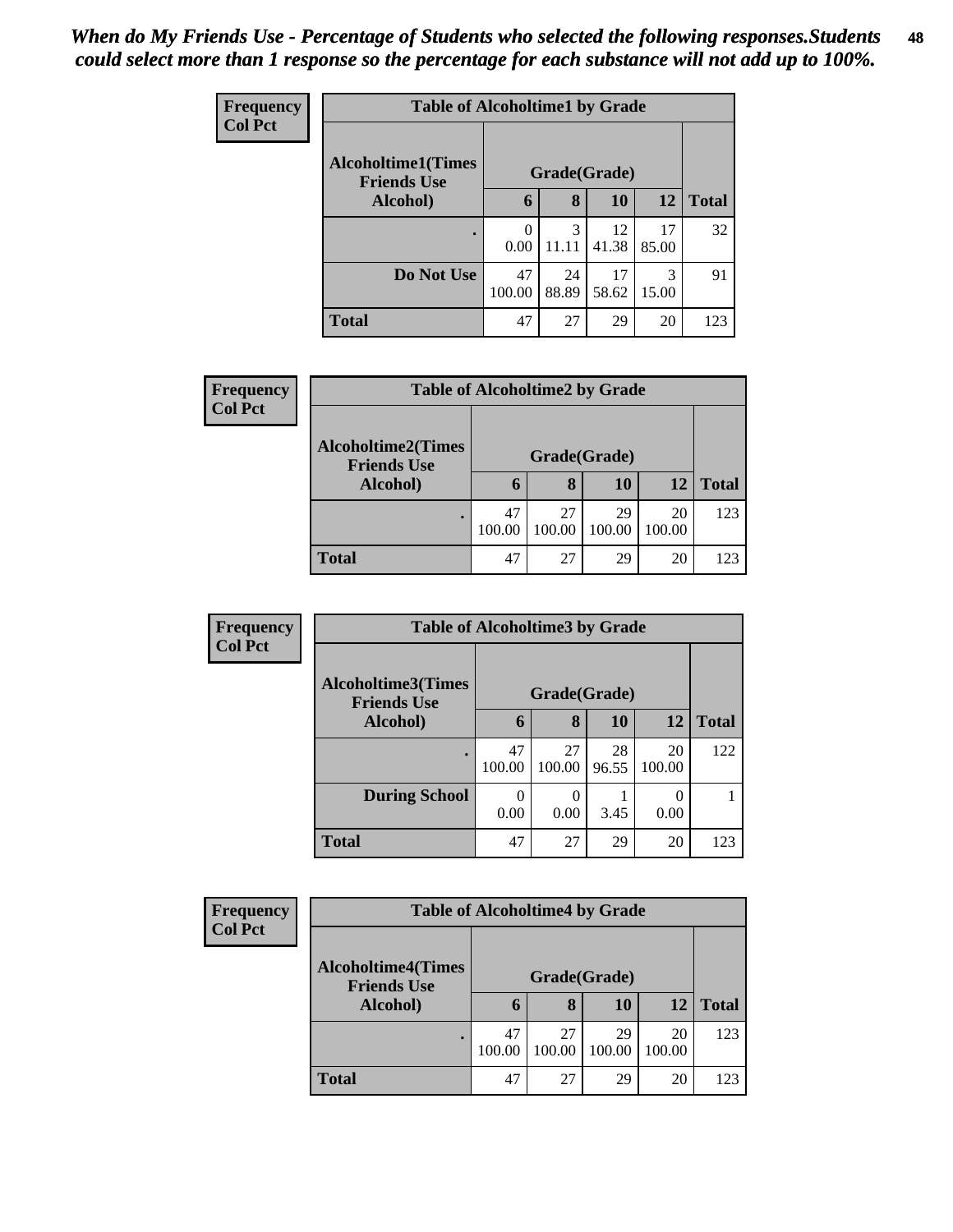| <b>Frequency</b><br><b>Col Pct</b> | <b>Table of Alcoholtime5 by Grade</b>           |              |             |             |             |              |
|------------------------------------|-------------------------------------------------|--------------|-------------|-------------|-------------|--------------|
|                                    | <b>Alcoholtime5(Times</b><br><b>Friends Use</b> | Grade(Grade) |             |             |             |              |
|                                    | Alcohol)                                        | 6            | 8           | 10          | 12          | <b>Total</b> |
|                                    | $\bullet$                                       | 47<br>100.00 | 26<br>96.30 | 23<br>79.31 | 19<br>95.00 | 115          |
|                                    | Weeknights                                      | 0<br>0.00    | 3.70        | 6<br>20.69  | 5.00        | 8            |
|                                    | <b>Total</b>                                    | 47           | 27          | 29          | 20          | 123          |

| Frequency      | <b>Table of Alcoholtime6 by Grade</b>           |                  |             |             |             |              |
|----------------|-------------------------------------------------|------------------|-------------|-------------|-------------|--------------|
| <b>Col Pct</b> | <b>Alcoholtime6(Times</b><br><b>Friends Use</b> | Grade(Grade)     |             |             |             |              |
|                | Alcohol)                                        | 6                | 8           | 10          | 12          | <b>Total</b> |
|                |                                                 | 47<br>100.00     | 24<br>88.89 | 17<br>58.62 | 2<br>10.00  | 90           |
|                | Weekends                                        | $\theta$<br>0.00 | 3<br>11.11  | 12<br>41.38 | 18<br>90.00 | 33           |
|                | <b>Total</b>                                    | 47               | 27          | 29          | 20          | 123          |

| Frequency      |                                                 | <b>Table of Tobaccotime1 by Grade</b> |                        |             |             |              |  |  |  |
|----------------|-------------------------------------------------|---------------------------------------|------------------------|-------------|-------------|--------------|--|--|--|
| <b>Col Pct</b> | <b>Tobaccotime1(Times</b><br><b>Friends Use</b> | Grade(Grade)                          |                        |             |             |              |  |  |  |
|                | <b>Tobacco</b> )                                | 6                                     | 8                      | 10          | 12          | <b>Total</b> |  |  |  |
|                |                                                 | $\theta$<br>0.00                      | $\mathfrak{D}$<br>7.41 | 3<br>10.34  | 15<br>75.00 | 20           |  |  |  |
|                | Do Not Use                                      | 47<br>100.00                          | 25<br>92.59            | 26<br>89.66 | 5<br>25.00  | 103          |  |  |  |
|                | <b>Total</b>                                    | 47                                    | 27                     | 29          | 20          | 123          |  |  |  |

| <b>Frequency</b> |                                                 | <b>Table of Tobaccotime2 by Grade</b> |             |              |             |              |  |  |  |
|------------------|-------------------------------------------------|---------------------------------------|-------------|--------------|-------------|--------------|--|--|--|
| <b>Col Pct</b>   | <b>Tobaccotime2(Times</b><br><b>Friends Use</b> | Grade(Grade)                          |             |              |             |              |  |  |  |
|                  | <b>Tobacco</b> )                                | 6                                     | 8           | 10           | 12          | <b>Total</b> |  |  |  |
|                  | $\bullet$                                       | 47<br>100.00                          | 26<br>96.30 | 29<br>100.00 | 11<br>55.00 | 113          |  |  |  |
|                  | <b>On Way to School</b>                         | 0<br>0.00                             | 3.70        | 0.00         | 9<br>45.00  | 10           |  |  |  |
|                  | <b>Total</b>                                    | 47                                    | 27          | 29           | 20          | 123          |  |  |  |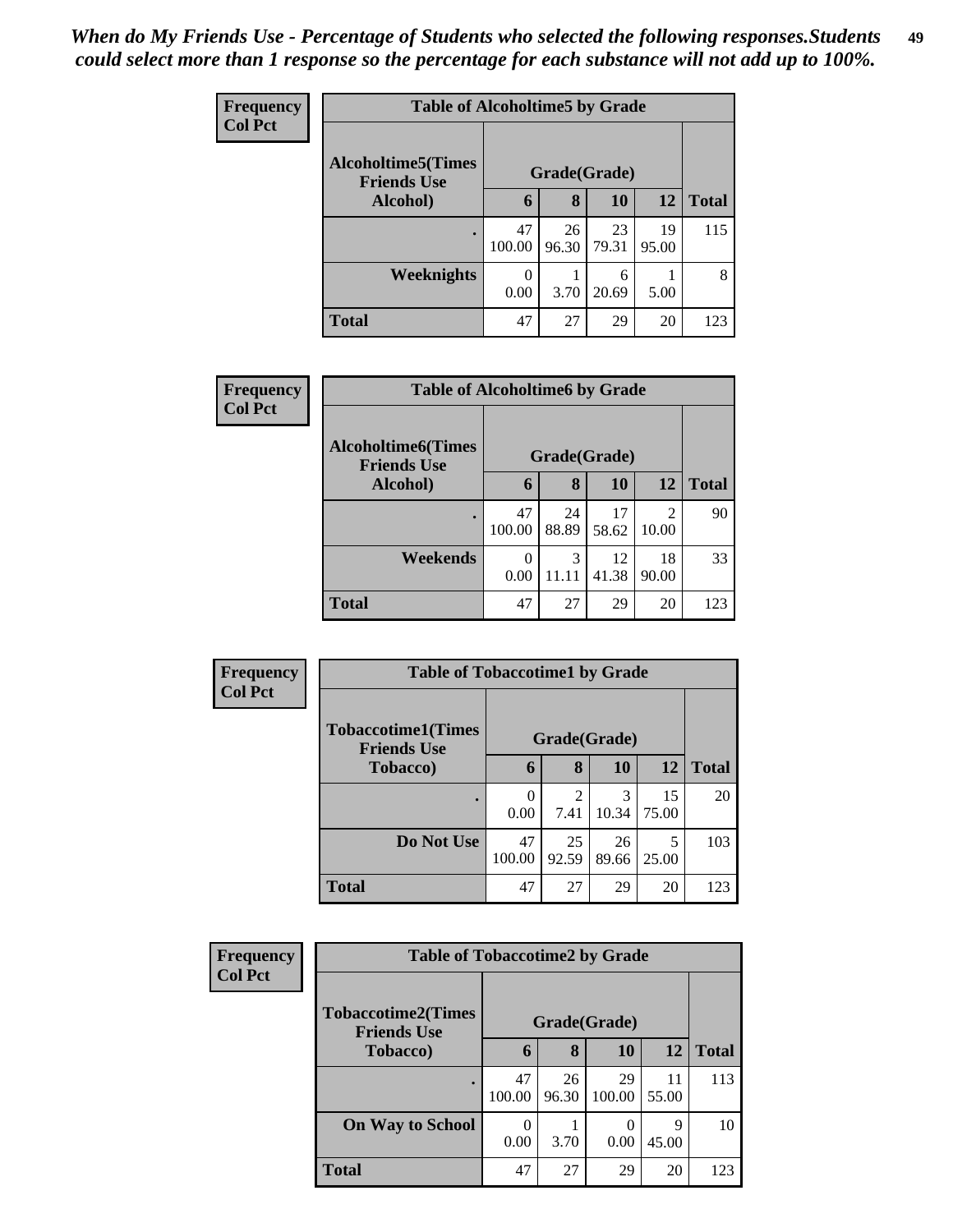| <b>Frequency</b> | <b>Table of Tobaccotime3 by Grade</b>           |              |             |              |             |              |  |  |
|------------------|-------------------------------------------------|--------------|-------------|--------------|-------------|--------------|--|--|
| <b>Col Pct</b>   | <b>Tobaccotime3(Times</b><br><b>Friends Use</b> | Grade(Grade) |             |              |             |              |  |  |
|                  | <b>Tobacco</b> )                                | 6            | 8           | 10           | 12          | <b>Total</b> |  |  |
|                  | $\bullet$                                       | 47<br>100.00 | 26<br>96.30 | 29<br>100.00 | 13<br>65.00 | 115          |  |  |
|                  | <b>During School</b>                            | 0<br>0.00    | 3.70        | 0<br>0.00    | 35.00       | 8            |  |  |
|                  | <b>Total</b>                                    | 47           | 27          | 29           | 20          | 123          |  |  |

| <b>Frequency</b><br><b>Col Pct</b> | <b>Table of Tobaccotime4 by Grade</b>                       |              |              |              |              |              |  |  |
|------------------------------------|-------------------------------------------------------------|--------------|--------------|--------------|--------------|--------------|--|--|
|                                    | <b>Tobaccotime4(Times</b><br><b>Friends Use</b><br>Tobacco) |              |              |              |              |              |  |  |
|                                    |                                                             | $\mathbf b$  | 8            | 10           | 12           | <b>Total</b> |  |  |
|                                    |                                                             | 47<br>100.00 | 27<br>100.00 | 29<br>100.00 | 20<br>100.00 | 123          |  |  |
|                                    | <b>Total</b>                                                | 47           | 27           | 29           | 20           | 123          |  |  |

| <b>Frequency</b> | <b>Table of Tobaccotime5 by Grade</b>           |                  |             |              |             |              |
|------------------|-------------------------------------------------|------------------|-------------|--------------|-------------|--------------|
| <b>Col Pct</b>   | <b>Tobaccotime5(Times</b><br><b>Friends Use</b> | Grade(Grade)     |             |              |             |              |
|                  | Tobacco)                                        | 6                | 8           | <b>10</b>    | <b>12</b>   | <b>Total</b> |
|                  |                                                 | 47<br>100.00     | 26<br>96.30 | 29<br>100.00 | 9<br>45.00  | 111          |
|                  | Weeknights                                      | $\Omega$<br>0.00 | 3.70        | 0.00         | 11<br>55.00 | 12           |
|                  | <b>Total</b>                                    | 47               | 27          | 29           | 20          | 123          |

| <b>Frequency</b> |                                                 | <b>Table of Tobaccotime6 by Grade</b> |             |             |             |              |  |  |  |
|------------------|-------------------------------------------------|---------------------------------------|-------------|-------------|-------------|--------------|--|--|--|
| <b>Col Pct</b>   | <b>Tobaccotime6(Times</b><br><b>Friends Use</b> | Grade(Grade)                          |             |             |             |              |  |  |  |
|                  | <b>Tobacco</b> )                                | 6                                     | 8           | <b>10</b>   | 12          | <b>Total</b> |  |  |  |
|                  |                                                 | 47<br>100.00                          | 26<br>96.30 | 26<br>89.66 | 35.00       | 106          |  |  |  |
|                  | Weekends                                        | $\Omega$<br>0.00                      | 3.70        | 3<br>10.34  | 13<br>65.00 | 17           |  |  |  |
|                  | <b>Total</b>                                    | 47                                    | 27          | 29          | 20          | 123          |  |  |  |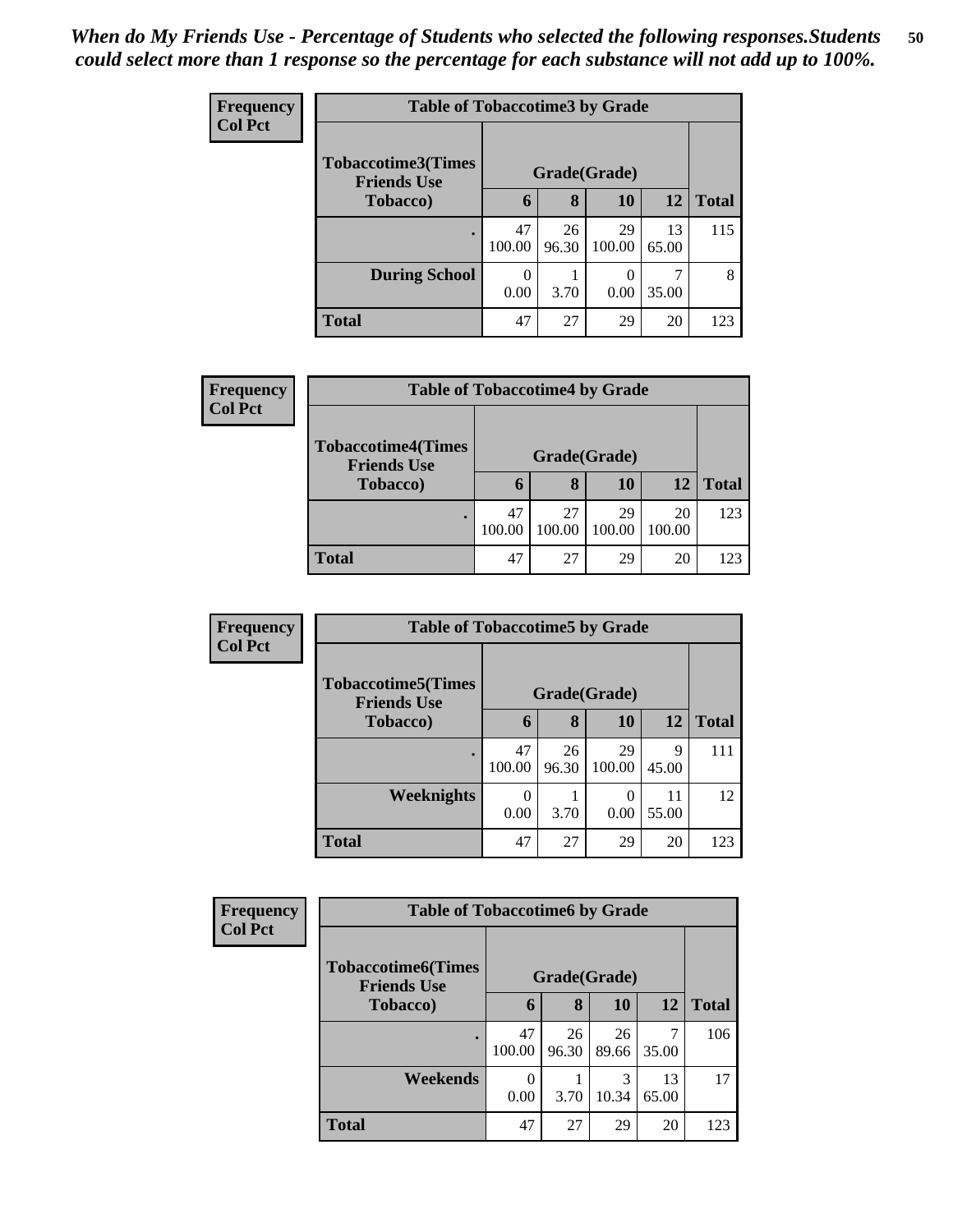| <b>Frequency</b> | <b>Table of Marijuanatime1 by Grade</b>            |              |             |             |             |              |  |  |
|------------------|----------------------------------------------------|--------------|-------------|-------------|-------------|--------------|--|--|
| <b>Col Pct</b>   | <b>Marijuanatime1</b> (Times<br><b>Friends Use</b> | Grade(Grade) |             |             |             |              |  |  |
|                  | Marijuana)                                         | 6            | 8           | <b>10</b>   | <b>12</b>   | <b>Total</b> |  |  |
|                  | ٠                                                  | 0<br>0.00    | 3<br>11.11  | 3<br>10.34  | 12<br>60.00 | 18           |  |  |
|                  | Do Not Use                                         | 47<br>100.00 | 24<br>88.89 | 26<br>89.66 | 8<br>40.00  | 105          |  |  |
|                  | <b>Total</b>                                       | 47           | 27          | 29          | 20          | 123          |  |  |

| <b>Frequency</b> | <b>Table of Marijuanatime2 by Grade</b>           |                  |              |                  |             |                |  |
|------------------|---------------------------------------------------|------------------|--------------|------------------|-------------|----------------|--|
| <b>Col Pct</b>   | <b>Marijuanatime2(Times</b><br><b>Friends Use</b> | Grade(Grade)     |              |                  |             |                |  |
|                  | Marijuana)                                        | $\mathbf b$      | 8            | 10               | 12          | <b>Total</b>   |  |
|                  |                                                   | 47<br>100.00     | 27<br>100.00 | 29<br>100.00     | 18<br>90.00 | 121            |  |
|                  | <b>On Way to School</b>                           | $\Omega$<br>0.00 | 0<br>0.00    | $\Omega$<br>0.00 | 2<br>10.00  | $\mathfrak{D}$ |  |
|                  | <b>Total</b>                                      | 47               | 27           | 29               | 20          | 123            |  |

| Frequency      |                                            | <b>Table of Marijuanatime3 by Grade</b> |              |              |              |              |  |  |  |
|----------------|--------------------------------------------|-----------------------------------------|--------------|--------------|--------------|--------------|--|--|--|
| <b>Col Pct</b> | Marijuanatime3(Times<br><b>Friends Use</b> |                                         |              |              |              |              |  |  |  |
|                | Marijuana)                                 | O                                       | 8            | 10           | 12           | <b>Total</b> |  |  |  |
|                |                                            | 47<br>100.00                            | 27<br>100.00 | 29<br>100.00 | 20<br>100.00 | 123          |  |  |  |
|                | <b>Total</b>                               | 47                                      | 27           | 29           | 20           | 123          |  |  |  |

| Frequency      |                                | <b>Table of Marijuanatime4 by Grade</b> |              |                  |             |              |  |  |  |  |
|----------------|--------------------------------|-----------------------------------------|--------------|------------------|-------------|--------------|--|--|--|--|
| <b>Col Pct</b> | <b>Marijuanatime4</b> (Times   |                                         | Grade(Grade) |                  |             |              |  |  |  |  |
|                | <b>Friends Use Marijuana</b> ) | $\mathbf b$                             | 8            | 10               | 12          | <b>Total</b> |  |  |  |  |
|                |                                | 47<br>100.00                            | 27<br>100.00 | 29<br>100.00     | 19<br>95.00 | 122          |  |  |  |  |
|                | <b>On Way Home From School</b> | $\Omega$<br>0.00                        | 0.00         | $\theta$<br>0.00 | 5.00        |              |  |  |  |  |
|                | Total                          | 47                                      | 27           | 29               | 20          | 123          |  |  |  |  |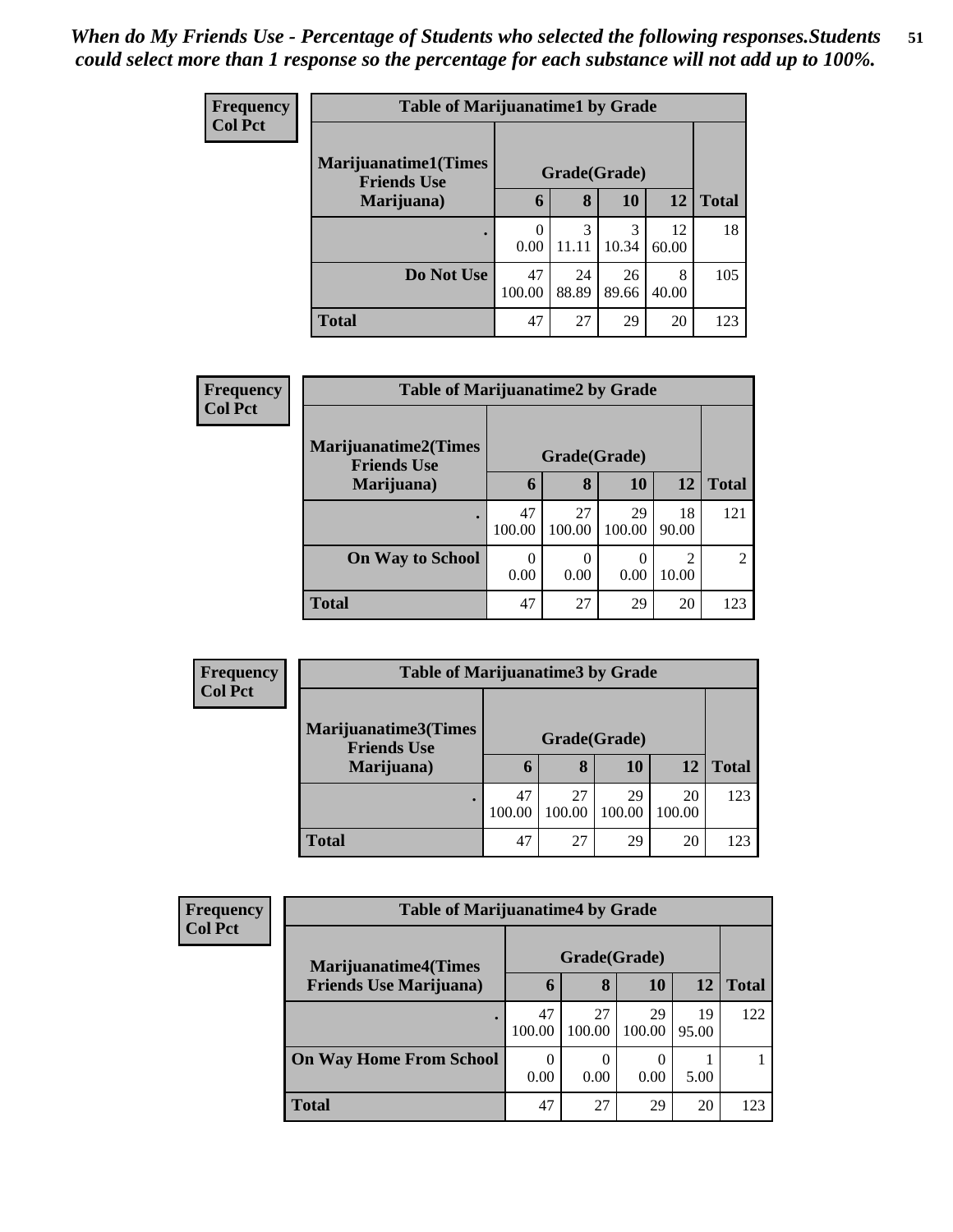| <b>Frequency</b> | <b>Table of Marijuanatime5 by Grade</b>            |              |             |              |             |              |
|------------------|----------------------------------------------------|--------------|-------------|--------------|-------------|--------------|
| <b>Col Pct</b>   | <b>Marijuanatime5</b> (Times<br><b>Friends Use</b> | Grade(Grade) |             |              |             |              |
|                  | Marijuana)                                         | $\mathbf b$  | 8           | <b>10</b>    | <b>12</b>   | <b>Total</b> |
|                  |                                                    | 47<br>100.00 | 25<br>92.59 | 29<br>100.00 | 16<br>80.00 | 117          |
|                  | Weeknights                                         | 0<br>0.00    | 2<br>7.41   | 0.00         | 4<br>20.00  | 6            |
|                  | <b>Total</b>                                       | 47           | 27          | 29           | 20          | 123          |

| Frequency      | <b>Table of Marijuanatime6 by Grade</b>           |              |             |             |             |              |  |
|----------------|---------------------------------------------------|--------------|-------------|-------------|-------------|--------------|--|
| <b>Col Pct</b> | <b>Marijuanatime6(Times</b><br><b>Friends Use</b> | Grade(Grade) |             |             |             |              |  |
|                | Marijuana)                                        | 6            | 8           | 10          | 12          | <b>Total</b> |  |
|                |                                                   | 47<br>100.00 | 24<br>88.89 | 25<br>86.21 | 7<br>35.00  | 103          |  |
|                | Weekends                                          | 0<br>0.00    | 3<br>11.11  | 4<br>13.79  | 13<br>65.00 | 20           |  |
|                | <b>Total</b>                                      | 47           | 27          | 29          | 20          | 123          |  |

| <b>Frequency</b> | <b>Table of Otherdrugtime1 by Grade</b>                 |              |              |             |             |              |
|------------------|---------------------------------------------------------|--------------|--------------|-------------|-------------|--------------|
| <b>Col Pct</b>   | <b>Otherdrugtime1(Times</b><br><b>Friends Use Other</b> |              | Grade(Grade) |             |             |              |
|                  | <b>Illegal Drugs)</b>                                   | 6            | 8            | <b>10</b>   | 12          | <b>Total</b> |
|                  |                                                         | 0<br>0.00    | 3.70         | 2<br>6.90   | 4<br>20.00  |              |
|                  | Do Not Use                                              | 47<br>100.00 | 26<br>96.30  | 27<br>93.10 | 16<br>80.00 | 116          |
|                  | <b>Total</b>                                            | 47           | 27           | 29          | 20          | 123          |

| Frequency      | <b>Table of Otherdrugtime2 by Grade</b>                 |              |              |              |              |              |
|----------------|---------------------------------------------------------|--------------|--------------|--------------|--------------|--------------|
| <b>Col Pct</b> | <b>Otherdrugtime2(Times</b><br><b>Friends Use Other</b> |              |              |              |              |              |
|                | <b>Illegal Drugs)</b>                                   | 6            | 8            | 10           | 12           | <b>Total</b> |
|                |                                                         | 47<br>100.00 | 27<br>100.00 | 29<br>100.00 | 20<br>100.00 | 123          |
|                | <b>Total</b>                                            | 47           | 27           | 29           | 20           | 123          |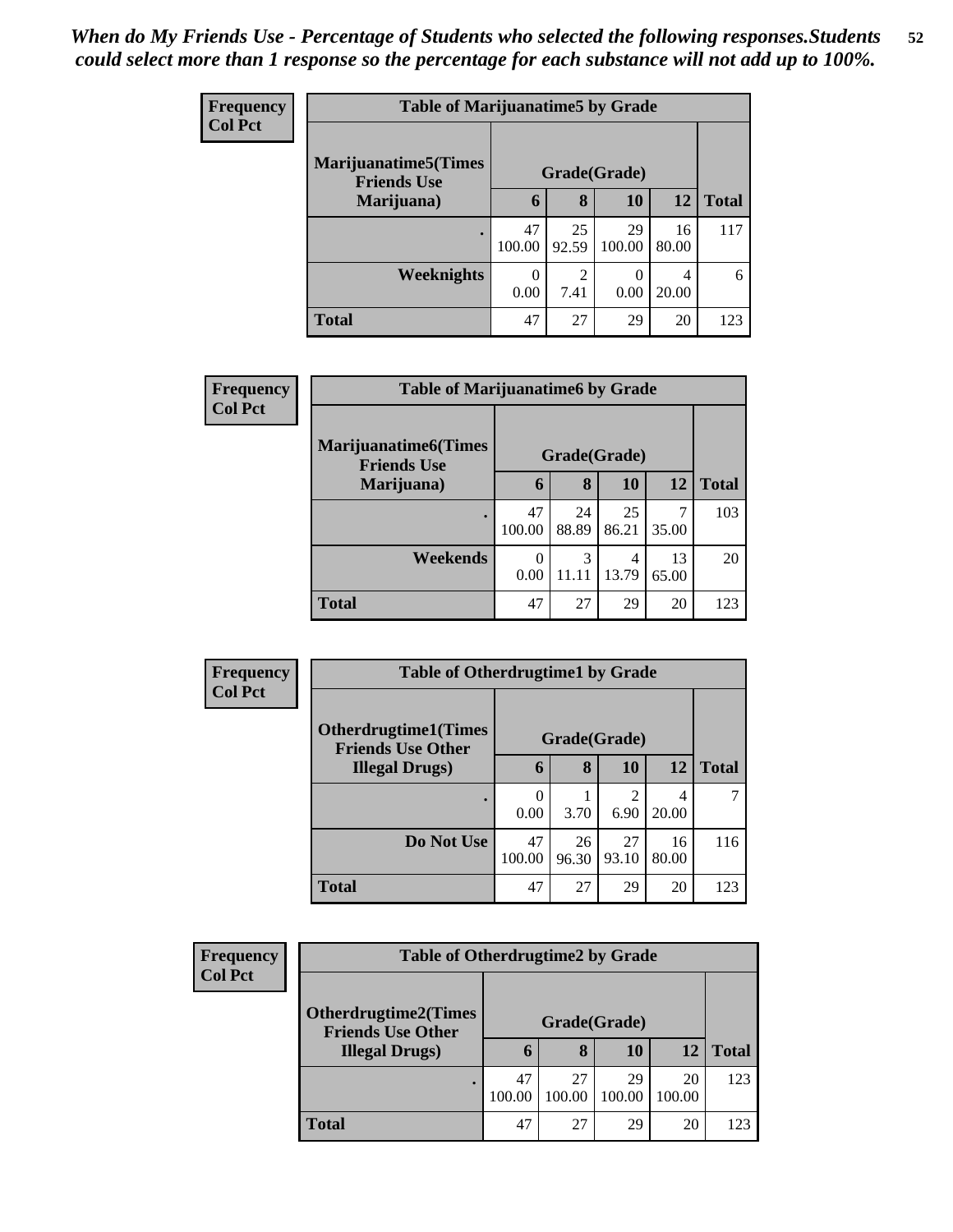| <b>Frequency</b> | <b>Table of Otherdrugtime3 by Grade</b>            |              |              |              |              |              |  |
|------------------|----------------------------------------------------|--------------|--------------|--------------|--------------|--------------|--|
| <b>Col Pct</b>   | Otherdrugtime3(Times                               |              |              |              |              |              |  |
|                  | <b>Friends Use Other</b><br><b>Illegal Drugs</b> ) | $\mathbf b$  | 8            | 10           | 12           | <b>Total</b> |  |
|                  |                                                    | 47<br>100.00 | 27<br>100.00 | 29<br>100.00 | 20<br>100.00 | 123          |  |
|                  | Total                                              | 47           | 27           | 29           | 20           | 123          |  |

| <b>Frequency</b> |                                                         | <b>Table of Otherdrugtime4 by Grade</b> |              |              |              |              |  |  |
|------------------|---------------------------------------------------------|-----------------------------------------|--------------|--------------|--------------|--------------|--|--|
| <b>Col Pct</b>   | <b>Otherdrugtime4(Times</b><br><b>Friends Use Other</b> |                                         |              |              |              |              |  |  |
|                  | <b>Illegal Drugs)</b>                                   | 6                                       | 8            | 10           | 12           | <b>Total</b> |  |  |
|                  |                                                         | 47<br>100.00                            | 27<br>100.00 | 29<br>100.00 | 20<br>100.00 | 123          |  |  |
|                  | <b>Total</b>                                            | 47                                      | 27           | 29           | 20           | 123          |  |  |

| <b>Frequency</b> | <b>Table of Otherdrugtime5 by Grade</b>                  |              |             |              |             |               |
|------------------|----------------------------------------------------------|--------------|-------------|--------------|-------------|---------------|
| <b>Col Pct</b>   | <b>Otherdrugtime5</b> (Times<br><b>Friends Use Other</b> | Grade(Grade) |             |              |             |               |
|                  | <b>Illegal Drugs</b> )                                   | 6            | 8           | 10           | 12          | <b>Total</b>  |
|                  |                                                          | 47<br>100.00 | 26<br>96.30 | 29<br>100.00 | 19<br>95.00 | 121           |
|                  | Weeknights                                               | 0.00         | 3.70        | 0.00         | 5.00        | $\mathcal{D}$ |
|                  | <b>Total</b>                                             | 47           | 27          | 29           | 20          | 123           |

| Frequency      | <b>Table of Otherdrugtime6 by Grade</b>                  |                  |             |                        |             |              |  |
|----------------|----------------------------------------------------------|------------------|-------------|------------------------|-------------|--------------|--|
| <b>Col Pct</b> | <b>Otherdrugtime6</b> (Times<br><b>Friends Use Other</b> | Grade(Grade)     |             |                        |             |              |  |
|                | <b>Illegal Drugs</b> )                                   | 6                | 8           | 10                     | 12          | <b>Total</b> |  |
|                |                                                          | 47<br>100.00     | 25<br>92.59 | 27<br>93.10            | 16<br>80.00 | 115          |  |
|                | Weekends                                                 | $\theta$<br>0.00 | 2<br>7.41   | $\mathfrak{D}$<br>6.90 | 20.00       | 8            |  |
|                | <b>Total</b>                                             | 47               | 27          | 29                     | 20          | 123          |  |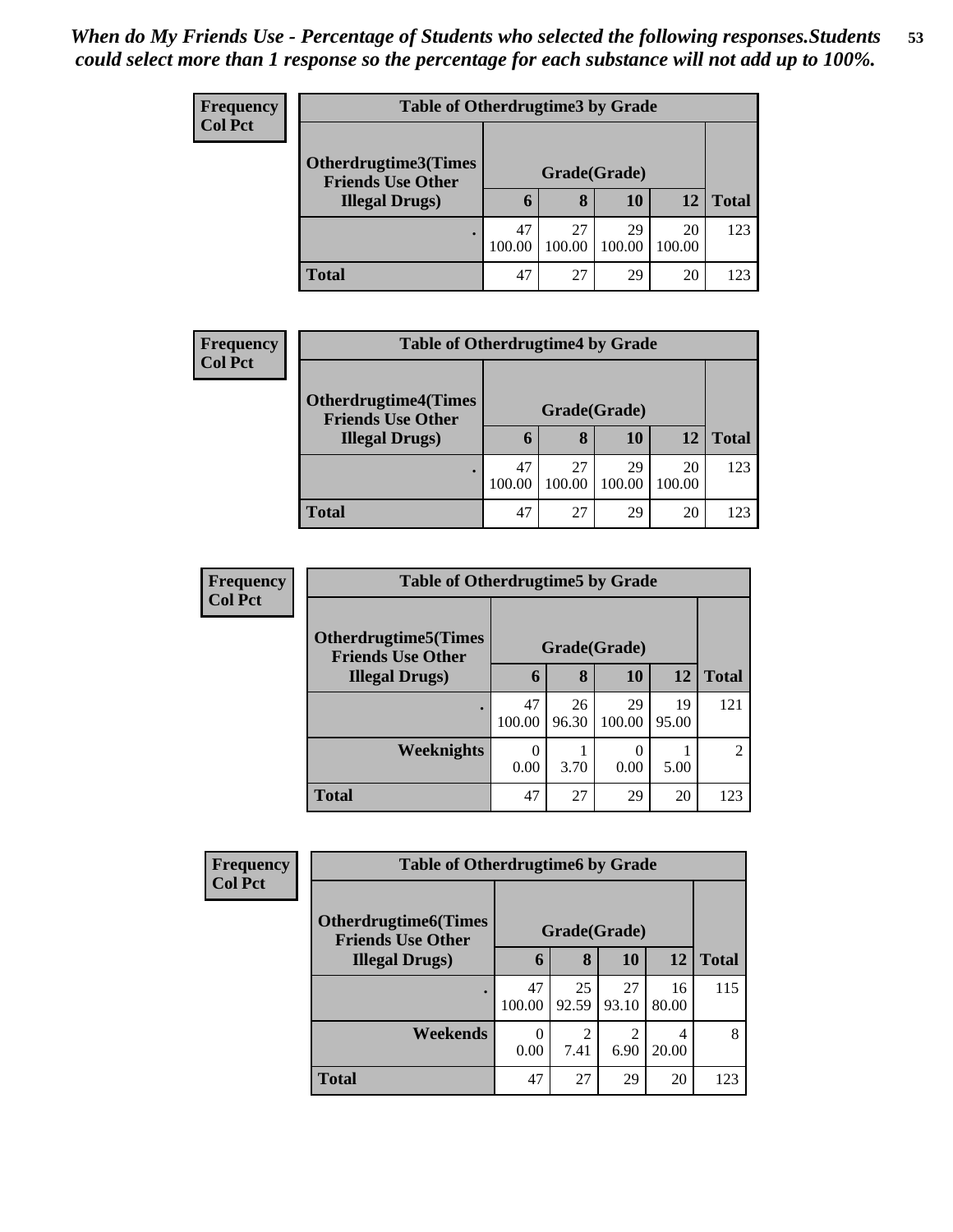| Frequency      | <b>Table of Educationalcohol by Grade</b>                                                                                     |             |                   |             |             |              |  |
|----------------|-------------------------------------------------------------------------------------------------------------------------------|-------------|-------------------|-------------|-------------|--------------|--|
| <b>Col Pct</b> | Educationalcohol(I<br>have been taught<br>about alcohol,<br>tobacco,<br>and other drugs<br>within the last<br>year at school) | 6           | Grade(Grade)<br>8 | 10          | 12          | <b>Total</b> |  |
|                | <b>Yes</b>                                                                                                                    | 38<br>80.85 | 27<br>100.00      | 23<br>79.31 | 13<br>65.00 | 101          |  |
|                | N <sub>o</sub>                                                                                                                | 9<br>19.15  | 0<br>0.00         | 6<br>20.69  | 35.00       | 22           |  |
|                | <b>Total</b>                                                                                                                  | 47          | 27                | 29          | 20          | 123          |  |

| Frequency      | <b>Table of Eversmoked by Grade</b> |              |             |              |             |              |  |
|----------------|-------------------------------------|--------------|-------------|--------------|-------------|--------------|--|
| <b>Col Pct</b> | Eversmoked(I                        |              |             | Grade(Grade) |             |              |  |
|                | have smoked<br>a cigarette)         | 6            | 8           | 10           | 12          | <b>Total</b> |  |
|                | <b>Yes</b>                          | 0<br>0.00    | 3.70        | 6<br>20.69   | 10<br>50.00 | 17           |  |
|                | N <sub>0</sub>                      | 47<br>100.00 | 26<br>96.30 | 23<br>79.31  | 10<br>50.00 | 106          |  |
|                | <b>Total</b>                        | 47           | 27          | 29           | 20          | 123          |  |

| Frequency      |                                                                                                | <b>Table of Drovedrinking by Grade</b> |          |                          |       |              |  |
|----------------|------------------------------------------------------------------------------------------------|----------------------------------------|----------|--------------------------|-------|--------------|--|
| <b>Col Pct</b> | Drovedrinking(In<br>the past 30 days I<br>have driven a car<br>or other vehicle<br>while I was |                                        |          | Grade(Grade)             |       |              |  |
|                | drinking alcohol)                                                                              | 6                                      | 8        | 10                       | 12    | <b>Total</b> |  |
|                | <b>Yes</b>                                                                                     | $\theta$                               | $\Omega$ | 0                        |       |              |  |
|                |                                                                                                |                                        |          | 0.00                     | 5.00  |              |  |
|                | N <sub>0</sub>                                                                                 | $\theta$                               | $\Omega$ | 29                       | 19    | 48           |  |
|                |                                                                                                | ٠                                      |          | 100.00                   | 95.00 |              |  |
|                | <b>Total</b>                                                                                   | $\Omega$                               | $\Omega$ | 29                       | 20    | 49           |  |
|                |                                                                                                |                                        |          | Frequency Missing $= 74$ |       |              |  |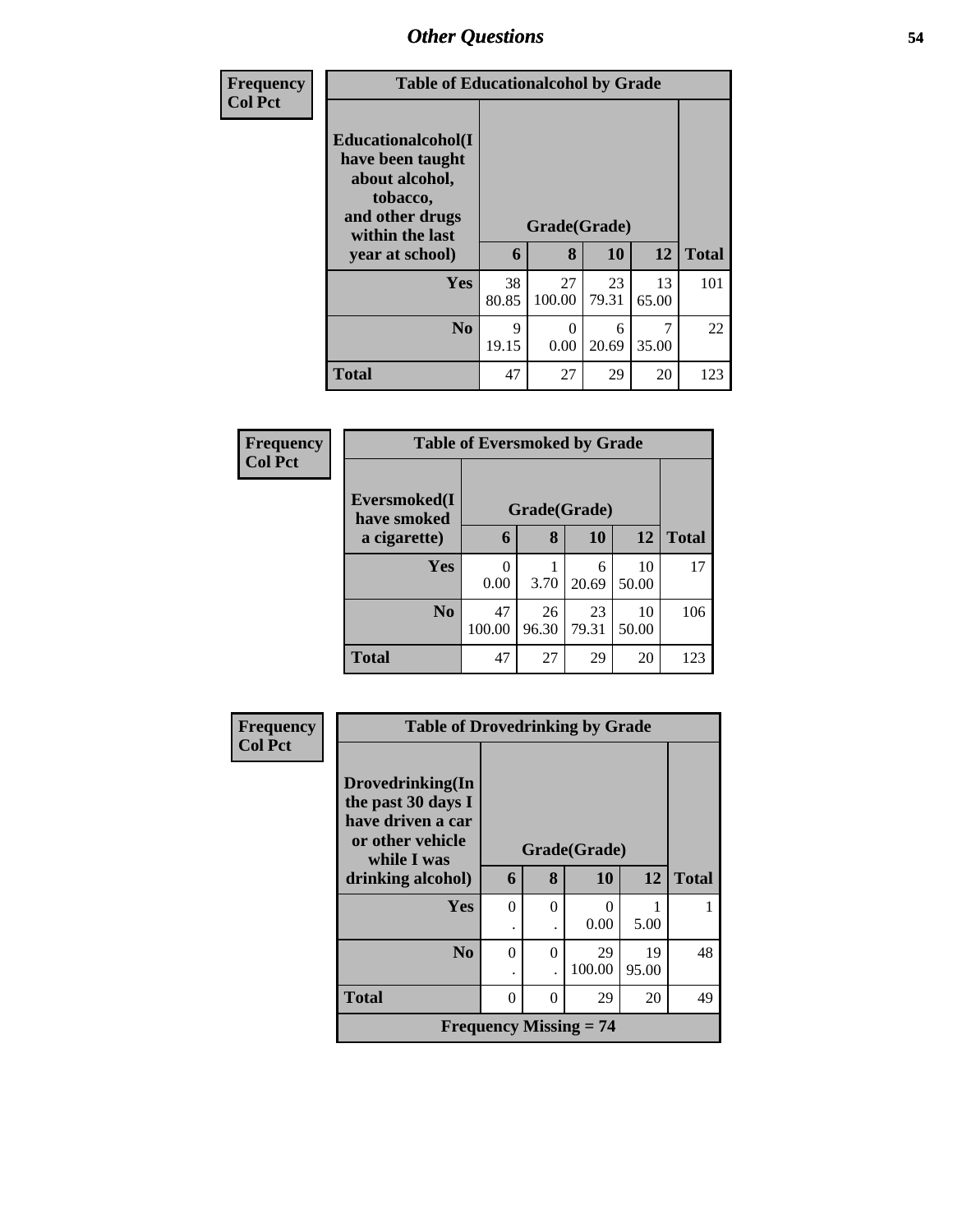| <b>Frequency</b> |                                                                                                            | <b>Table of Rodedrinking by Grade</b> |             |              |                        |              |  |
|------------------|------------------------------------------------------------------------------------------------------------|---------------------------------------|-------------|--------------|------------------------|--------------|--|
| <b>Col Pct</b>   | Rodedrinking(In<br>the past 30 days<br>I have ridden in<br>a car with a<br>driver who had<br>been drinking |                                       |             | Grade(Grade) |                        |              |  |
|                  | alcohol)                                                                                                   | 6                                     | 8           | 10           | 12                     | <b>Total</b> |  |
|                  | <b>Yes</b>                                                                                                 | 1<br>2.13                             | 4<br>14.81  | 3<br>10.34   | $\mathcal{D}$<br>10.00 | 10           |  |
|                  | N <sub>0</sub>                                                                                             | 46<br>97.87                           | 23<br>85.19 | 26<br>89.66  | 18<br>90.00            | 113          |  |
|                  | <b>Total</b>                                                                                               | 47                                    | 27          | 29           | 20                     | 123          |  |

| <b>Frequency</b> | <b>Table of Drugsschool by Grade</b>                                                                                                   |                  |                   |                        |             |              |
|------------------|----------------------------------------------------------------------------------------------------------------------------------------|------------------|-------------------|------------------------|-------------|--------------|
| <b>Col Pct</b>   | <b>Drugsschool</b> (During<br>the past 12 months,<br>I have been offered,<br>sold,<br>or given illegal<br>drugs on school<br>property) | 6                | Grade(Grade)<br>8 | 10                     | 12          | <b>Total</b> |
|                  | Yes                                                                                                                                    | $\Omega$<br>0.00 | 0<br>0.00         | $\mathfrak{D}$<br>6.90 | 5.00        | 3            |
|                  | N <sub>0</sub>                                                                                                                         | 47<br>100.00     | 27<br>100.00      | 27<br>93.10            | 19<br>95.00 | 120          |
|                  | <b>Total</b>                                                                                                                           | 47               | 27                | 29                     | 20          | 123          |

| <b>Frequency</b> |                                                                   | <b>Table of Helpbullied by Grade</b> |                        |                        |                                      |              |  |
|------------------|-------------------------------------------------------------------|--------------------------------------|------------------------|------------------------|--------------------------------------|--------------|--|
| <b>Col Pct</b>   | Helpbullied(I)<br>would help<br>someone who was<br>being bullied) | 6                                    | Grade(Grade)<br>8      | 10                     | 12                                   | <b>Total</b> |  |
|                  | <b>Strongly Agree</b>                                             | 33<br>70.21                          | 9<br>33.33             | 16<br>55.17            | 9<br>45.00                           | 67           |  |
|                  | <b>Somewhat Agree</b>                                             | 13<br>27.66                          | 13<br>48.15            | 10<br>34.48            | 9<br>45.00                           | 45           |  |
|                  | <b>Somewhat Disagree</b>                                          | 1<br>2.13                            | $\mathcal{E}$<br>11.11 | 1<br>3.45              | $\mathcal{D}_{\mathcal{L}}$<br>10.00 | 7            |  |
|                  | <b>Strongly Disagree</b>                                          | $\Omega$<br>0.00                     | $\mathfrak{D}$<br>7.41 | $\overline{2}$<br>6.90 | 0<br>0.00                            | 4            |  |
|                  | <b>Total</b>                                                      | 47                                   | 27                     | 29                     | 20                                   | 123          |  |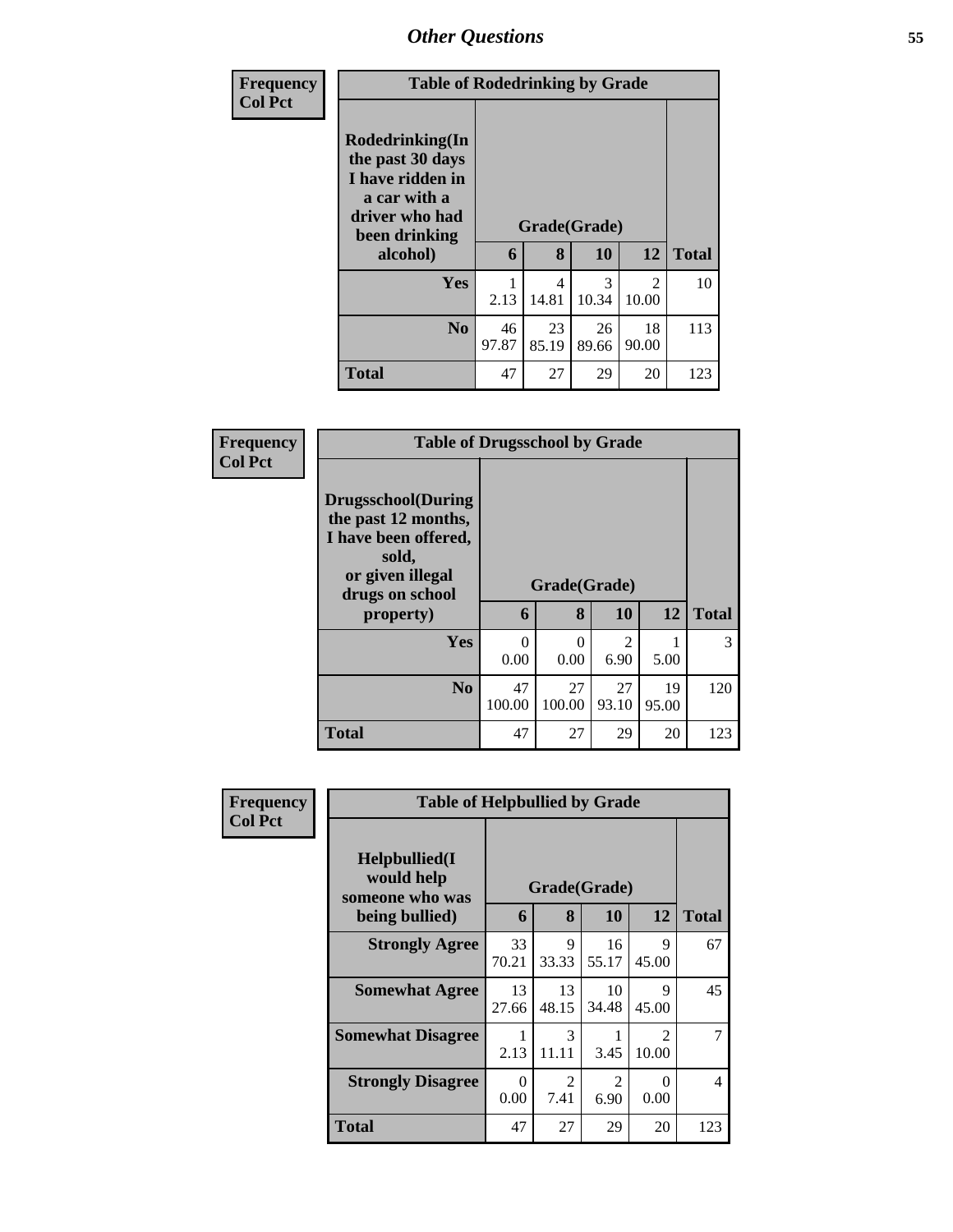*Other Questions* **56**

| Frequency      |              | <b>Table of Grade by Bingedrinking</b>                                                                   |                              |                   |                   |                         |              |
|----------------|--------------|----------------------------------------------------------------------------------------------------------|------------------------------|-------------------|-------------------|-------------------------|--------------|
| <b>Row Pct</b> |              | <b>Bingedrinking(I have drunk</b><br>five or more drinks of alcohol<br>at one sitting during the last 30 |                              |                   |                   |                         |              |
|                | Grade(Grade) | $\bf{0}$<br><b>Days</b>                                                                                  | 1 or<br>$\mathbf{2}$<br>days | 3 to<br>5<br>days | 6 to<br>9<br>days | 10<br>to<br>19<br>days  | <b>Total</b> |
|                | 6            | 47<br>100.00                                                                                             | $\Omega$<br>0.00             | $\Omega$<br>0.00  | $\Omega$<br>0.00  | $\Omega$<br>0.00        | 47           |
|                | 8            | 26<br>96.30                                                                                              | 1<br>3.70                    | $\Omega$<br>0.00  | $\Omega$<br>0.00  | $\Omega$<br>0.00        | 27           |
|                | 10           | 28<br>96.55                                                                                              | $\Omega$<br>0.00             | 1<br>3.45         | $\Omega$<br>0.00  | $\Omega$<br>0.00        | 29           |
|                | 12           | 15<br>75.00                                                                                              | $\mathfrak{D}$<br>10.00      | $\Omega$<br>0.00  | 5.00              | $\mathfrak{D}$<br>10.00 | 20           |
|                | Total        | 116                                                                                                      | 3                            | 1                 | 1                 | $\overline{c}$          | 123          |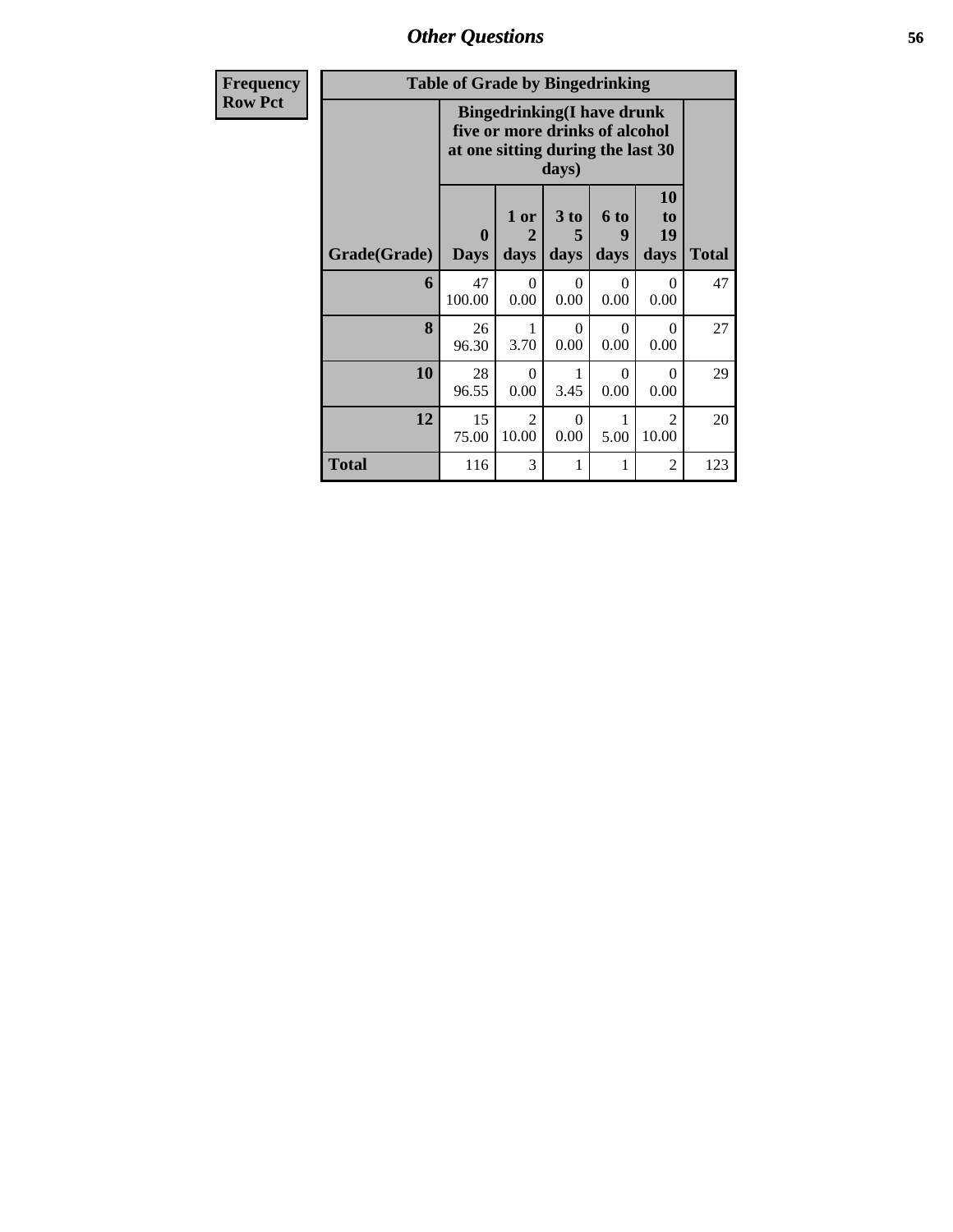**Frequency Row Pct**

| <b>Table of Grade by Dairy</b> |                          |                                                                 |                                    |                                     |              |  |  |
|--------------------------------|--------------------------|-----------------------------------------------------------------|------------------------------------|-------------------------------------|--------------|--|--|
|                                |                          | Dairy (I eat at least 3 servings of dairy<br>products each day) |                                    |                                     |              |  |  |
| Grade(Grade)                   | <b>Strongly</b><br>Agree | <b>Somewhat</b><br>Agree                                        | <b>Somewhat</b><br><b>Disagree</b> | <b>Strongly</b><br><b>Disagree</b>  | <b>Total</b> |  |  |
| 6                              | 13<br>27.66              | 23<br>48.94                                                     | 7<br>14.89                         | 4<br>8.51                           | 47           |  |  |
| 8                              | 12<br>44.44              | 12<br>44.44                                                     | 3<br>11.11                         | 0<br>0.00                           | 27           |  |  |
| <b>10</b>                      | 10<br>34.48              | 12<br>41.38                                                     | 5<br>17.24                         | $\mathcal{D}_{\mathcal{A}}$<br>6.90 | 29           |  |  |
| 12                             | 3<br>15.00               | 12<br>60.00                                                     | 4<br>20.00                         | 5.00                                | 20           |  |  |
| <b>Total</b>                   | 38                       | 59                                                              | 19                                 | 7                                   | 123          |  |  |

**Frequency Row Pct**

| <b>Table of Grade by Fruitveg</b> |                          |                                                                          |                      |                                    |              |  |  |  |
|-----------------------------------|--------------------------|--------------------------------------------------------------------------|----------------------|------------------------------------|--------------|--|--|--|
|                                   |                          | Fruitveg(I eat at least 5 servings of fruits<br>and vegetables each day) |                      |                                    |              |  |  |  |
| Grade(Grade)                      | <b>Strongly</b><br>Agree | Somewhat<br>Agree                                                        | Somewhat<br>Disagree | <b>Strongly</b><br><b>Disagree</b> | <b>Total</b> |  |  |  |
| 6                                 | 12<br>25.53              | 25<br>53.19                                                              | 8<br>17.02           | 2<br>4.26                          | 47           |  |  |  |
| 8                                 | 25.93                    | 9<br>33.33                                                               | 25.93                | $\overline{4}$<br>14.81            | 27           |  |  |  |
| 10                                | 5<br>17.24               | 9<br>31.03                                                               | 9<br>31.03           | 6<br>20.69                         | 29           |  |  |  |
| 12                                | $\overline{4}$<br>20.00  | Q<br>45.00                                                               | 3<br>15.00           | 4<br>20.00                         | 20           |  |  |  |
| <b>Total</b>                      | 28                       | 52                                                                       | 27                   | 16                                 | 123          |  |  |  |

**Frequency Row Pct**

| <b>Table of Grade by Cafeteriahealthy</b> |                          |                                                                       |                                    |                                     |              |  |  |  |
|-------------------------------------------|--------------------------|-----------------------------------------------------------------------|------------------------------------|-------------------------------------|--------------|--|--|--|
|                                           |                          | Cafeteriahealthy (School meals in my<br>school cafeteria are healthy) |                                    |                                     |              |  |  |  |
| Grade(Grade)                              | <b>Strongly</b><br>Agree | <b>Somewhat</b><br>Agree                                              | <b>Somewhat</b><br><b>Disagree</b> | <b>Strongly</b><br><b>Disagree</b>  | <b>Total</b> |  |  |  |
| 6                                         | 21<br>44.68              | 21<br>44.68                                                           | 4<br>8.51                          | 2.13                                | 47           |  |  |  |
| 8                                         | 4<br>14.81               | 12<br>44.44                                                           | 9<br>33.33                         | $\mathcal{D}_{\mathcal{A}}$<br>7.41 | 27           |  |  |  |
| 10                                        | 24.14                    | 10<br>34.48                                                           | 8<br>27.59                         | 4<br>13.79                          | 29           |  |  |  |
| 12                                        | $\mathbf{0}$<br>0.00     | 35.00                                                                 | 10<br>50.00                        | 3<br>15.00                          | 20           |  |  |  |
| <b>Total</b>                              | 32                       | 50                                                                    | 31                                 | 10                                  | 123          |  |  |  |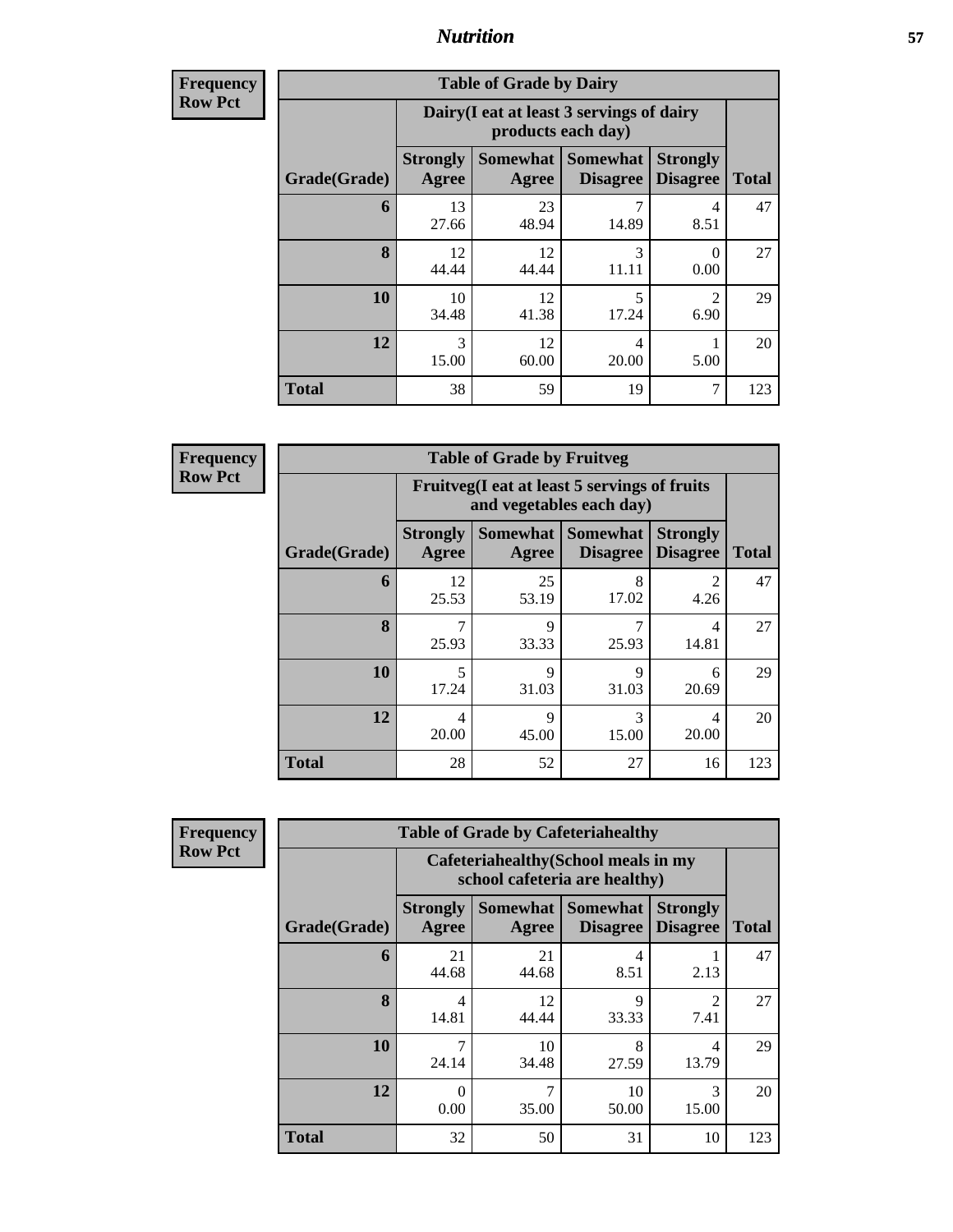| <b>Frequency</b> |              | <b>Table of Grade by Cafeterianutrition</b> |                                                                                           |                                        |                                    |  |  |  |  |  |
|------------------|--------------|---------------------------------------------|-------------------------------------------------------------------------------------------|----------------------------------------|------------------------------------|--|--|--|--|--|
| <b>Row Pct</b>   |              |                                             | <b>Cafeterianutrition</b> (Facts about nutrition<br>are available in my school cafeteria) |                                        |                                    |  |  |  |  |  |
|                  | Grade(Grade) | <b>Strongly</b><br>Agree                    | Agree                                                                                     | Somewhat   Somewhat<br><b>Disagree</b> | <b>Strongly</b><br><b>Disagree</b> |  |  |  |  |  |
|                  | 6            | 9<br>19.15                                  | 15<br>31.91                                                                               | 11<br>23.40                            | 12<br>25.53                        |  |  |  |  |  |
|                  | 8            | 3<br>11.11                                  | 3<br>11.11                                                                                | 10<br>37.04                            | 40.74                              |  |  |  |  |  |
|                  | 10           | 3<br>10.34                                  | 11<br>37.93                                                                               | 10<br>34.48                            | 5<br>17.24                         |  |  |  |  |  |
|                  | 12           | 0.00                                        | 7<br>35.00                                                                                | 35.00                                  | 6<br>30.00                         |  |  |  |  |  |

**Frequency Row Pct**

| <b>Table of Grade by Schoollunch</b> |                          |                                                                 |                             |                                    |              |  |  |  |
|--------------------------------------|--------------------------|-----------------------------------------------------------------|-----------------------------|------------------------------------|--------------|--|--|--|
|                                      |                          | Schoollunch(I eat school lunch three or<br>more times per week) |                             |                                    |              |  |  |  |
| Grade(Grade)                         | <b>Strongly</b><br>Agree | Somewhat  <br>Agree                                             | Somewhat<br><b>Disagree</b> | <b>Strongly</b><br><b>Disagree</b> | <b>Total</b> |  |  |  |
| 6                                    | 30<br>63.83              | $\mathcal{D}$<br>4.26                                           | 0.00                        | 15<br>31.91                        | 47           |  |  |  |
| 8                                    | 14<br>51.85              | 3.70                                                            | 0<br>0.00                   | 12<br>44.44                        | 27           |  |  |  |
| 10                                   | 10<br>34.48              | 3<br>10.34                                                      | 3<br>10.34                  | 13<br>44.83                        | 29           |  |  |  |
| 12                                   | 0<br>0.00                | 3<br>15.00                                                      | $\overline{c}$<br>10.00     | 15<br>75.00                        | 20           |  |  |  |
| <b>Total</b>                         | 54                       | 9                                                               | 5                           | 55                                 | 123          |  |  |  |

**Total** 15 36 38 34 123

| <b>Frequency</b> |  |
|------------------|--|
| <b>Row Pct</b>   |  |

| <b>Table of Grade by Foodchoices</b> |                          |                                                                     |                             |                                    |              |  |  |  |
|--------------------------------------|--------------------------|---------------------------------------------------------------------|-----------------------------|------------------------------------|--------------|--|--|--|
|                                      |                          | Foodchoices (I make healthy food choices in<br>my school cafeteria) |                             |                                    |              |  |  |  |
| Grade(Grade)                         | <b>Strongly</b><br>Agree | Somewhat<br>Agree                                                   | Somewhat<br><b>Disagree</b> | <b>Strongly</b><br><b>Disagree</b> | <b>Total</b> |  |  |  |
| 6                                    | 24<br>51.06              | 18<br>38.30                                                         | 2<br>4.26                   | 3<br>6.38                          | 47           |  |  |  |
| 8                                    | 10<br>37.04              | 10<br>37.04                                                         | 4<br>14.81                  | 3<br>11.11                         | 27           |  |  |  |
| 10                                   | 7<br>24.14               | 10<br>34.48                                                         | 6<br>20.69                  | 6<br>20.69                         | 29           |  |  |  |
| 12                                   | 3<br>15.00               | 9<br>45.00                                                          | 4<br>20.00                  | 4<br>20.00                         | 20           |  |  |  |
| Total                                | 44                       | 47                                                                  | 16                          | 16                                 | 123          |  |  |  |

**Total**

47

27

29

20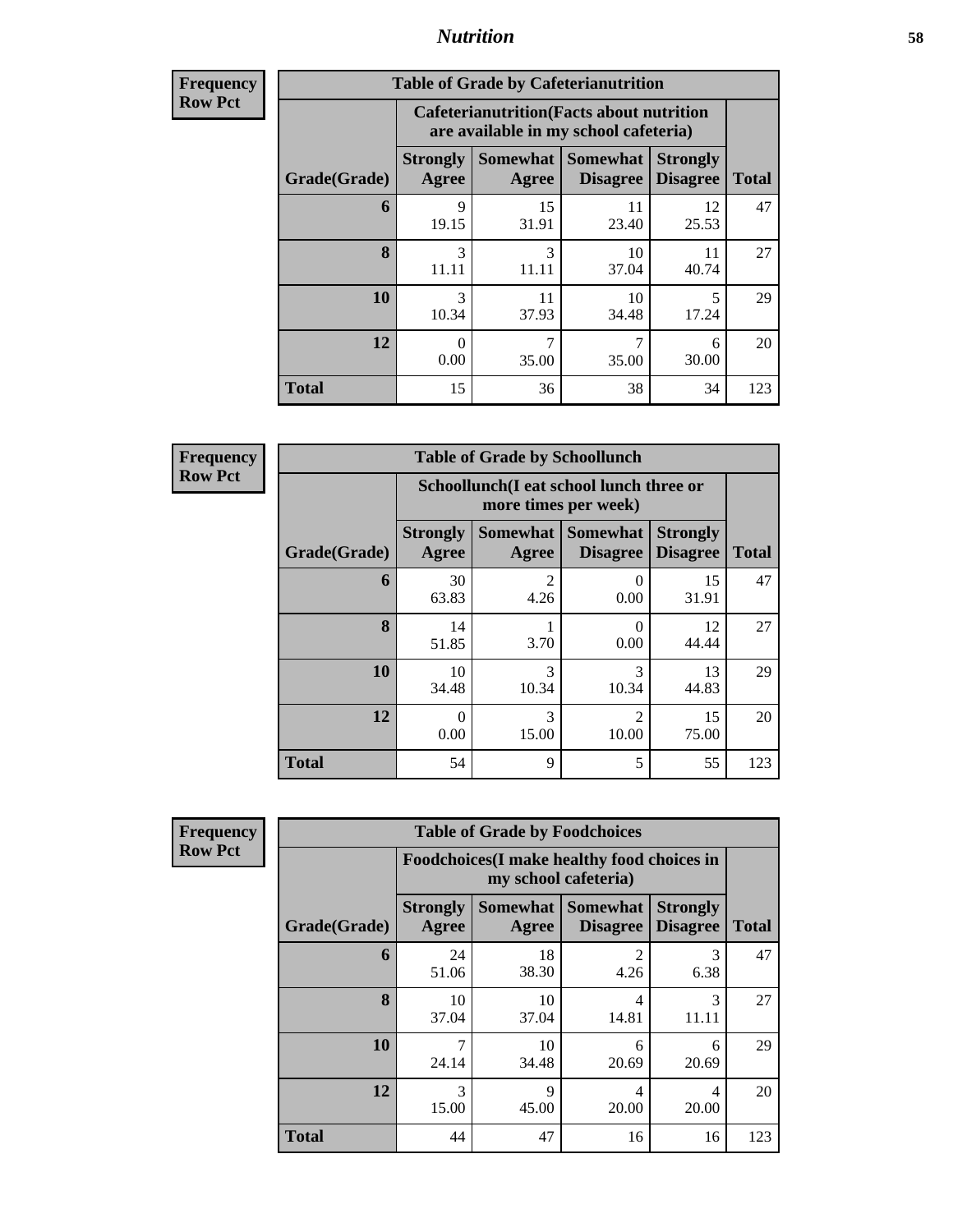**Frequency Row Pct**

| <b>Table of Grade by Wholewheat</b> |                                                      |                                                                                                             |                                        |                                    |              |  |  |  |  |
|-------------------------------------|------------------------------------------------------|-------------------------------------------------------------------------------------------------------------|----------------------------------------|------------------------------------|--------------|--|--|--|--|
|                                     |                                                      | Wholewheat (There are whole wheat and<br>multigrain breads and cereals available in<br>my school cafeteria) |                                        |                                    |              |  |  |  |  |
| Grade(Grade)                        | <b>Strongly</b><br>Agree                             | Agree                                                                                                       | Somewhat   Somewhat<br><b>Disagree</b> | <b>Strongly</b><br><b>Disagree</b> | <b>Total</b> |  |  |  |  |
| 6                                   | 24<br>51.06                                          | 16<br>34.04                                                                                                 | 6<br>12.77                             | 2.13                               | 47           |  |  |  |  |
| 8                                   | 12<br>44.44                                          | 13<br>48.15                                                                                                 | 0<br>0.00                              | $\mathcal{D}$<br>7.41              | 27           |  |  |  |  |
| 10                                  | 8<br>27.59                                           | 16<br>55.17                                                                                                 | 3.45                                   | 4<br>13.79                         | 29           |  |  |  |  |
| 12                                  | 4<br>6<br>4<br>6<br>30.00<br>30.00<br>20.00<br>20.00 |                                                                                                             |                                        |                                    |              |  |  |  |  |
| <b>Total</b>                        | 50                                                   | 51                                                                                                          | 11                                     | 11                                 | 123          |  |  |  |  |

**Frequency Row Pct**

| <b>Table of Grade by Healthyvending</b> |                                                                                                           |                                                                                                                                               |                        |            |     |  |  |  |  |  |
|-----------------------------------------|-----------------------------------------------------------------------------------------------------------|-----------------------------------------------------------------------------------------------------------------------------------------------|------------------------|------------|-----|--|--|--|--|--|
|                                         |                                                                                                           | Healthyvending (If only healthy snacks and<br>beverages were available in the vending<br>machines during the school day,<br>I would buy them) |                        |            |     |  |  |  |  |  |
| Grade(Grade)                            | <b>Strongly</b><br>Agree                                                                                  | Somewhat  <br><b>Somewhat</b><br><b>Strongly</b><br><b>Disagree</b><br><b>Disagree</b><br><b>Total</b><br>Agree                               |                        |            |     |  |  |  |  |  |
| 6                                       | 17<br>36.17                                                                                               | 25<br>53.19                                                                                                                                   | $\mathfrak{D}$<br>4.26 | 3<br>6.38  | 47  |  |  |  |  |  |
| 8                                       | 10<br>37.04                                                                                               | 7<br>25.93                                                                                                                                    | 5<br>18.52             | 5<br>18.52 | 27  |  |  |  |  |  |
| 10                                      | 6<br>20.69                                                                                                | 10<br>34.48                                                                                                                                   | 5<br>17.24             | 8<br>27.59 | 29  |  |  |  |  |  |
| 12                                      | $\mathcal{D}_{\mathcal{L}}$<br>$\mathcal{D}_{\mathcal{L}}$<br>10<br>6<br>10.00<br>10.00<br>30.00<br>50.00 |                                                                                                                                               |                        |            |     |  |  |  |  |  |
| <b>Total</b>                            | 35                                                                                                        | 44                                                                                                                                            | 22                     | 22         | 123 |  |  |  |  |  |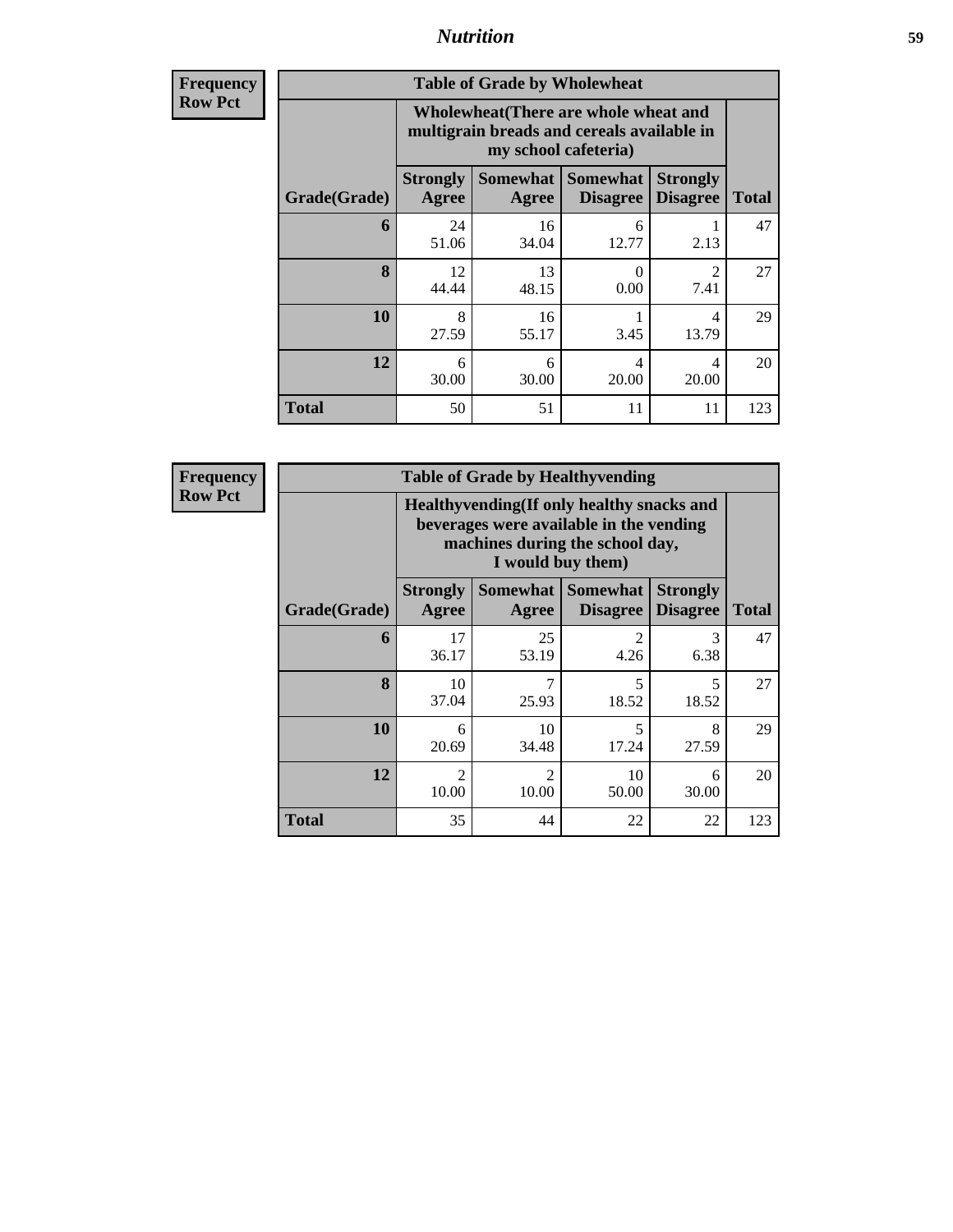**Frequency Row Pct**

| <b>Table of Grade by Schoolbreakfast</b> |                                                                                                                                         |                                                                                                     |            |                                   |     |  |  |  |  |
|------------------------------------------|-----------------------------------------------------------------------------------------------------------------------------------------|-----------------------------------------------------------------------------------------------------|------------|-----------------------------------|-----|--|--|--|--|
|                                          | Schoolbreakfast (If breakfast were<br>available at school,<br>but outside the cafeteria,<br>I would eat breakfast at school more often) |                                                                                                     |            |                                   |     |  |  |  |  |
| Grade(Grade)                             | <b>Strongly</b><br>Agree                                                                                                                | Somewhat Somewhat<br><b>Strongly</b><br><b>Disagree</b><br><b>Total</b><br><b>Disagree</b><br>Agree |            |                                   |     |  |  |  |  |
| 6                                        | 7<br>14.89                                                                                                                              | 15<br>31.91                                                                                         | 8<br>17.02 | 17<br>36.17                       | 47  |  |  |  |  |
| 8                                        | 8<br>29.63                                                                                                                              | 25.93                                                                                               | 6<br>22.22 | 6<br>22.22                        | 27  |  |  |  |  |
| 10                                       | 8<br>27.59                                                                                                                              | 10<br>34.48                                                                                         | 6<br>20.69 | $\overline{\phantom{0}}$<br>17.24 | 29  |  |  |  |  |
| 12                                       | 11<br>3<br>$\mathcal{D}_{\mathcal{L}}$<br>4<br>10.00<br>20.00<br>55.00<br>15.00                                                         |                                                                                                     |            |                                   |     |  |  |  |  |
| Total                                    | 25                                                                                                                                      | 43                                                                                                  | 23         | 32                                | 123 |  |  |  |  |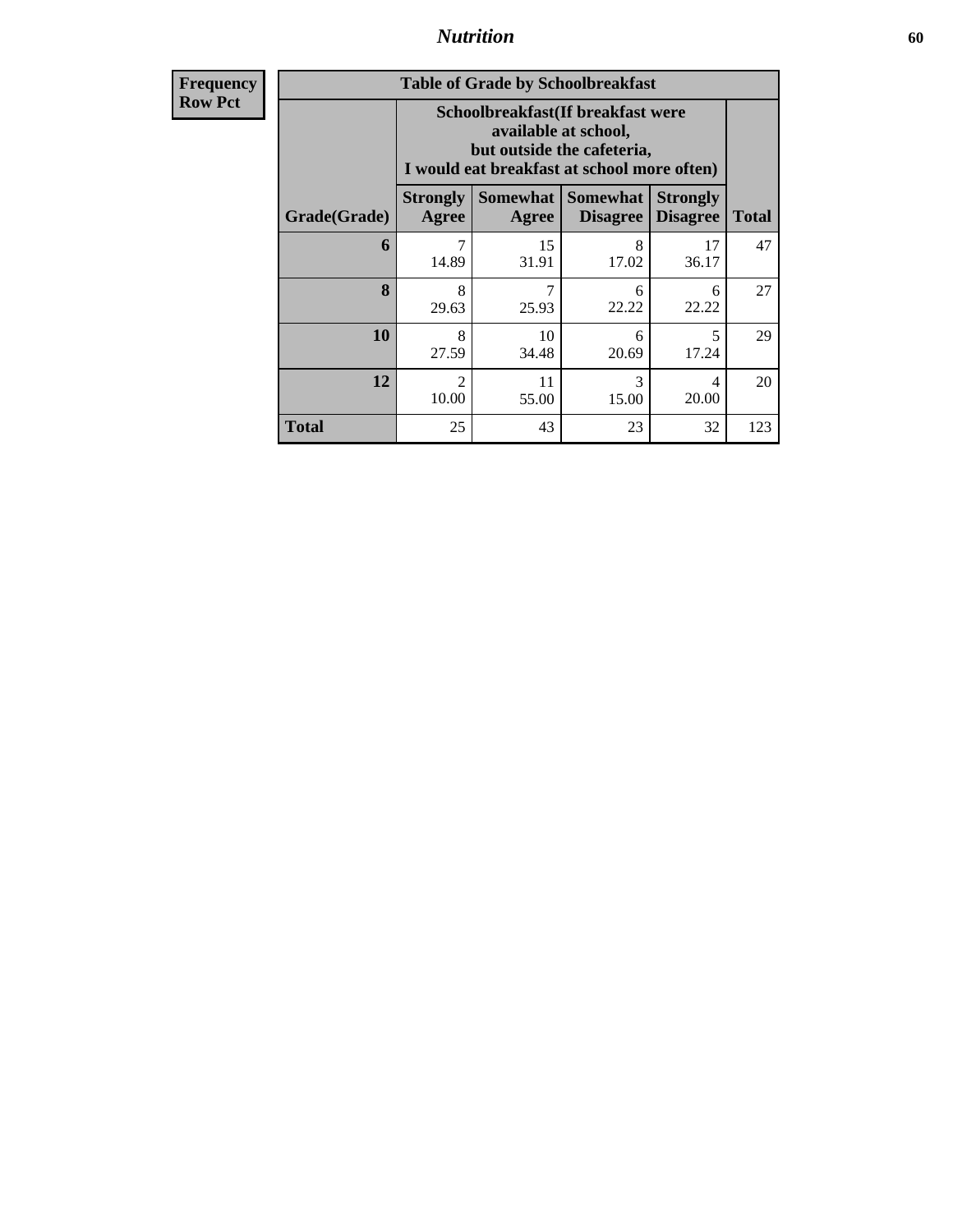| <b>Frequency</b> | <b>Table of Educationaids by Grade</b>                                                      |             |              |             |             |              |  |
|------------------|---------------------------------------------------------------------------------------------|-------------|--------------|-------------|-------------|--------------|--|
| <b>Col Pct</b>   | <b>Educationaids</b> (I<br>have been<br>taught about<br><b>HIV/AIDS</b> at<br>school in the |             | Grade(Grade) |             |             |              |  |
|                  | past year)                                                                                  | 6           | 8            | <b>10</b>   | 12          | <b>Total</b> |  |
|                  | Yes                                                                                         | 12<br>25.53 | 23<br>85.19  | 19<br>65.52 | 15<br>75.00 | 69           |  |
|                  | N <sub>0</sub>                                                                              | 35<br>74.47 | 4<br>14.81   | 10<br>34.48 | 5<br>25.00  | 54           |  |
|                  | <b>Total</b>                                                                                | 47          | 27           | 29          | 20          | 123          |  |

| Frequency      | <b>Table of Educationcharacter by Grade</b>                                                  |              |                        |             |             |              |  |
|----------------|----------------------------------------------------------------------------------------------|--------------|------------------------|-------------|-------------|--------------|--|
| <b>Col Pct</b> | <b>Educationcharacter</b> (I<br>have been taught<br>about character<br>education in the past | Grade(Grade) |                        |             |             |              |  |
|                | year at school)                                                                              | 6            | 8                      | 10          | <b>12</b>   | <b>Total</b> |  |
|                | <b>Yes</b>                                                                                   | 38<br>80.85  | 25<br>92.59            | 22<br>75.86 | 14<br>70.00 | 99           |  |
|                | N <sub>o</sub>                                                                               | 9<br>19.15   | $\mathfrak{D}$<br>7.41 | 24.14       | 6<br>30.00  | 24           |  |
|                | <b>Total</b>                                                                                 | 47           | 27                     | 29          | 20          | 123          |  |

| <b>Frequency</b> |                                                  | <b>Table of Gradcoach1 by Grade</b> |              |             |                         |              |  |  |
|------------------|--------------------------------------------------|-------------------------------------|--------------|-------------|-------------------------|--------------|--|--|
| <b>Col Pct</b>   | Gradcoach1(I<br>know who my<br><b>Graduation</b> |                                     | Grade(Grade) |             |                         |              |  |  |
|                  | Coach is)                                        | 6                                   | 8            | 10          | 12                      | <b>Total</b> |  |  |
|                  | Yes                                              | 2.13                                | 0<br>0.00    | 8<br>27.59  | $\mathfrak{D}$<br>10.00 | 11           |  |  |
|                  | N <sub>0</sub>                                   | 46<br>97.87                         | 27<br>100.00 | 21<br>72.41 | 18<br>90.00             | 112          |  |  |
|                  | <b>Total</b>                                     | 47                                  | 27           | 29          | 20                      | 123          |  |  |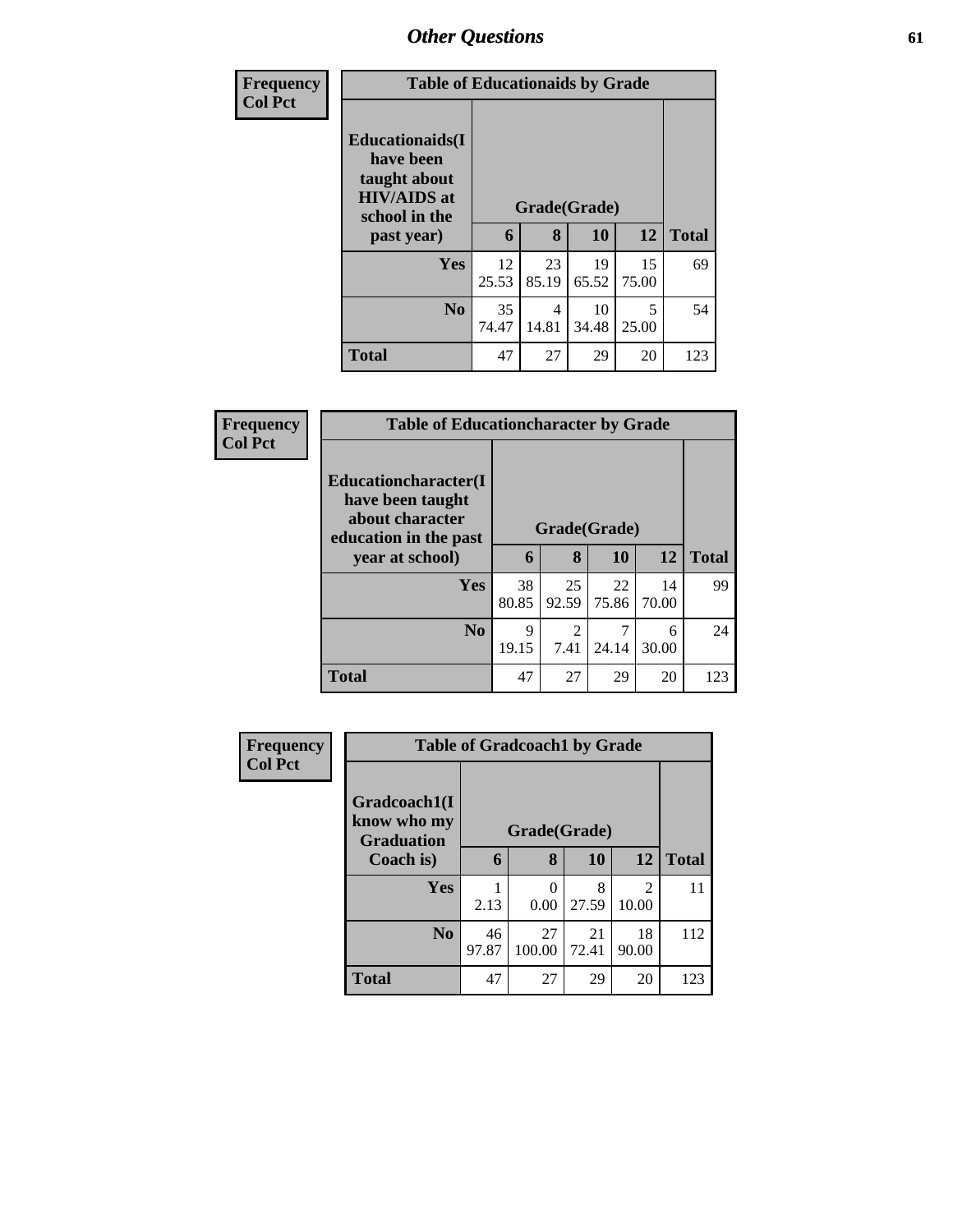| <b>Frequency</b> |                                                           | <b>Table of Gradcoach2 by Grade</b>          |              |             |                         |              |  |  |  |
|------------------|-----------------------------------------------------------|----------------------------------------------|--------------|-------------|-------------------------|--------------|--|--|--|
| <b>Col Pct</b>   | Gradcoach2(I<br>have<br>contacted my<br><b>Graduation</b> | Grade(Grade)<br>10<br>12<br>6<br>8<br>Coach) |              |             |                         |              |  |  |  |
|                  |                                                           |                                              |              |             |                         | <b>Total</b> |  |  |  |
|                  | <b>Yes</b>                                                | 0<br>0.00                                    | 0<br>0.00    | 2<br>6.90   | $\mathfrak{D}$<br>10.00 | 4            |  |  |  |
|                  | N <sub>0</sub>                                            | 47<br>100.00                                 | 27<br>100.00 | 27<br>93.10 | 18<br>90.00             | 119          |  |  |  |
|                  | <b>Total</b>                                              | 47                                           | 27           | 29          | 20                      | 123          |  |  |  |

| Frequency      |                                                                             | <b>Table of Gradcoach3 by Grade</b> |             |             |                         |              |  |  |
|----------------|-----------------------------------------------------------------------------|-------------------------------------|-------------|-------------|-------------------------|--------------|--|--|
| <b>Col Pct</b> | Gradcoach3(I<br>have received<br>assistance<br>from my<br><b>Graduation</b> | Grade(Grade)                        |             |             |                         |              |  |  |
|                | Coach)                                                                      | 6                                   | 8           | <b>10</b>   | 12                      | <b>Total</b> |  |  |
|                | Yes                                                                         | 2.13                                | 0<br>0.00   | 2<br>6.90   | $\overline{2}$<br>10.00 | 5            |  |  |
|                | N <sub>0</sub>                                                              | 11<br>23.40                         | 4<br>14.81  | 5<br>17.24  | 3<br>15.00              | 23           |  |  |
|                | Don't know                                                                  | 35<br>74.47                         | 23<br>85.19 | 22<br>75.86 | 15<br>75.00             | 95           |  |  |
|                | <b>Total</b>                                                                | 47                                  | 27          | 29          | 20                      | 123          |  |  |

| Frequency<br><b>Col Pct</b> | <b>Table of Selfharm by Grade</b>                                                                                                                                          |             |              |             |             |              |  |
|-----------------------------|----------------------------------------------------------------------------------------------------------------------------------------------------------------------------|-------------|--------------|-------------|-------------|--------------|--|
|                             | <b>Selfharm</b> (During<br>the past 12<br>months,<br>I harmed myself<br>on purpose<br><b>Suicideconsider</b><br>During the past<br>12 months,<br>I seriously<br>considered |             | Grade(Grade) |             |             |              |  |
|                             | suicide)                                                                                                                                                                   | 6           | 8            | 10          | 12          | <b>Total</b> |  |
|                             | <b>Yes</b>                                                                                                                                                                 | 1<br>2.13   | 6<br>22.22   | 6<br>20.69  | 1<br>5.00   | 14           |  |
|                             | N <sub>0</sub>                                                                                                                                                             | 46<br>97.87 | 21<br>77.78  | 23<br>79.31 | 19<br>95.00 | 109          |  |
|                             | <b>Total</b>                                                                                                                                                               | 47          | 27           | 29          | 20          | 123          |  |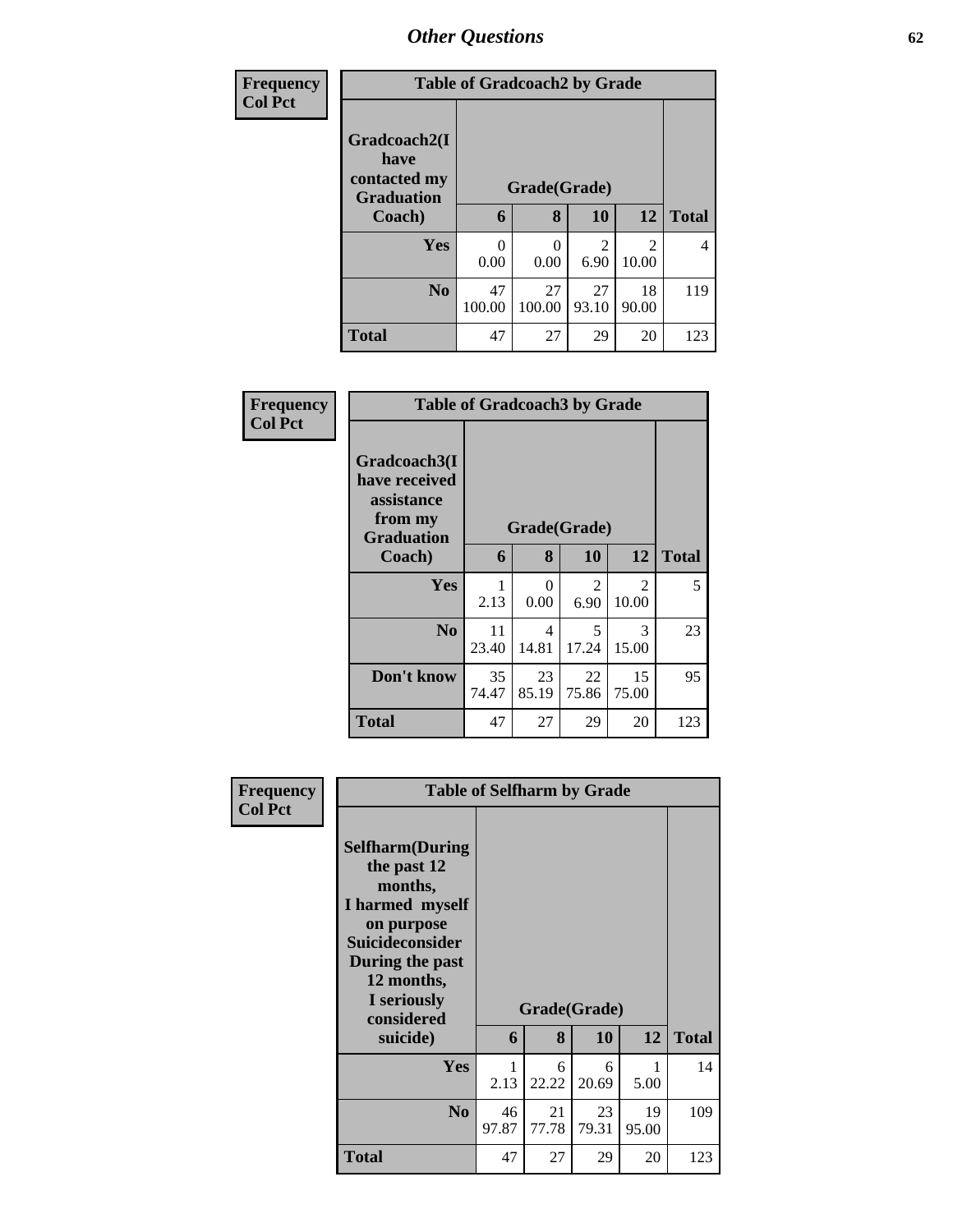| <b>Frequency</b> | <b>Table of Suicideconsider by Grade</b> |              |             |              |                         |              |
|------------------|------------------------------------------|--------------|-------------|--------------|-------------------------|--------------|
| <b>Col Pct</b>   |                                          |              |             | Grade(Grade) |                         |              |
|                  | Suicideconsider                          | 6            | 8           | 10           | 12                      | <b>Total</b> |
|                  | <b>Yes</b>                               | 0<br>0.00    | 2<br>7.41   | 6.90         | $\mathfrak{D}$<br>10.00 | 6            |
|                  | N <sub>0</sub>                           | 47<br>100.00 | 25<br>92.59 | 27<br>93.10  | 18<br>90.00             | 117          |
|                  | <b>Total</b>                             | 47           | 27          | 29           | 20                      | 123          |

| Frequency      | <b>Table of Suicideattempt by Grade</b>              |              |              |              |             |              |
|----------------|------------------------------------------------------|--------------|--------------|--------------|-------------|--------------|
| <b>Col Pct</b> | Suicideattempt(I<br>have attempted<br>suicide in the |              | Grade(Grade) |              |             |              |
|                | last year)                                           | 6            | 8            | 10           | 12          | <b>Total</b> |
|                | Yes                                                  | 0.00         | 0<br>0.00    | 0<br>0.00    | 5.00        |              |
|                | N <sub>0</sub>                                       | 47<br>100.00 | 27<br>100.00 | 29<br>100.00 | 19<br>95.00 | 122          |
|                | <b>Total</b>                                         | 47           | 27           | 29           | 20          | 123          |

| Frequency      | <b>Table of Instantmessaged by Grade</b>               |                        |             |             |             |              |
|----------------|--------------------------------------------------------|------------------------|-------------|-------------|-------------|--------------|
| <b>Col Pct</b> | Instantmessaged(I<br>have instant<br>messaged people I | Grade(Grade)           |             |             |             |              |
|                | do not even know)                                      |                        | 8           | 10          | 12          | <b>Total</b> |
|                | <b>Yes</b>                                             | $\mathfrak{D}$<br>4.26 | 5<br>18.52  | 10<br>34.48 | 5<br>25.00  | 22           |
|                | No.                                                    | 45<br>95.74            | 22<br>81.48 | 19<br>65.52 | 15<br>75.00 | 101          |
|                | <b>Total</b>                                           | 47                     | 27          | 29          | 20          | 123          |

| Frequency      | <b>Table of Getsalong by Grade</b>                          |              |             |             |             |              |  |
|----------------|-------------------------------------------------------------|--------------|-------------|-------------|-------------|--------------|--|
| <b>Col Pct</b> | <b>Getsalong</b> (I get<br>along with other<br>students and | Grade(Grade) |             |             |             |              |  |
|                | adults)                                                     | 6            | 8           | 10          | 12          | <b>Total</b> |  |
|                | <b>Strongly Agree</b>                                       | 34<br>72.34  | 15<br>55.56 | 13<br>44.83 | 18<br>90.00 | 80           |  |
|                | <b>Somewhat Agree</b>                                       | 13<br>27.66  | 12<br>44.44 | 16<br>55.17 | 2<br>10.00  | 43           |  |
|                | <b>Total</b>                                                | 47           | 27          | 29          | 20          | 123          |  |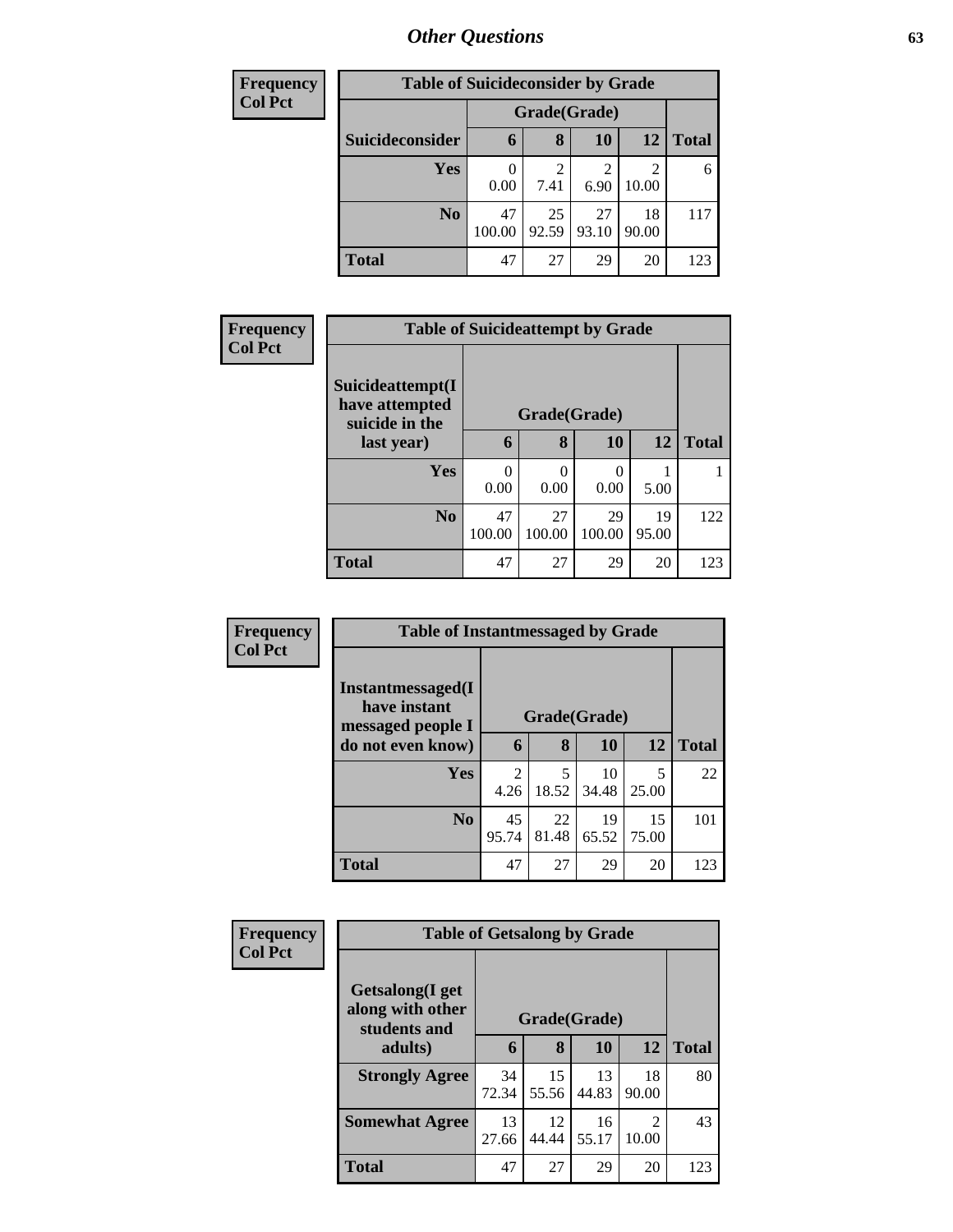| Frequency      | <b>Table of Safehome by Grade</b> |                  |                   |             |                  |     |  |  |  |
|----------------|-----------------------------------|------------------|-------------------|-------------|------------------|-----|--|--|--|
| <b>Col Pct</b> | Safehome(I feel<br>safe at home)  | 6                | Grade(Grade)<br>8 | <b>10</b>   | 12               |     |  |  |  |
|                | <b>Strongly Agree</b>             | 36<br>76.60      | 19<br>70.37       | 18<br>62.07 | 15<br>75.00      | 88  |  |  |  |
|                | <b>Somewhat Agree</b>             | 10<br>21.28      | 8<br>29.63        | 8<br>27.59  | 5<br>25.00       | 31  |  |  |  |
|                | <b>Somewhat Disagree</b>          | 2.13             | $\Omega$<br>0.00  | 6.90        | 0<br>0.00        | 3   |  |  |  |
|                | <b>Strongly Disagree</b>          | $\Omega$<br>0.00 | $\theta$<br>0.00  | 3.45        | $\Omega$<br>0.00 |     |  |  |  |
|                | Total                             | 47               | 27                | 29          | 20               | 123 |  |  |  |

| Frequency<br>Col Pct |
|----------------------|

| <b>Table of Adulttalk by Grade</b>                                                  |       |       |              |       |              |  |  |  |  |  |
|-------------------------------------------------------------------------------------|-------|-------|--------------|-------|--------------|--|--|--|--|--|
| <b>Adulttalk(I</b><br>know an<br>adult at<br>school that<br>I can talk<br>with if I |       |       | Grade(Grade) |       |              |  |  |  |  |  |
| need help)                                                                          | 6     | 8     | 10           | 12    | <b>Total</b> |  |  |  |  |  |
| <b>Yes</b>                                                                          | 44    | 20    | 22           | 19    | 105          |  |  |  |  |  |
|                                                                                     | 93.62 | 74.07 | 75.86        | 95.00 |              |  |  |  |  |  |
|                                                                                     |       |       |              |       |              |  |  |  |  |  |
| N <sub>0</sub>                                                                      | 3     | 7     | 7            |       | 18           |  |  |  |  |  |
|                                                                                     | 6.38  | 25.93 | 24.14        | 5.00  |              |  |  |  |  |  |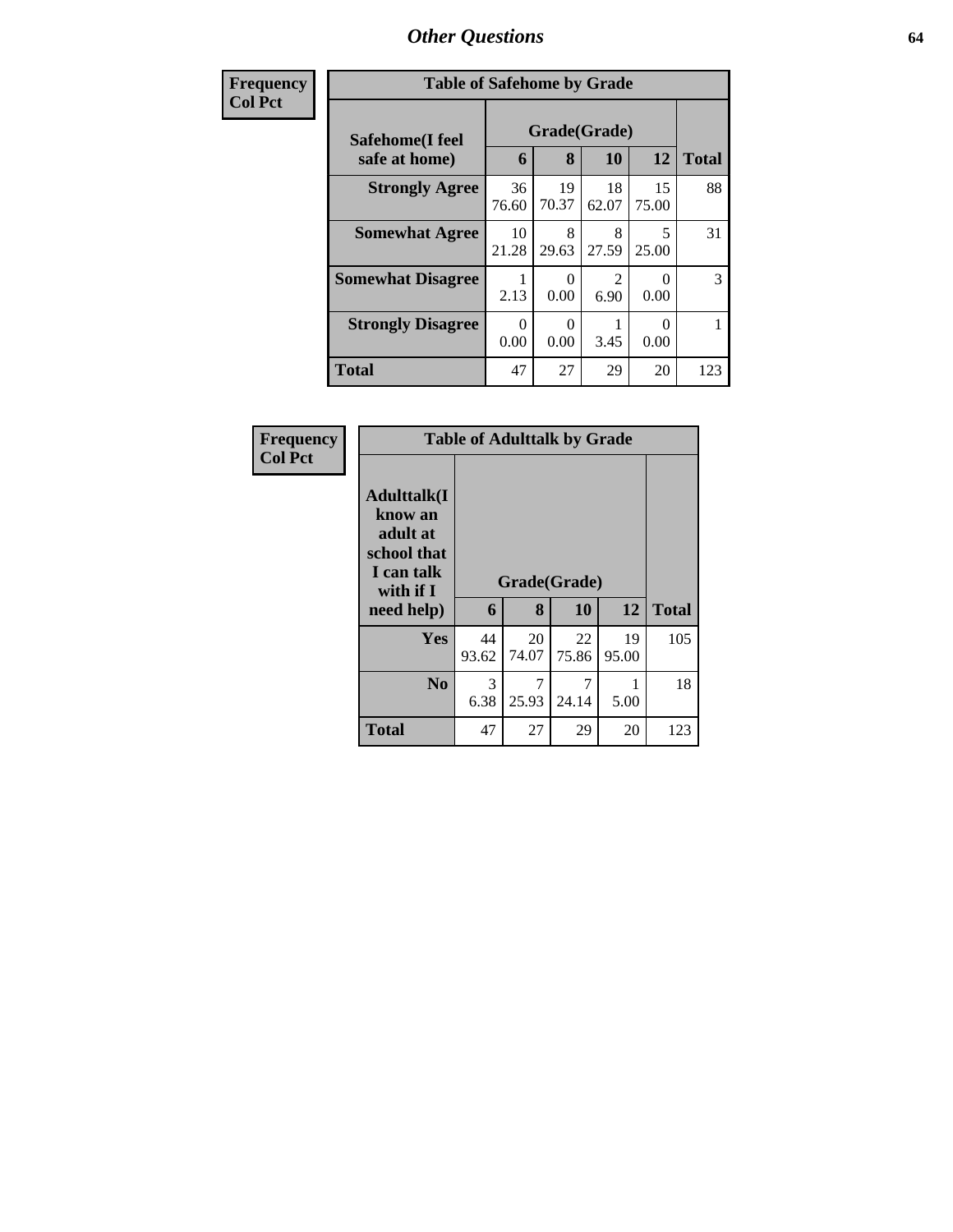**Frequency Row Pct**

| <b>Table of Grade by Tvtime</b> |                         |                                                                                                                               |                        |                        |            |                                  |     |  |  |  |  |
|---------------------------------|-------------------------|-------------------------------------------------------------------------------------------------------------------------------|------------------------|------------------------|------------|----------------------------------|-----|--|--|--|--|
|                                 |                         | Tvtime(On an average school day,<br>how much unsupervised time do I spend watching TV)                                        |                        |                        |            |                                  |     |  |  |  |  |
| Grade(Grade)                    | None                    | <b>Less that</b><br>$2 - 3$<br>$4 - 5$<br>$6+$<br>hour/day<br>hours/day<br>hours/day<br>hour/day<br>hours/day<br><b>Total</b> |                        |                        |            |                                  |     |  |  |  |  |
| 6                               | 12<br>25.53             | 13<br>27.66                                                                                                                   | 11<br>23.40            | 9<br>19.15             | 4.26       | $\mathbf{\Omega}$<br>0.00        | 47  |  |  |  |  |
| 8                               | 10<br>37.04             | 10<br>37.04                                                                                                                   | $\mathfrak{D}$<br>7.41 | $\mathfrak{D}$<br>7.41 | 3.70       | $\overline{\mathcal{L}}$<br>7.41 | 27  |  |  |  |  |
| 10                              | 8<br>27.59              | 6<br>20.69                                                                                                                    | 6<br>20.69             | 6<br>20.69             | 3<br>10.34 | $_{0}$<br>0.00                   | 29  |  |  |  |  |
| 12                              | $\overline{4}$<br>20.00 | $\mathbf Q$<br>っ<br>4<br>$\Omega$<br>20.00<br>10.00<br>0.00<br>45.00<br>5.00                                                  |                        |                        |            |                                  |     |  |  |  |  |
| <b>Total</b>                    | 34                      | 33                                                                                                                            | 28                     | 19                     |            | $\overline{c}$                   | 123 |  |  |  |  |

**Frequency Row Pct**

| <b>Table of Grade by Computertime</b> |                                                                                                                                            |                                                                                                   |                                   |            |                  |      |     |  |  |  |  |
|---------------------------------------|--------------------------------------------------------------------------------------------------------------------------------------------|---------------------------------------------------------------------------------------------------|-----------------------------------|------------|------------------|------|-----|--|--|--|--|
|                                       |                                                                                                                                            | Computertime (On an average school day,<br>how much unsupervised time do I spend on the computer) |                                   |            |                  |      |     |  |  |  |  |
| Grade(Grade)                          | <b>Less that</b><br>$2 - 3$<br>$4 - 5$<br>$6+$<br>hour/day   hour/day<br>hours/day   hours/day<br>hours/day<br><b>None</b><br><b>Total</b> |                                                                                                   |                                   |            |                  |      |     |  |  |  |  |
| 6                                     | 10<br>21.28                                                                                                                                | 22<br>46.81                                                                                       | 11<br>23.40                       | 3<br>6.38  | 0.00             | 2.13 | 47  |  |  |  |  |
| $\mathbf{8}$                          | 4<br>14.81                                                                                                                                 | 12<br>44.44                                                                                       | $\overline{\phantom{0}}$<br>18.52 | 6<br>22.22 | $\Omega$<br>0.00 | 0.00 | 27  |  |  |  |  |
| 10                                    | 0<br>0.00                                                                                                                                  | 7<br>24.14                                                                                        | 8<br>27.59                        | 24.14      | 6<br>20.69       | 3.45 | 29  |  |  |  |  |
| 12                                    | 0.00                                                                                                                                       | 5<br>8<br>6<br>25.00<br>30.00<br>40.00<br>5.00<br>0.00                                            |                                   |            |                  |      |     |  |  |  |  |
| <b>Total</b>                          | 14                                                                                                                                         | 46                                                                                                | 30                                | 24         | 7                | 2    | 123 |  |  |  |  |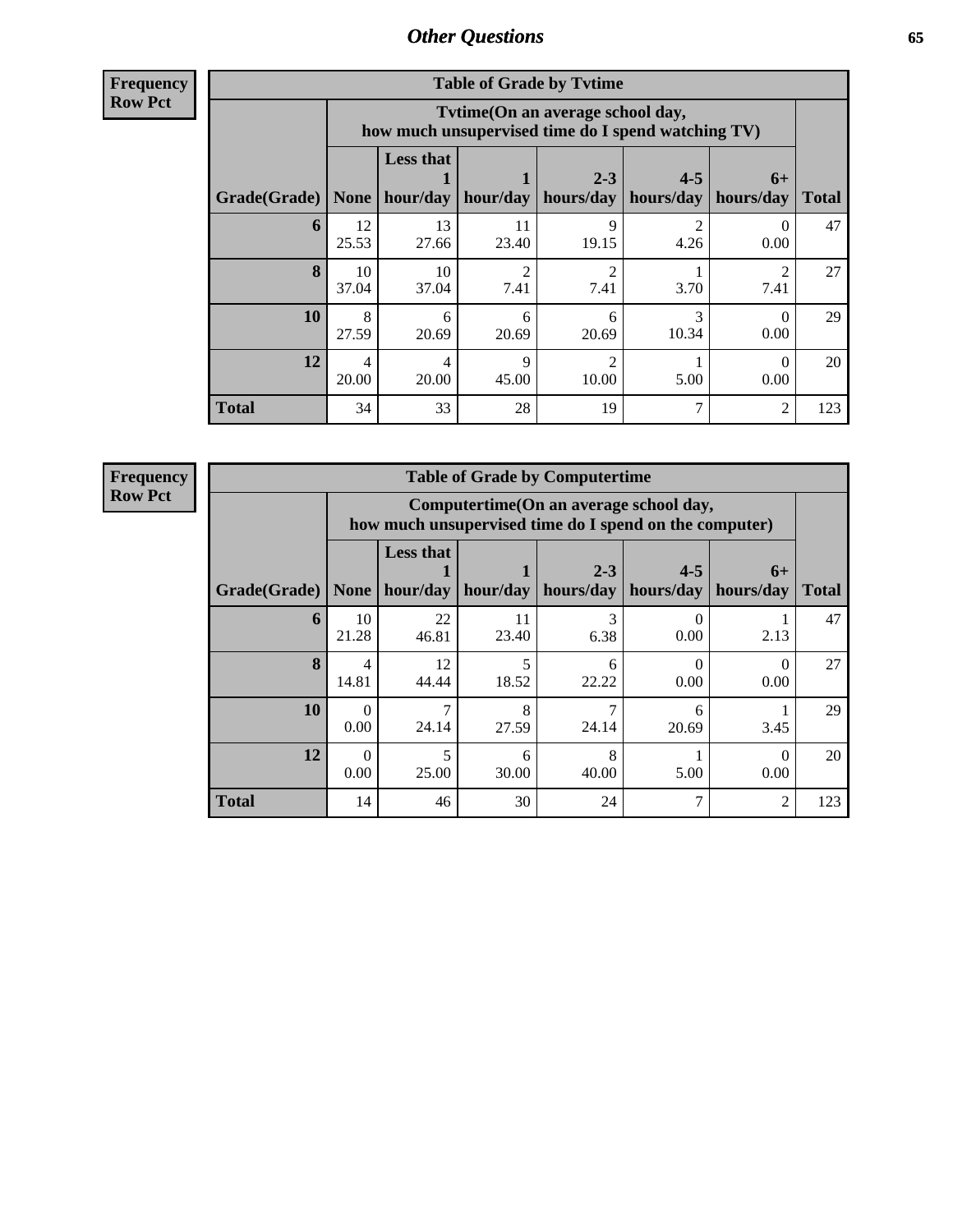## *Questions about Driving Laws* **66** *Driving Questions were asked only of high school students.*

| Frequency      |              | <b>Table of Grade by License1</b>             |                                                                                                                                              |                      |              |
|----------------|--------------|-----------------------------------------------|----------------------------------------------------------------------------------------------------------------------------------------------|----------------------|--------------|
| <b>Row Pct</b> |              |                                               | License1(During the first 6<br>months of driving with a<br>provisional license,<br>the only passengers who can<br>ride with the driver are:) |                      |              |
|                | Grade(Grade) | <b>Parent or</b><br><b>Guardian</b>   Members | Family                                                                                                                                       | Don't<br><b>Know</b> | <b>Total</b> |
|                | 6            | 0                                             | 0                                                                                                                                            | $\theta$             | $\Omega$     |
|                | 8            | $\Omega$                                      | $\theta$                                                                                                                                     | $\Omega$             | $\Omega$     |
|                | 10           | $\mathcal{R}$<br>10.34                        | 18<br>62.07                                                                                                                                  | 8<br>27.59           | 29           |
|                | 12           | $\mathcal{L}$<br>10.00                        | 18<br>90.00                                                                                                                                  | 0<br>0.00            | 20           |
|                | Total        | 5                                             | 36                                                                                                                                           | 8                    | 49           |
|                |              | Frequency Missing $= 74$                      |                                                                                                                                              |                      |              |

| Frequency      |              | <b>Table of Grade by License2</b>          |                  |                                     |                                                                                                          |                      |              |  |  |  |  |  |  |
|----------------|--------------|--------------------------------------------|------------------|-------------------------------------|----------------------------------------------------------------------------------------------------------|----------------------|--------------|--|--|--|--|--|--|
| <b>Row Pct</b> |              |                                            |                  |                                     | License2(17 yr old drivers with a<br>provisional driver's license cannot<br>drive between the hours of:) |                      |              |  |  |  |  |  |  |
|                | Grade(Grade) | <b>Midnight</b><br>to 6am                  | 1am<br>to<br>5am | 1am<br>t <sub>0</sub><br><b>6am</b> | N <sub>0</sub><br>curfew<br>for $17$<br>year<br>olds                                                     | Don't<br><b>Know</b> | <b>Total</b> |  |  |  |  |  |  |
|                | 6            | $\theta$                                   | $\Omega$         | $\Omega$                            | 0                                                                                                        | $\Omega$             | $\Omega$     |  |  |  |  |  |  |
|                | 8            | $\theta$                                   | $\Omega$         | $\Omega$                            | $\Omega$                                                                                                 | $\Omega$             | $\theta$     |  |  |  |  |  |  |
|                | 10           | 15<br>51.72                                | 2<br>6.90        | $\Omega$<br>0.00                    | 3<br>10.34                                                                                               | 9<br>31.03           | 29           |  |  |  |  |  |  |
|                | 12           | 18<br>90.00                                | $\Omega$<br>0.00 | 1<br>5.00                           | $\Omega$<br>0.00                                                                                         | 1<br>5.00            | 20           |  |  |  |  |  |  |
|                | <b>Total</b> | 33                                         | 2                | 1                                   | 3                                                                                                        | 10                   | 49           |  |  |  |  |  |  |
|                |              | <b>Frequency Missing <math>= 74</math></b> |                  |                                     |                                                                                                          |                      |              |  |  |  |  |  |  |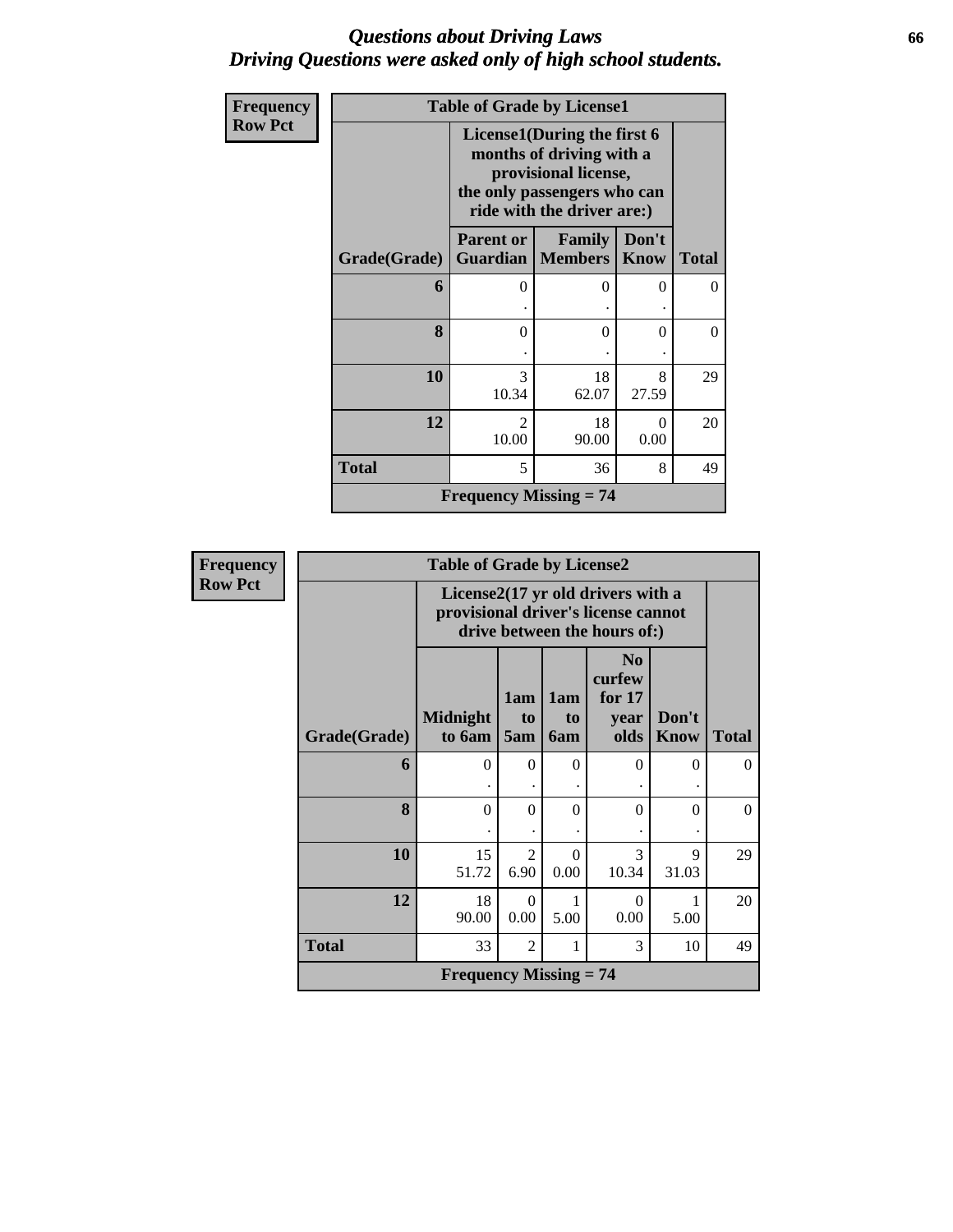## *Questions about Driving Laws* **67** *Driving Questions were asked only of high school students.*

| Frequency      |              | <b>Table of Grade by License3</b>                                     |             |                        |                  |                  |              |  |  |  |  |
|----------------|--------------|-----------------------------------------------------------------------|-------------|------------------------|------------------|------------------|--------------|--|--|--|--|
| <b>Row Pct</b> |              | License3(For drivers under the<br>what level of alcohol is considered |             | age of 21,<br>$DUI$ ?) |                  |                  |              |  |  |  |  |
|                | Grade(Grade) | Any<br><b>Amount</b>                                                  | 0.02        | 0.04                   | 0.08             | Don't<br>know    | <b>Total</b> |  |  |  |  |
|                | 6            | $\overline{0}$                                                        | $\Omega$    | $\Omega$               | $\Omega$         | $\Omega$         | $\theta$     |  |  |  |  |
|                | 8            | $\theta$                                                              | $\Omega$    | $\Omega$               | $\Omega$         | $\Omega$         | $\Omega$     |  |  |  |  |
|                | 10           | 4<br>13.79                                                            | 10<br>34.48 | $\Omega$<br>0.00       | 3<br>10.34       | 12<br>41.38      | 29           |  |  |  |  |
|                | 12           | 11<br>55.00                                                           | 8<br>40.00  | 5.00                   | $\Omega$<br>0.00 | $\Omega$<br>0.00 | 20           |  |  |  |  |
|                | <b>Total</b> | 15                                                                    | 18          |                        | 3                | 12               | 49           |  |  |  |  |
|                |              | <b>Frequency Missing <math>= 74</math></b>                            |             |                        |                  |                  |              |  |  |  |  |

| Frequency      |              | <b>Table of Grade by License4</b> |                        |                         |                               |                                                                                           |               |              |  |  |
|----------------|--------------|-----------------------------------|------------------------|-------------------------|-------------------------------|-------------------------------------------------------------------------------------------|---------------|--------------|--|--|
| <b>Row Pct</b> |              |                                   |                        |                         | posted speet limit by:)       | License4(A driver under 21 automatically<br>loses his/her license if caught exceeding the |               |              |  |  |
|                | Grade(Grade) | $15+$<br>mph                      | $25+$<br>mph           | $35+$<br>mph            | <b>Depends</b><br>on<br>judge | Can't<br>lose<br>license<br>for<br>speeding                                               | Don't<br>know | <b>Total</b> |  |  |
|                | 6            | $\Omega$                          | $\Omega$               | $\theta$                | $\Omega$                      | $\Omega$                                                                                  | $\Omega$      | $\Omega$     |  |  |
|                | 8            | $\theta$                          | $\Omega$               | $\Omega$                | $\Omega$                      | $\Omega$                                                                                  | $\Omega$      | $\Omega$     |  |  |
|                | 10           | $\overline{7}$<br>24.14           | $\mathcal{R}$<br>10.34 | $\mathcal{R}$<br>10.34  | 4<br>13.79                    | 2<br>6.90                                                                                 | 10<br>34.48   | 29           |  |  |
|                | 12           | 3<br>15.00                        | 10<br>50.00            | $\mathfrak{D}$<br>10.00 | $\mathfrak{D}$<br>10.00       | $\Omega$<br>0.00                                                                          | 3<br>15.00    | 20           |  |  |
|                | <b>Total</b> | 10                                | 13                     | 5                       | 6                             | 2                                                                                         | 13            | 49           |  |  |
|                |              |                                   |                        |                         | <b>Frequency Missing = 74</b> |                                                                                           |               |              |  |  |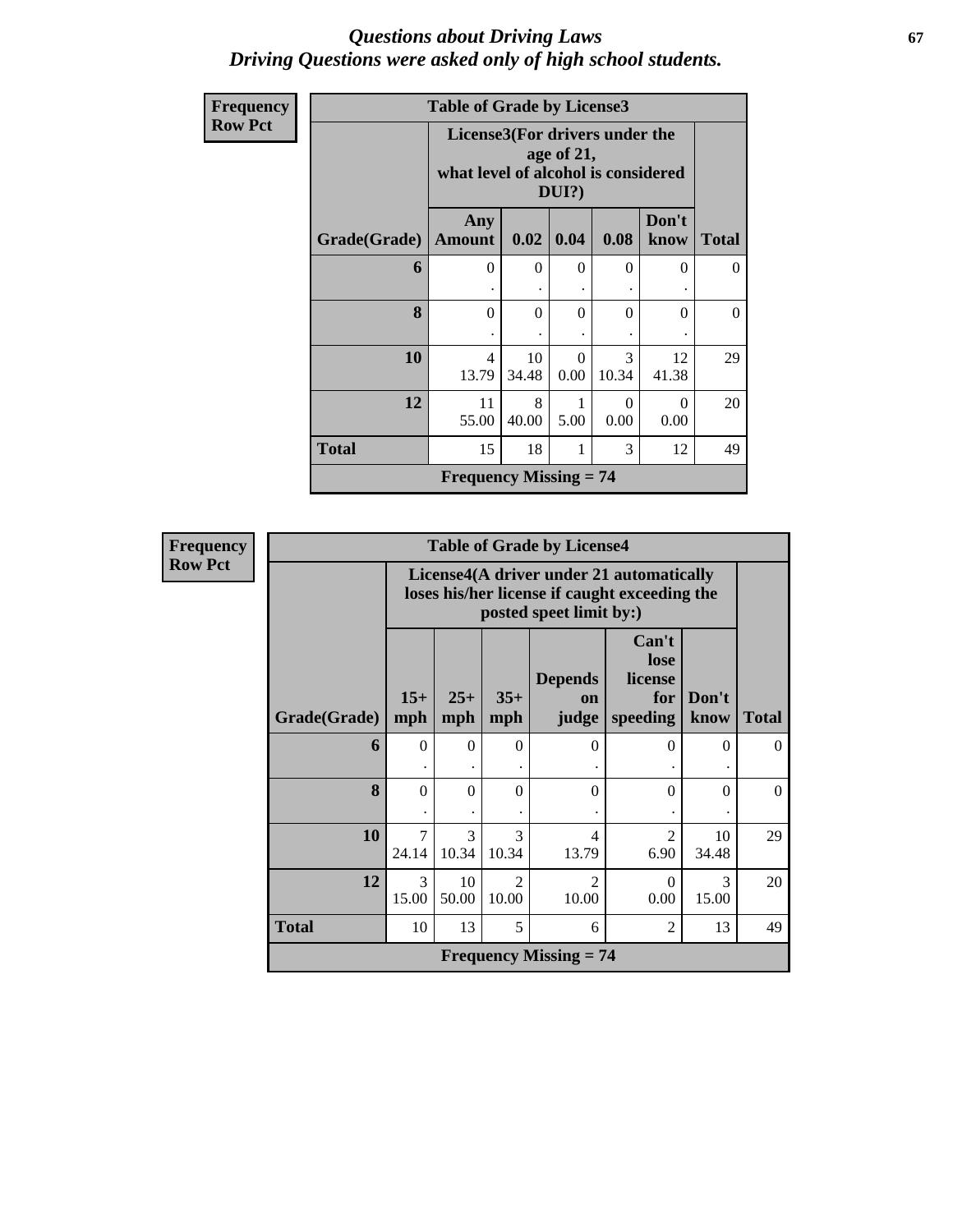## *Questions about Driving Laws* **68** *Driving Questions were asked only of high school students.*

| Frequency      | <b>Table of Grade by License5</b> |                                            |                                                                                                                                                             |               |              |  |
|----------------|-----------------------------------|--------------------------------------------|-------------------------------------------------------------------------------------------------------------------------------------------------------------|---------------|--------------|--|
| <b>Row Pct</b> |                                   |                                            | License5(A)<br>Georgia teenager<br>with family<br>connections or a<br>good lawyer can<br>break a teen<br>driving law and<br>keep their driver's<br>license) |               |              |  |
|                | Grade(Grade)                      | Yes                                        | N <sub>0</sub>                                                                                                                                              | Don't<br>know | <b>Total</b> |  |
|                | 6                                 | $\theta$                                   | $\theta$                                                                                                                                                    | $\theta$      | $\theta$     |  |
|                | 8                                 | $\theta$                                   | $\theta$                                                                                                                                                    | $\theta$      | $\theta$     |  |
|                | 10                                | 9<br>31.03                                 | 13<br>44.83                                                                                                                                                 | 7<br>24.14    | 29           |  |
|                | 12                                | 7<br>35.00                                 | 6<br>30.00                                                                                                                                                  | 7<br>35.00    | 20           |  |
|                | <b>Total</b>                      | 16                                         | 19                                                                                                                                                          | 14            | 49           |  |
|                |                                   | <b>Frequency Missing <math>= 74</math></b> |                                                                                                                                                             |               |              |  |

| <b>Frequency</b> | <b>Table of Grade by License6</b> |                                                                                                                                    |                |               |              |
|------------------|-----------------------------------|------------------------------------------------------------------------------------------------------------------------------------|----------------|---------------|--------------|
| <b>Row Pct</b>   |                                   | License6(I know a<br>friend or<br>classmate that<br>broke a teen<br>driving law,<br>but was allowed to<br>keep his/her<br>license) |                |               |              |
|                  | Grade(Grade)                      | Yes                                                                                                                                | N <sub>0</sub> | Don't<br>know | <b>Total</b> |
|                  | 6                                 | $\theta$                                                                                                                           | 0              | 0             | 0            |
|                  | 8                                 | $\Omega$                                                                                                                           | $\Omega$       | 0             | $\theta$     |
|                  | 10                                | 11<br>37.93                                                                                                                        | 12<br>41.38    | 6<br>20.69    | 29           |
|                  | 12                                | 11<br>55.00                                                                                                                        | 5<br>25.00     | 4<br>20.00    | 20           |
|                  | <b>Total</b>                      | 22                                                                                                                                 | 17             | 10            | 49           |
|                  |                                   | <b>Frequency Missing <math>= 74</math></b>                                                                                         |                |               |              |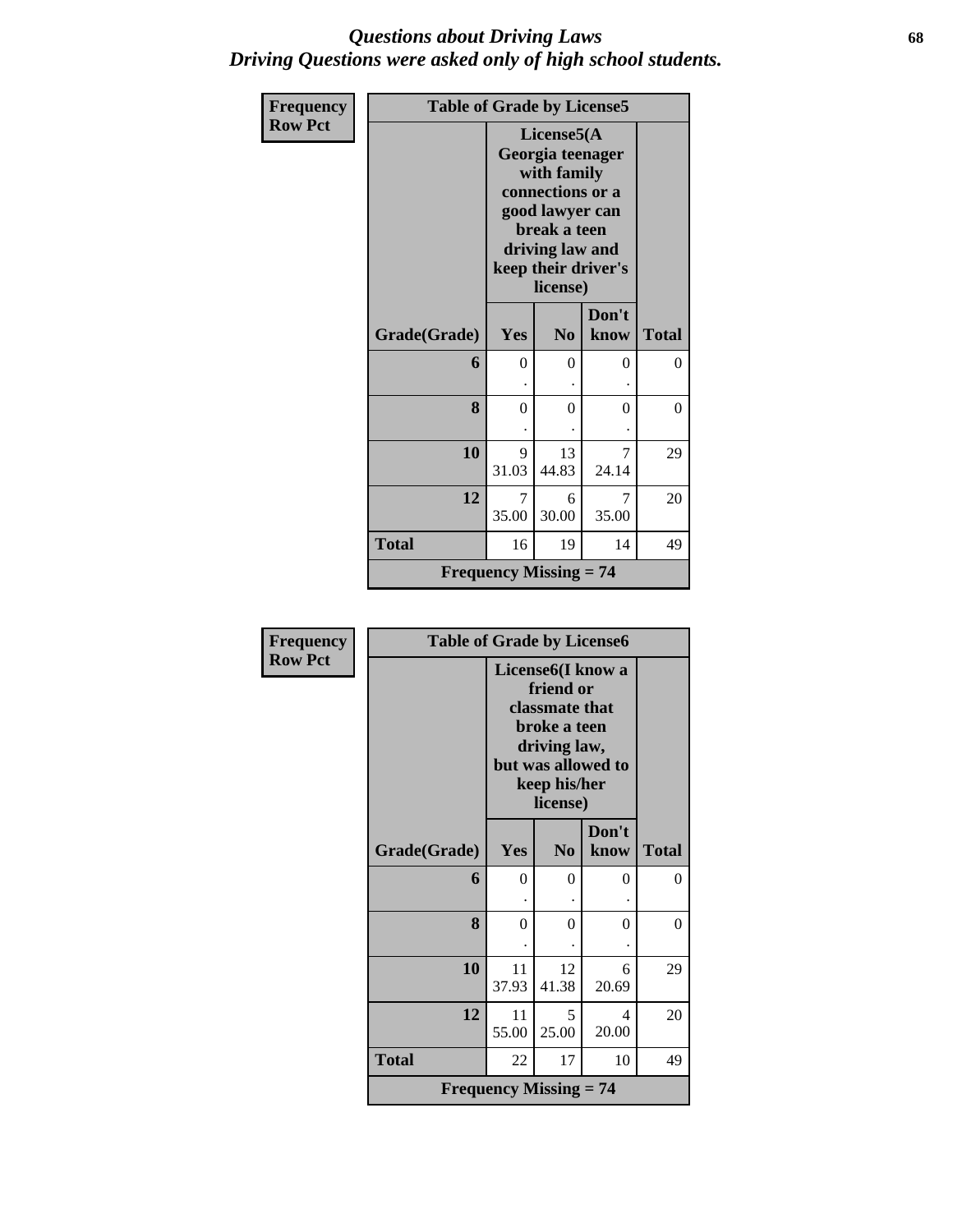## *Questions about Driving Laws* **69** *Driving Questions were asked only of high school students.*

| Frequency      |              | <b>Table of Grade by License7</b>                                            |                                                                                               |                                      |               |              |  |
|----------------|--------------|------------------------------------------------------------------------------|-----------------------------------------------------------------------------------------------|--------------------------------------|---------------|--------------|--|
| <b>Row Pct</b> |              |                                                                              | License7(A student under the age of 18 cam loser<br>his/her driving privileges if he or she:) |                                      |               |              |  |
|                |              | <b>Have</b><br>more than<br><b>10</b><br>unexcused<br>absences<br>per school | Drop out<br>without                                                                           | <b>Bring</b><br>alcohol/drugs/weapon | All of<br>the |              |  |
|                | Grade(Grade) | yr                                                                           | graduating                                                                                    | to school                            | above         | <b>Total</b> |  |
|                | 6            | $\Omega$                                                                     | 0                                                                                             | $\Omega$                             | $\Omega$      | $\Omega$     |  |
|                | 8            | $\Omega$                                                                     | 0                                                                                             | $\Omega$                             | $\Omega$      | $\theta$     |  |
|                | 10           | 3.45                                                                         | $\overline{2}$<br>6.90                                                                        | $\overline{c}$<br>6.90               | 24<br>82.76   | 29           |  |
|                | 12           | $\Omega$<br>0.00                                                             | $\mathfrak{D}$<br>10.00                                                                       | 5.00                                 | 17<br>85.00   | 20           |  |
|                | <b>Total</b> | 1                                                                            | 4                                                                                             | 3                                    | 41            | 49           |  |
|                |              |                                                                              | <b>Frequency Missing = 74</b>                                                                 |                                      |               |              |  |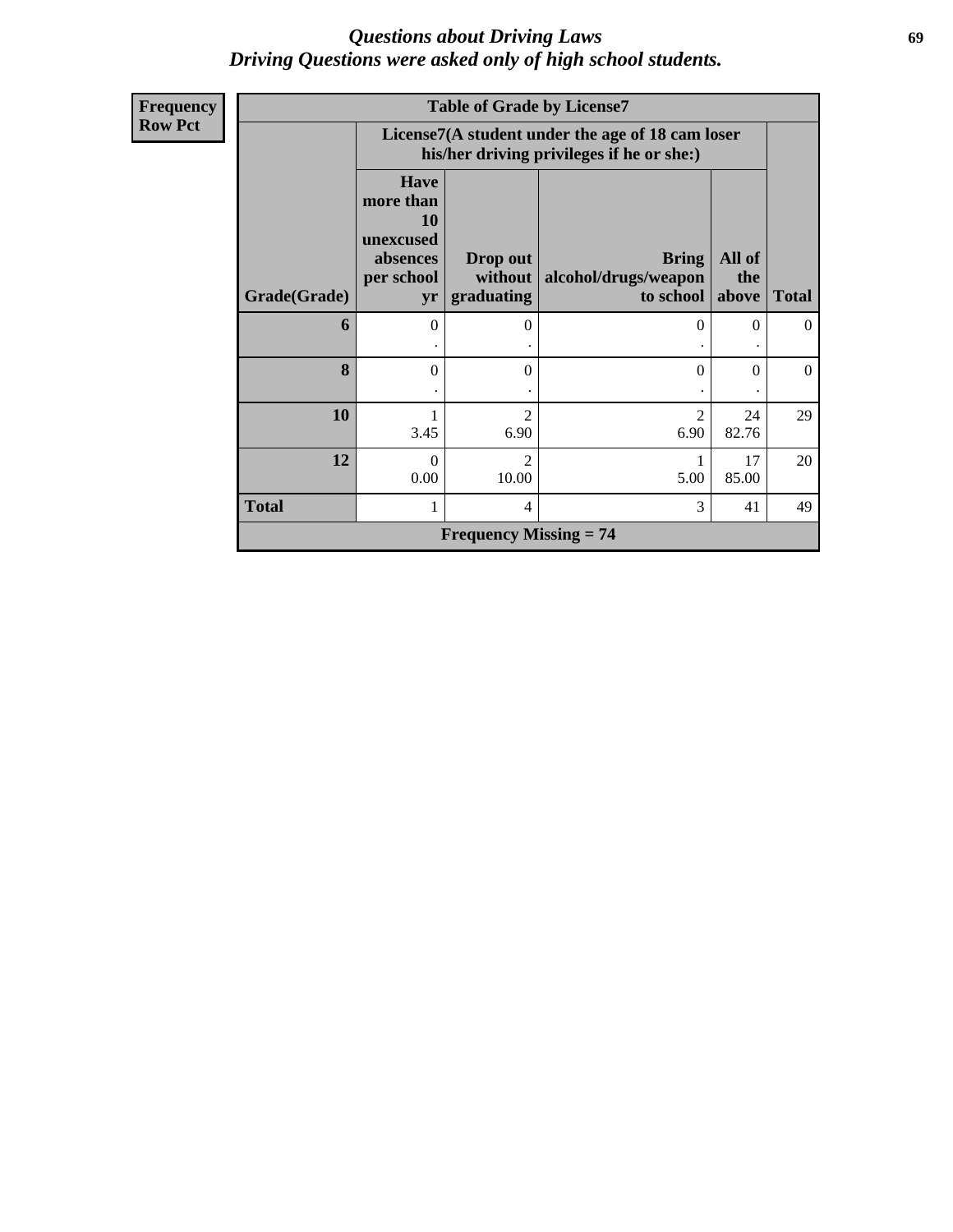# **Select Results by Gender 70**

| Frequency      | <b>Table of SchoolClimate2 by Gender</b>          |                                 |             |              |  |
|----------------|---------------------------------------------------|---------------------------------|-------------|--------------|--|
| <b>Col Pct</b> | SchoolClimate2(I<br>feel successful at<br>school) | Gender(Gender)<br><b>Female</b> | <b>Male</b> | <b>Total</b> |  |
|                | <b>Strongly Agree</b>                             | 20<br>29.85                     | 29<br>51.79 | 49           |  |
|                | <b>Somewhat Agree</b>                             | 38<br>56.72                     | 23<br>41.07 | 61           |  |
|                | <b>Somewhat Disagree</b>                          | 9<br>13.43                      | 3<br>5.36   | 12           |  |
|                | <b>Strongly Disagree</b>                          | $\Omega$<br>0.00                | 1.79        |              |  |
|                | <b>Total</b>                                      | 67                              | 56          | 123          |  |

| Frequency      | <b>Table of SchoolClimate6 by Gender</b>                 |                                 |             |                |  |
|----------------|----------------------------------------------------------|---------------------------------|-------------|----------------|--|
| <b>Col Pct</b> | <b>SchoolClimate6(Teachers</b><br>treat me with respect) | Gender(Gender)<br><b>Female</b> | <b>Male</b> | <b>Total</b>   |  |
|                | <b>Strongly Agree</b>                                    | 36<br>53.73                     | 28<br>50.00 | 64             |  |
|                | <b>Somewhat Agree</b>                                    | 26<br>38.81                     | 23<br>41.07 | 49             |  |
|                | <b>Somewhat Disagree</b>                                 | 4<br>5.97                       | 4<br>7.14   | 8              |  |
|                | <b>Strongly Disagree</b>                                 | 1.49                            | 1.79        | $\mathfrak{D}$ |  |
|                | <b>Total</b>                                             | 67                              | 56          | 123            |  |

| <b>Frequency</b> | <b>Table of SchoolClimate8 by Gender</b>                                             |                        |                               |              |
|------------------|--------------------------------------------------------------------------------------|------------------------|-------------------------------|--------------|
| <b>Col Pct</b>   | <b>SchoolClimate8(Students</b><br>are frequently<br>recognized for good<br>behavior) | <b>Female</b>          | Gender(Gender)<br><b>Male</b> | <b>Total</b> |
|                  | <b>Strongly Agree</b>                                                                | 13<br>19.40            | 12<br>21.43                   | 25           |
|                  | <b>Somewhat Agree</b>                                                                | 35<br>52.24            | 32<br>57.14                   | 67           |
|                  | <b>Somewhat Disagree</b>                                                             | 17<br>25.37            | 9<br>16.07                    | 26           |
|                  | <b>Strongly Disagree</b>                                                             | $\mathfrak{D}$<br>2.99 | 3<br>5.36                     | 5            |
|                  | Total                                                                                | 67                     | 56                            | 123          |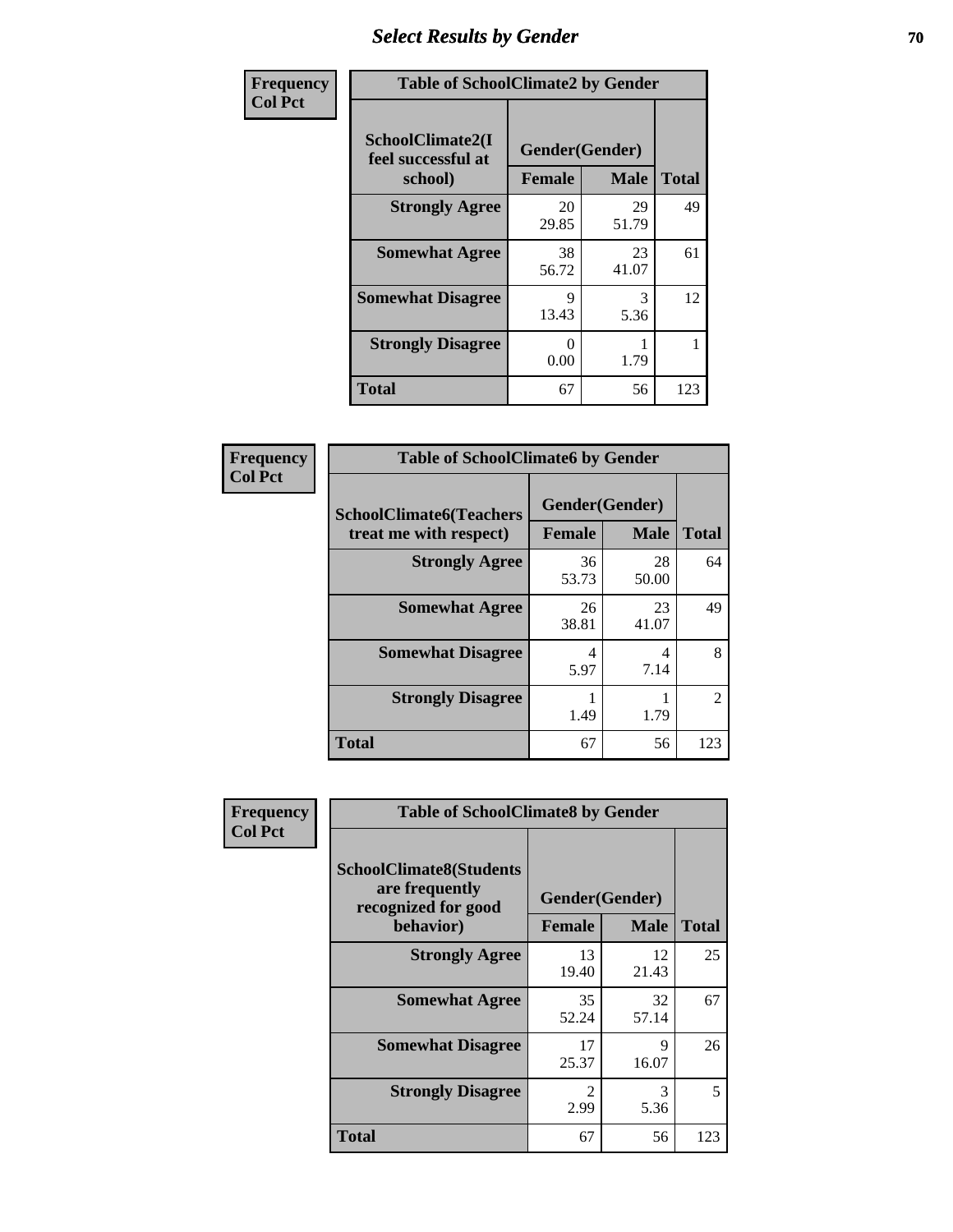## *Select Results by Gender* **71**

| <b>Frequency</b> | <b>Table of Gender by Dropout</b> |                                                   |                   |              |  |
|------------------|-----------------------------------|---------------------------------------------------|-------------------|--------------|--|
| <b>Row Pct</b>   |                                   | Dropout(I<br>have<br>about<br>dropping<br>school) | thought<br>out of |              |  |
|                  | Gender(Gender)                    | Yes                                               | N <sub>0</sub>    | <b>Total</b> |  |
|                  | <b>Female</b>                     | 11<br>16.42                                       | 56<br>83.58       | 67           |  |
|                  | <b>Male</b>                       | 9<br>16.07                                        | 47<br>83.93       | 56           |  |
|                  | <b>Total</b>                      | 20                                                | 103               | 123          |  |

| Frequency      | <b>Table of Gender by Dropoutreason</b> |                                                                 |              |                          |              |              |
|----------------|-----------------------------------------|-----------------------------------------------------------------|--------------|--------------------------|--------------|--------------|
| <b>Row Pct</b> |                                         | Dropoutreason (If I dropped out<br>the reason would most likely |              |                          |              |              |
|                | Gender(Gender)                          | Won't<br>Drop<br>out                                            | <b>Bored</b> | Family<br><b>Reasons</b> | <b>Other</b> | <b>Total</b> |
|                | <b>Female</b>                           | 50<br>74.63                                                     | 3<br>4.48    | 4<br>5.97                | 10<br>14.93  | 67           |
|                | <b>Male</b>                             | 33<br>58.93                                                     | 8.93         | 8<br>14.29               | 10<br>17.86  | 56           |
|                | <b>Total</b>                            | 83                                                              | 8            | 12                       | 20           | 123          |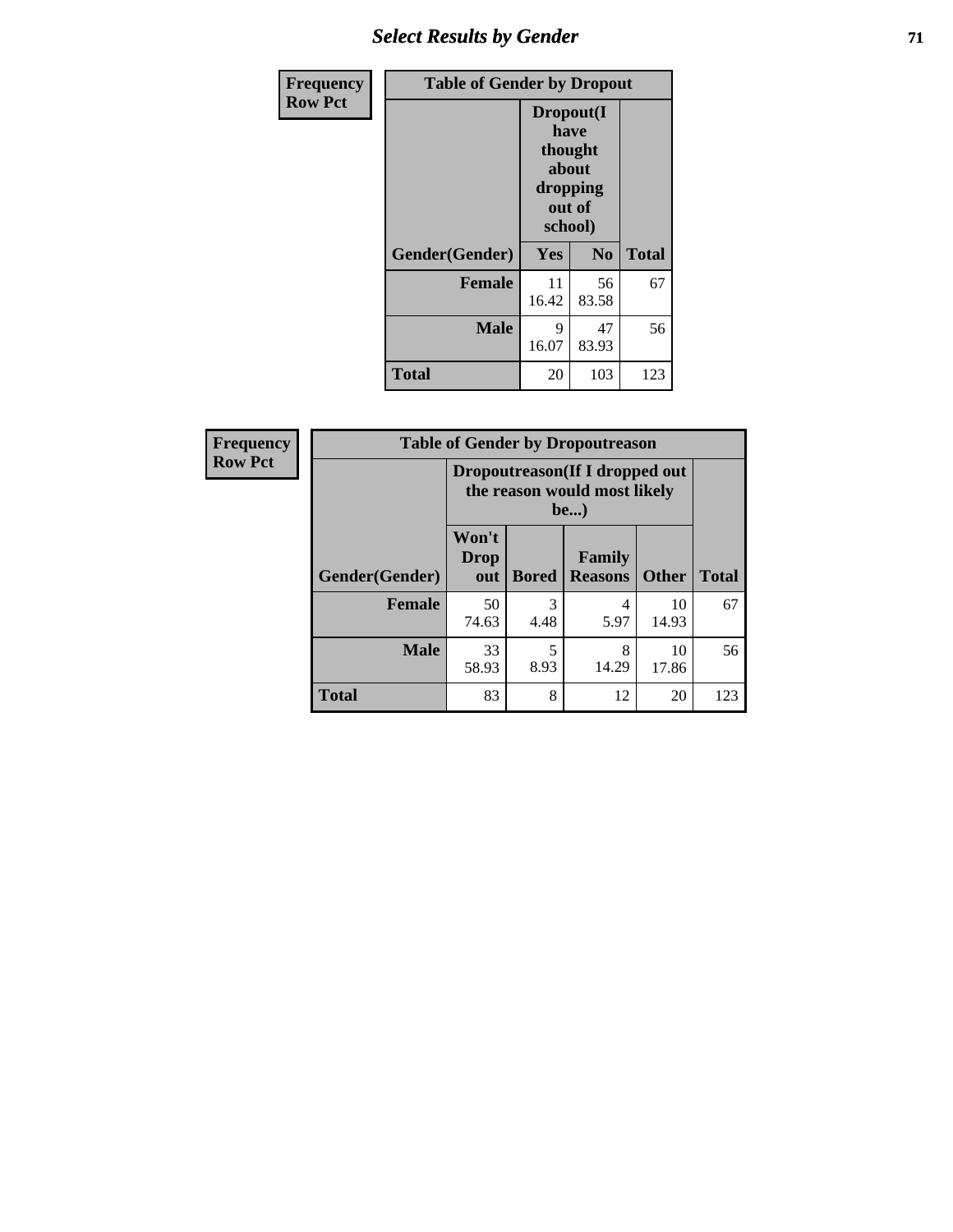*School Safety* **72**

| Frequency      | <b>Table of Gender by Bullied2</b> |                        |                |              |  |
|----------------|------------------------------------|------------------------|----------------|--------------|--|
| <b>Row Pct</b> |                                    | <b>Bullied2</b>        |                |              |  |
|                | Gender(Gender)                     | Yes                    | N <sub>0</sub> | <b>Total</b> |  |
|                | <b>Female</b>                      | 5<br>7.46              | 62<br>92.54    | 67           |  |
|                | <b>Male</b>                        | $\mathfrak{D}$<br>3.57 | 54<br>96.43    | 56           |  |
|                | <b>Total</b>                       |                        | 116            | 123          |  |

| <b>Frequency</b> | <b>Table of Gender by Bulliedothers2</b> |                       |                |              |
|------------------|------------------------------------------|-----------------------|----------------|--------------|
| <b>Row Pct</b>   |                                          | <b>Bulliedothers2</b> |                |              |
|                  | Gender(Gender)                           | Yes                   | N <sub>0</sub> | <b>Total</b> |
|                  | <b>Female</b>                            | 0.00                  | 67<br>100.00   | 67           |
|                  | <b>Male</b>                              | 1.79                  | 55<br>98.21    | 56           |
|                  | Total                                    |                       | 122            | 123          |

| Frequency      | <b>Table of Gender by Weaponschool2</b> |                      |              |  |  |  |
|----------------|-----------------------------------------|----------------------|--------------|--|--|--|
| <b>Row Pct</b> |                                         | <b>Weaponschool2</b> |              |  |  |  |
|                | Gender(Gender)                          | N <sub>0</sub>       | <b>Total</b> |  |  |  |
|                | <b>Female</b>                           | 67<br>100.00         | 67           |  |  |  |
|                | <b>Male</b>                             | 56<br>100.00         | 56           |  |  |  |
|                | <b>Total</b>                            | 123                  | 123          |  |  |  |

| Frequency      | <b>Table of Gender by Absentunsafe2</b> |                |              |  |  |
|----------------|-----------------------------------------|----------------|--------------|--|--|
| <b>Row Pct</b> |                                         | Absentunsafe2  |              |  |  |
|                | Gender(Gender)                          | N <sub>0</sub> | <b>Total</b> |  |  |
|                | <b>Female</b>                           | 67<br>100.00   | 67           |  |  |
|                | <b>Male</b>                             | 56<br>100.00   | 56           |  |  |
|                | <b>Total</b>                            | 123            | 123          |  |  |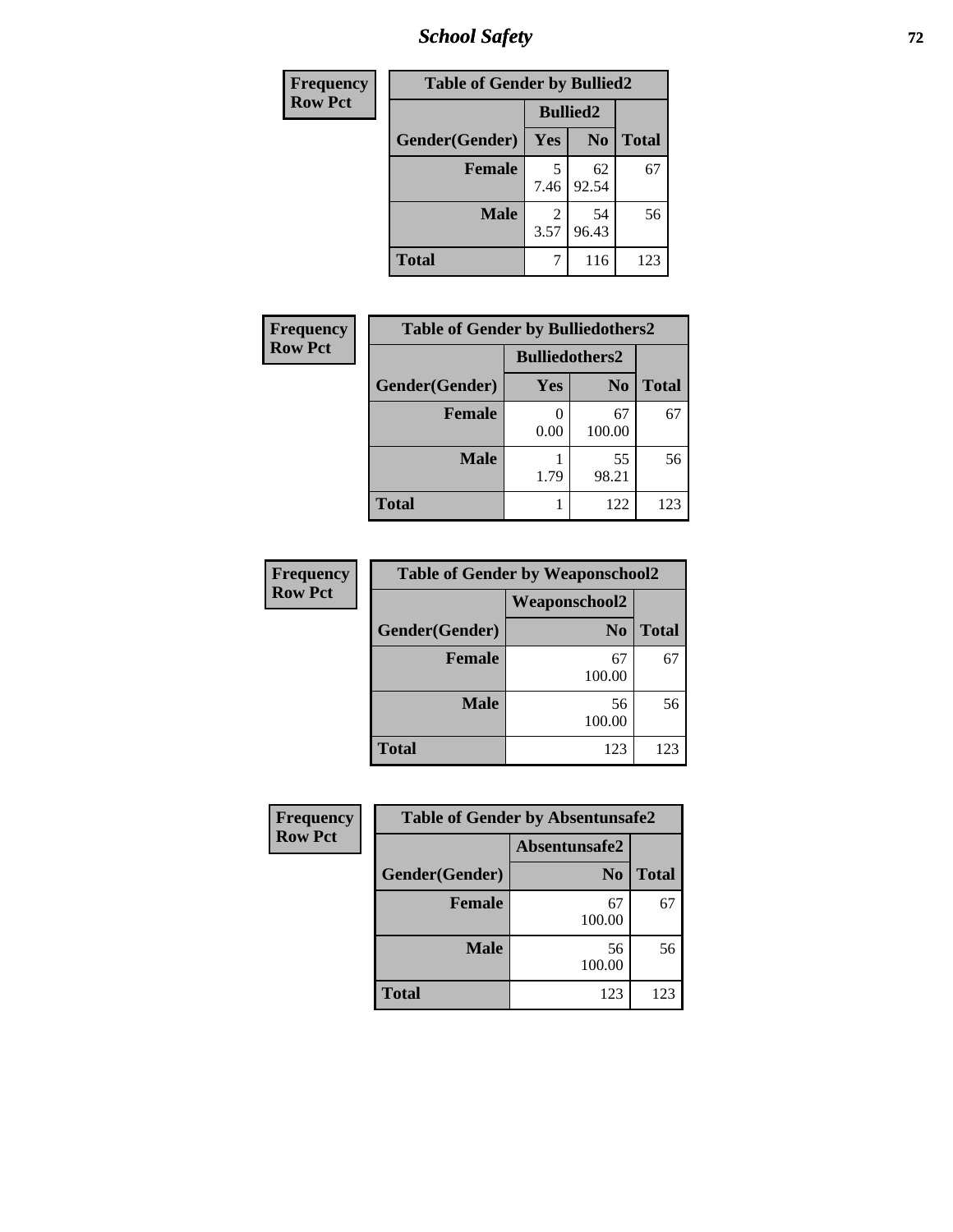*School Safety* **73**

| Frequency      | <b>Table of Gender by Gangself</b> |                                                                                                |                |              |
|----------------|------------------------------------|------------------------------------------------------------------------------------------------|----------------|--------------|
| <b>Row Pct</b> |                                    | Gangself(I<br>have<br>participated<br>in illegal gang<br>activities in<br>the past 30<br>days) |                |              |
|                | Gender(Gender)                     | Yes                                                                                            | N <sub>0</sub> | <b>Total</b> |
|                | <b>Female</b>                      | 0<br>0.00                                                                                      | 67<br>100.00   | 67           |
|                | <b>Male</b>                        | $\overline{2}$<br>3.57                                                                         | 54<br>96.43    | 56           |
|                | <b>Total</b>                       | 2                                                                                              | 121            | 123          |

| Frequency      |                | <b>Table of Gender by Gangpeers</b>                                                                                         |                |              |
|----------------|----------------|-----------------------------------------------------------------------------------------------------------------------------|----------------|--------------|
| <b>Row Pct</b> |                | <b>Gangpeers</b> (I<br>have friends<br>who have<br>participated<br>in illegal gang<br>activities in<br>the past 30<br>days) |                |              |
|                | Gender(Gender) | Yes                                                                                                                         | N <sub>0</sub> | <b>Total</b> |
|                | <b>Female</b>  | 2<br>2.99                                                                                                                   | 65<br>97.01    | 67           |
|                | <b>Male</b>    | 5<br>8.93                                                                                                                   | 51<br>91.07    | 56           |
|                | Total          | 7                                                                                                                           | 116            | 123          |

| Frequency      | <b>Table of Gender by Pickedon2</b> |                  |                |              |
|----------------|-------------------------------------|------------------|----------------|--------------|
| <b>Row Pct</b> |                                     | <b>Pickedon2</b> |                |              |
|                | Gender(Gender)                      | <b>Yes</b>       | N <sub>0</sub> | <b>Total</b> |
|                | <b>Female</b>                       | 17<br>25.37      | 50<br>74.63    | 67           |
|                | <b>Male</b>                         | 13<br>23.21      | 43<br>76.79    | 56           |
|                | <b>Total</b>                        | 30               | 93             | 123          |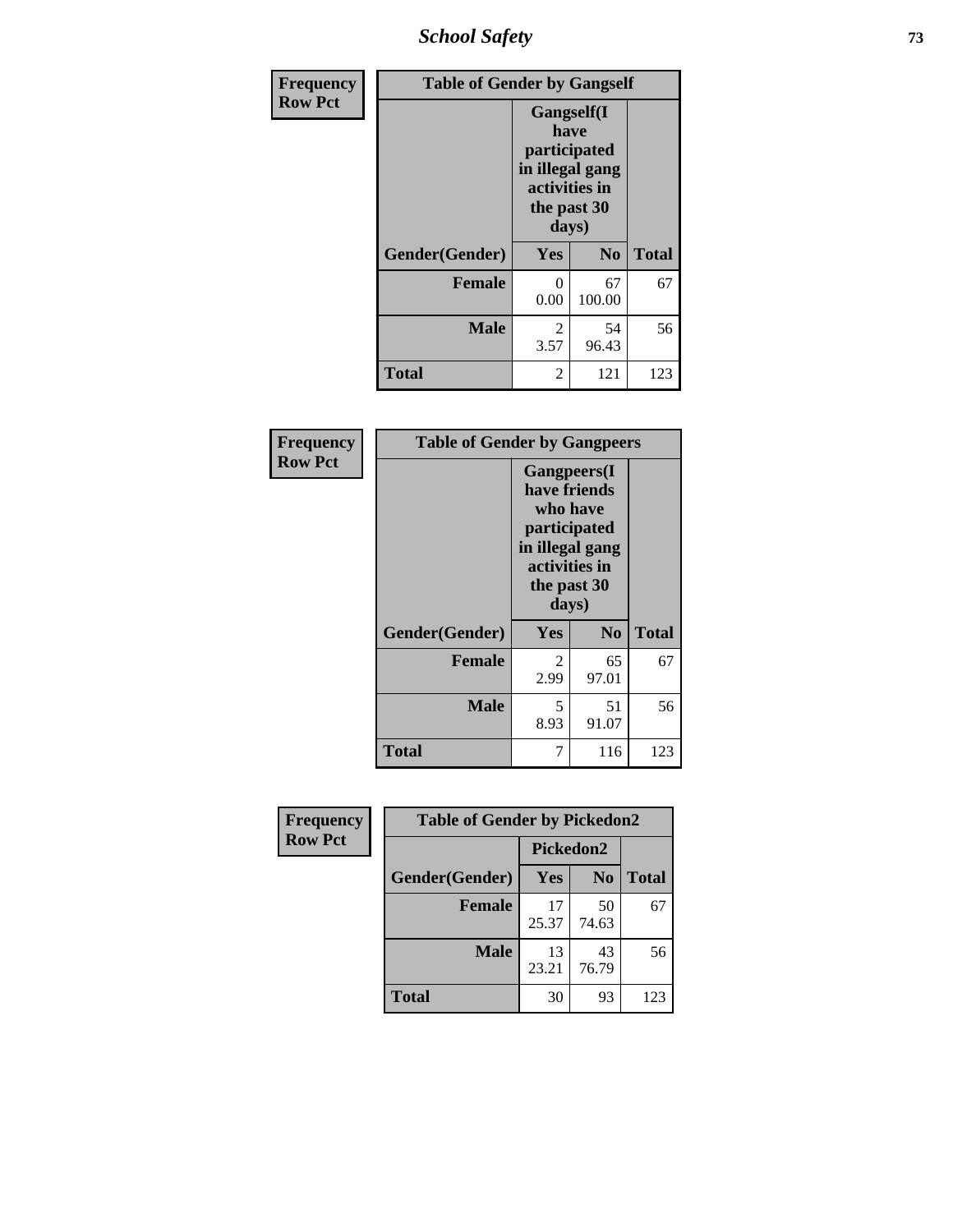*School Safety* **74**

| <b>Frequency</b> | <b>Table of Gender by Safeschool2</b> |              |                |              |
|------------------|---------------------------------------|--------------|----------------|--------------|
| <b>Row Pct</b>   |                                       | Safeschool2  |                |              |
|                  | Gender(Gender)                        | Yes          | N <sub>0</sub> | <b>Total</b> |
|                  | <b>Female</b>                         | 67<br>100.00 | 0.00           | 67           |
|                  | <b>Male</b>                           | 54<br>96.43  | 2<br>3.57      | 56           |
|                  | <b>Total</b>                          | 121          | $\overline{2}$ | 123          |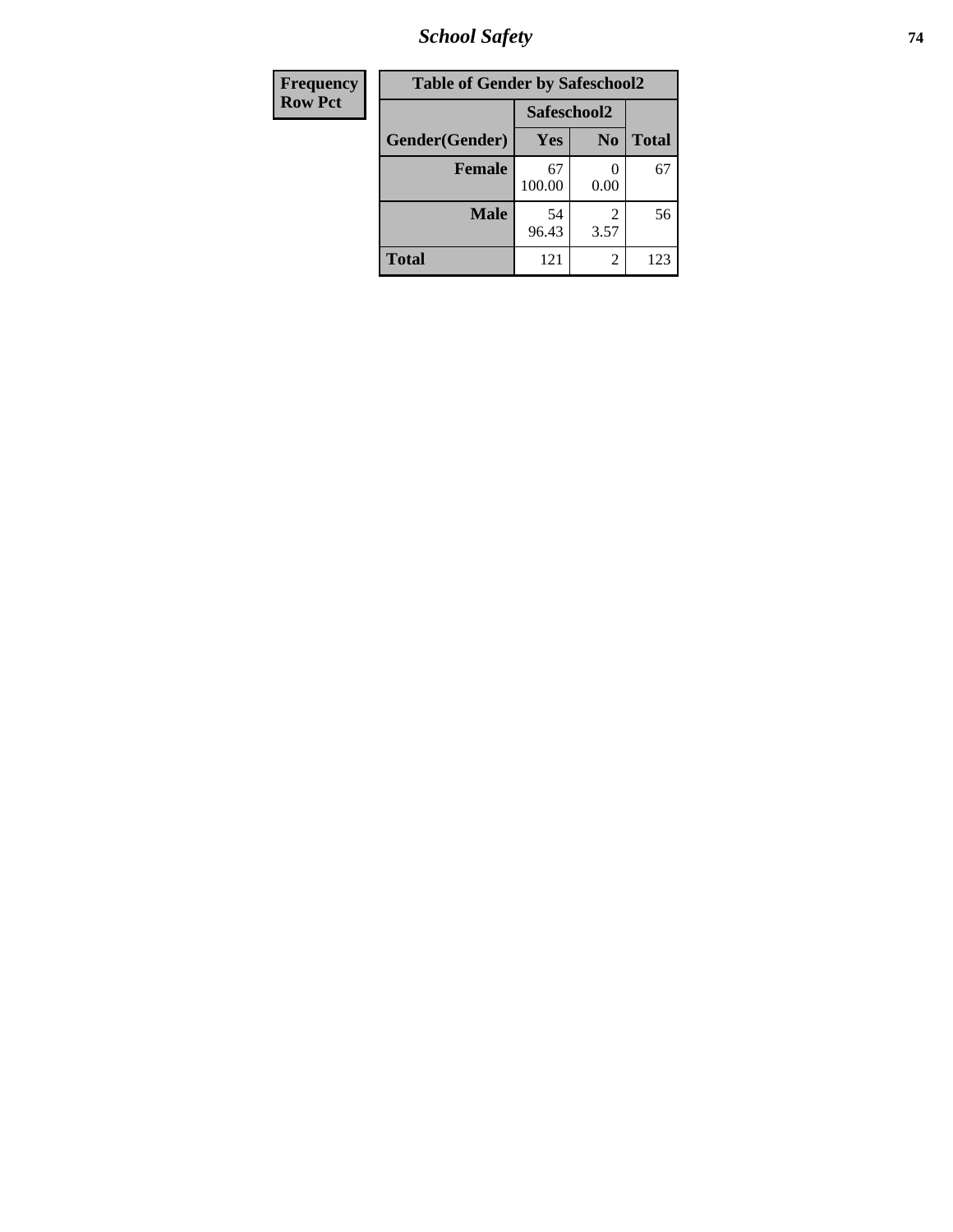# *Incidence of Drug Use* 75

| <b>Frequency</b> | <b>Table of Gender by AlcoholAlt</b> |                                          |                |              |  |
|------------------|--------------------------------------|------------------------------------------|----------------|--------------|--|
| <b>Row Pct</b>   |                                      | AlcoholAlt(Alcohol<br>use, past 30 days) |                |              |  |
|                  | Gender(Gender)                       | Yes                                      | N <sub>0</sub> | <b>Total</b> |  |
|                  | <b>Female</b>                        | 10.45                                    | 60<br>89.55    | 67           |  |
|                  | <b>Male</b>                          | 5<br>8.93                                | 51<br>91.07    | 56           |  |
|                  | <b>Total</b>                         | 12                                       | 111            | 123          |  |

| <b>Frequency</b> | <b>Table of Gender by TobaccoAny</b> |                                          |                |              |  |
|------------------|--------------------------------------|------------------------------------------|----------------|--------------|--|
| <b>Row Pct</b>   |                                      | TobaccoAny(Tobacco<br>use, past 30 days) |                |              |  |
|                  | Gender(Gender)                       | Yes                                      | N <sub>0</sub> | <b>Total</b> |  |
|                  | Female                               | 3<br>4.48                                | 64<br>95.52    | 67           |  |
|                  | <b>Male</b>                          | 5<br>8.93                                | 51<br>91.07    | 56           |  |
|                  | <b>Total</b>                         | 8                                        | 115            | 123          |  |

| <b>Frequency</b> | <b>Table of Gender by MarijuanaAlt</b> |            |                                              |              |
|------------------|----------------------------------------|------------|----------------------------------------------|--------------|
| <b>Row Pct</b>   |                                        |            | MarijuanaAlt(Marijuana<br>use, past 30 days) |              |
|                  | Gender(Gender)                         | <b>Yes</b> | N <sub>0</sub>                               | <b>Total</b> |
|                  | Female                                 | 1.49       | 66<br>98.51                                  | 67           |
|                  | <b>Male</b>                            | 4<br>7.14  | 52<br>92.86                                  | 56           |
|                  | <b>Total</b>                           | 5          | 118                                          | 123          |

| <b>Frequency</b> | <b>Table of Gender by OtherDrugAny</b> |                                                      |                |              |
|------------------|----------------------------------------|------------------------------------------------------|----------------|--------------|
| <b>Row Pct</b>   |                                        | <b>OtherDrugAny(Other</b><br>drug use, past 30 days) |                |              |
|                  | Gender(Gender)                         | <b>Yes</b>                                           | N <sub>0</sub> | <b>Total</b> |
|                  | <b>Female</b>                          | 3<br>4.48                                            | 64<br>95.52    | 67           |
|                  | <b>Male</b>                            | 7.14                                                 | 52<br>92.86    | 56           |
|                  | <b>Total</b>                           | 7                                                    | 116            | 123          |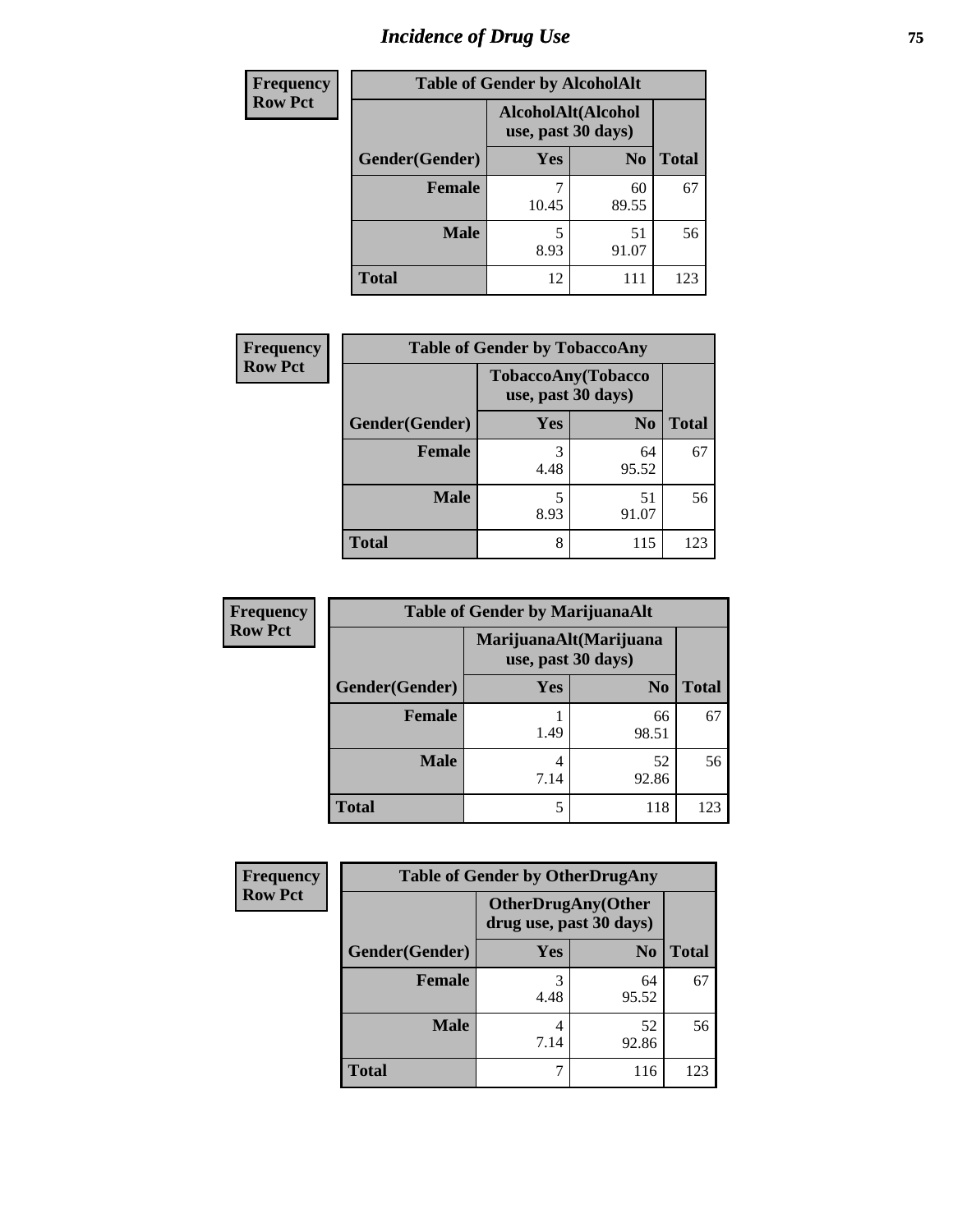### *Average Age at Onset of Use* **76** *Results for "Average Age at Onset of Use" questions exclude students who said they did not use that substance*

### **Gender=Female**

| Variable           | <b>Label</b>                                                       | <b>Mean</b> |
|--------------------|--------------------------------------------------------------------|-------------|
| Alcoholinit2       | I started using alcohol when I was                                 | 14.58       |
| Cigarettesinit2    | I started smoking tobacco when I was                               | 16.20       |
| Smokelessinit2     | I started chewing tobacco when I was                               |             |
| Marijuanainit2     | I started using marijuana when I was                               | 15.00       |
| Cocaineinit2       | I started using cocaine when I was                                 |             |
| Inhalantsinit2     | I started using inhalants when I was                               |             |
| Steroidsinit2      | I started using steroids when I was                                |             |
| Ecstasyinit2       | I started using ecstasy when I was                                 |             |
| Methinit2          | I started using methamphetamines when I was                        |             |
| Hallucinogensinit2 | I started using hallucinogens when I was                           |             |
| Prescription in t2 | I started using prescription drugs not prescribed to me when I was | 12.67       |

#### **Gender=Male**

| <b>Variable</b>                 | Label                                                              | <b>Mean</b> |
|---------------------------------|--------------------------------------------------------------------|-------------|
| Alcoholinit2                    | I started using alcohol when I was                                 | 12.00       |
| Cigarettesinit2                 | I started smoking tobacco when I was                               | 12.60       |
| Smokelessinit2                  | I started chewing tobacco when I was                               | 10.67       |
| Marijuanainit2                  | I started using marijuana when I was                               | 12.80       |
| Cocaineinit2                    | I started using cocaine when I was                                 | 8.00        |
| Inhalantsinit2                  | I started using inhalants when I was                               | 8.00        |
| Steroidsinit2                   | I started using steroids when I was                                | 8.00        |
| Ecstasyinit2                    | I started using ecstasy when I was                                 | 8.00        |
| Methinit2                       | I started using methamphetamines when I was                        | 8.00        |
| Hallucinogensinit2              | I started using hallucinogens when I was                           | 8.00        |
| Prescription in it <sub>2</sub> | I started using prescription drugs not prescribed to me when I was | 12.33       |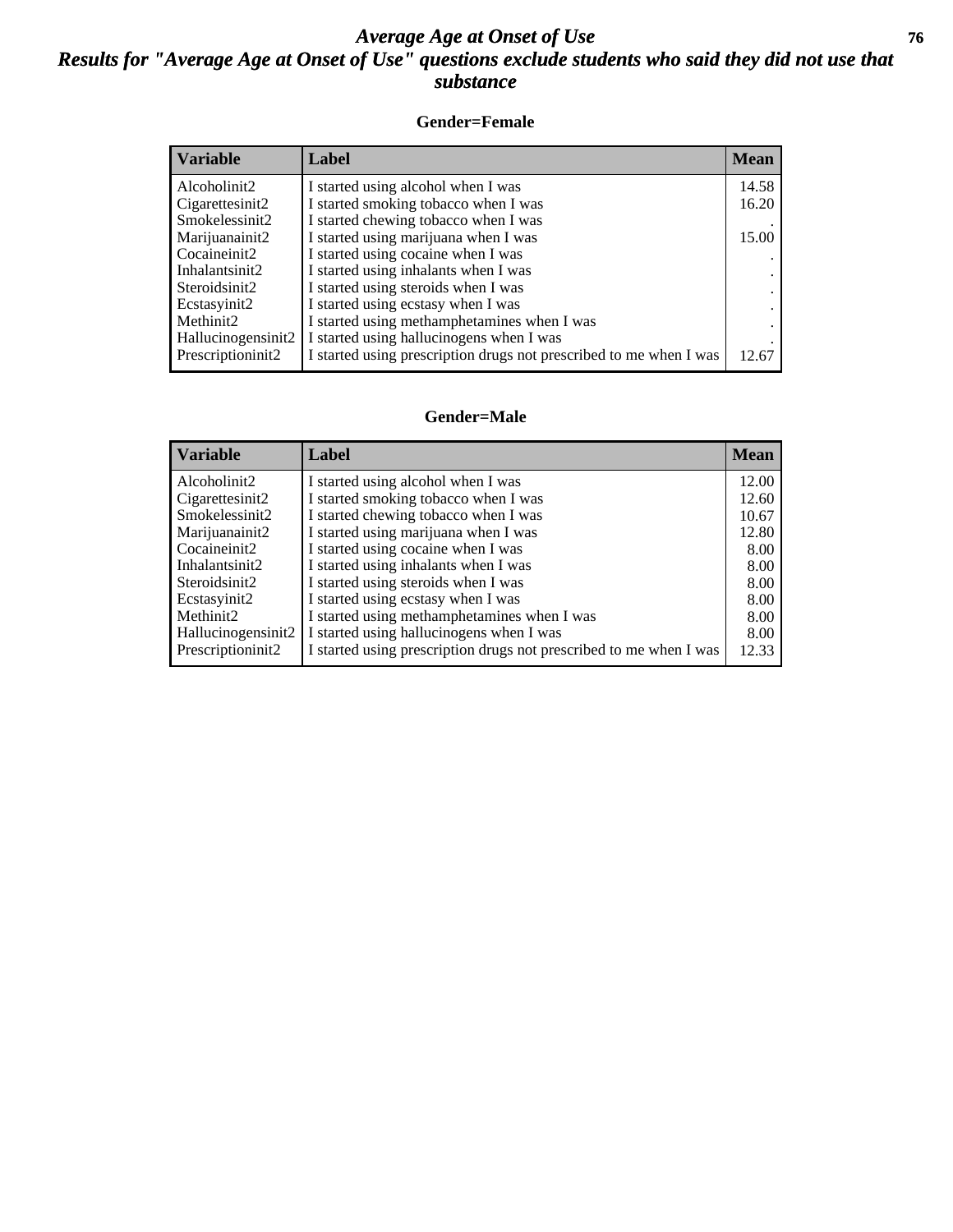# *I Think These Drugs are Harmful* **77**

| <b>Frequency</b> | <b>Table of Gender by Alcoholharmdich</b> |                                                   |                |              |
|------------------|-------------------------------------------|---------------------------------------------------|----------------|--------------|
| <b>Row Pct</b>   |                                           | Alcoholharmdich(I<br>think alcohol is<br>harmful) |                |              |
|                  | Gender(Gender)                            | Yes                                               | N <sub>0</sub> | <b>Total</b> |
|                  | <b>Female</b>                             | 56<br>83.58                                       | 11<br>16.42    | 67           |
|                  | <b>Male</b>                               | 46<br>82.14                                       | 10<br>17.86    | 56           |
|                  | <b>Total</b>                              | 102                                               | 21             | 123          |

| Frequency      | <b>Table of Gender by Tobaccoharmdich</b> |                                                   |                |              |
|----------------|-------------------------------------------|---------------------------------------------------|----------------|--------------|
| <b>Row Pct</b> |                                           | Tobaccoharmdich(I<br>think tobacco is<br>harmful) |                |              |
|                | Gender(Gender)                            | Yes                                               | N <sub>0</sub> | <b>Total</b> |
|                | <b>Female</b>                             | 66<br>98.51                                       | 1.49           | 67           |
|                | <b>Male</b>                               | 55<br>98.21                                       | 1.79           | 56           |
|                | <b>Total</b>                              | 121                                               | 2              | 123          |

| Frequency      | <b>Table of Gender by Marijuanaharmdich</b> |             |                                           |              |  |
|----------------|---------------------------------------------|-------------|-------------------------------------------|--------------|--|
| <b>Row Pct</b> |                                             | harmful)    | Marijuanaharmdich(I<br>think marijuana is |              |  |
|                | Gender(Gender)                              | <b>Yes</b>  | N <sub>0</sub>                            | <b>Total</b> |  |
|                | <b>Female</b>                               | 57<br>85.07 | 10<br>14.93                               | 67           |  |
|                | <b>Male</b>                                 | 50<br>89.29 | 6<br>10.71                                | 56           |  |
|                | <b>Total</b>                                | 107         | 16                                        | 123          |  |

| Frequency      | <b>Table of Gender by Otherdrugharmdich</b> |                                   |                     |              |
|----------------|---------------------------------------------|-----------------------------------|---------------------|--------------|
| <b>Row Pct</b> |                                             | think other drugs are<br>harmful) | Otherdrugharmdich(I |              |
|                | Gender(Gender)                              | <b>Yes</b>                        | N <sub>0</sub>      | <b>Total</b> |
|                | <b>Female</b>                               | 66<br>98.51                       | 1.49                | 67           |
|                | <b>Male</b>                                 | 55<br>98.21                       | 1.79                | 56           |
|                | <b>Total</b>                                | 121                               | $\overline{c}$      | 123          |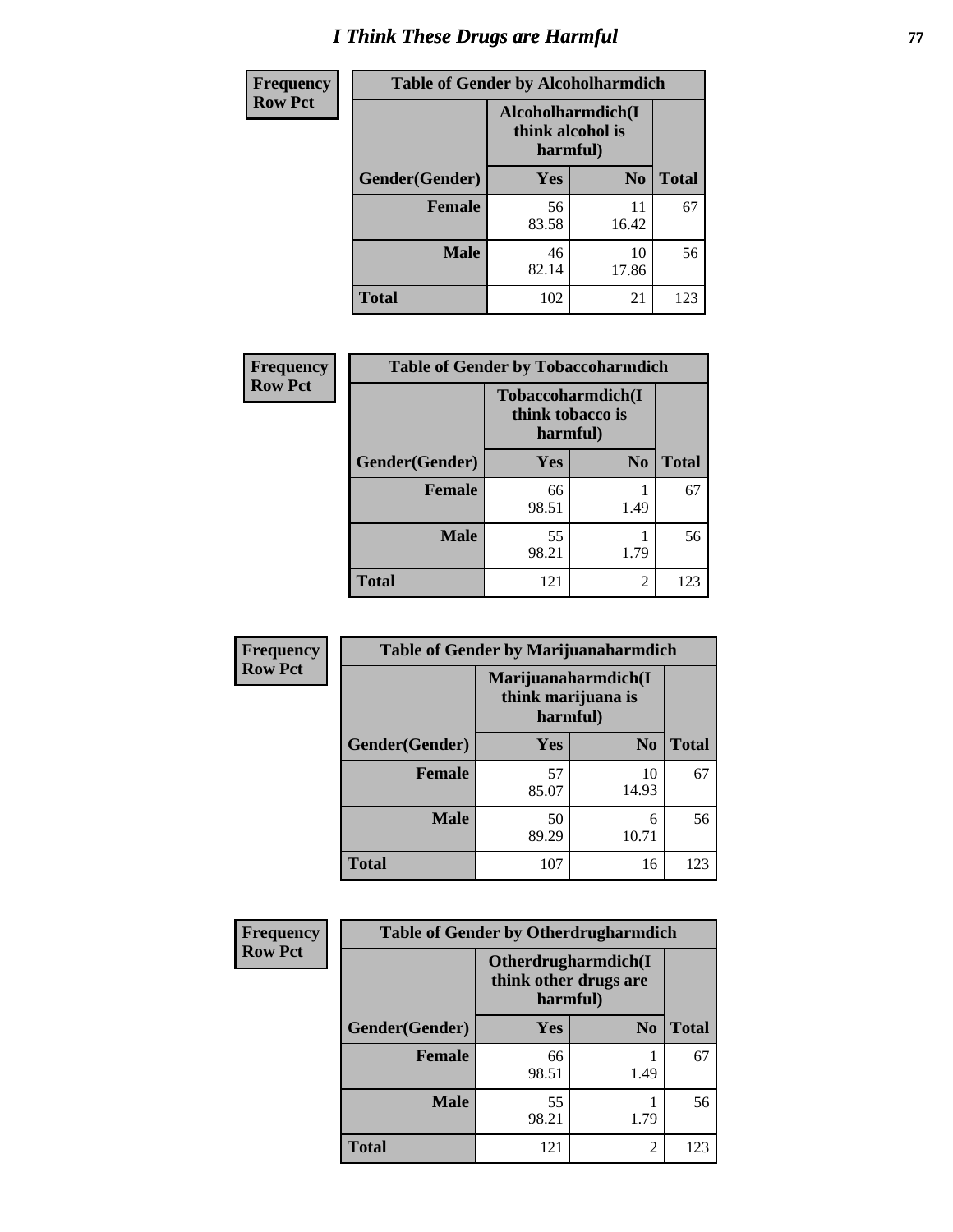| <b>Frequency</b> | <b>Table of Gender by Alcohollocation1</b> |                                                               |             |              |
|------------------|--------------------------------------------|---------------------------------------------------------------|-------------|--------------|
| <b>Row Pct</b>   |                                            | <b>Alcohollocation1(Places</b><br><b>Friends Use Alcohol)</b> |             |              |
|                  | Gender(Gender)                             |                                                               | Do Not Use  | <b>Total</b> |
|                  | <b>Female</b>                              | 21<br>31.34                                                   | 46<br>68.66 | 67           |
|                  | <b>Male</b>                                | Q<br>16.07                                                    | 47<br>83.93 | 56           |
|                  | <b>Total</b>                               | 30                                                            | 93          | 123          |

| <b>Frequency</b> |                | <b>Table of Gender by Alcohollocation2</b> |                             |              |
|------------------|----------------|--------------------------------------------|-----------------------------|--------------|
| <b>Row Pct</b>   |                | <b>Alcohollocation2(Places</b>             | <b>Friends Use Alcohol)</b> |              |
|                  | Gender(Gender) |                                            | Home                        | <b>Total</b> |
|                  | <b>Female</b>  | 50<br>74.63                                | 17<br>25.37                 | 67           |
|                  | <b>Male</b>    | 48<br>85.71                                | 8<br>14.29                  | 56           |
|                  | <b>Total</b>   | 98                                         | 25                          | 123          |

| Frequency      | <b>Table of Gender by Alcohollocation3</b> |                                                               |               |              |
|----------------|--------------------------------------------|---------------------------------------------------------------|---------------|--------------|
| <b>Row Pct</b> |                                            | <b>Alcohollocation3(Places</b><br><b>Friends Use Alcohol)</b> |               |              |
|                | Gender(Gender)                             |                                                               | <b>School</b> | <b>Total</b> |
|                | <b>Female</b>                              | 66<br>98.51                                                   | 1.49          | 67           |
|                | <b>Male</b>                                | 56<br>100.00                                                  | 0.00          | 56           |
|                | <b>Total</b>                               | 122                                                           |               | 123          |

| Frequency      | <b>Table of Gender by Alcohollocation4</b> |                                                               |      |              |
|----------------|--------------------------------------------|---------------------------------------------------------------|------|--------------|
| <b>Row Pct</b> |                                            | <b>Alcohollocation4(Places</b><br><b>Friends Use Alcohol)</b> |      |              |
|                | Gender(Gender)                             |                                                               | Car  | <b>Total</b> |
|                | <b>Female</b>                              | 65<br>97.01                                                   | 2.99 | 67           |
|                | <b>Male</b>                                | 54<br>96.43                                                   | 3.57 | 56           |
|                | <b>Total</b>                               | 119                                                           | 4    | 123          |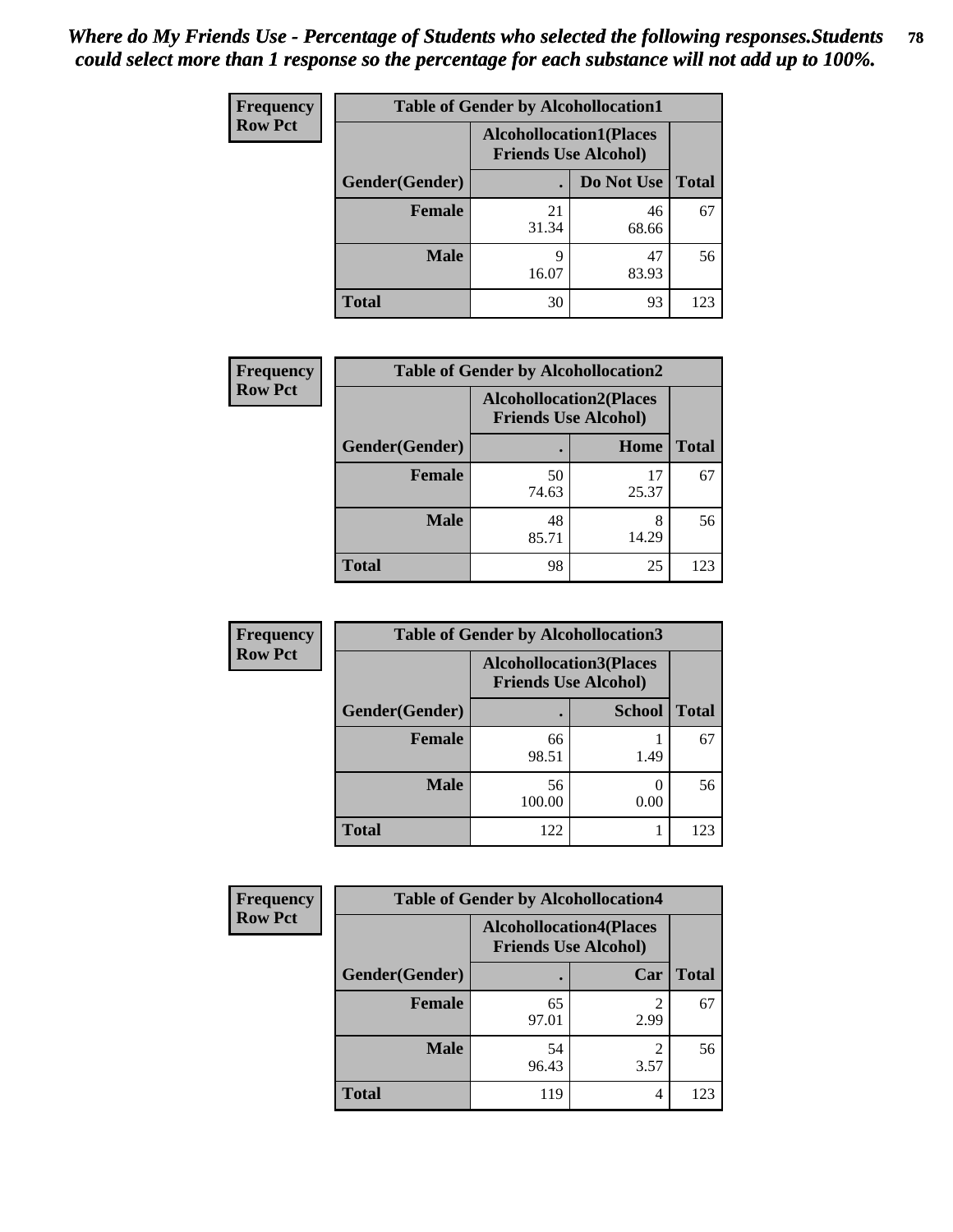| <b>Frequency</b> | <b>Table of Gender by Alcohollocation5</b> |                                                                |                                 |              |
|------------------|--------------------------------------------|----------------------------------------------------------------|---------------------------------|--------------|
| <b>Row Pct</b>   |                                            | <b>Alcohollocation5</b> (Places<br><b>Friends Use Alcohol)</b> |                                 |              |
|                  | Gender(Gender)                             |                                                                | <b>Friend's</b><br><b>House</b> | <b>Total</b> |
|                  | <b>Female</b>                              | 47<br>70.15                                                    | 20<br>29.85                     | 67           |
|                  | <b>Male</b>                                | 47<br>83.93                                                    | q<br>16.07                      | 56           |
|                  | <b>Total</b>                               | 94                                                             | 29                              | 123          |

| Frequency      | <b>Table of Gender by Alcohollocation6</b> |                                                               |              |              |  |
|----------------|--------------------------------------------|---------------------------------------------------------------|--------------|--------------|--|
| <b>Row Pct</b> |                                            | <b>Alcohollocation6(Places</b><br><b>Friends Use Alcohol)</b> |              |              |  |
|                | Gender(Gender)                             |                                                               | <b>Other</b> | <b>Total</b> |  |
|                | Female                                     | 57<br>85.07                                                   | 10<br>14.93  | 67           |  |
|                | <b>Male</b>                                | 52<br>92.86                                                   | 4<br>7.14    | 56           |  |
|                | <b>Total</b>                               | 109                                                           | 14           | 123          |  |

| Frequency      | <b>Table of Gender by Tobaccolocation1</b> |                                                               |             |              |  |
|----------------|--------------------------------------------|---------------------------------------------------------------|-------------|--------------|--|
| <b>Row Pct</b> |                                            | <b>Tobaccolocation1(Places</b><br><b>Friends Use Tobacco)</b> |             |              |  |
|                | Gender(Gender)                             |                                                               | Do Not Use  | <b>Total</b> |  |
|                | Female                                     | 11<br>16.42                                                   | 56<br>83.58 | 67           |  |
|                | <b>Male</b>                                | 10.71                                                         | 50<br>89.29 | 56           |  |
|                | <b>Total</b>                               | 17                                                            | 106         | 123          |  |

| <b>Frequency</b> | <b>Table of Gender by Tobaccolocation2</b> |                             |                                |              |
|------------------|--------------------------------------------|-----------------------------|--------------------------------|--------------|
| <b>Row Pct</b>   |                                            | <b>Friends Use Tobacco)</b> | <b>Tobaccolocation2(Places</b> |              |
|                  | Gender(Gender)                             |                             | Home                           | <b>Total</b> |
|                  | Female                                     | 59<br>88.06                 | 11.94                          | 67           |
|                  | <b>Male</b>                                | 52<br>92.86                 | 7.14                           | 56           |
|                  | <b>Total</b>                               | 111                         | 12                             | 123          |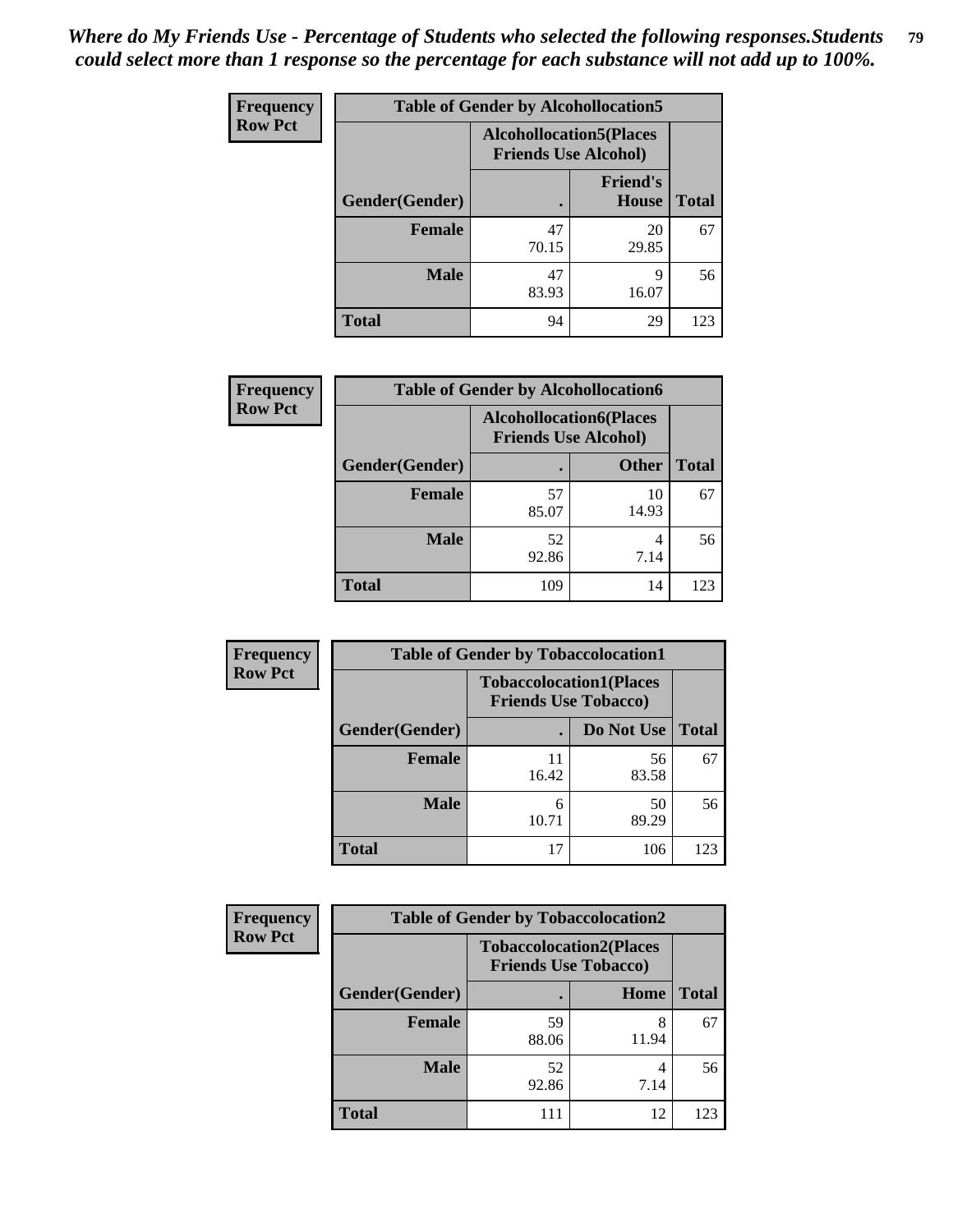| <b>Frequency</b> | <b>Table of Gender by Tobaccolocation3</b> |             |                                                               |              |
|------------------|--------------------------------------------|-------------|---------------------------------------------------------------|--------------|
| <b>Row Pct</b>   |                                            |             | <b>Tobaccolocation3(Places</b><br><b>Friends Use Tobacco)</b> |              |
|                  | Gender(Gender)                             |             | <b>School</b>                                                 | <b>Total</b> |
|                  | Female                                     | 66<br>98.51 | 1.49                                                          | 67           |
|                  | <b>Male</b>                                | 54<br>96.43 | 3.57                                                          | 56           |
|                  | <b>Total</b>                               | 120         | 3                                                             | 123          |

| <b>Frequency</b> |                | <b>Table of Gender by Tobaccolocation4</b> |                                                               |              |
|------------------|----------------|--------------------------------------------|---------------------------------------------------------------|--------------|
| <b>Row Pct</b>   |                |                                            | <b>Tobaccolocation4(Places</b><br><b>Friends Use Tobacco)</b> |              |
|                  | Gender(Gender) |                                            | Car                                                           | <b>Total</b> |
|                  | Female         | 60<br>89.55                                | 10.45                                                         | 67           |
|                  | <b>Male</b>    | 52<br>92.86                                | 4<br>7.14                                                     | 56           |
|                  | <b>Total</b>   | 112                                        | 11                                                            | 123          |

| <b>Frequency</b> | <b>Table of Gender by Tobaccolocation5</b> |                                                               |                                 |              |
|------------------|--------------------------------------------|---------------------------------------------------------------|---------------------------------|--------------|
| <b>Row Pct</b>   |                                            | <b>Tobaccolocation5(Places</b><br><b>Friends Use Tobacco)</b> |                                 |              |
|                  | Gender(Gender)                             |                                                               | <b>Friend's</b><br><b>House</b> | <b>Total</b> |
|                  | Female                                     | 57<br>85.07                                                   | 10<br>14.93                     | 67           |
|                  | <b>Male</b>                                | 52<br>92.86                                                   | 7.14                            | 56           |
|                  | <b>Total</b>                               | 109                                                           | 14                              | 123          |

| <b>Frequency</b> | <b>Table of Gender by Tobaccolocation6</b> |                                                               |              |              |
|------------------|--------------------------------------------|---------------------------------------------------------------|--------------|--------------|
| <b>Row Pct</b>   |                                            | <b>Tobaccolocation6(Places</b><br><b>Friends Use Tobacco)</b> |              |              |
|                  | Gender(Gender)                             |                                                               | <b>Other</b> | <b>Total</b> |
|                  | Female                                     | 61<br>91.04                                                   | 6<br>8.96    | 67           |
|                  | <b>Male</b>                                | 50<br>89.29                                                   | 6<br>10.71   | 56           |
|                  | <b>Total</b>                               | 111                                                           | 12           | 123          |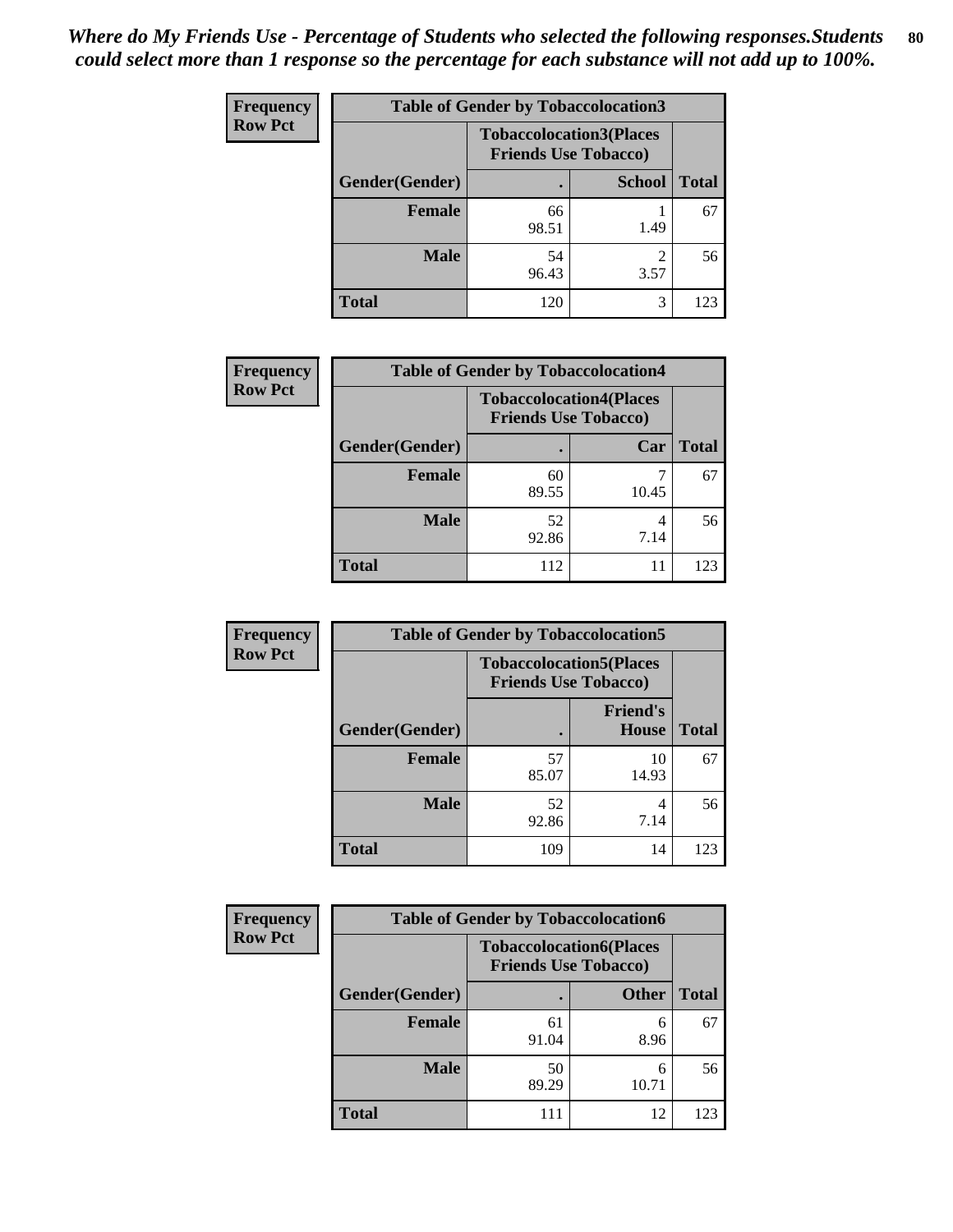| <b>Frequency</b> | <b>Table of Gender by Marijuanalocation1</b> |                                                                    |             |              |
|------------------|----------------------------------------------|--------------------------------------------------------------------|-------------|--------------|
| <b>Row Pct</b>   |                                              | <b>Marijuanalocation1(Places</b><br><b>Friends Use Marijuana</b> ) |             |              |
|                  | <b>Gender</b> (Gender)                       |                                                                    | Do Not Use  | <b>Total</b> |
|                  | <b>Female</b>                                | Q<br>13.43                                                         | 58<br>86.57 | 67           |
|                  | <b>Male</b>                                  | 10.71                                                              | 50<br>89.29 | 56           |
|                  | <b>Total</b>                                 | 15                                                                 | 108         | 123          |

| <b>Frequency</b> |                | <b>Table of Gender by Marijuanalocation2</b>                       |           |              |
|------------------|----------------|--------------------------------------------------------------------|-----------|--------------|
| <b>Row Pct</b>   |                | <b>Marijuanalocation2(Places</b><br><b>Friends Use Marijuana</b> ) |           |              |
|                  | Gender(Gender) |                                                                    | Home      | <b>Total</b> |
|                  | <b>Female</b>  | 61<br>91.04                                                        | 6<br>8.96 | 67           |
|                  | <b>Male</b>    | 53<br>94.64                                                        | 3<br>5.36 | 56           |
|                  | <b>Total</b>   | 114                                                                | 9         | 123          |

| Frequency      |                | <b>Table of Gender by Marijuanalocation3</b> |                                                                    |              |
|----------------|----------------|----------------------------------------------|--------------------------------------------------------------------|--------------|
| <b>Row Pct</b> |                |                                              | <b>Marijuanalocation3(Places</b><br><b>Friends Use Marijuana</b> ) |              |
|                | Gender(Gender) |                                              | <b>School</b>                                                      | <b>Total</b> |
|                | Female         | 67<br>100.00                                 | 0.00                                                               | 67           |
|                | <b>Male</b>    | 55<br>98.21                                  | 1.79                                                               | 56           |
|                | <b>Total</b>   | 122                                          |                                                                    | 123          |

| <b>Frequency</b> | <b>Table of Gender by Marijuanalocation4</b> |                                |                                  |              |
|------------------|----------------------------------------------|--------------------------------|----------------------------------|--------------|
| <b>Row Pct</b>   |                                              | <b>Friends Use Marijuana</b> ) | <b>Marijuanalocation4(Places</b> |              |
|                  | Gender(Gender)                               |                                | Car                              | <b>Total</b> |
|                  | Female                                       | 63<br>94.03                    | 5.97                             | 67           |
|                  | <b>Male</b>                                  | 52<br>92.86                    | 7.14                             | 56           |
|                  | <b>Total</b>                                 | 115                            | 8                                | 123          |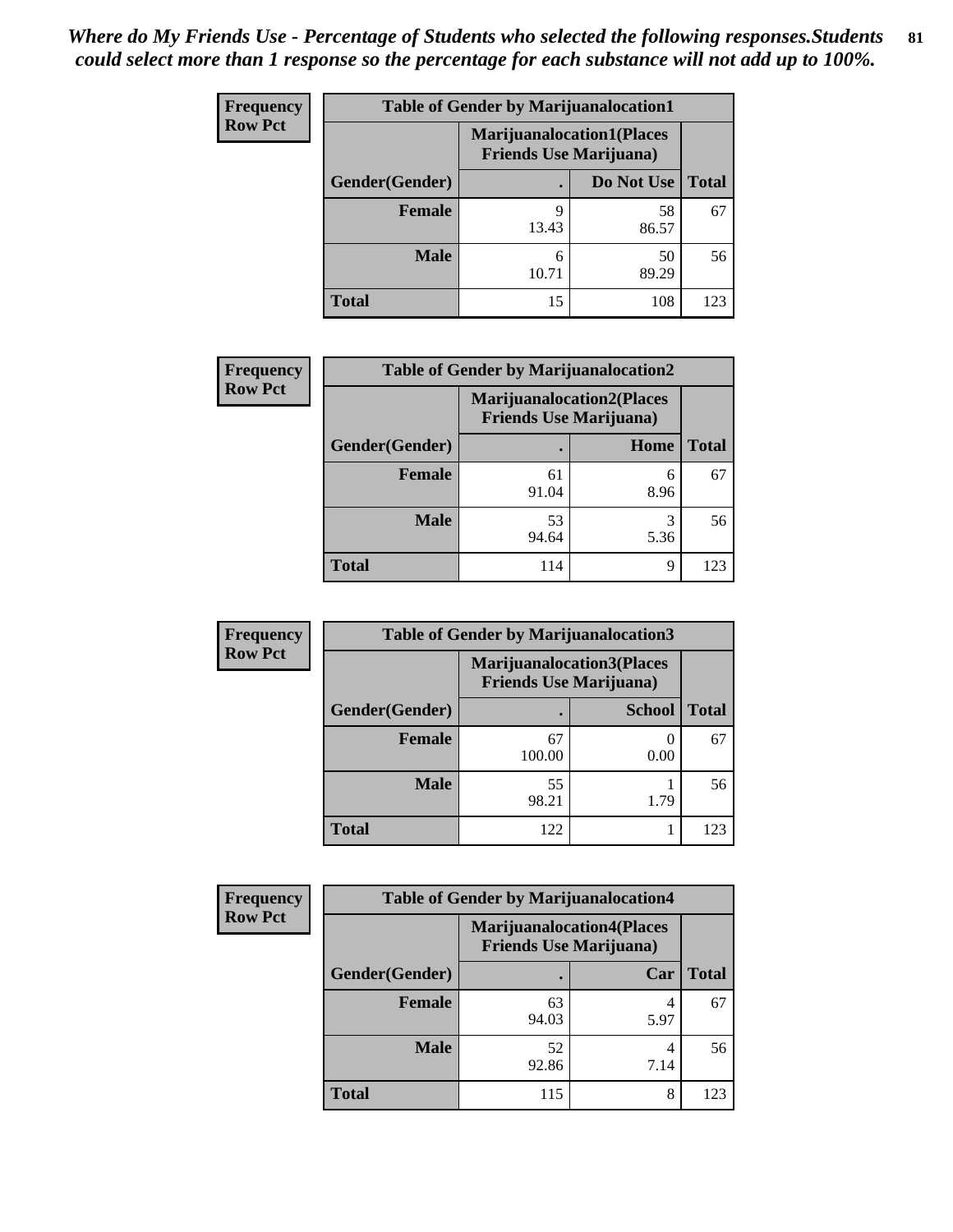| <b>Frequency</b> | <b>Table of Gender by Marijuanalocation5</b> |                                                                     |                                 |              |
|------------------|----------------------------------------------|---------------------------------------------------------------------|---------------------------------|--------------|
| <b>Row Pct</b>   |                                              | <b>Marijuanalocation5</b> (Places<br><b>Friends Use Marijuana</b> ) |                                 |              |
|                  | Gender(Gender)                               |                                                                     | <b>Friend's</b><br><b>House</b> | <b>Total</b> |
|                  | Female                                       | 57<br>85.07                                                         | 10<br>14.93                     | 67           |
|                  | <b>Male</b>                                  | 51<br>91.07                                                         | 5<br>8.93                       | 56           |
|                  | <b>Total</b>                                 | 108                                                                 | 15                              | 123          |

| <b>Frequency</b> | <b>Table of Gender by Marijuanalocation6</b> |                                                                     |              |              |
|------------------|----------------------------------------------|---------------------------------------------------------------------|--------------|--------------|
| <b>Row Pct</b>   |                                              | <b>Marijuanalocation6(Places)</b><br><b>Friends Use Marijuana</b> ) |              |              |
|                  | Gender(Gender)                               |                                                                     | <b>Other</b> | <b>Total</b> |
|                  | <b>Female</b>                                | 65<br>97.01                                                         | 2.99         | 67           |
|                  | <b>Male</b>                                  | 50<br>89.29                                                         | 6<br>10.71   | 56           |
|                  | <b>Total</b>                                 | 115                                                                 | 8            | 123          |

| Frequency      | <b>Table of Gender by Otherdruglocation1</b> |                                                                                |             |              |
|----------------|----------------------------------------------|--------------------------------------------------------------------------------|-------------|--------------|
| <b>Row Pct</b> |                                              | <b>Otherdruglocation1(Places</b><br><b>Friends Use Other Illegal</b><br>Drugs) |             |              |
|                | Gender(Gender)                               |                                                                                | Do Not Use  | <b>Total</b> |
|                | <b>Female</b>                                | 7.46                                                                           | 62<br>92.54 | 67           |
|                | <b>Male</b>                                  | 4<br>7.14                                                                      | 52<br>92.86 | 56           |
|                | <b>Total</b>                                 | Q                                                                              | 114         | 123          |

| <b>Frequency</b> | <b>Table of Gender by Otherdruglocation2</b> |                                            |                                  |              |
|------------------|----------------------------------------------|--------------------------------------------|----------------------------------|--------------|
| <b>Row Pct</b>   |                                              | <b>Friends Use Other Illegal</b><br>Drugs) | <b>Otherdruglocation2(Places</b> |              |
|                  | Gender(Gender)                               |                                            | Home                             | <b>Total</b> |
|                  | Female                                       | 63<br>94.03                                | 4<br>5.97                        | 67           |
|                  | <b>Male</b>                                  | 52<br>92.86                                | 4<br>7.14                        | 56           |
|                  | <b>Total</b>                                 | 115                                        | 8                                | 123          |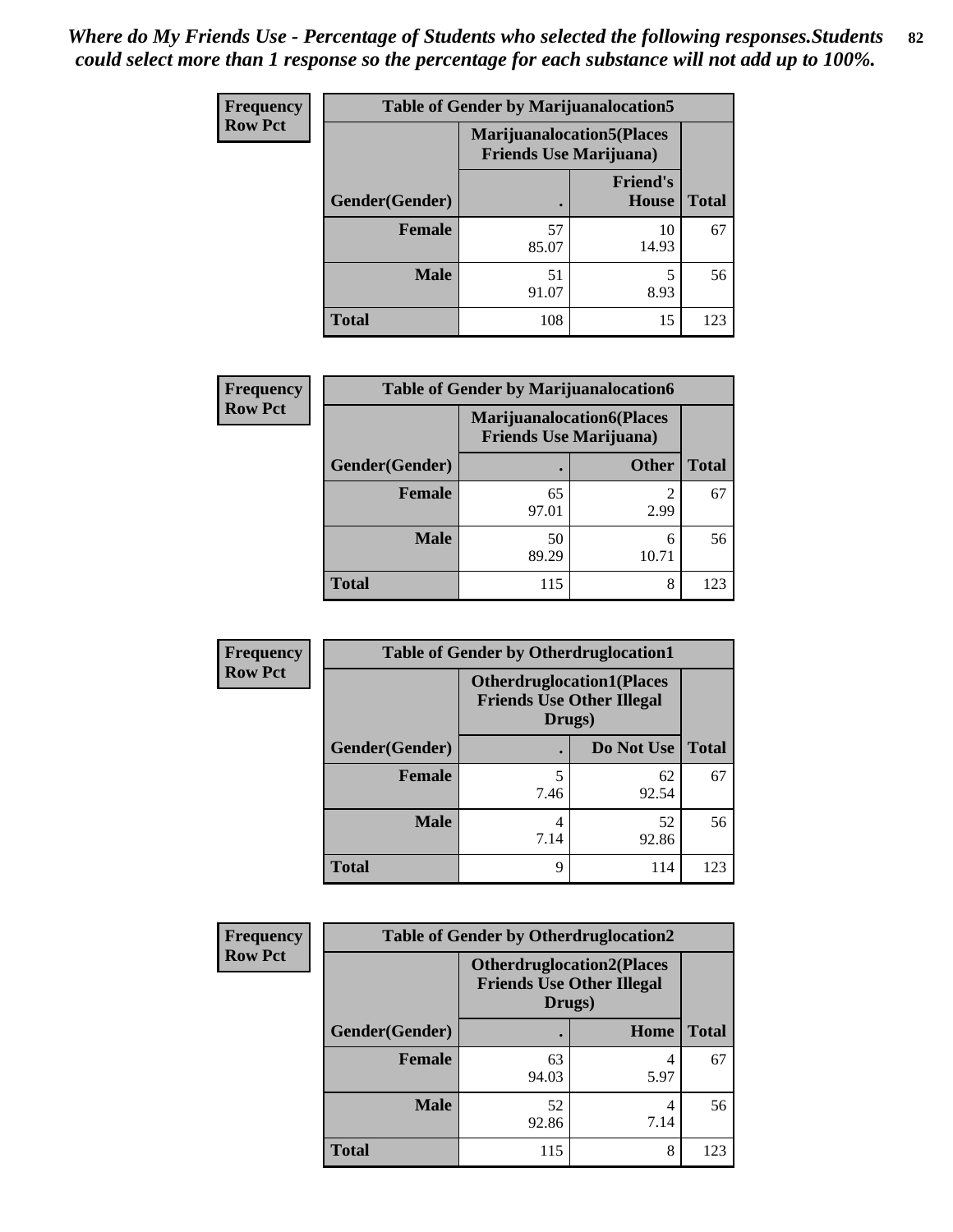| <b>Frequency</b> | <b>Table of Gender by Otherdruglocation3</b>                                   |              |               |              |
|------------------|--------------------------------------------------------------------------------|--------------|---------------|--------------|
| <b>Row Pct</b>   | <b>Otherdruglocation3(Places</b><br><b>Friends Use Other Illegal</b><br>Drugs) |              |               |              |
|                  | Gender(Gender)                                                                 |              | <b>School</b> | <b>Total</b> |
|                  | <b>Female</b>                                                                  | 67<br>100.00 | 0.00          | 67           |
|                  | <b>Male</b>                                                                    | 55<br>98.21  | 1.79          | 56           |
|                  | <b>Total</b>                                                                   | 122          |               | 123          |

| <b>Frequency</b> | <b>Table of Gender by Otherdruglocation4</b> |                                            |                                  |              |
|------------------|----------------------------------------------|--------------------------------------------|----------------------------------|--------------|
| <b>Row Pct</b>   |                                              | <b>Friends Use Other Illegal</b><br>Drugs) | <b>Otherdruglocation4(Places</b> |              |
|                  | Gender(Gender)                               |                                            | Car                              | <b>Total</b> |
|                  | Female                                       | 66<br>98.51                                | 1.49                             | 67           |
|                  | <b>Male</b>                                  | 54<br>96.43                                | 3.57                             | 56           |
|                  | <b>Total</b>                                 | 120                                        | 3                                | 123          |

| Frequency      |                                                                                | <b>Table of Gender by Otherdruglocation5</b> |                                 |              |
|----------------|--------------------------------------------------------------------------------|----------------------------------------------|---------------------------------|--------------|
| <b>Row Pct</b> | <b>Otherdruglocation5(Places</b><br><b>Friends Use Other Illegal</b><br>Drugs) |                                              |                                 |              |
|                | Gender(Gender)                                                                 |                                              | <b>Friend's</b><br><b>House</b> | <b>Total</b> |
|                | <b>Female</b>                                                                  | 62<br>92.54                                  | 7.46                            | 67           |
|                | <b>Male</b>                                                                    | 52<br>92.86                                  | 4<br>7.14                       | 56           |
|                | <b>Total</b>                                                                   | 114                                          | 9                               | 123          |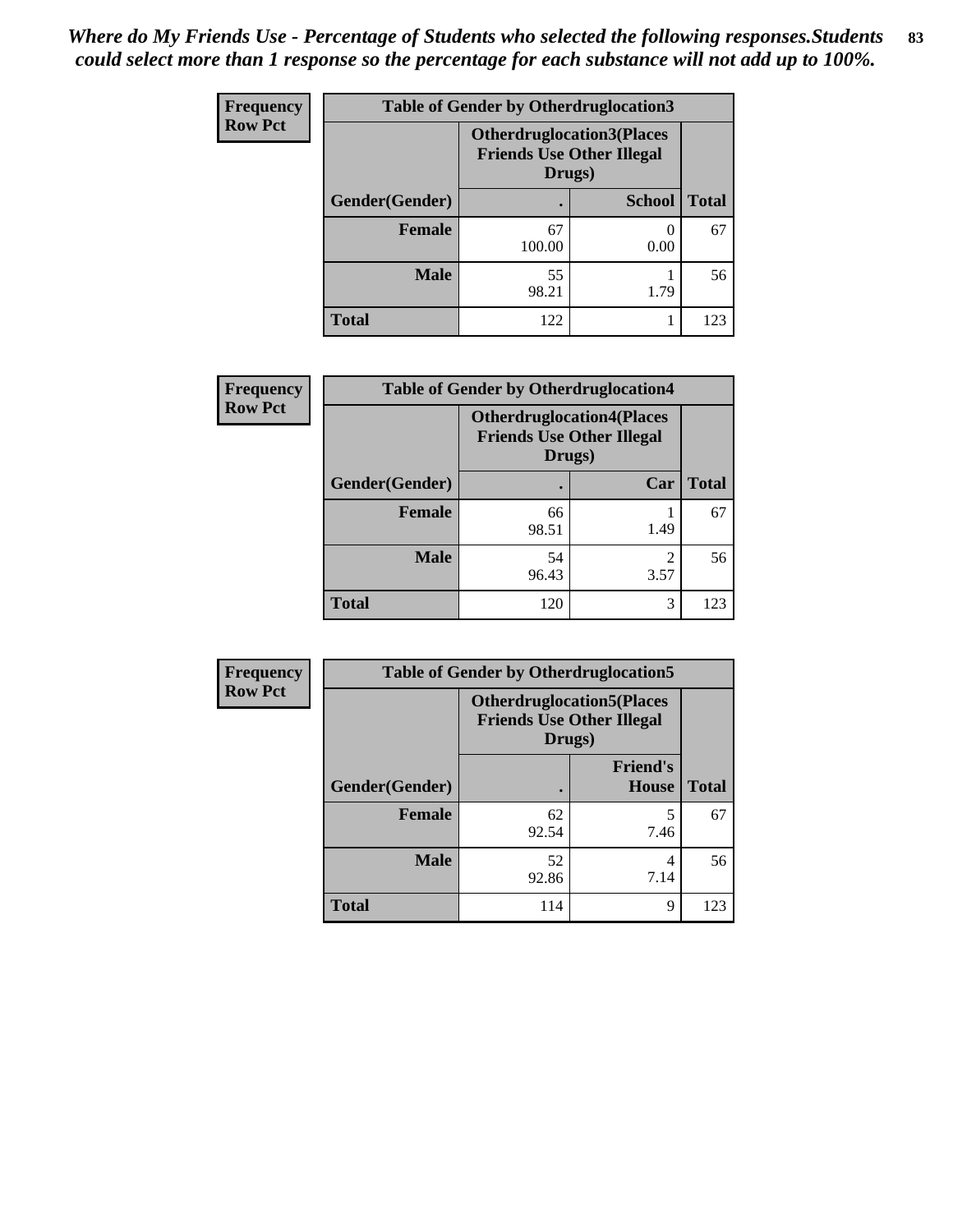| <b>Frequency</b> | <b>Table of Gender by Otherdruglocation6</b>                                   |             |              |              |
|------------------|--------------------------------------------------------------------------------|-------------|--------------|--------------|
| <b>Row Pct</b>   | <b>Otherdruglocation6(Places</b><br><b>Friends Use Other Illegal</b><br>Drugs) |             |              |              |
|                  | Gender(Gender)                                                                 |             | <b>Other</b> | <b>Total</b> |
|                  | <b>Female</b>                                                                  | 65<br>97.01 | 2.99         | 67           |
|                  | <b>Male</b>                                                                    | 52<br>92.86 | 7.14         | 56           |
|                  | <b>Total</b>                                                                   | 117         | 6            | 123          |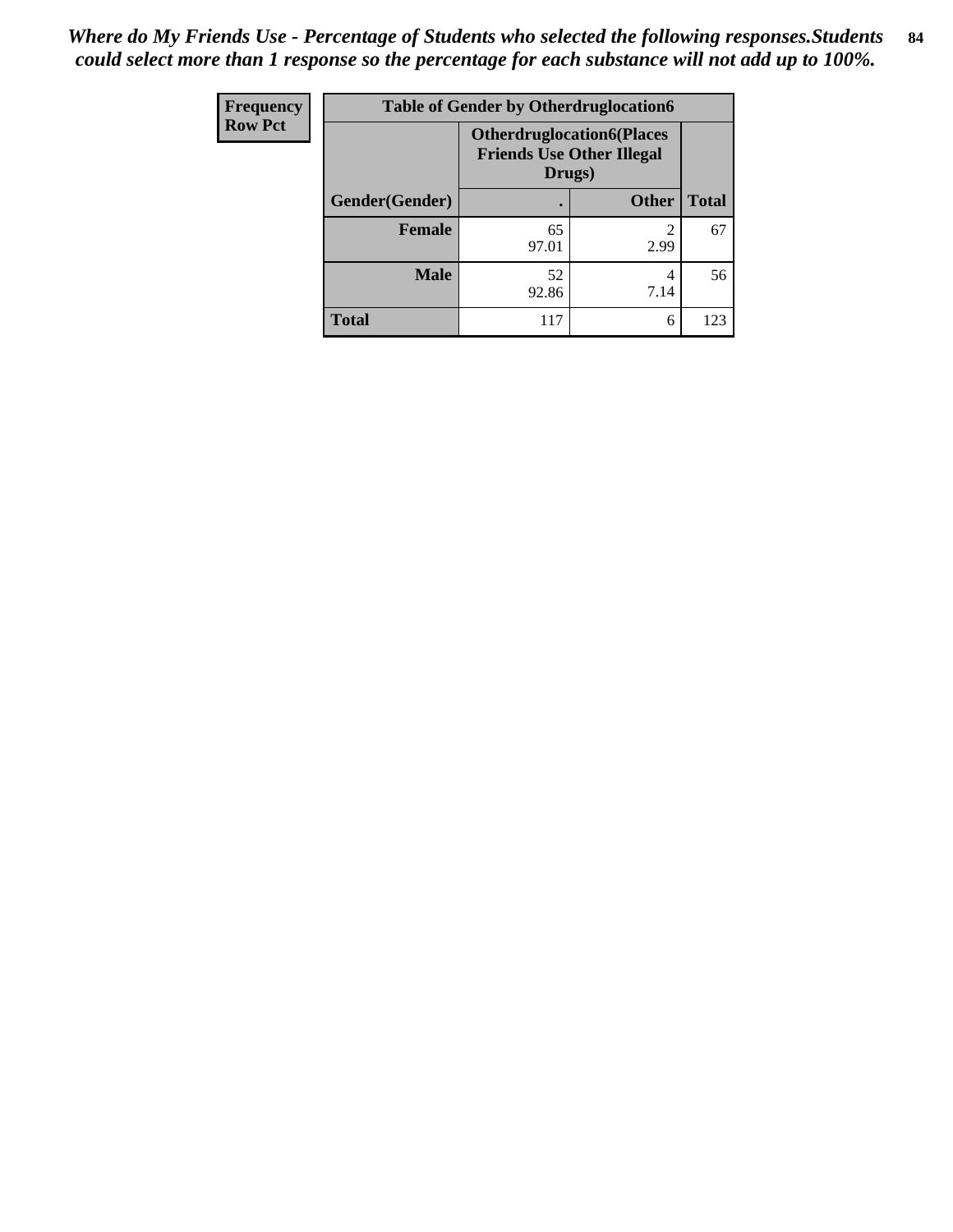| Frequency      | <b>Table of Gender by Alcoholtime1</b>                   |             |                      |              |
|----------------|----------------------------------------------------------|-------------|----------------------|--------------|
| <b>Row Pct</b> | <b>Alcoholtime1(Times</b><br><b>Friends Use Alcohol)</b> |             |                      |              |
|                | Gender(Gender)                                           | $\bullet$   | Do Not<br><b>Use</b> | <b>Total</b> |
|                | <b>Female</b>                                            | 22<br>32.84 | 45<br>67.16          | 67           |
|                | <b>Male</b>                                              | 10<br>17.86 | 46<br>82.14          | 56           |
|                | <b>Total</b>                                             | 32          | 91                   | 123          |

| <b>Frequency</b> | <b>Table of Gender by Alcoholtime2</b> |                                                             |              |  |
|------------------|----------------------------------------|-------------------------------------------------------------|--------------|--|
| <b>Row Pct</b>   |                                        | <b>Alcoholtime2(Times</b><br><b>Friends Use</b><br>Alcohol) |              |  |
|                  | Gender(Gender)                         | $\bullet$                                                   | <b>Total</b> |  |
|                  | <b>Female</b>                          | 67<br>100.00                                                | 67           |  |
|                  | <b>Male</b>                            | 56<br>100.00                                                | 56           |  |
|                  | <b>Total</b>                           | 123                                                         | 123          |  |

| Frequency      | <b>Table of Gender by Alcoholtime3</b> |                                                   |                                |              |  |
|----------------|----------------------------------------|---------------------------------------------------|--------------------------------|--------------|--|
| <b>Row Pct</b> |                                        | Alcoholtime3(Times<br><b>Friends Use Alcohol)</b> |                                |              |  |
|                | Gender(Gender)                         |                                                   | <b>During</b><br><b>School</b> | <b>Total</b> |  |
|                | <b>Female</b>                          | 66<br>98.51                                       | 1.49                           | 67           |  |
|                | <b>Male</b>                            | 56<br>100.00                                      | 0.00                           | 56           |  |
|                | <b>Total</b>                           | 122                                               |                                | 123          |  |

| Frequency      | <b>Table of Gender by Alcoholtime4</b> |                                                             |              |  |  |
|----------------|----------------------------------------|-------------------------------------------------------------|--------------|--|--|
| <b>Row Pct</b> |                                        | <b>Alcoholtime4(Times</b><br><b>Friends Use</b><br>Alcohol) |              |  |  |
|                | Gender(Gender)                         |                                                             | <b>Total</b> |  |  |
|                | <b>Female</b>                          | 67<br>100.00                                                | 67           |  |  |
|                | <b>Male</b>                            | 56<br>100.00                                                | 56           |  |  |
|                | <b>Total</b>                           | 123                                                         | 123          |  |  |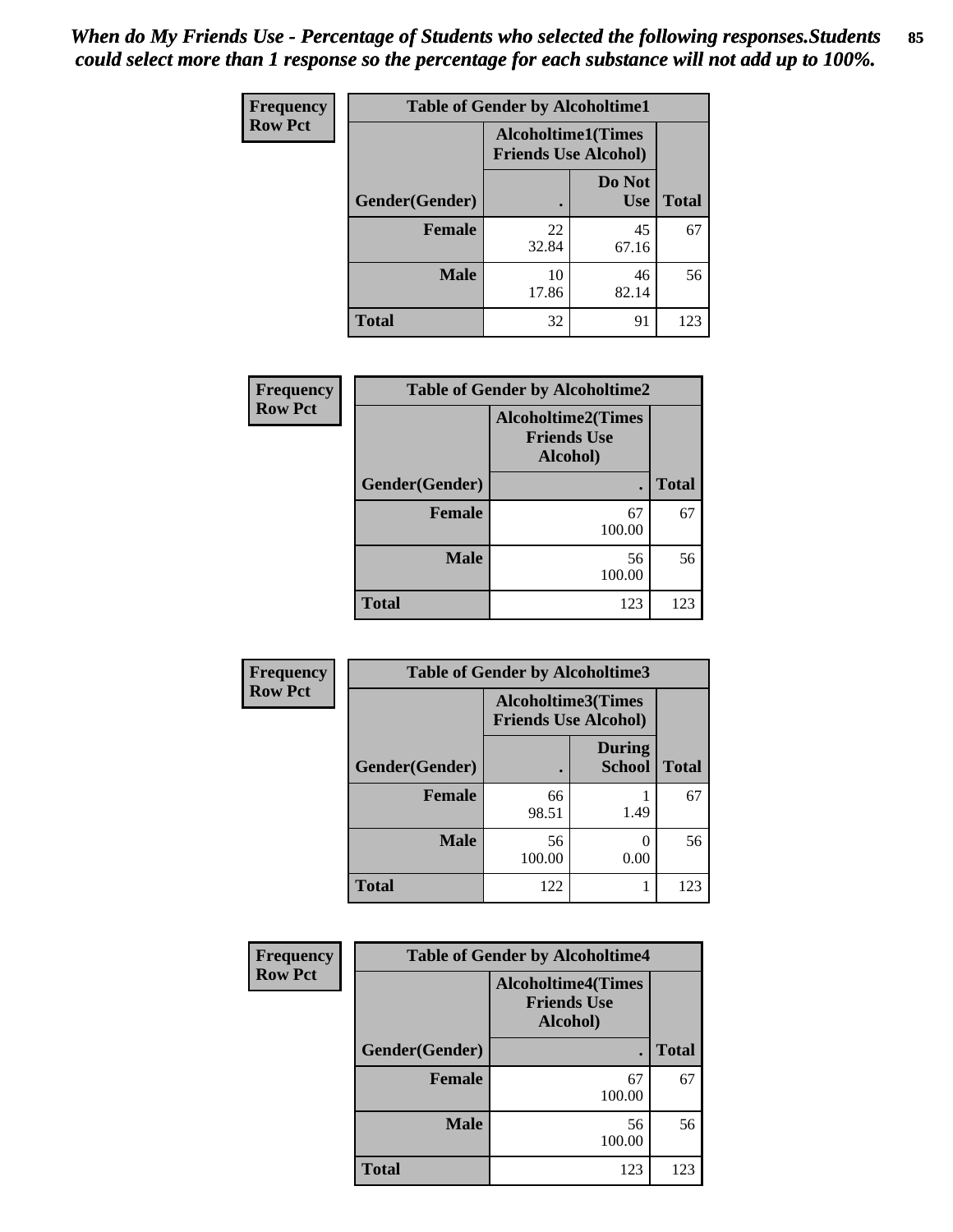| Frequency      | <b>Table of Gender by Alcoholtime5</b> |             |                                                           |              |
|----------------|----------------------------------------|-------------|-----------------------------------------------------------|--------------|
| <b>Row Pct</b> |                                        |             | <b>Alcoholtime5</b> (Times<br><b>Friends Use Alcohol)</b> |              |
|                | Gender(Gender)                         |             | Weeknights                                                | <b>Total</b> |
|                | <b>Female</b>                          | 61<br>91.04 | 6<br>8.96                                                 | 67           |
|                | <b>Male</b>                            | 54<br>96.43 | 2<br>3.57                                                 | 56           |
|                | <b>Total</b>                           | 115         | 8                                                         | 123          |

| <b>Frequency</b> | <b>Table of Gender by Alcoholtime6</b>                   |             |                 |              |
|------------------|----------------------------------------------------------|-------------|-----------------|--------------|
| <b>Row Pct</b>   | <b>Alcoholtime6(Times</b><br><b>Friends Use Alcohol)</b> |             |                 |              |
|                  | Gender(Gender)                                           |             | <b>Weekends</b> | <b>Total</b> |
|                  | <b>Female</b>                                            | 44<br>65.67 | 23<br>34.33     | 67           |
|                  | <b>Male</b>                                              | 46<br>82.14 | 10<br>17.86     | 56           |
|                  | <b>Total</b>                                             | 90          | 33              | 123          |

| <b>Frequency</b> | <b>Table of Gender by Tobaccotime1</b>                   |             |                      |              |
|------------------|----------------------------------------------------------|-------------|----------------------|--------------|
| <b>Row Pct</b>   | <b>Tobaccotime1(Times</b><br><b>Friends Use Tobacco)</b> |             |                      |              |
|                  | Gender(Gender)                                           |             | Do Not<br><b>Use</b> | <b>Total</b> |
|                  | Female                                                   | 14<br>20.90 | 53<br>79.10          | 67           |
|                  | <b>Male</b>                                              | 6<br>10.71  | 50<br>89.29          | 56           |
|                  | <b>Total</b>                                             | 20          | 103                  | 123          |

| <b>Frequency</b> | <b>Table of Gender by Tobaccotime2</b> |                                                          |                            |              |
|------------------|----------------------------------------|----------------------------------------------------------|----------------------------|--------------|
| <b>Row Pct</b>   |                                        | <b>Tobaccotime2(Times</b><br><b>Friends Use Tobacco)</b> |                            |              |
|                  | Gender(Gender)                         | $\bullet$                                                | <b>On Way</b><br>to School | <b>Total</b> |
|                  | Female                                 | 60<br>89.55                                              | 10.45                      | 67           |
|                  | <b>Male</b>                            | 53<br>94.64                                              | 3<br>5.36                  | 56           |
|                  | <b>Total</b>                           | 113                                                      | 10                         | 123          |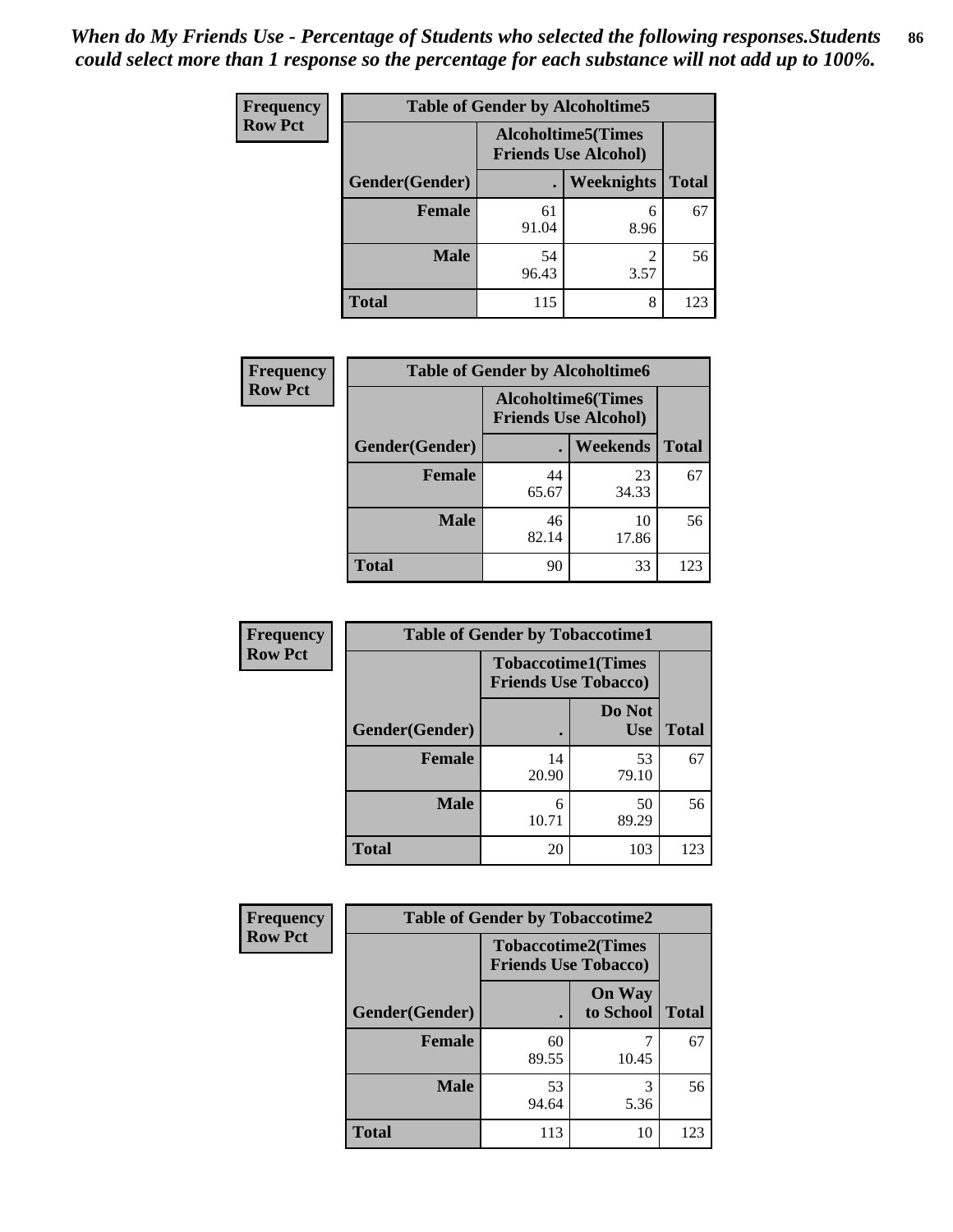*When do My Friends Use - Percentage of Students who selected the following responses.Students could select more than 1 response so the percentage for each substance will not add up to 100%.* **87**

| <b>Frequency</b> | <b>Table of Gender by Tobaccotime3</b> |                                                          |                         |              |
|------------------|----------------------------------------|----------------------------------------------------------|-------------------------|--------------|
| <b>Row Pct</b>   |                                        | <b>Tobaccotime3(Times</b><br><b>Friends Use Tobacco)</b> |                         |              |
|                  | Gender(Gender)                         |                                                          | During<br><b>School</b> | <b>Total</b> |
|                  | <b>Female</b>                          | 63<br>94.03                                              | 4<br>5.97               | 67           |
|                  | <b>Male</b>                            | 52<br>92.86                                              | 4<br>7.14               | 56           |
|                  | <b>Total</b>                           | 115                                                      | 8                       | 123          |

| Frequency      | <b>Table of Gender by Tobaccotime4</b>                      |              |              |  |
|----------------|-------------------------------------------------------------|--------------|--------------|--|
| <b>Row Pct</b> | <b>Tobaccotime4(Times</b><br><b>Friends Use</b><br>Tobacco) |              |              |  |
|                | Gender(Gender)                                              |              | <b>Total</b> |  |
|                | Female                                                      | 67<br>100.00 | 67           |  |
|                | <b>Male</b>                                                 | 56<br>100.00 | 56           |  |
|                | <b>Total</b>                                                | 123          | 123          |  |

| Frequency      | <b>Table of Gender by Tobaccotime5</b>                   |             |                   |              |  |
|----------------|----------------------------------------------------------|-------------|-------------------|--------------|--|
| <b>Row Pct</b> | <b>Tobaccotime5(Times</b><br><b>Friends Use Tobacco)</b> |             |                   |              |  |
|                | Gender(Gender)                                           |             | <b>Weeknights</b> | <b>Total</b> |  |
|                | Female                                                   | 59<br>88.06 | 8<br>11.94        | 67           |  |
|                | <b>Male</b>                                              | 52<br>92.86 | 4<br>7.14         | 56           |  |
|                | <b>Total</b>                                             | 111         | 12                | 123          |  |

| <b>Frequency</b> | <b>Table of Gender by Tobaccotime6</b> |                                                          |                 |              |
|------------------|----------------------------------------|----------------------------------------------------------|-----------------|--------------|
| <b>Row Pct</b>   |                                        | <b>Tobaccotime6(Times</b><br><b>Friends Use Tobacco)</b> |                 |              |
|                  | Gender(Gender)                         |                                                          | <b>Weekends</b> | <b>Total</b> |
|                  | <b>Female</b>                          | 53<br>79.10                                              | 14<br>20.90     | 67           |
|                  | <b>Male</b>                            | 53<br>94.64                                              | 5.36            | 56           |
|                  | <b>Total</b>                           | 106                                                      | 17              | 123          |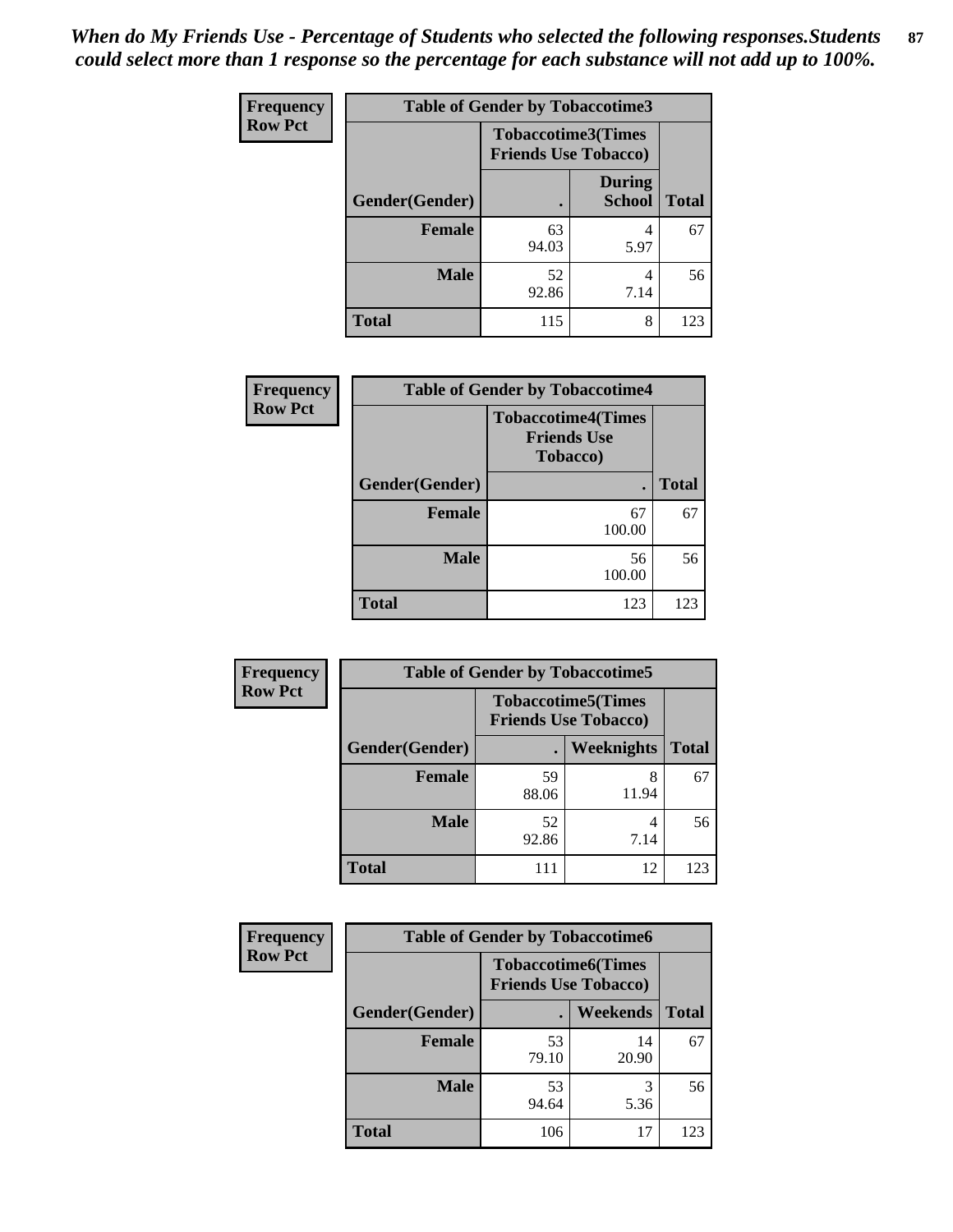*When do My Friends Use - Percentage of Students who selected the following responses.Students could select more than 1 response so the percentage for each substance will not add up to 100%.* **88**

| <b>Frequency</b> | <b>Table of Gender by Marijuanatime1</b> |                                                               |             |              |
|------------------|------------------------------------------|---------------------------------------------------------------|-------------|--------------|
| <b>Row Pct</b>   |                                          | <b>Marijuanatime1(Times</b><br><b>Friends Use Marijuana</b> ) |             |              |
|                  | <b>Gender</b> (Gender)                   |                                                               | Do Not Use  | <b>Total</b> |
|                  | Female                                   | 12<br>17.91                                                   | 55<br>82.09 | 67           |
|                  | <b>Male</b>                              | 6<br>10.71                                                    | 50<br>89.29 | 56           |
|                  | <b>Total</b>                             | 18                                                            | 105         | 123          |

| <b>Frequency</b> | <b>Table of Gender by Marijuanatime2</b> |                                                               |                            |              |
|------------------|------------------------------------------|---------------------------------------------------------------|----------------------------|--------------|
| <b>Row Pct</b>   |                                          | <b>Marijuanatime2(Times</b><br><b>Friends Use Marijuana</b> ) |                            |              |
|                  | Gender(Gender)                           |                                                               | On Way to<br><b>School</b> | <b>Total</b> |
|                  | Female                                   | 66<br>98.51                                                   | 1.49                       | 67           |
|                  | <b>Male</b>                              | 55<br>98.21                                                   | 1.79                       | 56           |
|                  | <b>Total</b>                             | 121                                                           | $\mathfrak{D}$             | 123          |

| <b>Frequency</b> | <b>Table of Gender by Marijuanatime3</b> |                                                          |              |  |
|------------------|------------------------------------------|----------------------------------------------------------|--------------|--|
| <b>Row Pct</b>   |                                          | Marijuanatime3(Times<br><b>Friends Use</b><br>Marijuana) |              |  |
|                  | Gender(Gender)                           |                                                          | <b>Total</b> |  |
|                  | <b>Female</b>                            | 67<br>100.00                                             | 67           |  |
|                  | <b>Male</b>                              | 56<br>100.00                                             | 56           |  |
|                  | <b>Total</b>                             | 123                                                      | 123          |  |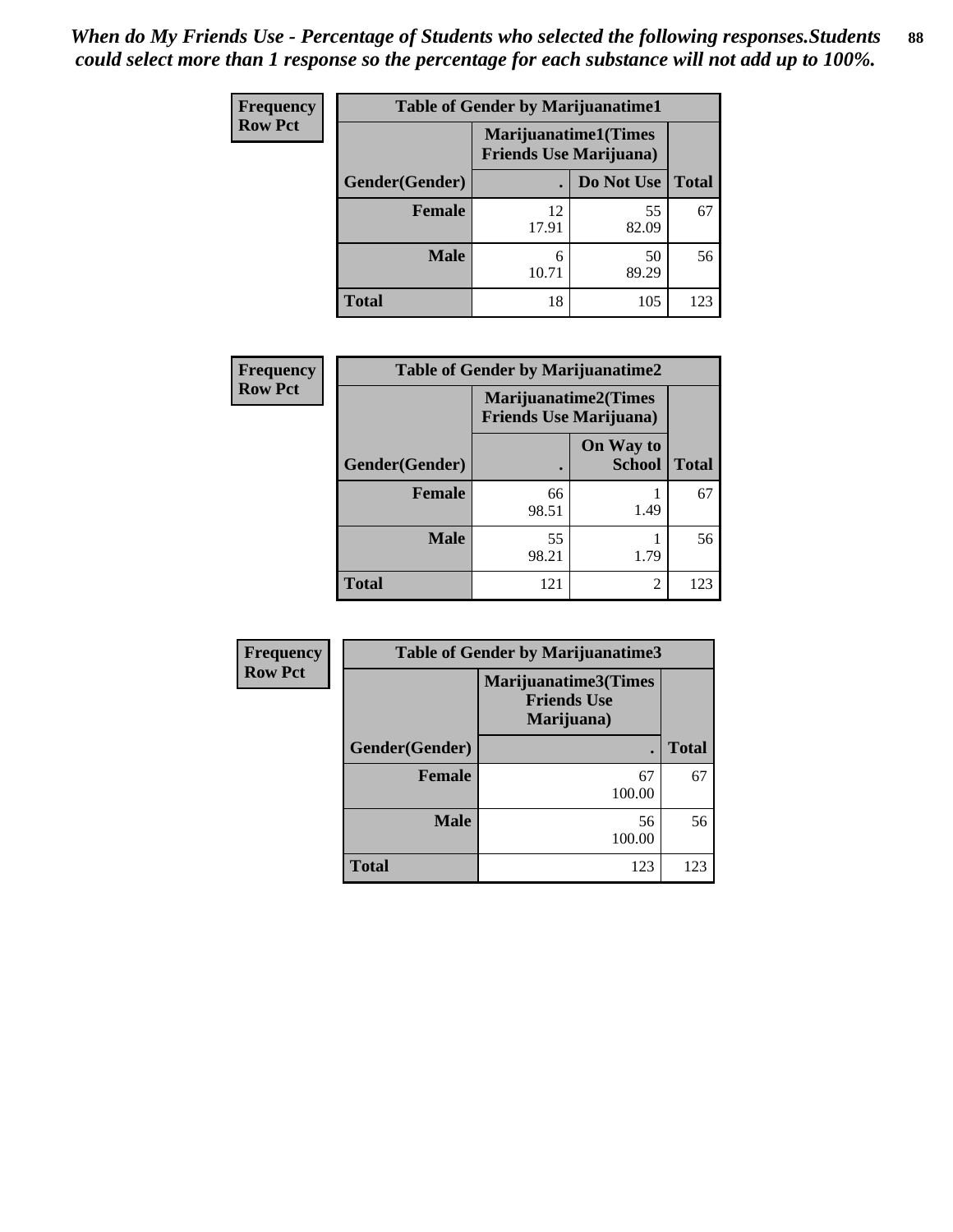*When do My Friends Use - Percentage of Students who selected the following responses.Students could select more than 1 response so the percentage for each substance will not add up to 100%.* **89**

| Frequency      | <b>Table of Gender by Marijuanatime4</b> |                                                               |                                                       |              |
|----------------|------------------------------------------|---------------------------------------------------------------|-------------------------------------------------------|--------------|
| <b>Row Pct</b> |                                          | <b>Marijuanatime4(Times</b><br><b>Friends Use Marijuana</b> ) |                                                       |              |
|                | Gender(Gender)                           |                                                               | <b>On Way</b><br>Home<br><b>From</b><br><b>School</b> | <b>Total</b> |
|                | <b>Female</b>                            | 67<br>100.00                                                  | 0<br>0.00                                             | 67           |
|                | <b>Male</b>                              | 55<br>98.21                                                   | 1.79                                                  | 56           |
|                | <b>Total</b>                             | 122                                                           |                                                       | 123          |

| <b>Frequency</b> | <b>Table of Gender by Marijuanatime5</b> |                                                                |                   |              |
|------------------|------------------------------------------|----------------------------------------------------------------|-------------------|--------------|
| <b>Row Pct</b>   |                                          | <b>Marijuanatime5</b> (Times<br><b>Friends Use Marijuana</b> ) |                   |              |
|                  | Gender(Gender)                           |                                                                | <b>Weeknights</b> | <b>Total</b> |
|                  | Female                                   | 64<br>95.52                                                    | 4.48              | 67           |
|                  | <b>Male</b>                              | 53<br>94.64                                                    | 5.36              | 56           |
|                  | <b>Total</b>                             | 117                                                            | 6                 | 123          |

| Frequency      | <b>Table of Gender by Marijuanatime6</b> |                                                               |                 |              |  |
|----------------|------------------------------------------|---------------------------------------------------------------|-----------------|--------------|--|
| <b>Row Pct</b> |                                          | <b>Marijuanatime6(Times</b><br><b>Friends Use Marijuana</b> ) |                 |              |  |
|                | Gender(Gender)                           |                                                               | <b>Weekends</b> | <b>Total</b> |  |
|                | <b>Female</b>                            | 53<br>79.10                                                   | 14<br>20.90     | 67           |  |
|                | <b>Male</b>                              | 50<br>89.29                                                   | 6<br>10.71      | 56           |  |
|                | <b>Total</b>                             | 103                                                           | 20              | 123          |  |

| <b>Frequency</b> | <b>Table of Gender by Otherdrugtime1</b> |                                                                                   |             |              |
|------------------|------------------------------------------|-----------------------------------------------------------------------------------|-------------|--------------|
| <b>Row Pct</b>   |                                          | <b>Otherdrugtime1(Times</b><br><b>Friends Use Other</b><br><b>Illegal Drugs</b> ) |             |              |
|                  | Gender(Gender)                           |                                                                                   | Do Not Use  | <b>Total</b> |
|                  | <b>Female</b>                            | 5.97                                                                              | 63<br>94.03 | 67           |
|                  | <b>Male</b>                              | 3<br>5.36                                                                         | 53<br>94.64 | 56           |
|                  | <b>Total</b>                             |                                                                                   | 116         | 123          |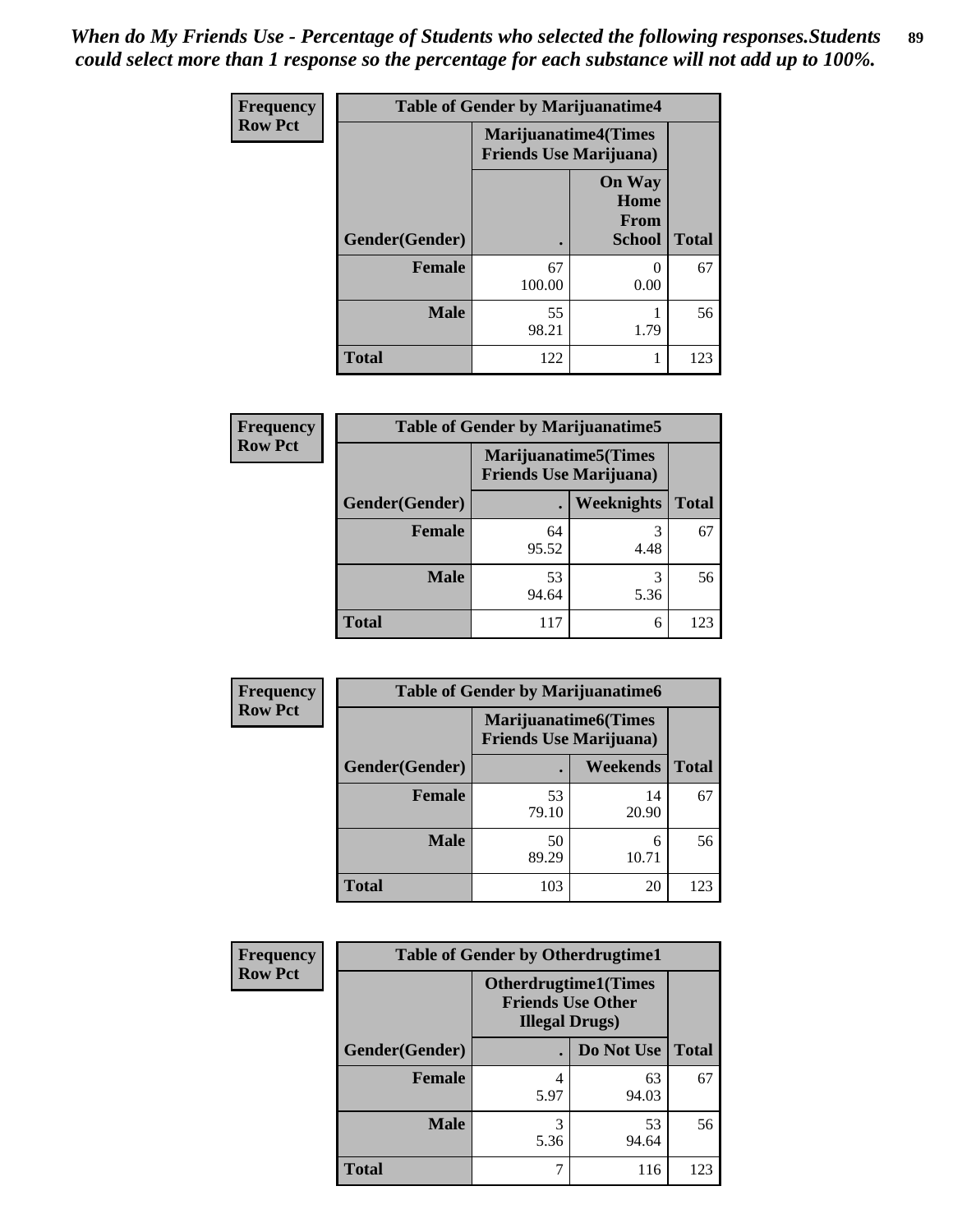| Frequency      | <b>Table of Gender by Otherdrugtime2</b><br><b>Otherdrugtime2(Times</b><br><b>Friends Use Other</b><br><b>Illegal Drugs</b> ) |              |              |  |
|----------------|-------------------------------------------------------------------------------------------------------------------------------|--------------|--------------|--|
| <b>Row Pct</b> |                                                                                                                               |              |              |  |
|                | Gender(Gender)                                                                                                                | $\bullet$    | <b>Total</b> |  |
|                | <b>Female</b>                                                                                                                 | 67<br>100.00 | 67           |  |
|                | <b>Male</b>                                                                                                                   | 56<br>100.00 | 56           |  |
|                | <b>Total</b>                                                                                                                  | 123          | 123          |  |

| <b>Frequency</b> | Table of Gender by Otherdrugtime3 |                                                                            |              |
|------------------|-----------------------------------|----------------------------------------------------------------------------|--------------|
| <b>Row Pct</b>   |                                   | Otherdrugtime3(Times<br><b>Friends Use Other</b><br><b>Illegal Drugs</b> ) |              |
|                  | Gender(Gender)                    |                                                                            | <b>Total</b> |
|                  | <b>Female</b>                     | 67<br>100.00                                                               | 67           |
|                  | <b>Male</b>                       | 56<br>100.00                                                               | 56           |
|                  | <b>Total</b>                      | 123                                                                        | 123          |

| Frequency      | <b>Table of Gender by Otherdrugtime4</b>                                          |                |              |  |  |
|----------------|-----------------------------------------------------------------------------------|----------------|--------------|--|--|
| <b>Row Pct</b> | <b>Otherdrugtime4(Times</b><br><b>Friends Use Other</b><br><b>Illegal Drugs</b> ) |                |              |  |  |
|                | Gender(Gender)                                                                    | $\blacksquare$ | <b>Total</b> |  |  |
|                | <b>Female</b>                                                                     | 67<br>100.00   | 67           |  |  |
|                | <b>Male</b>                                                                       | 56<br>100.00   | 56           |  |  |
|                | <b>Total</b>                                                                      | 123            | 123          |  |  |

| Frequency      | <b>Table of Gender by Otherdrugtime5</b> |                                                                                    |                   |              |  |
|----------------|------------------------------------------|------------------------------------------------------------------------------------|-------------------|--------------|--|
| <b>Row Pct</b> |                                          | <b>Otherdrugtime5</b> (Times<br><b>Friends Use Other</b><br><b>Illegal Drugs</b> ) |                   |              |  |
|                | Gender(Gender)                           |                                                                                    | <b>Weeknights</b> | <b>Total</b> |  |
|                | <b>Female</b>                            | 66<br>98.51                                                                        | 1.49              | 67           |  |
|                | <b>Male</b>                              | 55<br>98.21                                                                        | 1.79              | 56           |  |
|                | <b>Total</b>                             | 121                                                                                | $\mathfrak{D}$    | 123          |  |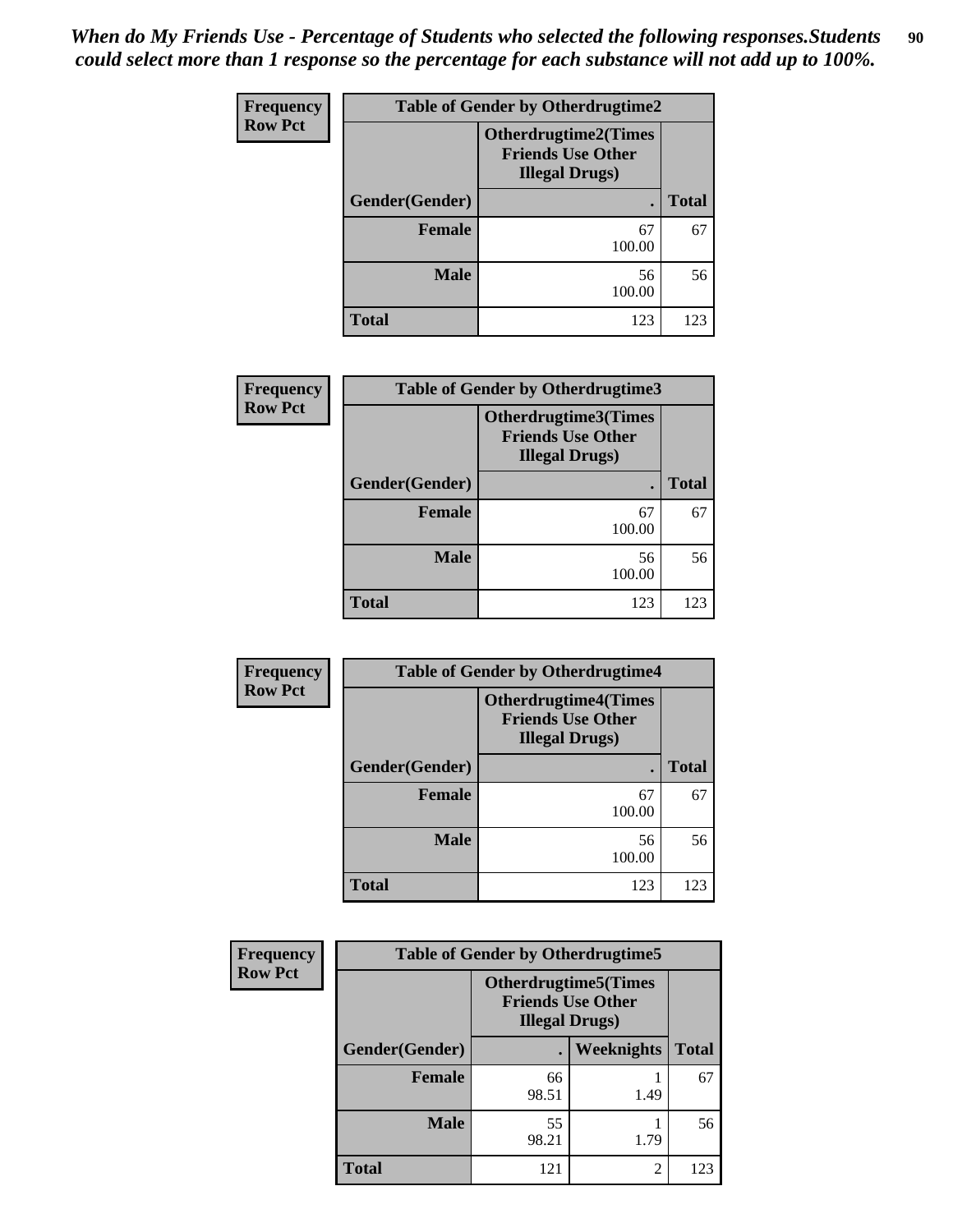*When do My Friends Use - Percentage of Students who selected the following responses.Students could select more than 1 response so the percentage for each substance will not add up to 100%.* **91**

| Frequency      | <b>Table of Gender by Otherdrugtime6</b> |                                                                                   |           |              |  |
|----------------|------------------------------------------|-----------------------------------------------------------------------------------|-----------|--------------|--|
| <b>Row Pct</b> |                                          | <b>Otherdrugtime6(Times</b><br><b>Friends Use Other</b><br><b>Illegal Drugs</b> ) |           |              |  |
|                | Gender(Gender)                           |                                                                                   | Weekends  | <b>Total</b> |  |
|                | <b>Female</b>                            | 63<br>94.03                                                                       | 5.97      | 67           |  |
|                | <b>Male</b>                              | 52<br>92.86                                                                       | 4<br>7.14 | 56           |  |
|                | <b>Total</b>                             | 115                                                                               | 8         | 123          |  |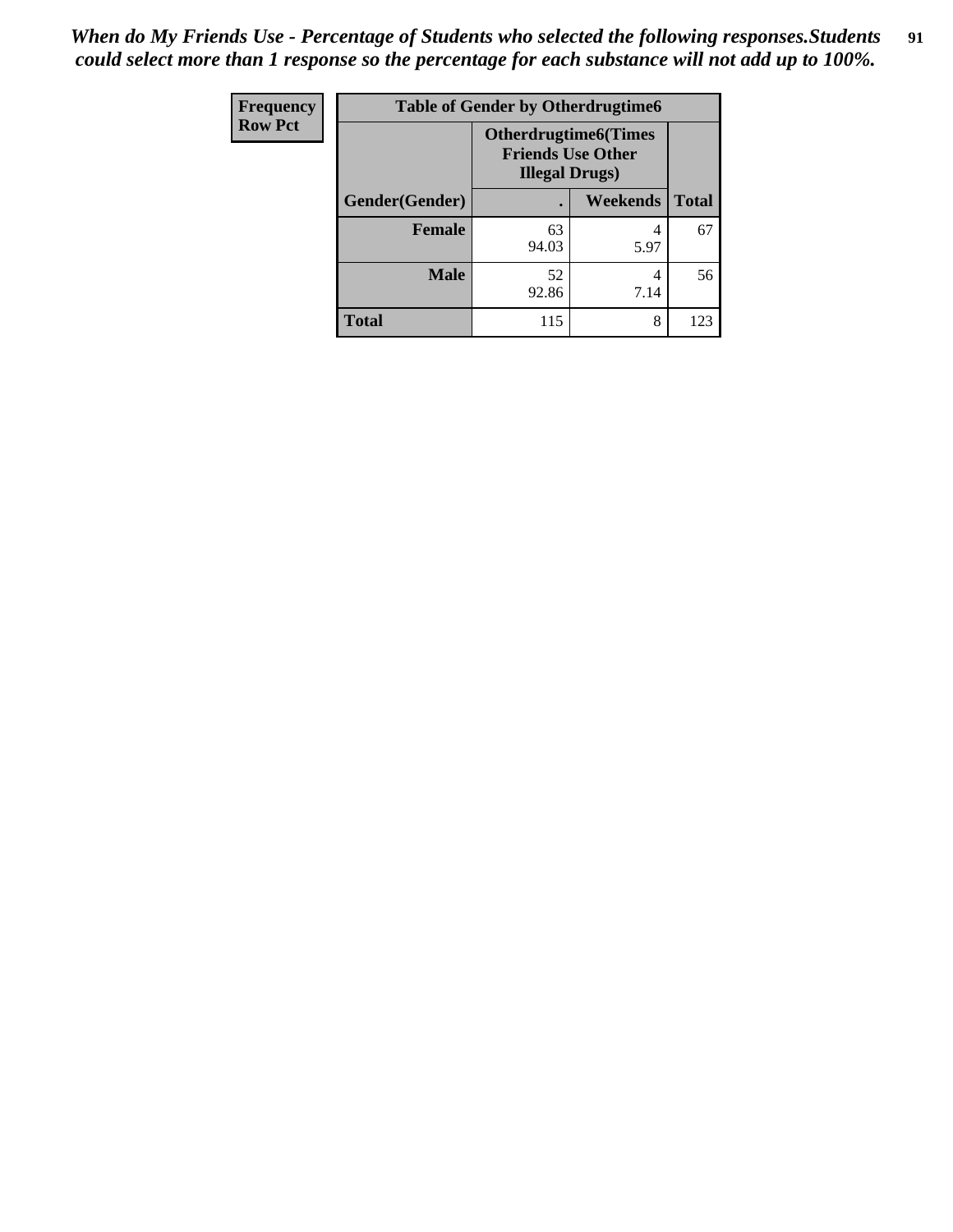### *Other Questions* **92**

| Frequency      | <b>Table of Gender by Educationalcohol</b> |                                                                                                                               |                |              |
|----------------|--------------------------------------------|-------------------------------------------------------------------------------------------------------------------------------|----------------|--------------|
| <b>Row Pct</b> |                                            | Educationalcohol(I<br>have been taught<br>about alcohol,<br>tobacco,<br>and other drugs<br>within the last year<br>at school) |                |              |
|                | Gender(Gender)                             | <b>Yes</b>                                                                                                                    | N <sub>0</sub> | <b>Total</b> |
|                | <b>Female</b>                              | 53<br>79.10                                                                                                                   | 14<br>20.90    | 67           |
|                | <b>Male</b>                                | 48<br>85.71                                                                                                                   | 8<br>14.29     | 56           |
|                | <b>Total</b>                               | 101                                                                                                                           | 22             | 123          |

| Frequency      | <b>Table of Gender by Rodedrinking</b> |                                                                                                                     |             |              |  |
|----------------|----------------------------------------|---------------------------------------------------------------------------------------------------------------------|-------------|--------------|--|
| <b>Row Pct</b> |                                        | Rodedrinking(In<br>the past 30 days I<br>have ridden in a<br>car with a driver<br>who had been<br>drinking alcohol) |             |              |  |
|                | Gender(Gender)                         | Yes                                                                                                                 | $\bf N_0$   | <b>Total</b> |  |
|                | <b>Female</b>                          | 5<br>7.46                                                                                                           | 62<br>92.54 | 67           |  |
|                | <b>Male</b>                            | 5<br>8.93                                                                                                           | 51<br>91.07 | 56           |  |
|                | <b>Total</b>                           | 10                                                                                                                  | 113         | 123          |  |

| Frequency      | <b>Table of Gender by Drugsschool</b> |                                                                                                                                     |                |              |
|----------------|---------------------------------------|-------------------------------------------------------------------------------------------------------------------------------------|----------------|--------------|
| <b>Row Pct</b> |                                       | <b>Drugsschool</b> (During<br>the past 12 months,<br>I have been offered,<br>sold,<br>or given illegal drugs<br>on school property) |                |              |
|                | Gender(Gender)                        | <b>Yes</b>                                                                                                                          | N <sub>0</sub> | <b>Total</b> |
|                | <b>Female</b>                         | 0<br>0.00                                                                                                                           | 67<br>100.00   | 67           |
|                | <b>Male</b>                           | 3<br>5.36                                                                                                                           | 53<br>94.64    | 56           |
|                | <b>Total</b>                          | 3                                                                                                                                   | 120            | 123          |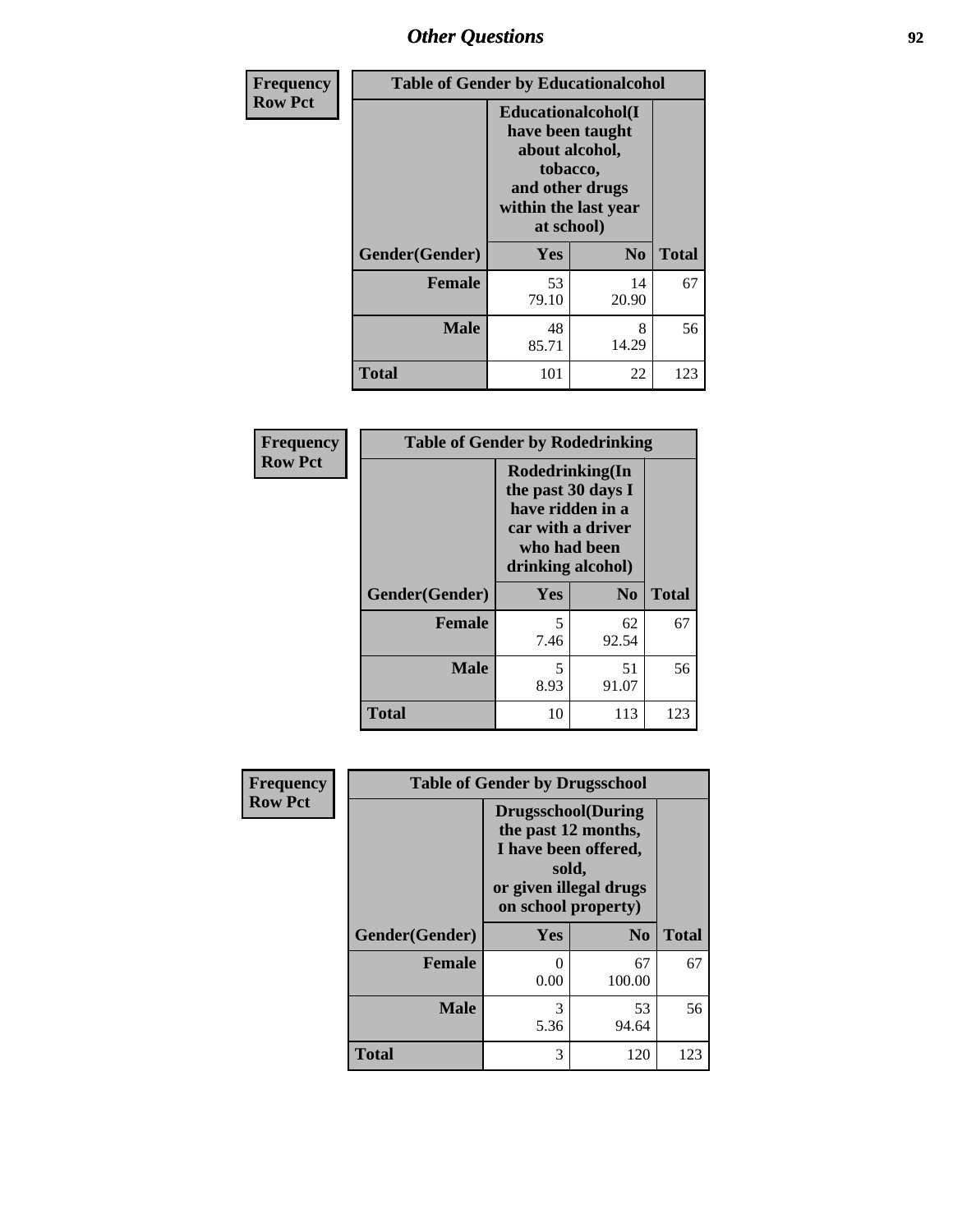*Other Questions* **93**

| <b>Frequency</b> | <b>Table of Gender by Bingedrinking</b> |                                                                                                                   |                                     |              |                   |                               |              |
|------------------|-----------------------------------------|-------------------------------------------------------------------------------------------------------------------|-------------------------------------|--------------|-------------------|-------------------------------|--------------|
| <b>Row Pct</b>   |                                         | <b>Bingedrinking(I have drunk</b><br>five or more drinks of alcohol<br>at one sitting during the last<br>30 days) |                                     |              |                   |                               |              |
|                  | Gender(Gender)                          | $\mathbf{0}$<br><b>Days</b>                                                                                       | $1$ or<br>days                      | 3 to<br>days | 6 to<br>9<br>days | <b>10</b><br>to<br>19<br>days | <b>Total</b> |
|                  | <b>Female</b>                           | 64<br>95.52                                                                                                       | 1.49                                | 0<br>0.00    | $\Omega$<br>0.00  | $\mathfrak{D}$<br>2.99        | 67           |
|                  | <b>Male</b>                             | 52<br>92.86                                                                                                       | $\mathcal{D}_{\mathcal{L}}$<br>3.57 | 1.79         | 1.79              | 0<br>0.00                     | 56           |
|                  | <b>Total</b>                            | 116                                                                                                               | 3                                   |              |                   | $\overline{c}$                | 123          |

| Frequency      | <b>Table of Gender by Educationaids</b> |                                                                                                 |                |              |
|----------------|-----------------------------------------|-------------------------------------------------------------------------------------------------|----------------|--------------|
| <b>Row Pct</b> |                                         | <b>Educationaids</b> (I<br>have been taught<br>about HIV/AIDS<br>at school in the<br>past year) |                |              |
|                | Gender(Gender)                          | Yes                                                                                             | N <sub>0</sub> | <b>Total</b> |
|                | <b>Female</b>                           | 35<br>52.24                                                                                     | 32<br>47.76    | 67           |
|                | <b>Male</b>                             | 34<br>60.71                                                                                     | 22<br>39.29    | 56           |
|                | <b>Total</b>                            | 69                                                                                              | 54             | 123          |

| Frequency      | <b>Table of Gender by Suicideconsider</b> |                 |                |              |  |
|----------------|-------------------------------------------|-----------------|----------------|--------------|--|
| <b>Row Pct</b> |                                           | Suicideconsider |                |              |  |
|                | Gender(Gender)                            | Yes             | N <sub>0</sub> | <b>Total</b> |  |
|                | <b>Female</b>                             | 5.97            | 63<br>94.03    | 67           |  |
|                | <b>Male</b>                               | 3.57            | 54<br>96.43    | 56           |  |
|                | <b>Total</b>                              | 6               | 117            | 123          |  |